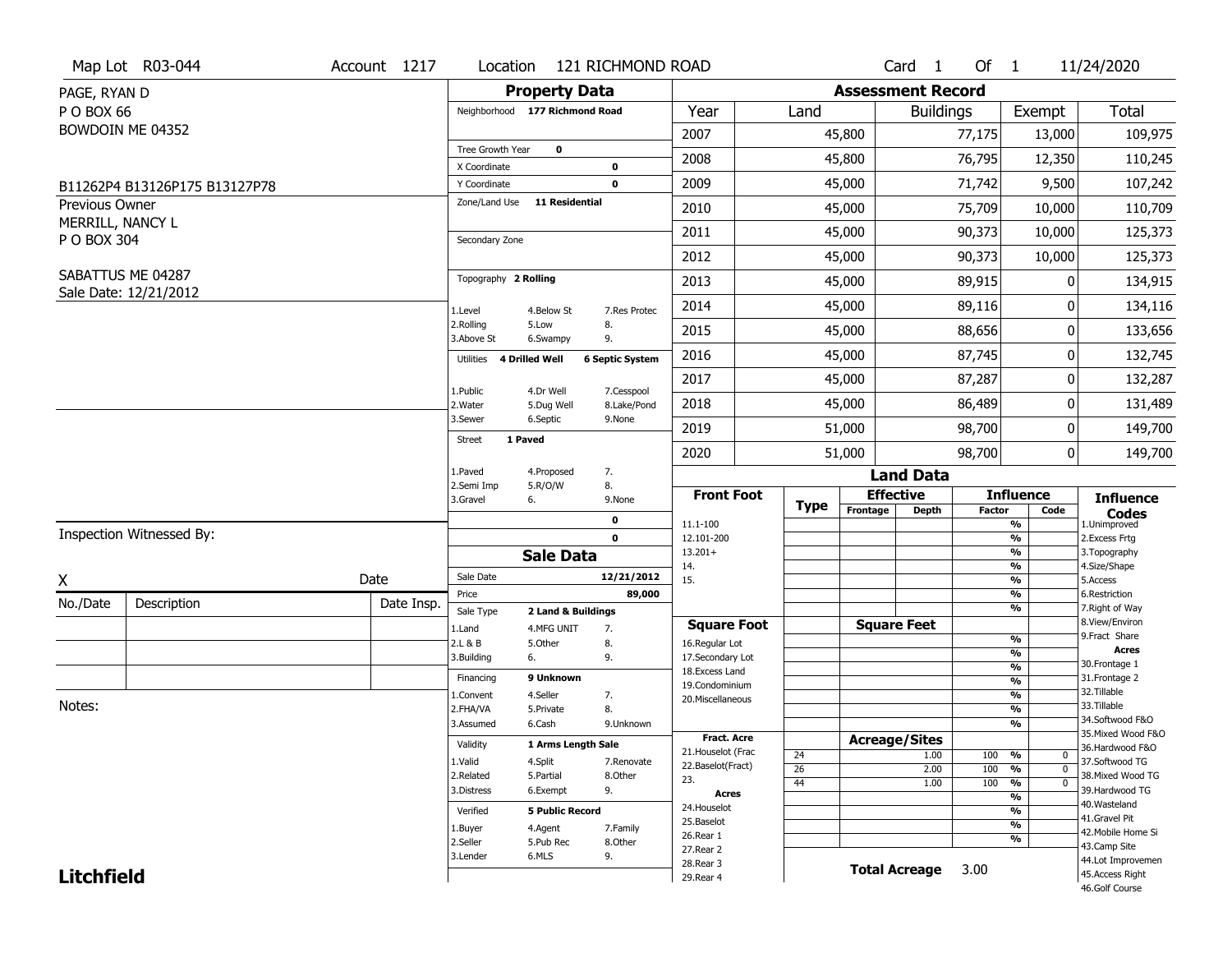|                       |                             |                    |                                                   |                  |                                       |           |                                |                            |              |                 | Litchfield         |      |                |       |                |                |      |                |            |
|-----------------------|-----------------------------|--------------------|---------------------------------------------------|------------------|---------------------------------------|-----------|--------------------------------|----------------------------|--------------|-----------------|--------------------|------|----------------|-------|----------------|----------------|------|----------------|------------|
|                       | Map Lot R03-044             |                    |                                                   |                  |                                       |           | Account 1217                   | Location                   |              |                 | 121 RICHMOND ROAD  |      |                |       | Card           | $\overline{1}$ | Of 1 |                | 11/24/2020 |
| <b>Building Style</b> | 2 Ranch                     |                    | <b>SF Bsmt Living</b>                             |                  | 0                                     |           |                                | Layout 1 Typical           |              |                 |                    |      |                |       |                |                |      |                |            |
| 0.Uncoded             | 4.Cape                      | 8.Log              | Fin Bsmt Grade                                    |                  | 0 <sub>0</sub>                        |           |                                | 1. Typical                 | 4.           |                 | 7.                 |      |                | 1sFr  | $5.0^\circ$    |                |      | 36.0           |            |
| 1.Conv.               | 5.Garrison                  | 9.Other            |                                                   | OPEN-5-CUSTOMIZE | $\mathbf 0$                           |           |                                | 2.Inadeq                   | 5.           |                 | 8.                 |      |                |       |                |                |      |                |            |
| 2.Ranch               | 6.Split                     | 10.Tri-Lev         | Heat Type                                         | 100%             |                                       |           | 12 Monitor-Fuel Oil            | 3.                         | 6.           |                 | 9.                 |      |                |       | 14.0' 14.0'    |                |      |                |            |
| 3.R Ranch             | 7.Contemp                   | 11.Earth O         | 0.Uncoded                                         |                  | 4.Steam                               |           | 8.Fl/Wall                      | Attic                      | 9 None       |                 |                    |      | 22.0'          |       |                |                |      |                |            |
| Dwelling Units 2      |                             |                    | 1.HWBB                                            |                  | 5.FWA                                 |           | 9.No Heat                      | 1.1/4 Fin                  | 4.Full Fin   |                 | 7.                 |      |                |       | $24.0^{\circ}$ | 6.0'           |      | 1sBFr          | 24.0       |
| Other Units           | 0                           |                    | 2.HWCI                                            |                  | 6.GravWA                              |           | 10.Radiant                     | 2.1/2 Fin                  | 5.Fl/Stair   |                 | 8.                 |      |                |       |                | 6.0            |      |                |            |
| Stories               | 1 One Story                 |                    | 3.H Pump                                          |                  | 7.Electric                            |           | 11.Radiant                     | 3.3/4 Fin                  | 6.           |                 | 9.None             |      |                |       |                |                |      |                |            |
| 1.1                   | 4.1.5                       | 7.1.25             | Cool Type                                         | 0%               |                                       | 9 None    |                                | Insulation                 | $1$ Full     |                 |                    |      |                | 20.0" |                | $10.0$ "       | 10.0 |                |            |
| 2.2                   | 5.1.75                      | 8.3.5              | 1.Refrig                                          |                  | 4.W&C Air                             |           | 7.RadHW                        | 1.Full                     | 4.Minimal    |                 | 7.                 |      |                |       | ОP             | 11.0           |      | $30.0^{\circ}$ |            |
| 3.3                   | 6.2.5                       | 9.4                | 2.Evapor                                          |                  | 5.Monitor-                            |           | 8.                             | 2.Heavy                    | 5.Partial    |                 | 8.                 |      |                |       |                |                |      |                |            |
| <b>Exterior Walls</b> | <b>12 Board and Batting</b> |                    | 3.H Pump                                          |                  | 6.Monitor-                            |           | 9.None                         | 3.Capped                   | 6.           |                 | 9.None             |      |                |       | Patio 11.0     | 6.0            |      |                |            |
| 0.Uncoded             | 4.Asbestos                  | 8.Concrete         | Kitchen Style                                     |                  | 2 Typical                             |           |                                | Unfinished %               | 0%           |                 |                    |      |                |       | 10.0'          |                |      |                |            |
| 1.Wd Clapb            | 5.Stucco                    | 9.0ther            | 1.Modern                                          |                  | 4.Obsolete                            |           | 7.                             | Grade & Factor 2 Fair 110% |              |                 |                    |      |                |       | 7.0.0          |                |      |                |            |
| 2.Vinyl               | 6.Brick                     | 10.Wd shin         | 2.Typical                                         |                  | 5.                                    |           | 8.                             | 1.E Grade                  |              | 4.B Grade       | 7.AAA Grad         |      |                |       |                |                |      |                |            |
| 3.Compos.             | 7.Stone                     | $11.71 - 11$       | 3.Old Type                                        |                  | 6.                                    |           | 9.None                         | 2.D Grade                  |              | 5.A Grade       | 8.M&S              |      |                |       |                |                |      |                |            |
| Roof Surface          | 1 Asphalt Shingles          |                    | Bath(s) Style                                     |                  | 2 Typical Bath(s)                     |           |                                | 3.C Grade                  |              | 6.AA Grade      | 9.Same             |      |                |       |                |                |      |                |            |
| 1.Asphalt             | 4.Composit                  | 7.Rolled R         | 1.Modern                                          |                  | 4.Obsolete                            |           | 7.                             | SQFT (Footprint) 804       |              |                 |                    |      |                |       |                |                |      |                |            |
| 2.Slate               | 5.Wood                      | 8.                 | 2. Typical                                        |                  | 5.                                    |           | 8.                             | Condition                  | 4 Average    |                 |                    |      | Garage         |       |                |                |      |                |            |
| 3.Metal               | 6.Other                     | 9.                 | 3.Old Type                                        |                  | 6.                                    |           | 9.None                         | 1.Poor                     | 4.Avg        |                 | 7.V G              |      |                |       |                |                |      |                |            |
| SF Masonry Trim 0     |                             |                    | # Rooms                                           |                  | 4                                     |           |                                | 2.Fair                     | $5.$ Avg $+$ |                 | 8.Exc              |      |                |       |                |                |      |                |            |
| OPEN-3-CUSTOM 0       |                             |                    | # Bedrooms                                        |                  | $\overline{\mathbf{2}}$               |           |                                | 3.Avg-                     | 6.Good       |                 | 9.Same             |      |                |       |                |                |      |                |            |
| OPEN-4-CUSTOM 0       |                             |                    | # Full Baths                                      |                  | $\mathbf{z}$                          |           |                                | Phys. % Good               |              | 0%              |                    | 28.0 |                |       |                |                |      |                |            |
| Year Built            | 1960                        |                    | # Half Baths                                      |                  | 0                                     |           |                                | Funct. % Good              |              | 100%            |                    |      |                |       |                |                |      |                |            |
| Year Remodeled        | 0                           |                    |                                                   | # Addn Fixtures  | 0                                     |           |                                | <b>Functional Code</b>     |              | 9 None          |                    |      |                |       |                |                |      |                |            |
| Foundation            | 2 Concrete Block            |                    | # Fireplaces                                      |                  | 0                                     |           |                                | 1.Incomp                   | 4.Delap      |                 | 7.No Power         |      |                |       |                |                |      |                |            |
| 1.Concrete            | 4.Wood                      | 7.                 |                                                   |                  |                                       |           |                                | 2.0-Built                  | 5.Bsmt       |                 | 8.LongTerm         |      |                |       |                |                |      |                |            |
| 2.C Block             | 5.Slab                      | 8.                 |                                                   |                  |                                       |           |                                | 3.Damage                   |              | 6.Common        | 9.None             |      |                |       |                |                |      |                |            |
| 3.Br/Stone            | 6.Piers                     | 9.                 |                                                   |                  |                                       |           |                                | Econ. % Good               |              | 100%            |                    |      | $28.0^{\circ}$ |       |                |                |      |                |            |
| Basement              | <b>4 Full Basement</b>      |                    |                                                   |                  |                                       |           |                                | Economic Code None         |              |                 |                    |      |                |       |                |                |      |                |            |
| 1.1/4 Bmt             | 4.Full Bmt                  | 7.                 |                                                   |                  |                                       |           |                                | 0.None                     |              | 3.No Power      | 9.None             |      |                |       |                |                |      |                |            |
| 2.1/2 Bmt             | 5.Crawl Sp                  | 8.                 |                                                   |                  |                                       |           |                                | 1.Location                 |              | 4.Generate      | 8.                 |      |                |       |                |                |      |                |            |
| 3.3/4 Bmt             | 6.                          | 9.None             |                                                   |                  |                                       |           | Software                       | 2.Encroach                 |              | 5.Multi-Fa      | 9.                 |      |                |       |                |                |      |                |            |
| Bsmt Gar # Cars 0     |                             |                    |                                                   |                  | A Division of Harris Computer Systems |           |                                | Entrance Code              |              |                 | 3 Information Only |      |                |       |                |                |      |                |            |
| Wet Basement          | 1 Dry Basement              |                    |                                                   |                  |                                       |           |                                | 1.Interior                 | 4.Vacant     |                 | 7.                 |      |                |       |                |                |      |                |            |
| 1.Dry                 | 4.Dirt Flr                  | 7.                 |                                                   |                  |                                       |           |                                | 2.Refusal                  |              | 5.Estimate      | 8.                 |      |                |       |                |                |      |                |            |
| 2.Damp                | 5.                          | 8.                 |                                                   |                  |                                       |           |                                | 3.Informed                 |              | 6.Existing      | 9.                 |      |                |       |                |                |      |                |            |
| 3.Wet                 | 6.                          | 9.                 |                                                   |                  |                                       |           |                                | <b>Information Code</b>    |              | 3 Tenant        |                    |      |                |       |                |                |      |                |            |
|                       |                             |                    |                                                   |                  |                                       |           |                                | 1.Owner                    | 4.Agent      |                 | 7.Vacant           |      |                |       |                |                |      |                |            |
|                       |                             |                    |                                                   |                  |                                       |           |                                | 2.Relative                 |              | 5.Estimate      | 8.                 |      |                |       |                |                |      |                |            |
|                       |                             |                    | Date Inspected                                    |                  | 9/26/2018                             |           |                                | 3.Tenant                   | 6.Other      |                 | 9.                 |      |                |       |                |                |      |                |            |
|                       |                             |                    | <b>Additions, Outbuildings &amp; Improvements</b> |                  |                                       |           |                                |                            |              |                 | 1.One Story Fram   |      |                |       |                |                |      |                |            |
| Type                  |                             | Year               | Units                                             |                  | Grade   Cond                          | Phys.     | Funct.                         | Sound Value                |              |                 | 2. Two Story Fram  |      |                |       |                |                |      |                |            |
| 21 Open Frame         |                             | 0                  | 180                                               | O O              | 0                                     | 0         | % 0<br>$\%$                    |                            |              |                 | 3. Three Story Fr  |      |                |       |                |                |      |                |            |
|                       |                             |                    |                                                   |                  |                                       |           |                                |                            |              | 4.1 & 1/2 Story |                    |      |                |       |                |                |      |                |            |
| 60 Patio              |                             | $\mathbf{0}$       | 94                                                | 00               | 0                                     | 0         | % 0<br>%                       |                            |              | 5.1 & 3/4 Story |                    |      |                |       |                |                |      |                |            |
|                       | 1 One Story Frame           | $\overline{1}$ 995 | 440                                               | 9100             | 4                                     | $\pmb{0}$ | % 100<br>$\%$                  |                            |              | 6.2 & 1/2 Story |                    |      |                |       |                |                |      |                |            |
| 23 Frame Garage       |                             | 1995               | 784                                               | 2 100            | 4                                     | 0         | % 100<br>$\frac{0}{0}$         |                            |              |                 | 21. Open Frame Por |      |                |       |                |                |      |                |            |
|                       |                             |                    |                                                   |                  |                                       |           | $\frac{1}{2}$<br>$\%$          |                            |              |                 | 22.Encl Frame Por  |      |                |       |                |                |      |                |            |
|                       |                             |                    |                                                   |                  |                                       |           |                                |                            |              |                 | 23.Frame Garage    |      |                |       |                |                |      |                |            |
|                       |                             |                    |                                                   |                  |                                       |           | $\frac{0}{6}$<br>$\frac{1}{2}$ |                            |              | 24.Frame Shed   |                    |      |                |       |                |                |      |                |            |
|                       |                             |                    |                                                   |                  |                                       |           | $\frac{9}{6}$<br>$\frac{1}{2}$ |                            |              |                 | 25. Frame Bay Wind |      |                |       |                |                |      |                |            |
|                       |                             |                    |                                                   |                  |                                       |           | $\sqrt{6}$<br>$\%$             |                            |              |                 | 26.1SFr Overhang   |      |                |       |                |                |      |                |            |
|                       |                             |                    |                                                   |                  |                                       |           |                                |                            |              |                 | 27.Unfin Basement  |      |                |       |                |                |      |                |            |
|                       |                             |                    |                                                   |                  |                                       |           | $\sqrt{6}$<br>$\%$             |                            |              |                 | 28. Unfinished Att |      |                |       |                |                |      |                |            |
|                       |                             |                    |                                                   |                  |                                       |           | $\sqrt{6}$<br>$\frac{0}{0}$    |                            |              |                 | 29. Finished Attic |      |                |       |                |                |      |                |            |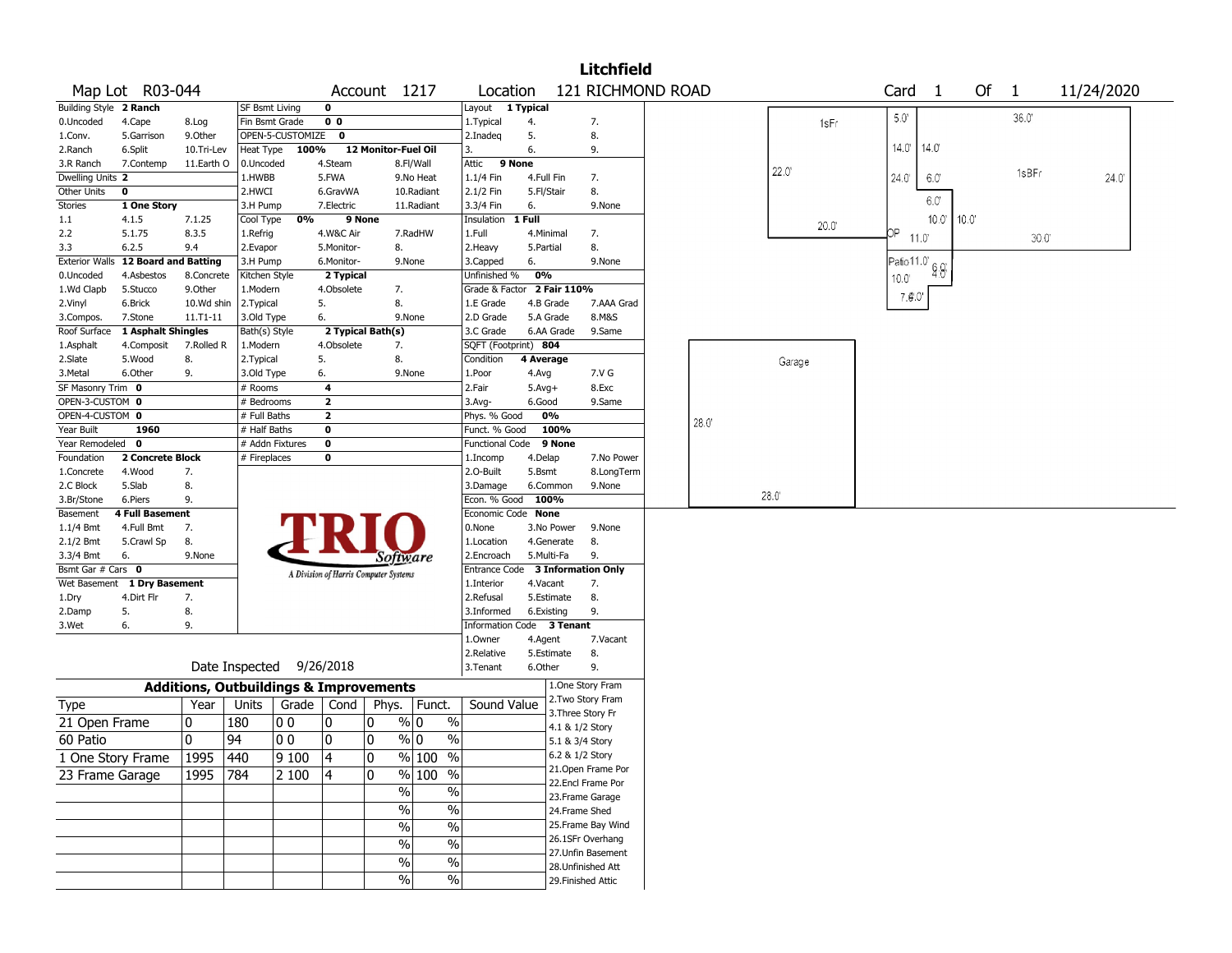|                      | Map Lot R03-044A               | Account 750 | Location                |                                | 127 RICHMOND ROAD         |                                     |                 |          | Card <sub>1</sub>        | Of $1$        |                                | 11/24/2020                           |
|----------------------|--------------------------------|-------------|-------------------------|--------------------------------|---------------------------|-------------------------------------|-----------------|----------|--------------------------|---------------|--------------------------------|--------------------------------------|
| MORRILL, TERRY L     |                                |             |                         | <b>Property Data</b>           |                           |                                     |                 |          | <b>Assessment Record</b> |               |                                |                                      |
| MORRILL, TERI L      |                                |             |                         | Neighborhood 177 Richmond Road |                           | Year                                | Land            |          | <b>Buildings</b>         |               | Exempt                         | <b>Total</b>                         |
|                      | 127 RICHMOND ROAD              |             |                         |                                |                           | 2007                                |                 | 63,250   |                          | 153,807       | 0                              | 217,057                              |
|                      | LITCHFIELD ME 04350            |             | Tree Growth Year        | $\mathbf 0$                    |                           |                                     |                 |          |                          |               |                                |                                      |
|                      |                                |             | X Coordinate            |                                | 0                         | 2008                                |                 | 63,250   |                          | 153,714       | $\Omega$                       | 216,964                              |
|                      | B6300P171 B8575P286 B10374P158 |             | Y Coordinate            |                                | 0                         | 2009                                |                 | 58,250   |                          | 218,467       | 0                              | 276,717                              |
| Previous Owner       |                                |             | Zone/Land Use           | <b>11 Residential</b>          |                           | 2010                                |                 | 58,250   |                          | 147,374       | $\Omega$                       | 205,624                              |
| <b>BROWN JAMES R</b> | 127 RICHMOND ROAD              |             | Secondary Zone          |                                |                           | 2011                                |                 | 58,250   |                          | 134,017       | 0                              | 192,267                              |
|                      |                                |             |                         |                                |                           | 2012                                |                 | 58,250   |                          | 134,017       | 10,000                         | 182,267                              |
|                      | LITCHFIELD ME 04350            |             | Topography 2 Rolling    |                                |                           | 2013                                |                 | 58,250   |                          | 132,727       | 10,000                         | 180,977                              |
| Previous Owner       | Sale Date: 3/29/2010           |             | 1.Level                 | 4.Below St                     | 7.Res Protec              | 2014                                |                 | 58,250   |                          | 132,483       | 10,000                         | 180,733                              |
|                      | MORRILL, TERRY I. & TERI L.    |             | 2.Rolling<br>3.Above St | 5.Low<br>6.Swampy              | 8.<br>9.                  | 2015                                |                 | 58,250   |                          | 131,166       | 10,000                         | 179,416                              |
|                      | 127 RICHMOND ROAD              |             | Utilities               | <b>4 Drilled Well</b>          | <b>6 Septic System</b>    | 2016                                |                 | 58,250   |                          | 131,142       | 15,000                         | 174,392                              |
|                      | LITCHFIELD ME 04350            |             |                         |                                |                           | 2017                                |                 | 58,250   |                          | 129,852       | 20,000                         | 168,102                              |
|                      | Sale Date: 8/31/2005           |             | 1.Public<br>2. Water    | 4.Dr Well<br>5.Dug Well        | 7.Cesspool<br>8.Lake/Pond | 2018                                |                 | 58,250   |                          | 129,609       | 19,200                         | 168,659                              |
|                      |                                |             | 3.Sewer                 | 6.Septic                       | 9.None                    | 2019                                |                 | 63,800   |                          | 166,600       | 20,000                         | 210,400                              |
|                      |                                |             | <b>Street</b>           | 1 Paved                        |                           | 2020                                |                 | 63,800   |                          | 166,600       | 25,000                         | 205,400                              |
|                      |                                |             | 1.Paved                 | 4.Proposed                     | 7.                        |                                     |                 |          | <b>Land Data</b>         |               |                                |                                      |
|                      |                                |             | 2.Semi Imp              | 5.R/O/W                        | 8.                        |                                     |                 |          |                          |               |                                |                                      |
|                      |                                |             |                         |                                |                           | <b>Front Foot</b>                   |                 |          | <b>Effective</b>         |               | <b>Influence</b>               |                                      |
|                      |                                |             | 3.Gravel                | 6.                             | 9.None                    |                                     | <b>Type</b>     | Frontage | <b>Depth</b>             | <b>Factor</b> | Code                           | <b>Influence</b><br><b>Codes</b>     |
|                      | Inspection Witnessed By:       |             |                         |                                | 0<br>$\mathbf 0$          | 11.1-100<br>12.101-200              |                 |          |                          |               | %<br>$\frac{9}{6}$             | 1.Unimproved                         |
|                      |                                |             |                         |                                |                           | $13.201+$                           |                 |          |                          |               | %                              | 2. Excess Frtg<br>3. Topography      |
|                      |                                |             | Sale Date               | <b>Sale Data</b>               | 3/29/2010                 | 14.                                 |                 |          |                          |               | %                              | 4.Size/Shape                         |
| Χ                    |                                | Date        | Price                   |                                | 195,000                   | 15.                                 |                 |          |                          |               | %<br>%                         | 5.Access<br>6.Restriction            |
| No./Date             | Description                    | Date Insp.  | Sale Type               | 2 Land & Buildings             |                           |                                     |                 |          |                          |               | %                              | 7. Right of Way                      |
|                      |                                |             | 1.Land                  | 4.MFG UNIT                     | 7.                        | <b>Square Foot</b>                  |                 |          | <b>Square Feet</b>       |               |                                | 8.View/Environ<br>9.Fract Share      |
|                      |                                |             | 2.L & B                 | 5.Other                        | 8.                        | 16.Regular Lot                      |                 |          |                          |               | $\frac{9}{6}$<br>$\frac{9}{6}$ | <b>Acres</b>                         |
|                      |                                |             | 3.Building              | 6.                             | 9.                        | 17.Secondary Lot<br>18. Excess Land |                 |          |                          |               | $\frac{9}{6}$                  | 30.Frontage 1                        |
|                      |                                |             | Financing               | 1 Conventional                 |                           | 19.Condominium                      |                 |          |                          |               | $\frac{9}{6}$                  | 31. Frontage 2                       |
| Notes:               |                                |             | 1.Convent               | 4.Seller                       | 7.                        | 20.Miscellaneous                    |                 |          |                          |               | $\frac{9}{6}$                  | 32. Tillable<br>33.Tillable          |
|                      |                                |             | 2.FHA/VA<br>3.Assumed   | 5.Private<br>6.Cash            | 8.<br>9.Unknown           |                                     |                 |          |                          |               | $\frac{9}{6}$<br>$\frac{9}{6}$ | 34.Softwood F&O                      |
|                      |                                |             |                         |                                |                           | Fract. Acre                         |                 |          | <b>Acreage/Sites</b>     |               |                                | 35. Mixed Wood F&O                   |
|                      |                                |             | Validity                | <b>3 Distressed Sale</b>       |                           | 21. Houselot (Frac                  | 24              |          | 1.00                     | 100           | %<br>0                         | 36.Hardwood F&O                      |
|                      |                                |             | 1.Valid                 | 4.Split<br>5.Partial           | 7.Renovate<br>8.Other     | 22.Baselot(Fract)                   | 26              |          | 5.00                     | 100           | $\frac{9}{6}$<br>$\mathbf 0$   | 37.Softwood TG<br>38. Mixed Wood TG  |
|                      |                                |             | 2.Related<br>3.Distress | 6.Exempt                       | 9.                        | 23.                                 | $\overline{27}$ |          | 6.00                     | 85            | %<br>3                         | 39.Hardwood TG                       |
|                      |                                |             |                         |                                |                           | Acres<br>24. Houselot               | 44              |          | 1.00                     | 100           | %<br>$\mathbf 0$               | 40.Wasteland                         |
|                      |                                |             | Verified                | <b>5 Public Record</b>         |                           | 25.Baselot                          |                 |          |                          |               | %<br>$\frac{9}{6}$             | 41.Gravel Pit                        |
|                      |                                |             | 1.Buyer<br>2.Seller     | 4.Agent<br>5.Pub Rec           | 7.Family<br>8.Other       | 26.Rear 1                           |                 |          |                          |               | %                              | 42. Mobile Home Si                   |
|                      |                                |             | 3.Lender                | 6.MLS                          | 9.                        | 27.Rear 2                           |                 |          |                          |               |                                | 43.Camp Site                         |
| <b>Litchfield</b>    |                                |             |                         |                                |                           | 28. Rear 3<br>29. Rear 4            |                 |          | <b>Total Acreage</b>     | 12.00         |                                | 44.Lot Improvemen<br>45.Access Right |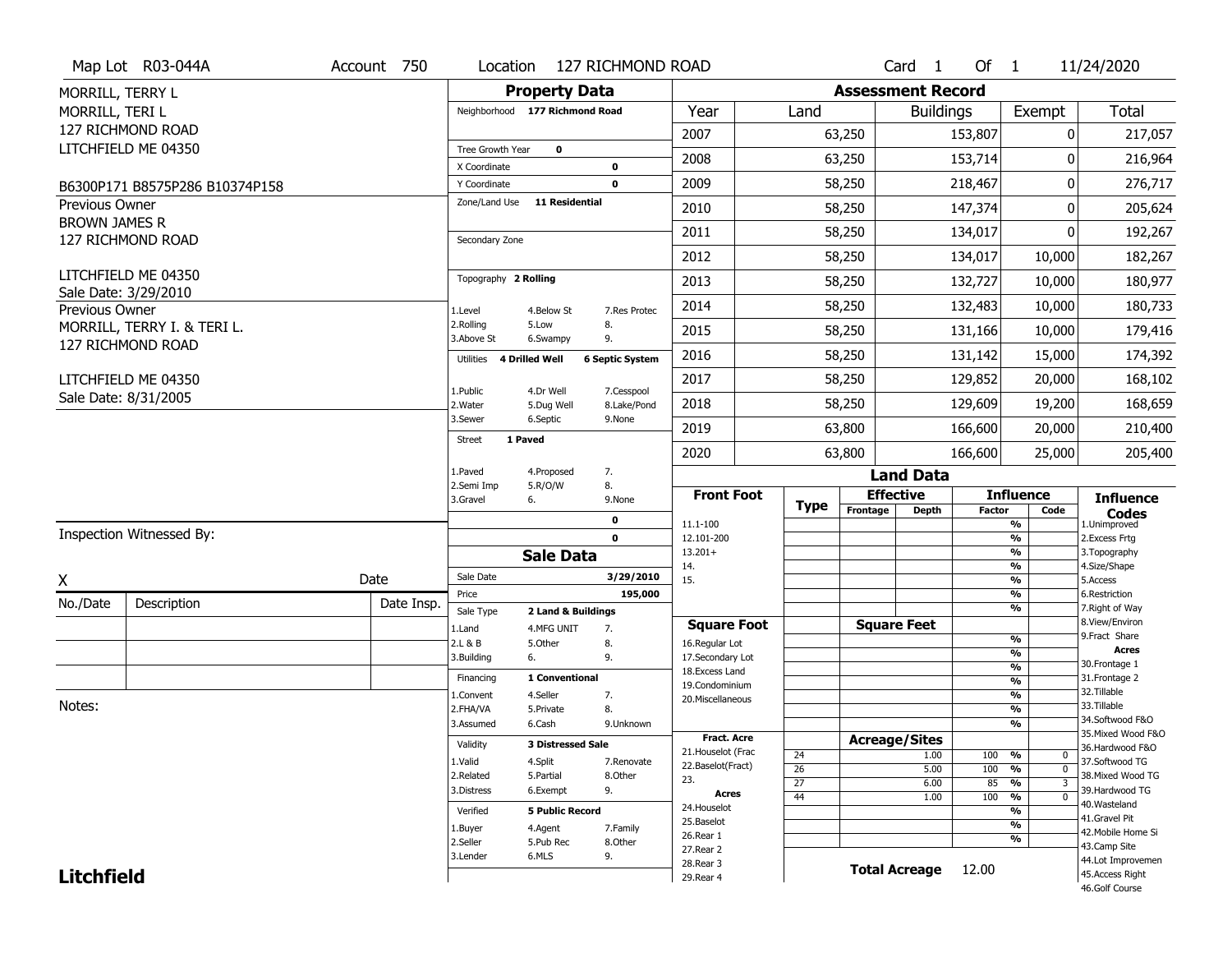|                         |                               |                       |                                                   |                    |                  |                                       |                              |                                            |            |                   | Litchfield                             |                             |          |                   |                               |                     |    |            |
|-------------------------|-------------------------------|-----------------------|---------------------------------------------------|--------------------|------------------|---------------------------------------|------------------------------|--------------------------------------------|------------|-------------------|----------------------------------------|-----------------------------|----------|-------------------|-------------------------------|---------------------|----|------------|
|                         | Map Lot R03-044A              |                       |                                                   |                    | Account          |                                       | 750                          | Location                                   |            |                   |                                        | 127 RICHMOND ROAD           |          | Card <sub>1</sub> |                               | Of $1$              |    | 11/24/2020 |
|                         | Building Style 1 Conventional |                       | <b>SF Bsmt Living</b>                             |                    | 384              |                                       |                              | Layout 1 Typical                           |            |                   |                                        | Shed                        |          |                   |                               |                     |    |            |
| 0.Uncoded               | 4.Cape                        | 8.Log                 | Fin Bsmt Grade                                    |                    | 3 100            |                                       |                              | 1.Typical                                  | 4.         |                   | 7.                                     | 14.3                        |          |                   |                               |                     |    |            |
| 1.Conv.                 | 5.Garrison                    | 9.0ther               |                                                   | OPEN-5-CUSTOMIZE 0 |                  |                                       |                              | 2.Inadeg                                   | 5.         |                   | 8.                                     |                             |          |                   |                               |                     |    |            |
| 2.Ranch                 | 6.Split                       | 10.Tri-Lev            | Heat Type                                         | 100%               |                  | 1 Hot Water BB                        |                              | 3.                                         | 6.         |                   | 9.                                     | $16.0^\circ$                |          |                   |                               |                     |    |            |
| 3.R Ranch               | 7.Contemp                     | 11.Earth O            | 0.Uncoded                                         |                    | 4.Steam          |                                       | 8.Fl/Wall                    | Attic 9 None                               |            |                   |                                        |                             |          |                   |                               |                     |    |            |
| Dwelling Units 1        |                               |                       | 1.HWBB                                            |                    | 5.FWA            |                                       | 9.No Heat                    | 1.1/4 Fin                                  | 4.Full Fin |                   | 7.                                     |                             |          |                   |                               |                     |    |            |
| Other Units             | 0                             |                       | 2.HWCI                                            |                    | 6.GravWA         |                                       | 10.Radiant                   | 2.1/2 Fin                                  | 5.Fl/Stair |                   | 8.                                     | Sy Shed                     | Shed     |                   |                               |                     |    |            |
| <b>Stories</b>          | 5 One & 3/4 Story             |                       | 3.H Pump                                          |                    | 7.Electric       |                                       | 11.Radiant                   | 3.3/4 Fin                                  | 6.         |                   | 9.None                                 | $9.6^\circ$<br>$16.0^\circ$ |          |                   |                               |                     |    |            |
| 1.1                     | 4.1.5                         | 7.1.25                | Cool Type                                         | 0%                 |                  | 9 None                                |                              | Insulation 1 Full                          |            |                   |                                        | 10.0                        | $20.0\,$ |                   |                               |                     |    |            |
| 2.2                     | 5.1.75                        | 8.3.5                 | 1.Refrig                                          |                    | 4.W&C Air        |                                       | 7.RadHW                      | 1.Full                                     | 4.Minimal  |                   | 7.                                     |                             |          |                   |                               |                     |    |            |
| 3.3                     | 6.2.5                         | 9.4                   | 2.Evapor                                          |                    | 5.Monitor-       | 8.                                    |                              | 2.Heavy                                    | 5.Partial  |                   | 8.                                     |                             |          |                   |                               |                     |    |            |
| <b>Exterior Walls</b>   | 1 Clapboard                   |                       | 3.H Pump                                          |                    | 6.Monitor-       |                                       | 9.None                       | 3.Capped                                   | 6.         |                   | 9.None                                 |                             |          | 10.01             |                               |                     |    |            |
| 0.Uncoded<br>1.Wd Clapb | 4.Asbestos<br>5.Stucco        | 8.Concrete<br>9.Other | Kitchen Style                                     |                    | 2 Typical        |                                       |                              | Unfinished %                               | 0%         |                   |                                        |                             |          |                   | AGP<br>18.3                   |                     |    |            |
|                         | 6.Brick                       | 10.Wd shin            | 1.Modern                                          |                    | 4.Obsolete<br>5. | 7.<br>8.                              |                              | Grade & Factor 3 Average 100%<br>1.E Grade | 4.B Grade  |                   | 7.AAA Grad                             |                             |          | 4.0               |                               |                     |    |            |
| 2.Vinyl<br>3.Compos.    | 7.Stone                       | $11. T1 - 11$         | 2.Typical<br>3.Old Type                           |                    | 6.               |                                       | 9.None                       | 2.D Grade                                  | 5.A Grade  |                   | 8.M&S                                  |                             |          |                   |                               |                     |    |            |
| Roof Surface            | 1 Asphalt Shingles            |                       | Bath(s) Style                                     |                    |                  | 2 Typical Bath(s)                     |                              | 3.C Grade                                  |            | 6.AA Grade        | 9.Same                                 |                             |          | $10.0^\circ$      |                               | $18.0^\circ$<br>-80 |    |            |
| 1.Asphalt               | 4.Composit                    | 7.Rolled R            | 1.Modern                                          |                    | 4.Obsolete       | 7.                                    |                              | SQFT (Footprint) 884                       |            |                   |                                        |                             |          |                   |                               | 18.0                |    |            |
| 2.Slate                 | 5.Wood                        | 8.                    | 2. Typical                                        |                    | 5.               | 8.                                    |                              | Condition                                  | 4 Average  |                   |                                        |                             |          |                   | 10 C                          |                     |    |            |
| 3.Metal                 | 6.Other                       | 9.                    | 3.Old Type                                        |                    | 6.               |                                       | 9.None                       | 1.Poor                                     | 4.Avg      |                   | 7.V G                                  |                             |          |                   |                               | $18.0^\circ$        |    |            |
| SF Masonry Trim 0       |                               |                       | # Rooms                                           |                    | 8                |                                       |                              | 2.Fair                                     | $5.Avg+$   |                   | 8.Exc                                  |                             |          |                   | 10.0°                         |                     |    |            |
| OPEN-3-CUSTOM 0         |                               |                       | # Bedrooms                                        |                    | 3                |                                       |                              | $3.$ Avg-                                  | 6.Good     |                   | 9.Same                                 |                             |          |                   |                               | $28.0^{\circ}$      |    |            |
| OPEN-4-CUSTOM 0         |                               |                       | # Full Baths                                      |                    | $\mathbf{1}$     |                                       |                              | Phys. % Good                               |            | 0%                |                                        |                             |          | 1sFr              |                               |                     |    |            |
| Year Built              | 1995                          |                       | # Half Baths                                      |                    | $\mathbf{1}$     |                                       |                              | Funct. % Good                              |            | 100%              |                                        |                             |          | $16.0^\circ$      |                               | 13/4sBFr            |    |            |
| Year Remodeled 0        |                               |                       | # Addn Fixtures                                   |                    | $\mathbf{1}$     |                                       |                              | Functional Code 9 None                     |            |                   |                                        |                             |          | $10.0$            |                               |                     |    |            |
| Foundation              | 1 Concrete                    |                       | # Fireplaces                                      |                    | 0                |                                       |                              | 1.Incomp                                   | 4.Delap    |                   | 7.No Power                             |                             |          | ÷Ю                |                               |                     |    |            |
| 1.Concrete              | 4.Wood                        | 7.                    |                                                   |                    |                  |                                       |                              | 2.O-Built                                  | 5.Bsmt     |                   | 8.LongTerm                             |                             |          | 10.0              |                               |                     |    |            |
| 2.C Block               | 5.Slab                        | 8.                    |                                                   |                    |                  |                                       |                              | 3.Damage                                   |            | 6.Common          | 9.None                                 |                             |          |                   |                               | 34.0                | OP |            |
| 3.Br/Stone              | 6.Piers                       | 9.                    |                                                   |                    |                  |                                       |                              | Econ. % Good 100%                          |            |                   |                                        |                             |          |                   | $\varepsilon$ . $\varepsilon$ | $34.0^{\circ}$      |    |            |
| Basement                | <b>4 Full Basement</b>        |                       |                                                   |                    |                  |                                       |                              | Economic Code None                         |            |                   |                                        |                             |          |                   |                               |                     |    |            |
| 1.1/4 Bmt               | 4.Full Bmt                    | 7.                    |                                                   |                    |                  |                                       |                              | 0.None                                     |            | 3.No Power        | 9.None                                 |                             |          |                   |                               |                     |    |            |
| 2.1/2 Bmt               | 5.Crawl Sp                    | 8.                    |                                                   |                    |                  |                                       |                              | 1.Location                                 |            | 4.Generate        | 8.                                     |                             |          |                   |                               |                     |    |            |
| 3.3/4 Bmt               | 6.                            | 9.None                |                                                   |                    |                  | Software                              |                              | 2.Encroach                                 | 5.Multi-Fa |                   | 9.                                     |                             |          |                   |                               |                     |    |            |
| Bsmt Gar # Cars 0       |                               |                       |                                                   |                    |                  | A Division of Harris Computer Systems |                              | Entrance Code                              |            |                   | <b>1 Interior Inspect</b>              |                             |          |                   |                               |                     |    |            |
|                         | Wet Basement 1 Dry Basement   |                       |                                                   |                    |                  |                                       |                              | 1.Interior                                 | 4.Vacant   |                   | 7.                                     |                             |          |                   |                               |                     |    |            |
| 1.Dry                   | 4.Dirt Flr                    | 7.                    |                                                   |                    |                  |                                       |                              | 2.Refusal                                  |            | 5.Estimate        | 8.                                     |                             |          |                   |                               |                     |    |            |
| 2.Damp<br>3.Wet         | 5.<br>6.                      | 8.<br>9.              |                                                   |                    |                  |                                       |                              | 3.Informed<br>Information Code 1 Owner     | 6.Existing |                   | 9.                                     |                             |          |                   |                               |                     |    |            |
|                         |                               |                       |                                                   |                    |                  |                                       |                              | 1.0wner                                    | 4.Agent    |                   | 7.Vacant                               |                             |          |                   |                               |                     |    |            |
|                         |                               |                       |                                                   |                    |                  |                                       |                              | 2.Relative                                 |            | 5.Estimate        | 8.                                     |                             |          |                   |                               |                     |    |            |
|                         |                               |                       | Date Inspected 9/27/2018                          |                    |                  |                                       |                              | 3.Tenant                                   | 6.Other    |                   | 9.                                     |                             |          |                   |                               |                     |    |            |
|                         |                               |                       | <b>Additions, Outbuildings &amp; Improvements</b> |                    |                  |                                       |                              |                                            |            |                   | 1.One Story Fram                       |                             |          |                   |                               |                     |    |            |
|                         |                               | Year                  | Units                                             | Grade              | Cond             | Phys.                                 | Funct.                       | Sound Value                                |            |                   | 2. Two Story Fram                      |                             |          |                   |                               |                     |    |            |
| <b>Type</b>             |                               |                       |                                                   |                    |                  |                                       |                              |                                            |            | 3. Three Story Fr |                                        |                             |          |                   |                               |                     |    |            |
| 21 Open Frame           |                               | 0                     | 204                                               | O O                | 0                | 10                                    | % 0<br>$\%$                  |                                            |            | 4.1 & 1/2 Story   |                                        |                             |          |                   |                               |                     |    |            |
| 22 Encl Frame           |                               | ٥١                    | 280                                               | 00                 | 10               | 10                                    | $\%$ 0<br>$\frac{0}{0}$      |                                            |            | 5.1 & 3/4 Story   |                                        |                             |          |                   |                               |                     |    |            |
| 1 One Story Frame       |                               | 0                     | 160                                               | $ 00\rangle$       | 0                | 0                                     | $\frac{8}{10}$<br>$\sqrt{6}$ |                                            |            | 6.2 & 1/2 Story   |                                        |                             |          |                   |                               |                     |    |            |
| 68 Wood Deck/s          |                               | 10                    | 50                                                | 00                 | 0                | 10                                    | $\%$ 0<br>$\%$               |                                            |            |                   | 21.Open Frame Por                      |                             |          |                   |                               |                     |    |            |
| 68 Wood Deck/s          |                               | 2010                  | 528                                               | 3 100              | 4                | 10                                    | % 100 %                      |                                            |            |                   | 22.Encl Frame Por                      |                             |          |                   |                               |                     |    |            |
|                         |                               |                       |                                                   |                    |                  |                                       |                              |                                            |            |                   | 23. Frame Garage                       |                             |          |                   |                               |                     |    |            |
| 24 Frame Shed           |                               | 1995                  | 320                                               | 2 100              | 4                | 10                                    | % 100 %                      |                                            |            | 24.Frame Shed     |                                        |                             |          |                   |                               |                     |    |            |
| 24 Frame Shed           |                               | 10                    |                                                   |                    |                  | %                                     |                              | % 500                                      |            |                   | 25.Frame Bay Wind                      |                             |          |                   |                               |                     |    |            |
| 24 Frame Shed           |                               | 0                     |                                                   |                    |                  | $\%$                                  |                              | % 600                                      |            |                   | 26.1SFr Overhang<br>27. Unfin Basement |                             |          |                   |                               |                     |    |            |
| 61 Canopy/s             |                               | 0                     |                                                   |                    |                  | %                                     |                              | %300                                       |            |                   | 28. Unfinished Att                     |                             |          |                   |                               |                     |    |            |
|                         |                               |                       |                                                   |                    |                  | $\%$                                  | $\sqrt{6}$                   |                                            |            |                   | 29. Finished Attic                     |                             |          |                   |                               |                     |    |            |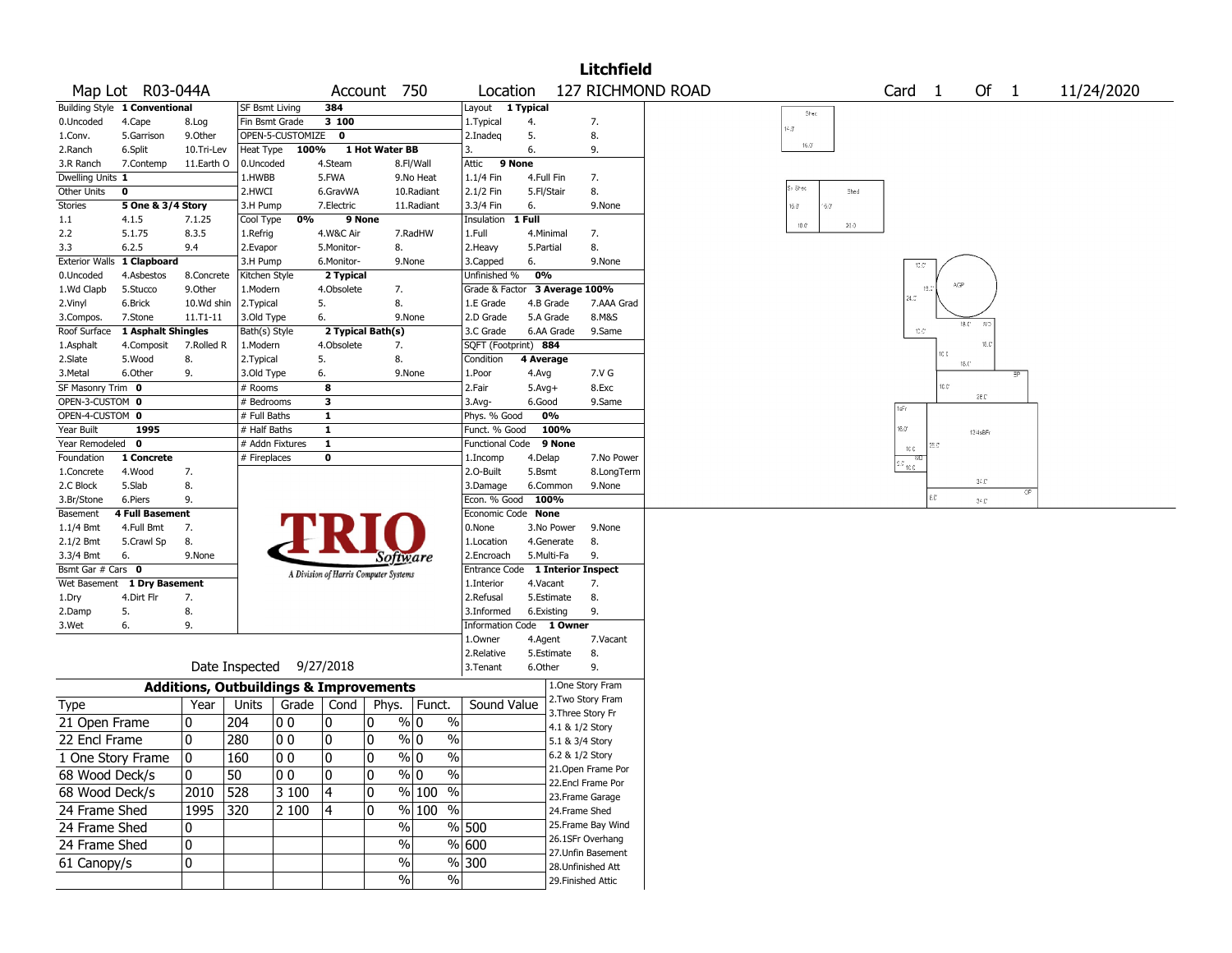|                             | Map Lot R03-045          | Account 889 | Location                       | ROUTE 197               |                           |                    |                 |                      | Card <sub>1</sub>        | Of $1$              |                                | 11/24/2020                        |
|-----------------------------|--------------------------|-------------|--------------------------------|-------------------------|---------------------------|--------------------|-----------------|----------------------|--------------------------|---------------------|--------------------------------|-----------------------------------|
| SWEET, GARY                 |                          |             |                                | <b>Property Data</b>    |                           |                    |                 |                      | <b>Assessment Record</b> |                     |                                |                                   |
| SWEET, DENISE               |                          |             | Neighborhood 177 Richmond Road |                         |                           | Year               | Land            |                      | <b>Buildings</b>         |                     | Exempt                         | Total                             |
| P O BOX 237                 |                          |             |                                |                         |                           | 2007               |                 | 74,200               |                          | 0                   | $\mathbf{0}$                   | 74,200                            |
|                             | SABATTUS ME 04280        |             | Tree Growth Year               | $\mathbf 0$             |                           | 2008               |                 | 74,200               |                          | 0                   | 0                              | 74,200                            |
|                             |                          |             | X Coordinate                   |                         | 0<br>$\mathbf 0$          | 2009               |                 |                      |                          | $\pmb{0}$           | 0                              |                                   |
| B5572P280<br>Previous Owner |                          |             | Y Coordinate<br>Zone/Land Use  | <b>11 Residential</b>   |                           |                    |                 | 59,500               |                          |                     |                                | 59,500                            |
|                             | SWEET, GARY & DENISE     |             |                                |                         |                           | 2010               |                 | 59,500               |                          | 0                   | 0                              | 59,500                            |
|                             | 84 RICHMOND ROAD         |             | Secondary Zone                 |                         |                           | 2011               |                 | 59,500               |                          | 0                   | 0                              | 59,500                            |
|                             |                          |             |                                |                         |                           | 2012               |                 | 59,500               |                          | 0                   | 0                              | 59,500                            |
|                             | LITCHFIELD ME 04350      |             | Topography 2 Rolling           |                         |                           | 2013               |                 | 59,500               |                          | 0                   | 0                              | 59,500                            |
|                             | Sale Date: 6/08/2003     |             | 1.Level                        | 4.Below St              | 7.Res Protec              | 2014               |                 | 59,500               |                          | $\pmb{0}$           | 0                              | 59,500                            |
|                             |                          |             | 2.Rolling<br>3.Above St        | 5.Low<br>6.Swampy       | 8.<br>9.                  | 2015               |                 | 59,500               |                          | 0                   | 0                              | 59,500                            |
|                             |                          |             | Utilities 9 None               |                         | 9 None                    | 2016               |                 | 59,500               |                          | 0                   | 0                              | 59,500                            |
|                             |                          |             |                                |                         |                           | 2017               |                 | 59,500               |                          | $\pmb{0}$           | 0                              | 59,500                            |
|                             |                          |             | 1.Public<br>2. Water           | 4.Dr Well<br>5.Dug Well | 7.Cesspool<br>8.Lake/Pond | 2018               |                 | 59,500               |                          | 0                   | 0                              | 59,500                            |
|                             |                          |             | 3.Sewer                        | 6.Septic                | 9.None                    | 2019               |                 | 51,800               |                          | 0                   | 0                              | 51,800                            |
|                             |                          |             | 1 Paved<br><b>Street</b>       |                         |                           | 2020               |                 | 51,800               |                          | 0                   | 0                              | 51,800                            |
|                             |                          |             | 1.Paved                        | 4.Proposed              | 7.                        |                    |                 |                      | <b>Land Data</b>         |                     |                                |                                   |
|                             |                          |             | 2.Semi Imp<br>3.Gravel         | 5.R/O/W<br>6.           | 8.<br>9.None              | <b>Front Foot</b>  |                 |                      | <b>Effective</b>         |                     | <b>Influence</b>               | <b>Influence</b>                  |
|                             |                          |             |                                |                         | 0                         | 11.1-100           | <b>Type</b>     | Frontage             | Depth                    | <b>Factor</b>       | Code<br>$\frac{9}{6}$          | <b>Codes</b><br>1.Unimproved      |
|                             | Inspection Witnessed By: |             |                                |                         | $\mathbf{0}$              | 12.101-200         |                 |                      |                          |                     | $\frac{9}{6}$                  | 2. Excess Frtg                    |
|                             |                          |             |                                | <b>Sale Data</b>        |                           | $13.201+$          |                 |                      |                          |                     | $\frac{9}{6}$                  | 3. Topography                     |
| X                           |                          | Date        | Sale Date                      |                         | 3/01/1998                 | 14.<br>15.         |                 |                      |                          |                     | $\frac{9}{6}$<br>$\frac{9}{6}$ | 4.Size/Shape<br>5.Access          |
| No./Date                    | Description              | Date Insp.  | Price                          |                         | 75,000                    |                    |                 |                      |                          |                     | %                              | 6.Restriction                     |
|                             |                          |             | Sale Type                      | 1 Land Only             |                           | <b>Square Foot</b> |                 |                      | <b>Square Feet</b>       |                     | $\frac{9}{6}$                  | 7. Right of Way<br>8.View/Environ |
|                             |                          |             | 1.Land<br>2.L & B              | 4.MFG UNIT<br>5.0ther   | 7.<br>8.                  | 16.Regular Lot     |                 |                      |                          | %                   |                                | 9. Fract Share                    |
|                             |                          |             | 3.Building                     | 6.                      | 9.                        | 17.Secondary Lot   |                 |                      |                          |                     | %                              | <b>Acres</b>                      |
|                             |                          |             | Financing                      | 9 Unknown               |                           | 18.Excess Land     |                 |                      |                          |                     | $\frac{9}{6}$                  | 30. Frontage 1<br>31. Frontage 2  |
|                             |                          |             | 1.Convent                      | 4.Seller                | 7.                        | 19.Condominium     |                 |                      |                          |                     | %<br>$\frac{9}{6}$             | 32.Tillable                       |
| Notes:                      |                          |             | 2.FHA/VA                       | 5.Private               | 8.                        | 20. Miscellaneous  |                 |                      |                          |                     | %                              | 33.Tillable                       |
|                             |                          |             | 3.Assumed                      | 6.Cash                  | 9.Unknown                 |                    |                 |                      |                          |                     | $\frac{9}{6}$                  | 34.Softwood F&O                   |
|                             |                          |             | Validity                       | 1 Arms Length Sale      |                           | <b>Fract. Acre</b> |                 | <b>Acreage/Sites</b> |                          |                     |                                | 35. Mixed Wood F&O                |
|                             |                          |             | 1.Valid                        | 4.Split                 | 7.Renovate                | 21. Houselot (Frac | 25              |                      | 1.00                     | 100<br>%            | 0                              | 36.Hardwood F&O<br>37.Softwood TG |
|                             |                          |             | 2.Related                      | 5.Partial               | 8.Other                   | 22.Baselot(Fract)  | $\overline{26}$ |                      | 5.00                     | 85<br>$\frac{9}{6}$ | $\overline{3}$                 | 38. Mixed Wood TG                 |
|                             |                          |             | 3.Distress                     | 6.Exempt                | 9.                        | 23.<br>Acres       | $\overline{27}$ |                      | 10.00                    | 85<br>$\frac{9}{6}$ | $\overline{3}$                 | 39.Hardwood TG                    |
|                             |                          |             |                                |                         |                           | 24. Houselot       | $\overline{28}$ |                      | 18.00                    | 85<br>$\frac{9}{6}$ | $\overline{3}$                 | 40. Wasteland                     |
|                             |                          |             | Verified                       | <b>5 Public Record</b>  |                           | 25.Baselot         |                 |                      |                          |                     | $\frac{9}{6}$<br>$\frac{9}{6}$ | 41.Gravel Pit                     |
|                             |                          |             | 1.Buyer<br>2.Seller            | 4.Agent                 | 7.Family<br>8.Other       | 26.Rear 1          |                 |                      |                          |                     | $\frac{9}{6}$                  | 42. Mobile Home Si                |
|                             |                          |             | 3.Lender                       | 5.Pub Rec<br>6.MLS      | 9.                        | 27.Rear 2          |                 |                      |                          |                     |                                | 43.Camp Site                      |
|                             |                          |             |                                |                         |                           | 28. Rear 3         |                 |                      | <b>Total Acreage</b>     | 34.00               |                                | 44.Lot Improvemen                 |
| <b>Litchfield</b>           |                          |             |                                |                         |                           | 29. Rear 4         |                 |                      |                          |                     |                                | 45.Access Right<br>46.Golf Course |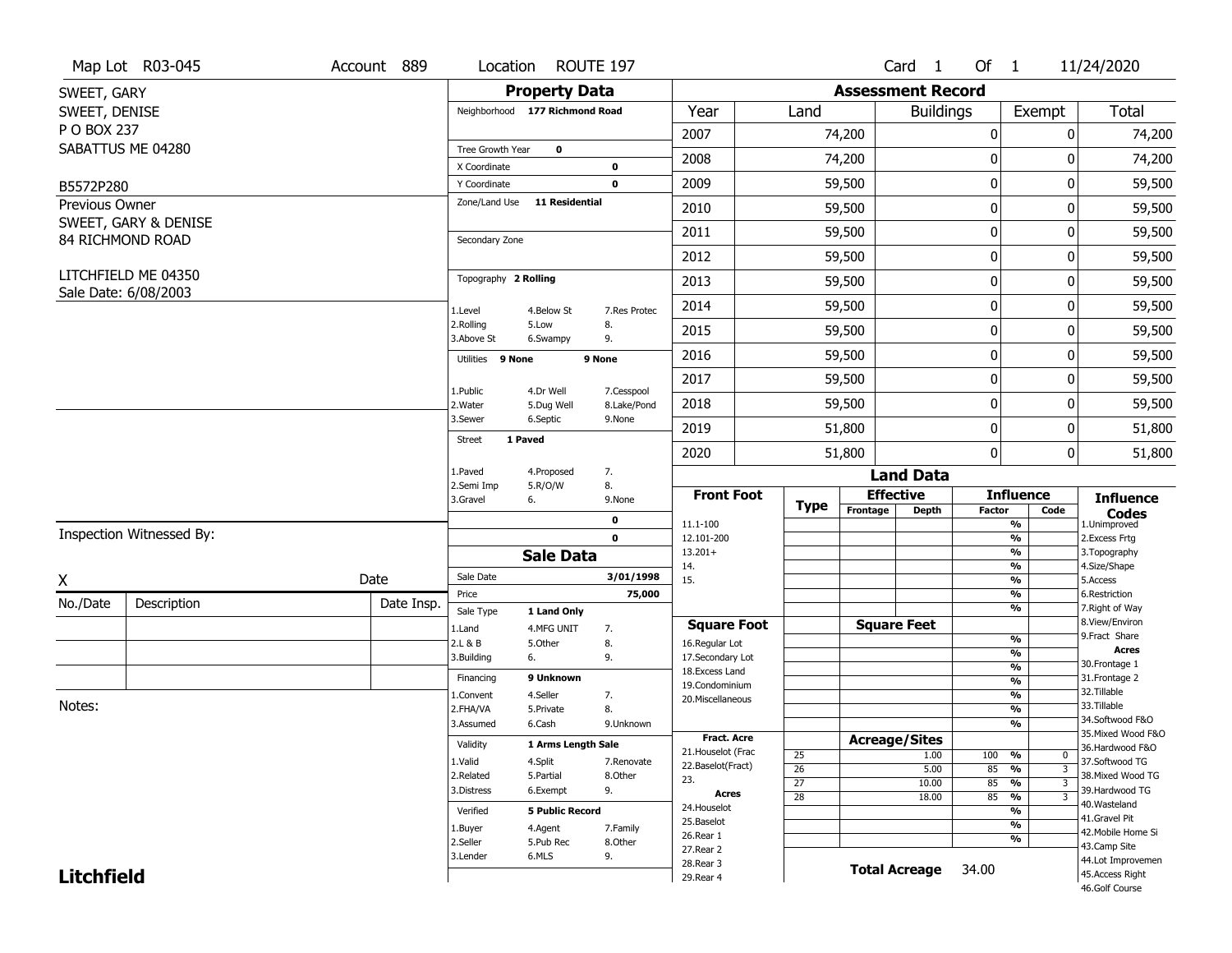|                          |                 |                                                   |                    |                |                                       |                                           |                      |                         |                 | <b>Litchfield</b>  |        |        |            |
|--------------------------|-----------------|---------------------------------------------------|--------------------|----------------|---------------------------------------|-------------------------------------------|----------------------|-------------------------|-----------------|--------------------|--------|--------|------------|
|                          | Map Lot R03-045 |                                                   |                    |                | Account 889                           |                                           | Location             |                         |                 | ROUTE 197          | Card 1 | Of $1$ | 11/24/2020 |
| Building Style 0 Uncoded |                 |                                                   | SF Bsmt Living     | 0              |                                       |                                           | Layout 0             |                         |                 |                    |        |        |            |
| 0.Uncoded                | 4.Cape          | 8.Log                                             | Fin Bsmt Grade     | 0 <sub>0</sub> |                                       |                                           | 1. Typical           | 4.                      |                 | 7.                 |        |        |            |
| 1.Conv.                  | 5.Garrison      | 9.0ther                                           | OPEN-5-CUSTOMIZE 0 |                |                                       |                                           | 2.Inadeq             | 5.                      |                 | 8.                 |        |        |            |
| 2.Ranch                  | 6.Split         | 10.Tri-Lev                                        | Heat Type          | 100%           | 0 Uncoded                             |                                           | 3.                   | 6.                      |                 | 9.                 |        |        |            |
| 3.R Ranch                | 7.Contemp       | 11.Earth O                                        | 0.Uncoded          | 4.Steam        |                                       | 8.Fl/Wall                                 | Attic<br>$\mathbf 0$ |                         |                 |                    |        |        |            |
| Dwelling Units 0         |                 |                                                   | 1.HWBB             | 5.FWA          |                                       | 9.No Heat                                 | $1.1/4$ Fin          | 4.Full Fin              |                 | 7.                 |        |        |            |
| Other Units              | 0               |                                                   | 2.HWCI             | 6.GravWA       |                                       | 10.Radiant                                | 2.1/2 Fin            | 5.Fl/Stair              |                 | 8.                 |        |        |            |
| Stories                  | 0               |                                                   | 3.H Pump           | 7.Electric     |                                       | 11.Radiant                                | 3.3/4 Fin            | 6.                      |                 | 9.None             |        |        |            |
| 1.1                      | 4.1.5           | 7.1.25                                            | Cool Type          | 0%             | 9 None                                |                                           | Insulation 0         |                         |                 |                    |        |        |            |
| 2.2                      | 5.1.75          | 8.3.5                                             | 1.Refrig           | 4.W&C Air      |                                       | 7.RadHW                                   | 1.Full               | 4.Minimal               |                 | 7.                 |        |        |            |
| 3.3                      | 6.2.5           | 9.4                                               | 2.Evapor           | 5.Monitor-     |                                       | 8.                                        | 2.Heavy              | 5.Partial               |                 | 8.                 |        |        |            |
| <b>Exterior Walls</b>    | 0 Uncoded       |                                                   | 3.H Pump           | 6.Monitor-     |                                       | 9.None                                    | 3.Capped             | 6.                      |                 | 9.None             |        |        |            |
| 0.Uncoded                | 4.Asbestos      | 8.Concrete                                        | Kitchen Style      | 0              |                                       |                                           | Unfinished %         | 0%                      |                 |                    |        |        |            |
| 1.Wd Clapb               | 5.Stucco        | 9.0ther                                           | 1.Modern           | 4.Obsolete     |                                       | 7.                                        | Grade & Factor 00%   |                         |                 |                    |        |        |            |
| 2.Vinyl                  | 6.Brick         | 10.Wd shin                                        | 2.Typical          | 5.             |                                       | 8.                                        | 1.E Grade            | 4.B Grade               |                 | 7.AAA Grad         |        |        |            |
| 3.Compos.                | 7.Stone         | $11.71 - 11$                                      | 3.Old Type         | 6.             |                                       | 9.None                                    | 2.D Grade            | 5.A Grade               |                 | 8.M&S              |        |        |            |
| Roof Surface             | 0               |                                                   | Bath(s) Style      | 0              |                                       |                                           | 3.C Grade            | 6.AA Grade              |                 | 9.Same             |        |        |            |
| 1.Asphalt                | 4.Composit      | 7.Rolled R                                        | 1.Modern           | 4.Obsolete     |                                       | 7.                                        | SQFT (Footprint) 0   |                         |                 |                    |        |        |            |
| 2.Slate                  | 5.Wood          | 8.                                                | 2. Typical         | 5.             |                                       | 8.                                        | Condition            | 0                       |                 |                    |        |        |            |
| 3.Metal                  | 6.Other         | 9.                                                | 3.Old Type         | 6.             |                                       | 9.None                                    | 1.Poor               | 4.Avg                   |                 | 7.V G              |        |        |            |
| SF Masonry Trim 0        |                 |                                                   | # Rooms            | 0              |                                       |                                           | 2.Fair               | $5.Avg+$                |                 | 8.Exc              |        |        |            |
| OPEN-3-CUSTOM 0          |                 |                                                   | # Bedrooms         | 0              |                                       |                                           | $3.$ Avg-            | 6.Good                  |                 | 9.Same             |        |        |            |
| OPEN-4-CUSTOM 0          |                 |                                                   | # Full Baths       | 0              |                                       |                                           | Phys. % Good         | 0%                      |                 |                    |        |        |            |
| Year Built               | 0               |                                                   | # Half Baths       | 0              |                                       |                                           | Funct. % Good        | 100%                    |                 |                    |        |        |            |
| Year Remodeled 0         |                 |                                                   | # Addn Fixtures    | 0              |                                       |                                           | Functional Code      | 9 None                  |                 |                    |        |        |            |
| Foundation               | 0               |                                                   | # Fireplaces       | 0              |                                       |                                           | 1.Incomp             | 4.Delap                 |                 | 7.No Power         |        |        |            |
| 1.Concrete               | 4.Wood          | 7.                                                |                    |                |                                       |                                           | 2.O-Built            | 5.Bsmt                  |                 | 8.LongTerm         |        |        |            |
| 2.C Block                | 5.Slab          | 8.                                                |                    |                |                                       |                                           | 3.Damage             | 6.Common                |                 | 9.None             |        |        |            |
| 3.Br/Stone               | 6.Piers         | 9.                                                |                    |                |                                       |                                           | Econ. % Good 100%    |                         |                 |                    |        |        |            |
| Basement<br>0            |                 |                                                   |                    |                |                                       |                                           | Economic Code None   |                         |                 |                    |        |        |            |
| 1.1/4 Bmt                | 4.Full Bmt      | 7.                                                |                    |                |                                       |                                           | 0.None               | 3.No Power              |                 | 9.None             |        |        |            |
| 2.1/2 Bmt                | 5.Crawl Sp      | 8.                                                |                    |                |                                       |                                           | 1.Location           | 4.Generate              |                 | 8.                 |        |        |            |
| 3.3/4 Bmt                | 6.              | 9.None                                            |                    |                |                                       | Software                                  | 2.Encroach           | 5.Multi-Fa              |                 | 9.                 |        |        |            |
| Bsmt Gar # Cars 0        |                 |                                                   |                    |                | A Division of Harris Computer Systems |                                           | <b>Entrance Code</b> | $\overline{\mathbf{0}}$ |                 |                    |        |        |            |
| Wet Basement 0           |                 |                                                   |                    |                |                                       |                                           | 1.Interior           | 4.Vacant                |                 | 7.                 |        |        |            |
| 1.Dry                    | 4.Dirt Flr      | 7.                                                |                    |                |                                       |                                           | 2.Refusal            | 5.Estimate              |                 | 8.                 |        |        |            |
| 2.Damp                   | 5.              | 8.                                                |                    |                |                                       |                                           | 3.Informed           | 6.Existing              |                 | 9.                 |        |        |            |
| 3.Wet                    | 6.              | 9.                                                |                    |                |                                       |                                           | Information Code 0   |                         |                 |                    |        |        |            |
|                          |                 |                                                   |                    |                |                                       |                                           | 1.Owner              | 4.Agent                 |                 | 7.Vacant           |        |        |            |
|                          |                 |                                                   |                    |                |                                       |                                           | 2.Relative           | 5.Estimate              |                 | 8.                 |        |        |            |
|                          |                 | Date Inspected                                    |                    |                |                                       |                                           | 3.Tenant             | 6.Other                 |                 | 9.                 |        |        |            |
|                          |                 | <b>Additions, Outbuildings &amp; Improvements</b> |                    |                |                                       |                                           |                      |                         |                 | 1.One Story Fram   |        |        |            |
|                          |                 |                                                   |                    |                |                                       |                                           |                      |                         |                 | 2. Two Story Fram  |        |        |            |
| Type                     |                 | Year                                              | Units              | Grade<br>Cond  | Phys.                                 | Funct.                                    | Sound Value          |                         |                 | 3. Three Story Fr  |        |        |            |
|                          |                 |                                                   |                    |                |                                       | $\%$<br>%                                 |                      |                         | 4.1 & 1/2 Story |                    |        |        |            |
|                          |                 |                                                   |                    |                |                                       | $\%$<br>$\%$                              |                      |                         | 5.1 & 3/4 Story |                    |        |        |            |
|                          |                 |                                                   |                    |                |                                       | %<br>$\sqrt{6}$                           |                      |                         | 6.2 & 1/2 Story |                    |        |        |            |
|                          |                 |                                                   |                    |                |                                       |                                           |                      |                         |                 | 21. Open Frame Por |        |        |            |
|                          |                 |                                                   |                    |                |                                       | $\%$<br>$\sqrt{6}$                        |                      |                         |                 | 22.Encl Frame Por  |        |        |            |
|                          |                 |                                                   |                    |                |                                       | $\overline{\frac{0}{0}}$<br>$\frac{0}{6}$ |                      |                         |                 | 23. Frame Garage   |        |        |            |
|                          |                 |                                                   |                    |                |                                       | $\frac{0}{6}$<br>$\%$                     |                      |                         | 24.Frame Shed   |                    |        |        |            |
|                          |                 |                                                   |                    |                |                                       |                                           |                      |                         |                 | 25. Frame Bay Wind |        |        |            |
|                          |                 |                                                   |                    |                |                                       | $\%$<br>$\sqrt{6}$                        |                      |                         |                 | 26.1SFr Overhang   |        |        |            |
|                          |                 |                                                   |                    |                |                                       | $\%$<br>$\sqrt{6}$                        |                      |                         |                 | 27.Unfin Basement  |        |        |            |
|                          |                 |                                                   |                    |                |                                       | $\frac{0}{6}$<br>$\frac{1}{2}$            |                      |                         |                 | 28.Unfinished Att  |        |        |            |
|                          |                 |                                                   |                    |                |                                       | $\frac{0}{6}$<br>$\overline{\frac{9}{6}}$ |                      |                         |                 | 29. Finished Attic |        |        |            |
|                          |                 |                                                   |                    |                |                                       |                                           |                      |                         |                 |                    |        |        |            |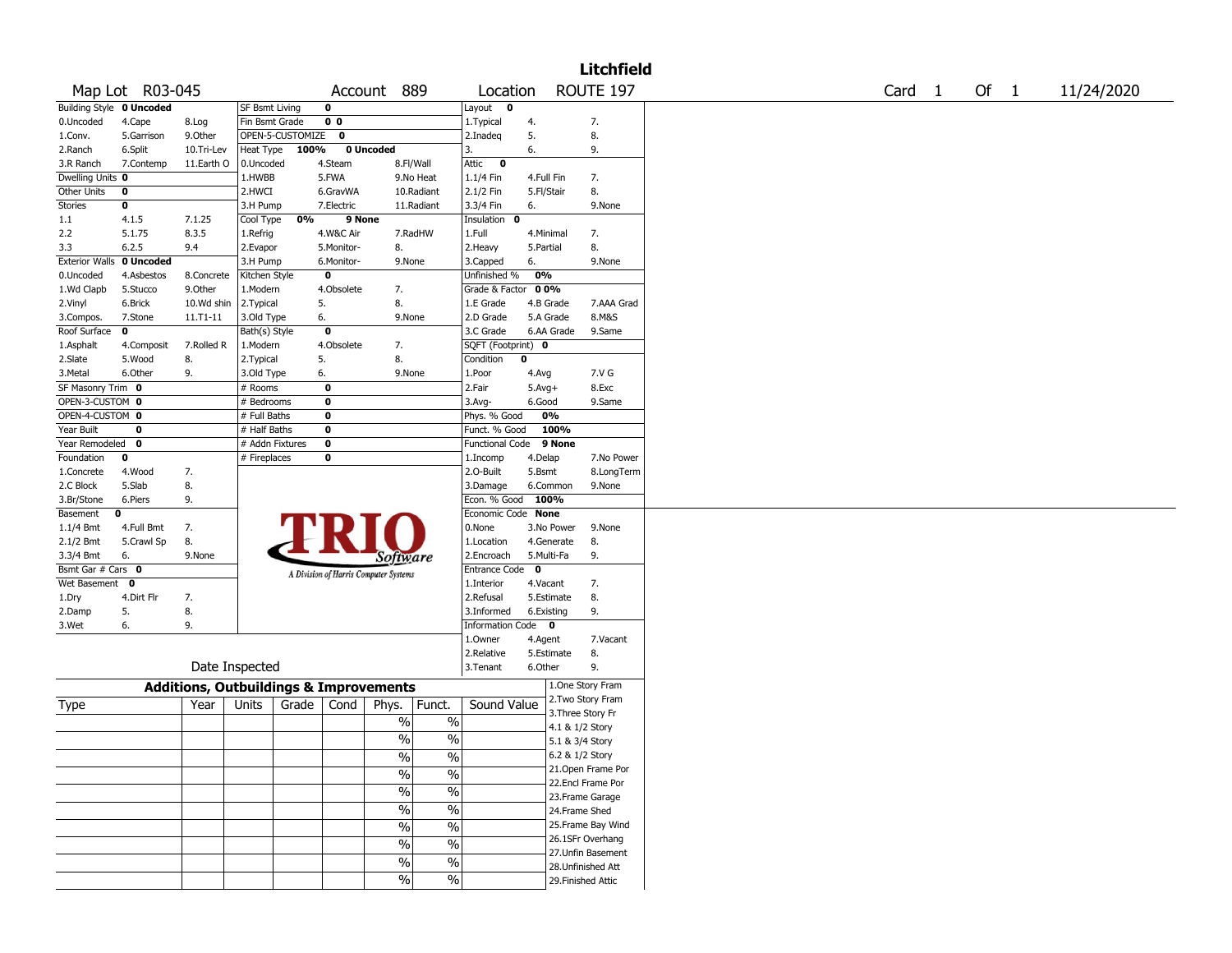|                   | Map Lot R03-045A             | Account 2085 | Location                       |                        | 113 RICHMOND ROAD      |                                     |             |                          | Card <sub>1</sub>            | Of $1$        |                                     | 11/24/2020                        |
|-------------------|------------------------------|--------------|--------------------------------|------------------------|------------------------|-------------------------------------|-------------|--------------------------|------------------------------|---------------|-------------------------------------|-----------------------------------|
| PINNELL, CINDY M  |                              |              |                                | <b>Property Data</b>   |                        |                                     |             | <b>Assessment Record</b> |                              |               |                                     |                                   |
| PO BOX 894        |                              |              | Neighborhood 177 Richmond Road |                        |                        | Year                                | Land        |                          | <b>Buildings</b>             |               | Exempt                              | Total                             |
|                   | SABATTUS ME 04280            |              |                                |                        |                        | 2007                                |             | 40,500                   |                              | 75,820        | 13,000                              | 103,320                           |
|                   |                              |              | Tree Growth Year               | $\mathbf 0$            |                        | 2008                                |             | 40,500                   |                              | 75,677        | 12,350                              | 103,827                           |
|                   |                              |              | X Coordinate                   |                        | 0                      |                                     |             |                          |                              |               |                                     |                                   |
| B5792P78          |                              |              | Y Coordinate<br>Zone/Land Use  | <b>11 Residential</b>  | $\mathbf 0$            | 2009                                |             | 40,100                   |                              | 79,987        | 9,500                               | 110,587                           |
|                   |                              |              |                                |                        |                        | 2010                                |             | 40,100                   |                              | 74,509        | 10,000                              | 104,609                           |
|                   |                              |              | Secondary Zone                 |                        |                        | 2011                                |             | 42,500                   |                              | 70,481        | 10,000                              | 102,981                           |
|                   |                              |              |                                |                        |                        | 2012                                |             | 42,500                   |                              | 70,481        | 10,000                              | 102,981                           |
|                   |                              |              | Topography 2 Rolling           |                        |                        | 2013                                |             | 42,500                   |                              | 71,958        | 10,000                              | 104,458                           |
|                   |                              |              | 1.Level                        | 4.Below St             | 7.Res Protec           | 2014                                |             | 42,500                   |                              | 71,920        | 10,000                              | 104,420                           |
|                   |                              |              | 2.Rolling<br>3.Above St        | 5.Low<br>6.Swampy      | 8.<br>9.               | 2015                                |             | 42,500                   |                              | 71,629        | 10,000                              | 104,129                           |
|                   |                              |              | Utilities 5 Dug Well           |                        | <b>6 Septic System</b> | 2016                                |             | 42,500                   |                              | 71,300        | 15,000                              | 98,800                            |
|                   |                              |              | 1.Public                       | 4.Dr Well              | 7.Cesspool             | 2017                                |             | 42,500                   |                              | 71,300        | 20,000                              | 93,800                            |
|                   |                              |              | 2. Water                       | 5.Dug Well             | 8.Lake/Pond            | 2018                                |             | 42,500                   |                              | 70,969        | 19,200                              | 94,269                            |
|                   |                              |              | 3.Sewer                        | 6.Septic<br>1 Paved    | 9.None                 | 2019                                |             | 45,000                   |                              | 78,200        | 20,000                              | 103,200                           |
|                   |                              |              | <b>Street</b>                  |                        |                        | 2020                                |             | 45,000                   |                              | 78,200        | 25,000                              | 98,200                            |
|                   |                              |              | 1.Paved<br>2.Semi Imp          | 4.Proposed<br>5.R/O/W  | 7.<br>8.               |                                     |             |                          | <b>Land Data</b>             |               |                                     |                                   |
|                   |                              |              | 3.Gravel                       | 6.                     | 9.None                 | <b>Front Foot</b>                   | <b>Type</b> |                          | <b>Effective</b>             |               | <b>Influence</b>                    | <b>Influence</b>                  |
|                   |                              |              |                                |                        | 0                      | 11.1-100                            |             | Frontage                 | <b>Depth</b>                 | <b>Factor</b> | Code<br>%                           | <b>Codes</b><br>1.Unimproved      |
|                   | Inspection Witnessed By:     |              |                                |                        | $\mathbf 0$            | 12.101-200                          |             |                          |                              |               | %                                   | 2.Excess Frtg                     |
|                   |                              |              |                                | <b>Sale Data</b>       |                        | $13.201+$<br>14.                    |             |                          |                              |               | %<br>%                              | 3. Topography<br>4.Size/Shape     |
| X                 |                              | Date         | Sale Date                      |                        | 11/18/1998             | 15.                                 |             |                          |                              |               | %                                   | 5.Access                          |
| No./Date          | Description                  | Date Insp.   | Price<br>Sale Type             | 2 Land & Buildings     | 57,000                 |                                     |             |                          |                              |               | %<br>%                              | 6.Restriction<br>7. Right of Way  |
|                   |                              |              | 1.Land                         | 4.MFG UNIT             | 7.                     | <b>Square Foot</b>                  |             |                          | <b>Square Feet</b>           |               |                                     | 8.View/Environ                    |
|                   |                              |              | 2.L & B                        | 5.Other                | 8.                     | 16.Regular Lot                      |             |                          |                              |               | %                                   | 9.Fract Share<br><b>Acres</b>     |
|                   |                              |              | 3.Building                     | 6.                     | 9.                     | 17.Secondary Lot<br>18. Excess Land |             |                          |                              |               | %<br>$\frac{9}{6}$                  | 30. Frontage 1                    |
|                   |                              |              | Financing                      | 9 Unknown              |                        | 19.Condominium                      |             |                          |                              |               | $\overline{\frac{9}{6}}$            | 31. Frontage 2                    |
|                   |                              |              | 1.Convent                      | 4.Seller               | 7.                     | 20.Miscellaneous                    |             |                          |                              |               | $\overline{\frac{9}{6}}$            | 32.Tillable                       |
| Notes:            |                              |              | 2.FHA/VA                       | 5.Private              | 8.                     |                                     |             |                          |                              |               | $\overline{\frac{9}{6}}$            | 33.Tillable<br>34.Softwood F&O    |
|                   | '18 Remove Anthony(Deceased) |              | 3.Assumed                      | 6.Cash                 | 9.Unknown              | <b>Fract. Acre</b>                  |             |                          |                              |               | $\frac{9}{6}$                       | 35. Mixed Wood F&O                |
|                   |                              |              | Validity                       | 1 Arms Length Sale     |                        | 21. Houselot (Frac                  |             |                          | <b>Acreage/Sites</b><br>1.00 |               | %<br>$\mathbf 0$                    | 36.Hardwood F&O                   |
|                   |                              |              | 1.Valid                        | 4.Split                | 7.Renovate             | 22.Baselot(Fract)                   | 24<br>26    |                          | 1.00                         | 100<br>100    | %<br>$\mathbf 0$                    | 37.Softwood TG                    |
|                   |                              |              | 2.Related                      | 5.Partial              | 8.Other                | 23.                                 | 44          |                          | 1.00                         | 85            | $\frac{1}{\sqrt{6}}$<br>$\mathbf 0$ | 38. Mixed Wood TG                 |
|                   |                              |              | 3.Distress                     | 6.Exempt               | 9.                     | <b>Acres</b>                        |             |                          |                              |               | %                                   | 39.Hardwood TG                    |
|                   |                              |              | Verified                       | <b>5 Public Record</b> |                        | 24. Houselot                        |             |                          |                              |               | %                                   | 40. Wasteland<br>41.Gravel Pit    |
|                   |                              |              | 1.Buyer                        | 4.Agent                | 7.Family               | 25.Baselot                          |             |                          |                              |               | $\frac{9}{6}$                       | 42. Mobile Home Si                |
|                   |                              |              | 2.Seller                       | 5.Pub Rec              | 8.Other                | 26.Rear 1<br>27.Rear 2              |             |                          |                              |               | %                                   | 43.Camp Site                      |
|                   |                              |              | 3.Lender                       | 6.MLS                  | 9.                     | 28. Rear 3                          |             |                          |                              |               |                                     | 44.Lot Improvemen                 |
| <b>Litchfield</b> |                              |              |                                |                        |                        | 29. Rear 4                          |             |                          | <b>Total Acreage</b>         | 2.00          |                                     | 45.Access Right<br>46.Golf Course |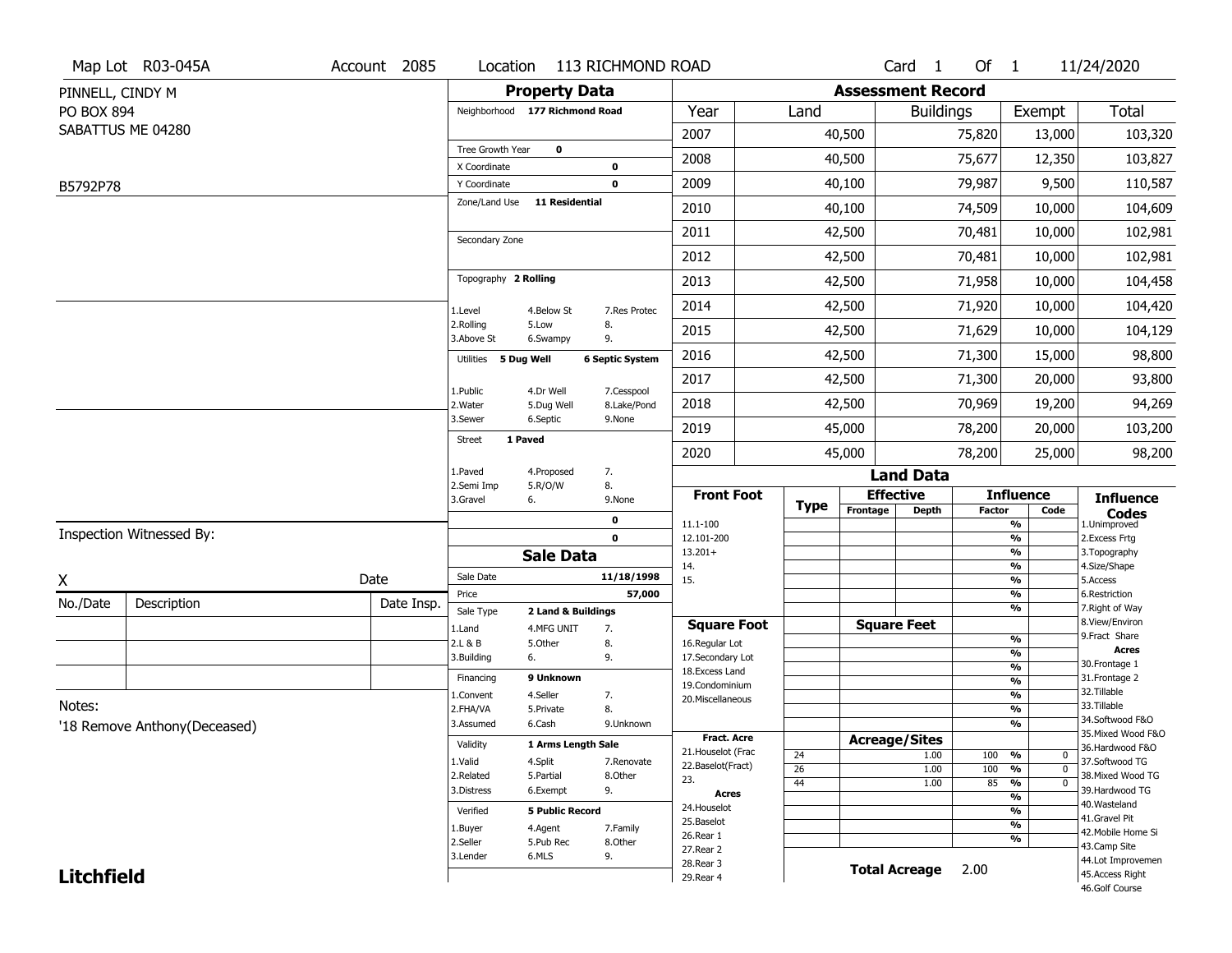|                                 |                                |                                                   |                          |                  |                   |                                       |                         |                                         |                          |                    | <b>Litchfield</b>                      |                   |                |              |                   |             |                |                |            |  |
|---------------------------------|--------------------------------|---------------------------------------------------|--------------------------|------------------|-------------------|---------------------------------------|-------------------------|-----------------------------------------|--------------------------|--------------------|----------------------------------------|-------------------|----------------|--------------|-------------------|-------------|----------------|----------------|------------|--|
|                                 | Map Lot R03-045A               |                                                   |                          |                  |                   | Account                               | 2085                    | Location                                |                          |                    |                                        | 113 RICHMOND ROAD |                |              | Card <sub>1</sub> |             | Of 1           |                | 11/24/2020 |  |
|                                 | Building Style 1 Conventional  |                                                   | <b>SF Bsmt Living</b>    |                  | 0                 |                                       |                         | Layout                                  | 1 Typical                |                    |                                        |                   |                | 48.0         |                   |             |                |                |            |  |
| 0.Uncoded                       | 4.Cape                         | 8.Log                                             | Fin Bsmt Grade           |                  | 0 <sub>0</sub>    |                                       |                         | 1. Typical                              | 4.                       |                    | 7.                                     |                   |                |              |                   |             | 11/4sFr        |                |            |  |
| 1.Conv.                         | 5.Garrison                     | 9.0ther                                           |                          | OPEN-5-CUSTOMIZE | 0                 |                                       |                         | 2.Inadeq                                | 5.                       |                    | 8.                                     |                   | 15.0           |              |                   |             |                |                |            |  |
| 2.Ranch                         | 6.Split                        | 10.Tri-Lev                                        | Heat Type                | 100%             |                   | 5 Forced Warm Air                     |                         | 3.                                      | 6.                       |                    | 9.                                     |                   |                |              |                   |             |                |                |            |  |
| 3.R Ranch                       | 7.Contemp                      | 11.Earth O                                        | 0.Uncoded                |                  | 4.Steam           |                                       | 8.Fl/Wall               | 9 None<br>Attic                         |                          |                    |                                        |                   | 16.0           | 1sBFr        |                   |             |                |                |            |  |
| Dwelling Units 1<br>Other Units | 0                              |                                                   | 1.HWBB<br>2.HWCI         |                  | 5.FWA<br>6.GravWA |                                       | 9.No Heat<br>10.Radiant | 1.1/4 Fin<br>2.1/2 Fin                  | 4.Full Fin<br>5.Fl/Stair |                    | 7.<br>8.                               |                   | EP             |              |                   | 28.0' 24.0' |                |                |            |  |
| Stories                         | 1 One Story                    |                                                   | 3.H Pump                 |                  | 7.Electric        |                                       | 11.Radiant              | 3.3/4 Fin                               | 6.                       |                    | 9.None                                 |                   | $8.0^\circ$    |              |                   |             |                |                |            |  |
| $1.1\,$                         | 4.1.5                          | 7.1.25                                            | Cool Type                | 0%               |                   | 9 None                                |                         | Insulation                              | 1 Full                   |                    |                                        |                   | $12.0^{\circ}$ | $13.0^\circ$ |                   |             |                |                |            |  |
| 2.2                             | 5.1.75                         | 8.3.5                                             | 1.Refrig                 |                  | 4.W&C Air         |                                       | 7.RadHW                 | 1.Full                                  | 4.Minimal                |                    | 7.                                     |                   |                |              |                   |             | $14.0^{\circ}$ |                |            |  |
| 3.3                             | 6.2.5                          | 9.4                                               | 2.Evapor                 |                  | 5.Monitor-        | 8.                                    |                         | 2. Heavy                                | 5.Partial                |                    | 8.                                     |                   |                |              | 32.0'             |             |                |                |            |  |
|                                 | Exterior Walls 10 Wood Shingle |                                                   | 3.H Pump                 |                  | 6.Monitor-        |                                       | 9.None                  | 3.Capped                                | 6.                       |                    | 9.None                                 |                   |                |              |                   |             |                |                |            |  |
| 0.Uncoded                       | 4.Asbestos                     | 8.Concrete                                        | Kitchen Style            |                  | 1 Modern          |                                       |                         | Unfinished %                            | 0%                       |                    |                                        |                   |                |              |                   |             |                |                |            |  |
| 1.Wd Clapb                      | 5.Stucco                       | 9.0ther                                           | 1.Modern                 |                  | 4.Obsolete        | 7.                                    |                         | Grade & Factor 2 Fair 100%              |                          |                    |                                        |                   |                |              |                   |             |                |                |            |  |
| 2.Vinyl                         | 6.Brick                        | 10.Wd shin                                        | 2.Typical                | 5.               |                   | 8.                                    |                         | 1.E Grade                               | 4.B Grade                |                    | 7.AAA Grad                             |                   |                |              |                   |             |                |                |            |  |
| 3.Compos.                       | 7.Stone                        | $11. T1 - 11$                                     | 3.Old Type               | 6.               |                   |                                       | 9.None                  | 2.D Grade                               | 5.A Grade                |                    | 8.M&S                                  |                   |                |              |                   |             |                |                |            |  |
| Roof Surface                    | 1 Asphalt Shingles             |                                                   | Bath(s) Style            |                  |                   | 1 Modern Bath(s)                      |                         | 3.C Grade                               |                          | 6.AA Grade         | 9.Same                                 |                   |                |              |                   |             |                |                |            |  |
| 1.Asphalt                       | 4.Composit                     | 7.Rolled R                                        | 1.Modern                 |                  | 4.Obsolete        | 7.                                    |                         | SQFT (Footprint) 1136                   |                          |                    |                                        |                   |                |              |                   |             | Canopy         |                |            |  |
| 2.Slate                         | 5.Wood                         | 8.                                                | 2. Typical               | 5.               |                   | 8.                                    |                         | Condition                               | 2 Fair                   |                    |                                        |                   |                |              |                   |             | $8.0^\circ$    |                |            |  |
| 3.Metal                         | 6.Other                        | 9.                                                | 3.Old Type               | 6.               |                   |                                       | 9.None                  | 1.Poor                                  | 4.Avg                    |                    | 7.V G                                  |                   |                |              |                   |             |                | $12.0^{\circ}$ |            |  |
| SF Masonry Trim 0               |                                |                                                   | # Rooms                  |                  | 5                 |                                       |                         | 2.Fair                                  | $5.Avg+$                 |                    | 8.Exc                                  |                   |                |              |                   |             |                |                |            |  |
| OPEN-3-CUSTOM 0                 |                                |                                                   | # Bedrooms               |                  | 3                 |                                       |                         | 3.Avg-                                  | 6.Good                   |                    | 9.Same                                 |                   |                |              |                   |             |                | Garage         |            |  |
| OPEN-4-CUSTOM 0                 |                                |                                                   | # Full Baths             |                  | 1                 |                                       |                         | Phys. % Good                            | 0%                       |                    |                                        |                   |                |              |                   |             |                |                |            |  |
| Year Built                      | 1860                           |                                                   | # Half Baths             |                  | $\bf{0}$          |                                       |                         | Funct. % Good                           |                          | 100%               |                                        |                   |                |              |                   |             |                |                |            |  |
| Year Remodeled                  | 0                              |                                                   | # Addn Fixtures          |                  | $\bf{0}$          |                                       |                         | <b>Functional Code</b>                  |                          | 9 None             |                                        |                   |                |              |                   | 24.0        |                |                |            |  |
| Foundation                      | 3 Brick &/or Stone             |                                                   | # Fireplaces             |                  | 0                 |                                       |                         | 1.Incomp                                | 4.Delap                  |                    | 7.No Power                             |                   |                |              |                   |             |                |                |            |  |
| 1.Concrete                      | 4.Wood                         | 7.                                                |                          |                  |                   |                                       |                         | 2.0-Built                               | 5.Bsmt                   |                    | 8.LongTerm                             |                   |                |              |                   |             |                |                |            |  |
| 2.C Block                       | 5.Slab                         | 8.                                                |                          |                  |                   |                                       |                         | 3.Damage                                | 6.Common                 |                    | 9.None                                 |                   |                |              |                   |             |                | 24.0           |            |  |
| 3.Br/Stone                      | 6.Piers                        | 9.                                                |                          |                  |                   |                                       |                         | Econ. % Good                            | 100%                     |                    |                                        |                   |                |              |                   |             |                |                |            |  |
| Basement                        | <b>4 Full Basement</b>         |                                                   |                          |                  |                   |                                       |                         | Economic Code None                      |                          |                    |                                        |                   |                |              |                   |             |                |                |            |  |
| $1.1/4$ Bmt                     | 4.Full Bmt                     | 7.                                                |                          |                  |                   |                                       |                         | 0.None                                  |                          | 3.No Power         | 9.None                                 |                   |                |              |                   |             |                |                |            |  |
| 2.1/2 Bmt                       | 5.Crawl Sp                     | 8.                                                |                          |                  |                   |                                       |                         | 1.Location                              | 5.Multi-Fa               | 4.Generate         | 8.<br>9.                               |                   |                |              |                   |             |                |                |            |  |
| 3.3/4 Bmt<br>Bsmt Gar # Cars 0  | 6.                             | 9.None                                            |                          |                  |                   | <i>Software</i>                       |                         | 2.Encroach<br>Entrance Code 5 Estimated |                          |                    |                                        |                   |                |              |                   |             |                |                |            |  |
| Wet Basement                    | 1 Dry Basement                 |                                                   |                          |                  |                   | A Division of Harris Computer Systems |                         | 1.Interior                              | 4.Vacant                 |                    | 7.                                     |                   |                |              |                   |             |                |                |            |  |
| 1.Dry                           | 4.Dirt Flr                     | 7.                                                |                          |                  |                   |                                       |                         | 2.Refusal                               |                          | 5.Estimate         | 8.                                     |                   |                |              |                   |             |                |                |            |  |
| 2.Damp                          | 5.                             | 8.                                                |                          |                  |                   |                                       |                         | 3.Informed                              | 6.Existing               |                    | 9.                                     |                   |                |              |                   |             |                |                |            |  |
| 3.Wet                           | 6.                             | 9.                                                |                          |                  |                   |                                       |                         | Information Code 5 Estimate             |                          |                    |                                        |                   |                |              |                   |             |                |                |            |  |
|                                 |                                |                                                   |                          |                  |                   |                                       |                         | 1.Owner                                 | 4.Agent                  |                    | 7.Vacant                               |                   |                |              |                   |             |                |                |            |  |
|                                 |                                |                                                   |                          |                  |                   |                                       |                         | 2.Relative                              |                          | 5.Estimate         | 8.                                     |                   |                |              |                   |             |                |                |            |  |
|                                 |                                |                                                   | Date Inspected 9/26/2018 |                  |                   |                                       |                         | 3.Tenant                                | 6.Other                  |                    | 9.                                     |                   |                |              |                   |             |                |                |            |  |
|                                 |                                | <b>Additions, Outbuildings &amp; Improvements</b> |                          |                  |                   |                                       |                         |                                         |                          |                    | 1.One Story Fram                       |                   |                |              |                   |             |                |                |            |  |
| Type                            |                                | Year                                              | Units                    | Grade $ $        | Cond              |                                       | Phys.   Funct.          | Sound Value                             |                          |                    | 2. Two Story Fram                      |                   |                |              |                   |             |                |                |            |  |
| 22 Encl Frame                   |                                | 0                                                 | 96                       | 00               | 0                 | 0                                     | $\frac{9}{0}$ 0<br>$\%$ |                                         |                          | 3. Three Story Fr  |                                        |                   |                |              |                   |             |                |                |            |  |
|                                 |                                |                                                   |                          |                  |                   |                                       |                         |                                         |                          | 4.1 & 1/2 Story    |                                        |                   |                |              |                   |             |                |                |            |  |
| 18 1 & 1/4 Story Fr             |                                | 2000 336                                          |                          | 9100             | 4                 | 0                                     | $%100$ %                |                                         |                          | 5.1 & 3/4 Story    |                                        |                   |                |              |                   |             |                |                |            |  |
| 23 Frame Garage                 |                                | 2000 576                                          |                          | 2 100            | $\mathbf{12}$     | 0                                     | % 100 %                 |                                         |                          | 6.2 & 1/2 Story    |                                        |                   |                |              |                   |             |                |                |            |  |
| 61 Canopy/s                     |                                | 10                                                |                          |                  |                   | $\%$                                  |                         | %300                                    |                          |                    | 21. Open Frame Por                     |                   |                |              |                   |             |                |                |            |  |
|                                 |                                |                                                   |                          |                  |                   | $\frac{0}{6}$                         | $\sqrt{2}$              |                                         |                          |                    | 22.Encl Frame Por                      |                   |                |              |                   |             |                |                |            |  |
|                                 |                                |                                                   |                          |                  |                   | $\%$                                  | $\frac{1}{2}$           |                                         |                          |                    | 23.Frame Garage                        |                   |                |              |                   |             |                |                |            |  |
|                                 |                                |                                                   |                          |                  |                   |                                       |                         |                                         |                          | 24.Frame Shed      |                                        |                   |                |              |                   |             |                |                |            |  |
|                                 |                                |                                                   |                          |                  |                   | $\%$                                  | $\frac{9}{6}$           |                                         |                          |                    | 25. Frame Bay Wind<br>26.1SFr Overhang |                   |                |              |                   |             |                |                |            |  |
|                                 |                                |                                                   |                          |                  |                   | $\%$                                  | $\frac{0}{6}$           |                                         |                          |                    | 27.Unfin Basement                      |                   |                |              |                   |             |                |                |            |  |
|                                 |                                |                                                   |                          |                  |                   | $\%$                                  | $\sqrt{6}$              |                                         |                          |                    | 28.Unfinished Att                      |                   |                |              |                   |             |                |                |            |  |
|                                 |                                |                                                   |                          |                  |                   | $\%$                                  | $\sqrt{6}$              |                                         |                          | 29. Finished Attic |                                        |                   |                |              |                   |             |                |                |            |  |
|                                 |                                |                                                   |                          |                  |                   |                                       |                         |                                         |                          |                    |                                        |                   |                |              |                   |             |                |                |            |  |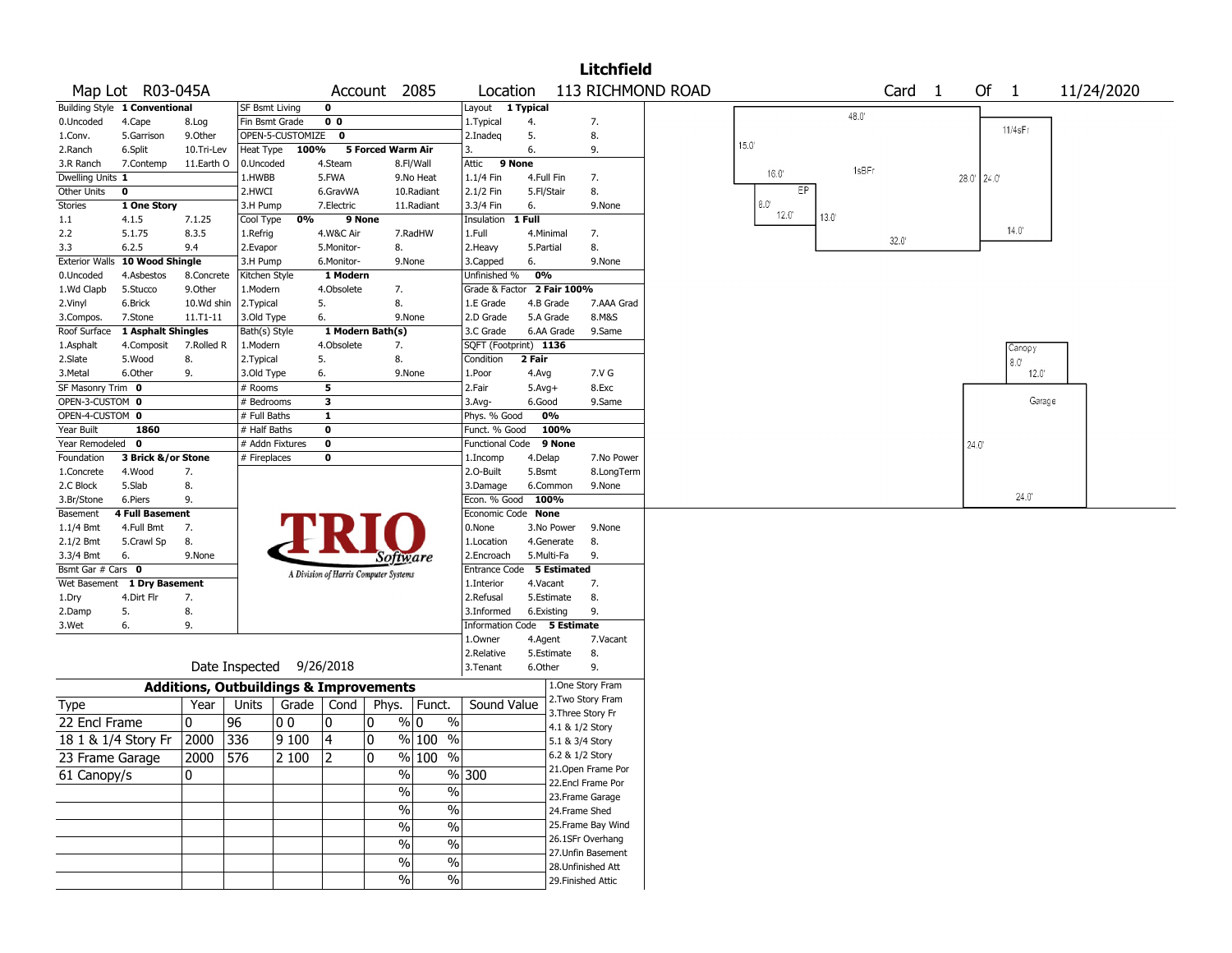|                   | Map Lot R03-046          | Account 101 | Location                      |                         | 229 MAXWELL ROAD       |                                  |                 |                          | Card <sub>1</sub>    | Of $1$  |                                 | 11/24/2020                           |
|-------------------|--------------------------|-------------|-------------------------------|-------------------------|------------------------|----------------------------------|-----------------|--------------------------|----------------------|---------|---------------------------------|--------------------------------------|
| LECLAIR, ANTHONY  |                          |             |                               | <b>Property Data</b>    |                        |                                  |                 | <b>Assessment Record</b> |                      |         |                                 |                                      |
| LECLAIR, LYNN     |                          |             | Neighborhood 133 Maxwell Road |                         |                        | Year                             | Land            |                          | <b>Buildings</b>     |         | Exempt                          | <b>Total</b>                         |
| 229 MAXWELL RD    |                          |             |                               |                         |                        | 2007                             |                 | 77,200                   |                      | 127,541 | 13,000                          | 191,741                              |
|                   | LITCHFIELD ME 04350      |             | Tree Growth Year              | 0                       |                        |                                  |                 |                          |                      |         |                                 |                                      |
|                   |                          |             | X Coordinate                  |                         | 0                      | 2008                             |                 | 77,200                   |                      | 126,273 | 12,350                          | 191,123                              |
| B5973P249         |                          |             | Y Coordinate                  |                         | 0                      | 2009                             |                 | 66,500                   |                      | 162,023 | 9,500                           | 219,023                              |
|                   |                          |             | Zone/Land Use                 | <b>11 Residential</b>   |                        | 2010                             |                 | 66,500                   |                      | 131,367 | 10,000                          | 187,867                              |
|                   |                          |             | Secondary Zone                |                         |                        | 2011                             |                 | 66,500                   |                      | 105,743 | 10,000                          | 162,243                              |
|                   |                          |             |                               |                         |                        | 2012                             |                 | 66,500                   |                      | 105,743 | 10,000                          | 162,243                              |
|                   |                          |             | Topography 2 Rolling          |                         |                        | 2013                             |                 | 66,500                   |                      | 105,714 | 10,000                          | 162,214                              |
|                   |                          |             | 1.Level                       | 4.Below St              | 7.Res Protec           | 2014                             |                 | 66,500                   |                      | 104,513 | 10,000                          | 161,013                              |
|                   |                          |             | 2.Rolling<br>3.Above St       | 5.Low<br>6.Swampy       | 8.<br>9.               | 2015                             |                 | 66,500                   |                      | 104,449 | 10,000                          | 160,949                              |
|                   |                          |             | 4 Drilled Well<br>Utilities   |                         | <b>6 Septic System</b> | 2016                             |                 | 66,500                   |                      | 103,319 | 15,000                          | 154,819                              |
|                   |                          |             |                               |                         | 7.Cesspool             | 2017                             |                 | 66,500                   |                      | 103,234 | 20,000                          | 149,734                              |
|                   |                          |             | 1.Public<br>2. Water          | 4.Dr Well<br>5.Dug Well | 8.Lake/Pond            | 2018                             |                 | 66,500                   |                      | 102,077 | 19,200                          | 149,377                              |
|                   |                          |             | 3.Sewer                       | 6.Septic                | 9.None                 | 2019                             |                 | 71,500                   |                      | 133,400 | 20,000                          | 184,900                              |
|                   |                          |             | 1 Paved<br><b>Street</b>      |                         |                        | 2020                             |                 | 71,500                   |                      | 133,400 | 25,000                          | 179,900                              |
|                   |                          |             | 1.Paved                       | 4.Proposed              | 7.                     |                                  |                 |                          | <b>Land Data</b>     |         |                                 |                                      |
|                   |                          |             | 2.Semi Imp<br>3.Gravel        | 5.R/O/W<br>6.           | 8.<br>9.None           | <b>Front Foot</b>                | <b>Type</b>     |                          | <b>Effective</b>     |         | <b>Influence</b>                | <b>Influence</b>                     |
|                   |                          |             |                               |                         | 0                      | 11.1-100                         |                 | Frontage                 | <b>Depth</b>         | Factor  | Code<br>%                       | <b>Codes</b><br>1.Unimproved         |
|                   | Inspection Witnessed By: |             |                               |                         | $\mathbf 0$            | 12.101-200                       |                 |                          |                      |         | $\frac{9}{6}$                   | 2.Excess Frtg                        |
|                   |                          |             |                               | <b>Sale Data</b>        |                        | $13.201+$<br>14.                 |                 |                          |                      |         | %<br>%                          | 3. Topography<br>4.Size/Shape        |
| X                 |                          | Date        | Sale Date                     |                         |                        | 15.                              |                 |                          |                      |         | %                               | 5.Access                             |
| No./Date          | Description              | Date Insp.  | Price                         |                         |                        |                                  |                 |                          |                      |         | %<br>%                          | 6.Restriction<br>7. Right of Way     |
|                   |                          |             | Sale Type<br>1.Land           | 4.MFG UNIT              | 7.                     | <b>Square Foot</b>               |                 |                          | <b>Square Feet</b>   |         |                                 | 8.View/Environ                       |
|                   |                          |             | 2.L & B                       | 5.Other                 | 8.                     | 16.Regular Lot                   |                 |                          |                      |         | $\frac{9}{6}$                   | 9.Fract Share<br><b>Acres</b>        |
|                   |                          |             | 3.Building                    | 6.                      | 9.                     | 17.Secondary Lot                 |                 |                          |                      |         | %<br>$\frac{9}{6}$              | 30. Frontage 1                       |
|                   |                          |             | Financing                     |                         |                        | 18.Excess Land<br>19.Condominium |                 |                          |                      |         | $\overline{\frac{9}{6}}$        | 31. Frontage 2                       |
|                   |                          |             | 1.Convent                     | 4.Seller                | 7.                     | 20.Miscellaneous                 |                 |                          |                      |         | $\frac{9}{6}$                   | 32.Tillable                          |
| Notes:            |                          |             | 2.FHA/VA<br>3.Assumed         | 5.Private               | 8.                     |                                  |                 |                          |                      |         | $\overline{\frac{9}{6}}$<br>%   | 33.Tillable<br>34.Softwood F&O       |
|                   |                          |             |                               | 6.Cash                  | 9.Unknown              | Fract. Acre                      |                 |                          | <b>Acreage/Sites</b> |         |                                 | 35. Mixed Wood F&O                   |
|                   |                          |             | Validity                      |                         |                        | 21. Houselot (Frac               | 24              |                          | 1.00                 | 100     | %<br>0                          | 36.Hardwood F&O                      |
|                   |                          |             | 1.Valid                       | 4.Split                 | 7.Renovate             | 22.Baselot(Fract)                | $\overline{26}$ |                          | 5.00                 | 100     | $\overline{0}$<br>%             | 37.Softwood TG<br>38. Mixed Wood TG  |
|                   |                          |             | 2.Related<br>3.Distress       | 5.Partial<br>6.Exempt   | 8.Other<br>9.          | 23.                              | $\overline{27}$ |                          | 10.00                | 100     | $\overline{0}$<br>%             | 39.Hardwood TG                       |
|                   |                          |             |                               |                         |                        | Acres<br>24. Houselot            | $\overline{28}$ |                          | 8.00                 | 100     | $\frac{9}{6}$<br>$\overline{0}$ | 40.Wasteland                         |
|                   |                          |             | Verified                      |                         |                        | 25.Baselot                       | 44              |                          | 1.00                 | 100     | %<br>$\mathbf 0$<br>%           | 41.Gravel Pit                        |
|                   |                          |             | 1.Buyer<br>2.Seller           | 4.Agent<br>5.Pub Rec    | 7.Family<br>8.Other    | 26.Rear 1                        |                 |                          |                      |         | %                               | 42. Mobile Home Si                   |
|                   |                          |             | 3.Lender                      |                         | 9.                     | 27.Rear 2                        |                 |                          |                      |         |                                 | 43.Camp Site                         |
|                   |                          |             |                               | 6.MLS                   |                        |                                  |                 |                          |                      |         |                                 |                                      |
| <b>Litchfield</b> |                          |             |                               |                         |                        | 28. Rear 3<br>29. Rear 4         |                 |                          | <b>Total Acreage</b> | 24.00   |                                 | 44.Lot Improvemen<br>45.Access Right |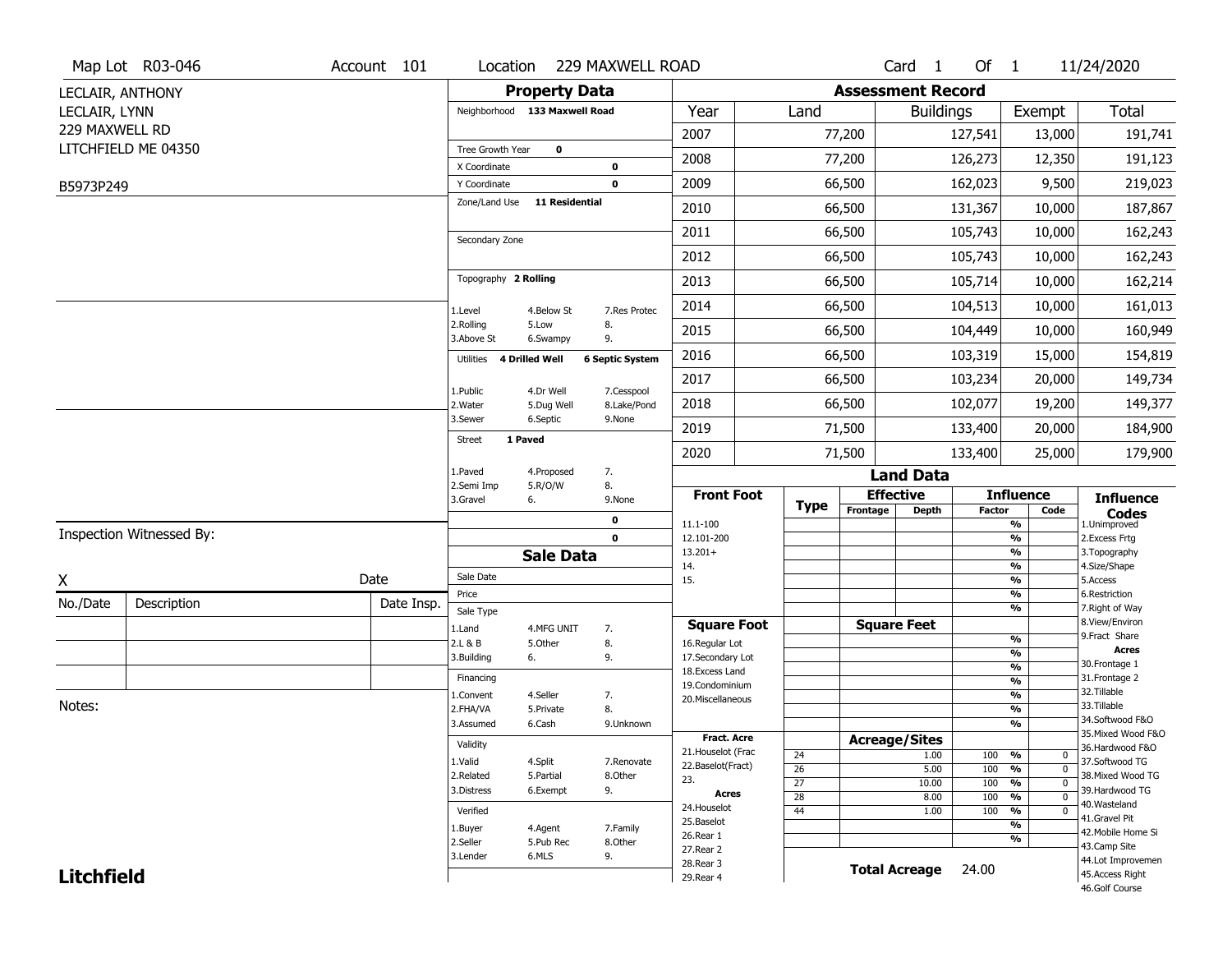|                                 |                              |            |                                                   |              |                                       |                |                                              |                                         |                          |                | <b>Litchfield</b>                    |                |               |                |                                        |               |                |      |              |            |
|---------------------------------|------------------------------|------------|---------------------------------------------------|--------------|---------------------------------------|----------------|----------------------------------------------|-----------------------------------------|--------------------------|----------------|--------------------------------------|----------------|---------------|----------------|----------------------------------------|---------------|----------------|------|--------------|------------|
|                                 | Map Lot R03-046              |            |                                                   |              |                                       | Account 101    |                                              | Location                                |                          |                | 229 MAXWELL ROAD                     |                |               |                | Card                                   | -1            | Of 1           |      |              | 11/24/2020 |
|                                 | Building Style 6 Split Level |            | SF Bsmt Living                                    |              | 504                                   |                |                                              | Layout                                  | 1 Typical                |                |                                      |                |               |                |                                        |               | 14.0 WD        |      |              |            |
| 0.Uncoded                       | 4.Cape                       | 8.Log      | Fin Bsmt Grade                                    |              | 3 100                                 |                |                                              | 1. Typical                              | 4.                       |                | 7.                                   |                | $2.0^{\circ}$ |                |                                        | $\hat{z}$ $E$ |                |      |              |            |
| 1.Conv.                         | 5.Garrison                   | 9.0ther    | OPEN-5-CUSTOMIZE                                  |              | $\mathbf{0}$                          |                |                                              | 2.Inadeg                                | 5.                       |                | 8.                                   |                | 1sOH          |                | $32.0^{\circ}$                         |               | 16.0           |      |              |            |
| 2.Ranch                         | 6.Split                      | 10.Tri-Lev | Heat Type                                         | 100%         |                                       | 1 Hot Water BB |                                              | 3.                                      | 6.                       |                | 9.                                   |                | ¥             |                |                                        |               | $10.0^{\circ}$ |      |              |            |
| 3.R Ranch                       | 7.Contemp                    | 11.Earth O | 0.Uncoded                                         |              | 4.Steam                               |                | 8.Fl/Wall                                    | Attic                                   | 9 None                   |                |                                      |                |               |                |                                        |               | 10.0°          |      |              |            |
| Dwelling Units 1<br>Other Units | 0                            |            | 1.HWBB<br>2.HWCI                                  |              | 5.FWA<br>6.GravWA                     |                | 9.No Heat<br>10.Radiant                      | 1.1/4 Fin                               | 4.Full Fin<br>5.Fl/Stair |                | 7.<br>8.                             |                | 22.0          |                | 1s3(fFr                                |               | IsO-l          |      |              |            |
| Stories                         | 1 One Story                  |            | 3.H Pump                                          |              | 7.Electric                            |                | 11.Radiant                                   | 2.1/2 Fin<br>3.3/4 Fin                  | 6.                       |                | 9.None                               |                |               |                |                                        | 30.0          |                |      |              |            |
| 1.1                             | 4.1.5                        | 7.1.25     | Cool Type                                         | 0%           | 9 None                                |                |                                              | Insulation                              | 1 Full                   |                |                                      |                |               | $34.0^{\circ}$ |                                        |               | 14.Oʻ          |      |              |            |
| 2.2                             | 5.1.75                       | 8.3.5      | 1.Refrig                                          |              | 4.W&C Air                             |                | 7.RadHW                                      | 1.Full                                  | 4. Minimal               |                | 7.                                   |                |               |                |                                        |               | 4.0'           |      |              |            |
| 3.3                             | 6.2.5                        | 9.4        | 2.Evapor                                          |              | 5.Monitor-                            |                | 8.                                           | 2. Heavy                                | 5.Partial                |                | 8.                                   |                |               |                |                                        |               |                |      |              |            |
|                                 | Exterior Walls 1 Clapboard   |            | 3.H Pump                                          |              | 6.Monitor-                            |                | 9.None                                       | 3.Capped                                | 6.                       |                | 9.None                               |                |               |                | $20.0^{\circ}$                         |               |                | Shed |              |            |
| 0.Uncoded                       | 4.Asbestos                   | 8.Concrete | Kitchen Style                                     |              | 2 Typical                             |                |                                              | Unfinished %                            | 0%                       |                |                                      |                |               |                | 12.0' 4.0' $4.0$ ' 10.0' <sub>WD</sub> |               |                |      |              |            |
| 1.Wd Clapb                      | 5.Stucco                     | 9.Other    | 1.Modern                                          |              | 4.Obsolete                            |                | 7.                                           | Grade & Factor 3 Average 110%           |                          |                |                                      |                |               |                |                                        |               |                | 20.0 |              |            |
| 2.Vinyl                         | 6.Brick                      | 10.Wd shin | 2. Typical                                        |              | 5.                                    | 8.             |                                              | 1.E Grade                               |                          | 4.B Grade      | 7.AAA Grad                           |                |               |                |                                        |               |                |      |              |            |
| 3.Compos.                       | 7.Stone                      | 11.T1-11   | 3.Old Type                                        |              | 6.                                    |                | 9.None                                       | 2.D Grade                               |                          | 5.A Grade      | 8.M&S                                |                |               |                |                                        |               |                |      |              |            |
| Roof Surface                    | 1 Asphalt Shingles           |            | Bath(s) Style                                     |              | 2 Typical Bath(s)                     |                |                                              | 3.C Grade                               |                          | 6.AA Grade     | 9.Same                               |                |               |                |                                        |               |                |      | $16.0^\circ$ |            |
| 1.Asphalt                       | 4.Composit                   | 7.Rolled R | 1.Modern                                          |              | 4.Obsolete                            |                | 7.                                           | SQFT (Footprint) 1008                   |                          |                |                                      |                |               |                |                                        |               |                | 6.0' |              | OP         |
| 2.Slate                         | 5.Wood                       | 8.         | 2. Typical                                        |              | 5.                                    | 8.             |                                              | Condition                               | 4 Average                |                |                                      |                |               |                |                                        |               |                |      | 16.0"        |            |
| 3. Metal                        | 6.Other                      | 9.         | 3.Old Type                                        |              | 6.                                    |                | 9.None                                       | 1.Poor                                  | 4.Avg                    |                | 7.V G                                |                |               |                |                                        |               |                |      |              |            |
| SF Masonry Trim 0               |                              |            | # Rooms                                           |              | 6                                     |                |                                              | 2.Fair                                  | $5.Avg+$                 |                | 8.Exc                                |                |               |                |                                        |               |                |      |              |            |
| OPEN-3-CUSTOM 0                 |                              |            | # Bedrooms                                        |              | 3                                     |                |                                              | 3.Avg-                                  | 6.Good                   |                | 9.Same                               |                |               |                |                                        |               |                |      |              |            |
| OPEN-4-CUSTOM 0                 |                              |            | # Full Baths                                      |              | $\overline{\mathbf{2}}$               |                |                                              | Phys. % Good                            |                          | 0%             |                                      | Canopy         |               | Shed           |                                        |               |                |      |              |            |
| Year Built<br>Year Remodeled 0  | 1990                         |            | # Half Baths                                      |              | 0<br>$\mathbf 0$                      |                |                                              | Funct. % Good<br><b>Functional Code</b> |                          | 100%<br>9 None |                                      | $12.0^{\circ}$ |               |                |                                        |               |                |      |              |            |
| Foundation                      | 1 Concrete                   |            | # Addn Fixtures<br># Fireplaces                   |              | 0                                     |                |                                              | 1.Incomp                                | 4.Delap                  |                | 7.No Power                           |                |               |                |                                        |               |                |      |              |            |
| 1.Concrete                      | 4.Wood                       | 7.         |                                                   |              |                                       |                |                                              | 2.0-Built                               | 5.Bsmt                   |                | 8.LongTerm                           | $15.0^{\circ}$ | 20.0          |                |                                        |               |                |      |              |            |
| 2.C Block                       | 5.Slab                       | 8.         |                                                   |              |                                       |                |                                              | 3.Damage                                |                          | 6.Common       | 9.None                               |                |               |                |                                        |               |                |      |              |            |
| 3.Br/Stone                      | 6.Piers                      | 9.         |                                                   |              |                                       |                |                                              | Econ. % Good                            | 100%                     |                |                                      |                |               | 20.0           |                                        |               |                |      |              |            |
| Basement                        | <b>4 Full Basement</b>       |            |                                                   |              |                                       |                |                                              | Economic Code None                      |                          |                |                                      |                |               |                |                                        |               |                |      |              |            |
| $1.1/4$ Bmt                     | 4.Full Bmt                   | 7.         |                                                   |              |                                       |                |                                              | 0.None                                  |                          | 3.No Power     | 9.None                               |                |               |                |                                        |               |                |      |              |            |
| 2.1/2 Bmt                       | 5.Crawl Sp                   | 8.         |                                                   |              |                                       |                |                                              | 1.Location                              |                          | 4.Generate     | 8.                                   |                |               |                |                                        |               |                |      |              |            |
| 3.3/4 Bmt                       | 6.                           | 9.None     |                                                   |              |                                       |                | Software                                     | 2.Encroach                              |                          | 5.Multi-Fa     | 9.                                   |                |               |                |                                        |               |                |      |              |            |
| Bsmt Gar # Cars 0               |                              |            |                                                   |              | A Division of Harris Computer Systems |                |                                              | Entrance Code                           |                          |                | <b>1 Interior Inspect</b>            |                |               |                |                                        |               |                |      |              |            |
|                                 | Wet Basement 1 Dry Basement  |            |                                                   |              |                                       |                |                                              | 1.Interior                              | 4.Vacant                 |                | 7.                                   |                |               |                |                                        |               |                |      |              |            |
| 1.Dry                           | 4.Dirt Flr                   | 7.         |                                                   |              |                                       |                |                                              | 2.Refusal                               |                          | 5.Estimate     | 8.                                   |                |               |                |                                        |               |                |      |              |            |
| 2.Damp                          | 5.                           | 8.         |                                                   |              |                                       |                |                                              | 3.Informed                              | 6.Existing               |                | 9.                                   |                |               |                |                                        |               |                |      |              |            |
| 3.Wet                           | 6.                           | 9.         |                                                   |              |                                       |                |                                              | Information Code 3 Tenant               |                          |                |                                      |                |               |                |                                        |               |                |      |              |            |
|                                 |                              |            |                                                   |              |                                       |                |                                              | 1.Owner                                 | 4.Agent                  |                | 7.Vacant                             |                |               |                |                                        |               |                |      |              |            |
|                                 |                              |            | Date Inspected 9/17/2018                          |              |                                       |                |                                              | 2.Relative<br>3.Tenant                  | 6.Other                  | 5.Estimate     | 8.<br>9.                             |                |               |                |                                        |               |                |      |              |            |
|                                 |                              |            | <b>Additions, Outbuildings &amp; Improvements</b> |              |                                       |                |                                              |                                         |                          |                | 1.One Story Fram                     |                |               |                |                                        |               |                |      |              |            |
| <b>Type</b>                     |                              | Year       | Units                                             | Grade        | Cond                                  |                | Phys.   Funct.                               | Sound Value                             |                          |                | 2. Two Story Fram                    |                |               |                |                                        |               |                |      |              |            |
| 26 1SFr Overhang                |                              | 10         | 44                                                | 00           | 0                                     | 10             | $\%$<br>% 0                                  |                                         |                          |                | 3. Three Story Fr<br>4.1 & 1/2 Story |                |               |                |                                        |               |                |      |              |            |
| 26 1SFr Overhang                |                              | 0          | 56                                                | 00           | 0                                     | 10             | $\%$<br>% 0                                  |                                         |                          |                | 5.1 & 3/4 Story                      |                |               |                |                                        |               |                |      |              |            |
| 68 Wood Deck/s                  |                              | 0          | 40                                                | $ 00\rangle$ | $ 0\rangle$                           | 0              | $\%$ 0<br>$\sqrt[6]{\frac{1}{2}}$            |                                         |                          |                | 6.2 & 1/2 Story                      |                |               |                |                                        |               |                |      |              |            |
| 68 Wood Deck/s                  |                              | 2000       | 184                                               | 3 100        | 4                                     | 10             | % 100 %                                      |                                         |                          |                | 21. Open Frame Por                   |                |               |                |                                        |               |                |      |              |            |
| 24 Frame Shed                   |                              |            | 320                                               | 3 100        | 14                                    | 10             | % 100 %                                      |                                         |                          |                | 22.Encl Frame Por                    |                |               |                |                                        |               |                |      |              |            |
| 21 Open Frame                   |                              | 1          | 96                                                | 2 100        | 4                                     | 10             | % 100 %                                      |                                         |                          |                | 23. Frame Garage<br>24.Frame Shed    |                |               |                |                                        |               |                |      |              |            |
|                                 |                              |            |                                                   |              |                                       |                | $\%$                                         |                                         |                          |                | 25.Frame Bay Wind                    |                |               |                |                                        |               |                |      |              |            |
| 24 Frame Shed                   |                              | 2000       | 400                                               | 2 100        | 13                                    | 10             | $\frac{9}{6}$ 75                             |                                         |                          |                | 26.1SFr Overhang                     |                |               |                |                                        |               |                |      |              |            |
| 61 Canopy/s                     |                              | 2000       | 180                                               | 1 100        | 3                                     | 10             | $\frac{9}{6}$ 75<br>$\overline{\frac{0}{0}}$ |                                         |                          |                | 27.Unfin Basement                    |                |               |                |                                        |               |                |      |              |            |
|                                 |                              |            |                                                   |              |                                       |                | $\frac{1}{2}$<br>$\%$                        |                                         |                          |                | 28.Unfinished Att                    |                |               |                |                                        |               |                |      |              |            |
|                                 |                              |            |                                                   |              |                                       |                | $\%$<br>%                                    |                                         |                          |                | 29. Finished Attic                   |                |               |                |                                        |               |                |      |              |            |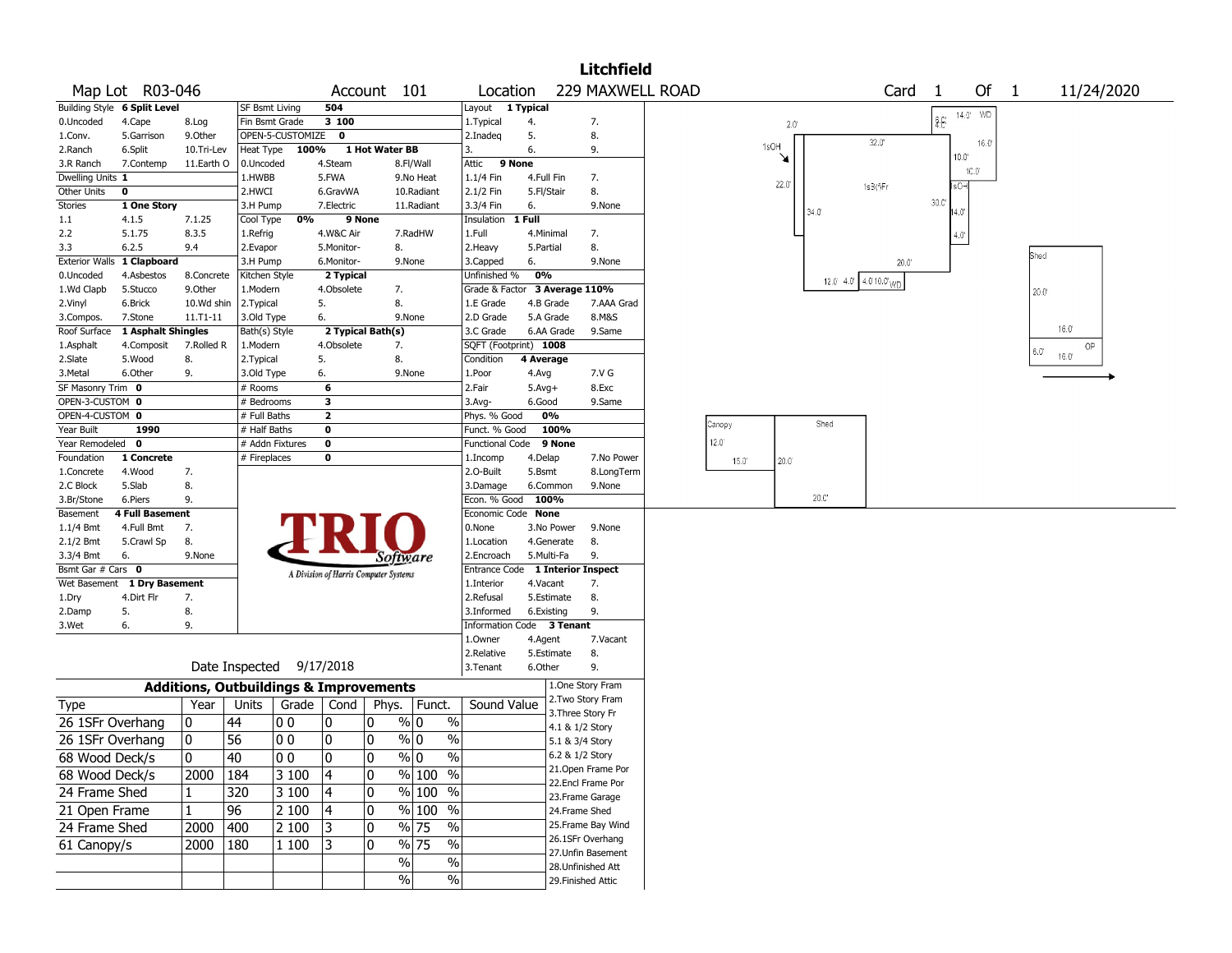|                   | Map Lot R03-046A         | Account 1427 | Location                                     |                      | <b>MAXWELL ROAD</b>       |                                     |                 |                          | Card <sub>1</sub>    | Of $1$           |                                           | 11/24/2020                           |
|-------------------|--------------------------|--------------|----------------------------------------------|----------------------|---------------------------|-------------------------------------|-----------------|--------------------------|----------------------|------------------|-------------------------------------------|--------------------------------------|
| LECLAIR, ANTHONY  |                          |              |                                              | <b>Property Data</b> |                           |                                     |                 | <b>Assessment Record</b> |                      |                  |                                           |                                      |
| LECLAIR, LYNN     |                          |              | Neighborhood 133 Maxwell Road                |                      |                           | Year                                | Land            |                          | <b>Buildings</b>     |                  | Exempt                                    | Total                                |
| 229 MAXWELL RD    |                          |              |                                              |                      |                           | 2007                                |                 | 70,500                   |                      | $\boldsymbol{0}$ | 0                                         | 70,500                               |
|                   | LITCHFIELD ME 04350      |              | Tree Growth Year                             | $\mathbf 0$          |                           | 2008                                |                 | 70,500                   |                      | 0                | 0                                         | 70,500                               |
|                   |                          |              | X Coordinate                                 |                      | 0                         |                                     |                 |                          |                      |                  |                                           |                                      |
| B7018P99          |                          |              | Y Coordinate<br>Zone/Land Use 11 Residential |                      | $\mathbf 0$               | 2009                                |                 | 49,000                   |                      | $\mathbf 0$      | 0                                         | 49,000                               |
|                   |                          |              |                                              |                      |                           | 2010                                |                 | 49,000                   |                      | $\mathbf 0$      | 0                                         | 49,000                               |
|                   |                          |              | Secondary Zone                               |                      |                           | 2011                                |                 | 49,000                   |                      | $\mathbf 0$      | 0                                         | 49,000                               |
|                   |                          |              |                                              |                      |                           | 2012                                |                 | 49,000                   |                      | $\mathbf 0$      | 0                                         | 49,000                               |
|                   |                          |              | Topography 2 Rolling                         |                      |                           | 2013                                |                 | 49,000                   |                      | $\mathbf 0$      | 0                                         | 49,000                               |
|                   |                          |              | 1.Level                                      | 4.Below St           | 7.Res Protec              | 2014                                |                 | 49,000                   |                      | $\mathbf 0$      | 0                                         | 49,000                               |
|                   |                          |              | 2.Rolling<br>3.Above St                      | 5.Low<br>6.Swampy    | 8.<br>9.                  | 2015                                |                 | 49,000                   |                      | 0                | 0                                         | 49,000                               |
|                   |                          |              | Utilities 9 None                             |                      | 9 None                    | 2016                                |                 | 49,000                   |                      | $\mathbf 0$      | 0                                         | 49,000                               |
|                   |                          |              |                                              | 4.Dr Well            |                           | 2017                                |                 | 49,000                   |                      | $\mathbf 0$      | 0                                         | 49,000                               |
|                   |                          |              | 1.Public<br>2. Water                         | 5.Dug Well           | 7.Cesspool<br>8.Lake/Pond | 2018                                |                 | 49,000                   |                      | $\mathbf 0$      | 0                                         | 49,000                               |
|                   |                          |              | 3.Sewer                                      | 6.Septic             | 9.None                    | 2019                                |                 | 37,500                   |                      | $\mathbf 0$      | 0                                         | 37,500                               |
|                   |                          |              | <b>Street</b>                                | 5 Right-Of-Way       |                           | 2020                                |                 | 37,500                   |                      | $\mathbf 0$      | 0                                         | 37,500                               |
|                   |                          |              | 1.Paved                                      | 4.Proposed           | 7.                        |                                     |                 |                          | <b>Land Data</b>     |                  |                                           |                                      |
|                   |                          |              | 2.Semi Imp<br>3.Gravel                       | 5.R/O/W<br>6.        | 8.<br>9.None              | <b>Front Foot</b>                   |                 |                          | <b>Effective</b>     |                  | <b>Influence</b>                          | <b>Influence</b>                     |
|                   |                          |              |                                              |                      | 0                         | 11.1-100                            | <b>Type</b>     | Frontage                 | <b>Depth</b>         | <b>Factor</b>    | Code<br>$\overline{\frac{9}{6}}$          | <b>Codes</b><br>1.Unimproved         |
|                   | Inspection Witnessed By: |              |                                              |                      | $\mathbf 0$               | 12.101-200                          |                 |                          |                      |                  | $\frac{9}{6}$                             | 2.Excess Frtg                        |
|                   |                          |              |                                              | <b>Sale Data</b>     |                           | $13.201+$<br>14.                    |                 |                          |                      |                  | $\overline{\frac{9}{6}}$<br>$\frac{9}{6}$ | 3. Topography<br>4.Size/Shape        |
| X                 |                          | Date         | Sale Date                                    |                      |                           | 15.                                 |                 |                          |                      |                  | $\overline{\frac{9}{6}}$                  | 5.Access                             |
| No./Date          | Description              | Date Insp.   | Price<br>Sale Type                           |                      |                           |                                     |                 |                          |                      |                  | $\frac{9}{6}$<br>$\overline{\frac{9}{6}}$ | 6.Restriction<br>7. Right of Way     |
|                   |                          |              | 1.Land                                       | 4.MFG UNIT           | 7.                        | <b>Square Foot</b>                  |                 |                          | <b>Square Feet</b>   |                  |                                           | 8.View/Environ                       |
|                   |                          |              | 2.L & B                                      | 5.Other              | 8.                        | 16.Regular Lot                      |                 |                          |                      |                  | $\frac{9}{6}$                             | 9.Fract Share<br><b>Acres</b>        |
|                   |                          |              | 3.Building                                   | 6.                   | 9.                        | 17.Secondary Lot<br>18. Excess Land |                 |                          |                      |                  | $\frac{9}{6}$<br>$\frac{9}{6}$            | 30. Frontage 1                       |
|                   |                          |              | Financing                                    |                      |                           | 19.Condominium                      |                 |                          |                      |                  | $\overline{\frac{9}{6}}$                  | 31. Frontage 2                       |
| Notes:            |                          |              | 1.Convent                                    | 4.Seller             | 7.                        | 20.Miscellaneous                    |                 |                          |                      |                  | $\frac{9}{6}$                             | 32.Tillable<br>33.Tillable           |
|                   |                          |              | 2.FHA/VA<br>3.Assumed                        | 5.Private<br>6.Cash  | 8.<br>9.Unknown           |                                     |                 |                          |                      |                  | $\overline{\frac{9}{6}}$<br>$\frac{9}{6}$ | 34.Softwood F&O                      |
|                   |                          |              |                                              |                      |                           | <b>Fract. Acre</b>                  |                 | <b>Acreage/Sites</b>     |                      |                  |                                           | 35. Mixed Wood F&O                   |
|                   |                          |              | Validity                                     |                      |                           | 21. Houselot (Frac                  | 27              |                          | 10.00                | 100              | %<br>$\mathbf{0}$                         | 36.Hardwood F&O                      |
|                   |                          |              | 1.Valid<br>2.Related                         | 4.Split<br>5.Partial | 7.Renovate<br>8.Other     | 22.Baselot(Fract)                   | $\overline{28}$ |                          | 50.00                | 100              | $\overline{0}$<br>%                       | 37.Softwood TG<br>38. Mixed Wood TG  |
|                   |                          |              | 3.Distress                                   | 6.Exempt             | 9.                        | 23.                                 | $\overline{29}$ |                          | 20.00                | 100              | $\frac{9}{6}$<br>$\overline{0}$           | 39.Hardwood TG                       |
|                   |                          |              |                                              |                      |                           | Acres<br>24. Houselot               |                 |                          |                      |                  | $\overline{\frac{9}{6}}$                  | 40. Wasteland                        |
|                   |                          |              | Verified                                     |                      |                           | 25.Baselot                          |                 |                          |                      |                  | %<br>$\overline{\frac{9}{6}}$             | 41.Gravel Pit                        |
|                   |                          |              | 1.Buyer<br>2.Seller                          | 4.Agent<br>5.Pub Rec | 7.Family<br>8.Other       | 26.Rear 1                           |                 |                          |                      |                  | %                                         | 42. Mobile Home Si                   |
|                   |                          |              | 3.Lender                                     | 6.MLS                | 9.                        | 27.Rear 2                           |                 |                          |                      |                  |                                           | 43.Camp Site                         |
|                   |                          |              |                                              |                      |                           |                                     |                 |                          |                      |                  |                                           |                                      |
| <b>Litchfield</b> |                          |              |                                              |                      |                           | 28. Rear 3<br>29. Rear 4            |                 |                          | <b>Total Acreage</b> | 80.00            |                                           | 44.Lot Improvemen<br>45.Access Right |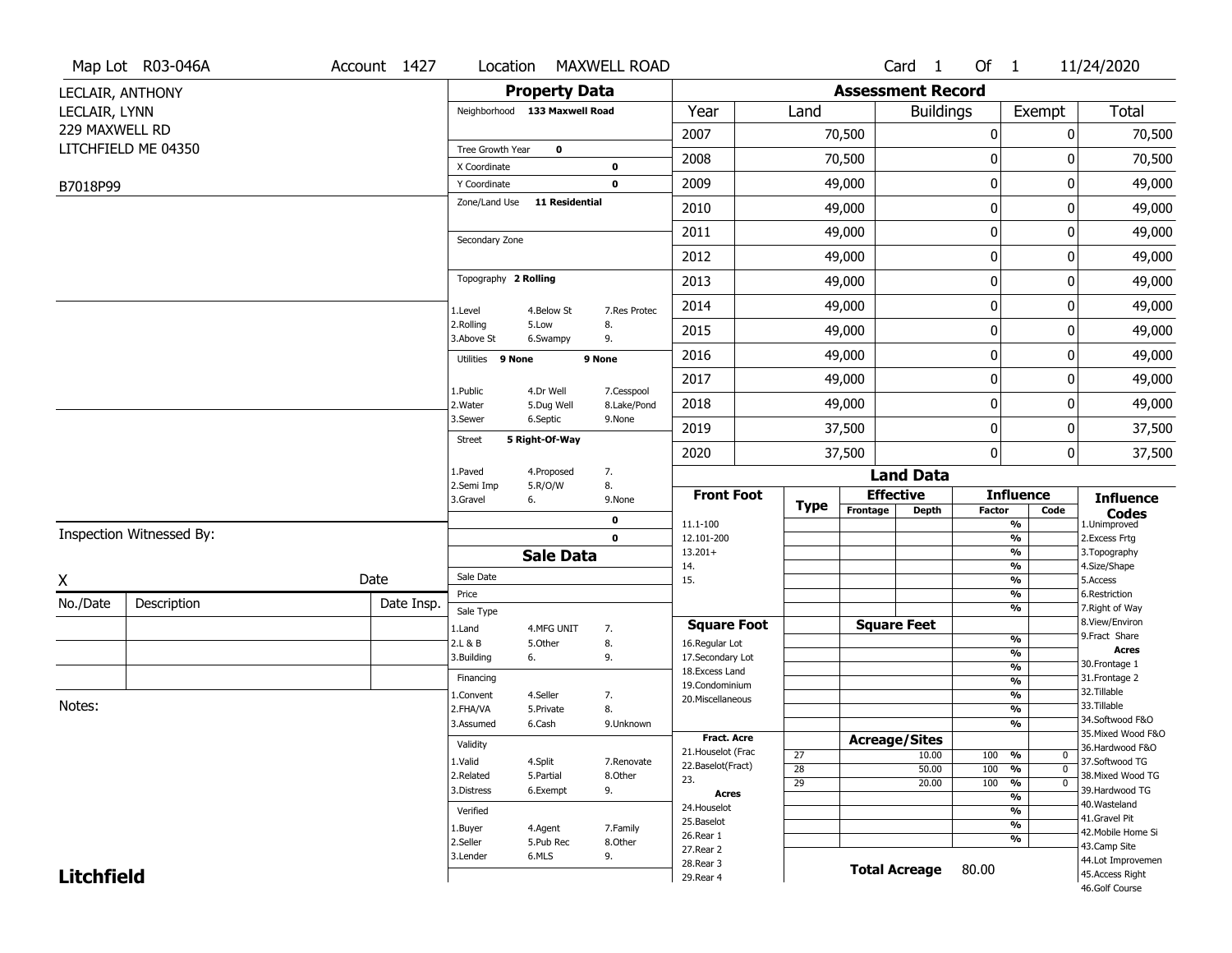|                       |                  |                                                   |                 |                                       |            |                 |                          |             |            | <b>Litchfield</b>                  |  |  |        |      |            |
|-----------------------|------------------|---------------------------------------------------|-----------------|---------------------------------------|------------|-----------------|--------------------------|-------------|------------|------------------------------------|--|--|--------|------|------------|
|                       | Map Lot R03-046A |                                                   |                 |                                       |            | Account 1427    |                          | Location    |            | <b>MAXWELL ROAD</b>                |  |  | Card 1 | Of 1 | 11/24/2020 |
| <b>Building Style</b> |                  |                                                   | SF Bsmt Living  |                                       |            |                 | Layout                   |             |            |                                    |  |  |        |      |            |
| 0.Uncoded             | 4.Cape           | 8.Log                                             | Fin Bsmt Grade  |                                       |            |                 | 1.Typical                | 4.          |            | 7.                                 |  |  |        |      |            |
| 1.Conv.               | 5.Garrison       | 9.0ther                                           |                 | OPEN-5-CUSTOMIZE                      |            |                 | 2.Inadeq                 | 5.          |            | 8.                                 |  |  |        |      |            |
| 2.Ranch               | 6.Split          | 10.Tri-Lev                                        | Heat Type       | 100%                                  |            |                 | 3.                       | 6.          |            | 9.                                 |  |  |        |      |            |
| 3.R Ranch             | 7.Contemp        | 11.Earth O                                        | 0.Uncoded       |                                       | 4.Steam    | 8.Fl/Wall       | Attic                    |             |            |                                    |  |  |        |      |            |
| <b>Dwelling Units</b> |                  |                                                   | 1.HWBB          | 5.FWA                                 |            | 9.No Heat       | 1.1/4 Fin                |             | 4.Full Fin | 7.                                 |  |  |        |      |            |
| Other Units           |                  |                                                   | 2.HWCI          |                                       | 6.GravWA   | 10.Radiant      | 2.1/2 Fin                |             | 5.Fl/Stair | 8.                                 |  |  |        |      |            |
| <b>Stories</b>        |                  |                                                   | 3.H Pump        |                                       | 7.Electric | 11.Radiant      | 3.3/4 Fin                | 6.          |            | 9.None                             |  |  |        |      |            |
| 1.1                   | 4.1.5            | 7.1.25                                            | Cool Type       | 0%                                    |            |                 | Insulation               |             |            |                                    |  |  |        |      |            |
| 2.2                   | 5.1.75           | 8.3.5                                             | 1.Refrig        |                                       | 4.W&C Air  | 7.RadHW         | 1.Full                   |             | 4.Minimal  | 7.                                 |  |  |        |      |            |
| 3.3                   | 6.2.5            | 9.4                                               | 2.Evapor        |                                       | 5.Monitor- | 8.              | 2. Heavy                 |             | 5.Partial  | 8.                                 |  |  |        |      |            |
| <b>Exterior Walls</b> |                  |                                                   | 3.H Pump        |                                       | 6.Monitor- | 9.None          | 3.Capped                 | 6.          |            | 9.None                             |  |  |        |      |            |
| 0.Uncoded             | 4.Asbestos       | 8.Concrete                                        | Kitchen Style   |                                       |            |                 | Unfinished %             |             |            |                                    |  |  |        |      |            |
|                       |                  |                                                   |                 |                                       |            |                 |                          |             |            |                                    |  |  |        |      |            |
| 1.Wd Clapb            | 5.Stucco         | 9.0ther                                           | 1.Modern        |                                       | 4.Obsolete | 7.              | Grade & Factor           |             |            |                                    |  |  |        |      |            |
| 2.Vinyl               | 6.Brick          | 10.Wd shin                                        | 2. Typical      | 5.                                    |            | 8.              | 1.E Grade                |             | 4.B Grade  | 7.AAA Grad                         |  |  |        |      |            |
| 3.Compos.             | 7.Stone          | $11.71 - 11$                                      | 3.Old Type      | 6.                                    |            | 9.None          | 2.D Grade                |             | 5.A Grade  | 8.M&S                              |  |  |        |      |            |
| Roof Surface          |                  |                                                   | Bath(s) Style   |                                       |            |                 | 3.C Grade                |             | 6.AA Grade | 9.Same                             |  |  |        |      |            |
| 1.Asphalt             | 4.Composit       | 7.Rolled R                                        | 1.Modern        |                                       | 4.Obsolete | 7.              | SQFT (Footprint)         |             |            |                                    |  |  |        |      |            |
| 2.Slate               | 5.Wood           | 8.                                                | 2. Typical      | 5.                                    |            | 8.              | Condition                |             |            |                                    |  |  |        |      |            |
| 3.Metal               | 6.Other          | 9.                                                | 3.Old Type      | 6.                                    |            | 9.None          | 1.Poor                   | 4.Avg       |            | 7.V G                              |  |  |        |      |            |
| SF Masonry Trim       |                  |                                                   | # Rooms         |                                       |            |                 | 2.Fair                   |             | $5.Avg+$   | 8.Exc                              |  |  |        |      |            |
| OPEN-3-CUSTOM         |                  |                                                   | # Bedrooms      |                                       |            |                 | 3.Avg-                   |             | 6.Good     | 9.Same                             |  |  |        |      |            |
| OPEN-4-CUSTOM         |                  |                                                   | # Full Baths    |                                       |            |                 | Phys. % Good             |             |            |                                    |  |  |        |      |            |
| Year Built            |                  |                                                   | # Half Baths    |                                       |            |                 | Funct. % Good            |             |            |                                    |  |  |        |      |            |
| Year Remodeled        |                  |                                                   | # Addn Fixtures |                                       |            |                 | <b>Functional Code</b>   |             |            |                                    |  |  |        |      |            |
| Foundation            |                  |                                                   | # Fireplaces    |                                       |            |                 | 1.Incomp                 |             | 4.Delap    | 7.No Power                         |  |  |        |      |            |
| 1.Concrete            | 4.Wood           | 7.                                                |                 |                                       |            |                 | 2.0-Built                |             | 5.Bsmt     | 8.LongTerm                         |  |  |        |      |            |
| 2.C Block             | 5.Slab           | 8.                                                |                 |                                       |            |                 | 3.Damage                 |             | 6.Common   | 9.None                             |  |  |        |      |            |
| 3.Br/Stone            | 6.Piers          | 9.                                                |                 |                                       |            |                 | Econ. % Good             |             |            |                                    |  |  |        |      |            |
| Basement              |                  |                                                   |                 |                                       |            |                 | Economic Code            |             |            |                                    |  |  |        |      |            |
|                       |                  |                                                   |                 |                                       |            |                 | 0.None                   |             | 3.No Power | 9.None                             |  |  |        |      |            |
| 1.1/4 Bmt             | 4.Full Bmt       | 7.                                                |                 |                                       |            |                 |                          |             |            |                                    |  |  |        |      |            |
| 2.1/2 Bmt             | 5.Crawl Sp       | 8.                                                |                 |                                       |            |                 | 1.Location               |             | 4.Generate | 8.                                 |  |  |        |      |            |
| 3.3/4 Bmt             | 6.               | 9.None                                            |                 |                                       |            | <i>Software</i> | 2.Encroach               |             | 5.Multi-Fa | 9.                                 |  |  |        |      |            |
| Bsmt Gar # Cars       |                  |                                                   |                 | A Division of Harris Computer Systems |            |                 | <b>Entrance Code</b>     | $\mathbf 0$ |            |                                    |  |  |        |      |            |
| Wet Basement          |                  |                                                   |                 |                                       |            |                 | 1.Interior               |             | 4.Vacant   | 7.                                 |  |  |        |      |            |
| 1.Dry                 | 4.Dirt Flr       | 7.                                                |                 |                                       |            |                 | 2.Refusal                |             | 5.Estimate | 8.                                 |  |  |        |      |            |
| 2.Damp                | 5.               | 8.                                                |                 |                                       |            |                 | 3.Informed               |             | 6.Existing | 9.                                 |  |  |        |      |            |
| 3.Wet                 | 6.               | 9.                                                |                 |                                       |            |                 | Information Code 0       |             |            |                                    |  |  |        |      |            |
|                       |                  |                                                   |                 |                                       |            |                 | 1.0wner                  |             | 4.Agent    | 7.Vacant                           |  |  |        |      |            |
|                       |                  |                                                   |                 |                                       |            |                 | 2.Relative               |             | 5.Estimate | 8.                                 |  |  |        |      |            |
|                       |                  |                                                   | Date Inspected  |                                       |            |                 | 3.Tenant                 |             | 6.Other    | 9.                                 |  |  |        |      |            |
|                       |                  | <b>Additions, Outbuildings &amp; Improvements</b> |                 |                                       |            |                 |                          |             |            | 1.One Story Fram                   |  |  |        |      |            |
| Type                  |                  | Year                                              | Units           | Grade                                 | Cond       | Funct.<br>Phys. | Sound Value              |             |            | 2. Two Story Fram                  |  |  |        |      |            |
|                       |                  |                                                   |                 |                                       |            | $\%$            | $\%$                     |             |            | 3. Three Story Fr                  |  |  |        |      |            |
|                       |                  |                                                   |                 |                                       |            | $\frac{0}{0}$   | $\%$                     |             |            | 4.1 & 1/2 Story<br>5.1 & 3/4 Story |  |  |        |      |            |
|                       |                  |                                                   |                 |                                       |            |                 |                          |             |            |                                    |  |  |        |      |            |
|                       |                  |                                                   |                 |                                       |            | $\frac{9}{6}$   | $\frac{1}{2}$            |             |            | 6.2 & 1/2 Story                    |  |  |        |      |            |
|                       |                  |                                                   |                 |                                       |            | %               | $\%$                     |             |            | 21.Open Frame Por                  |  |  |        |      |            |
|                       |                  |                                                   |                 |                                       |            | $\sqrt{6}$      | $\%$                     |             |            | 22.Encl Frame Por                  |  |  |        |      |            |
|                       |                  |                                                   |                 |                                       |            |                 |                          |             |            | 23. Frame Garage                   |  |  |        |      |            |
|                       |                  |                                                   |                 |                                       |            | $\sqrt{6}$      | $\%$                     |             |            | 24.Frame Shed                      |  |  |        |      |            |
|                       |                  |                                                   |                 |                                       |            | $\frac{0}{0}$   | $\%$                     |             |            | 25. Frame Bay Wind                 |  |  |        |      |            |
|                       |                  |                                                   |                 |                                       |            | $\%$            | $\%$                     |             |            | 26.1SFr Overhang                   |  |  |        |      |            |
|                       |                  |                                                   |                 |                                       |            |                 |                          |             |            | 27.Unfin Basement                  |  |  |        |      |            |
|                       |                  |                                                   |                 |                                       |            | $\sqrt{6}$      | $\overline{\frac{0}{6}}$ |             |            | 28.Unfinished Att                  |  |  |        |      |            |
|                       |                  |                                                   |                 |                                       |            | $\sqrt{6}$      | $\frac{1}{2}$            |             |            | 29. Finished Attic                 |  |  |        |      |            |
|                       |                  |                                                   |                 |                                       |            |                 |                          |             |            |                                    |  |  |        |      |            |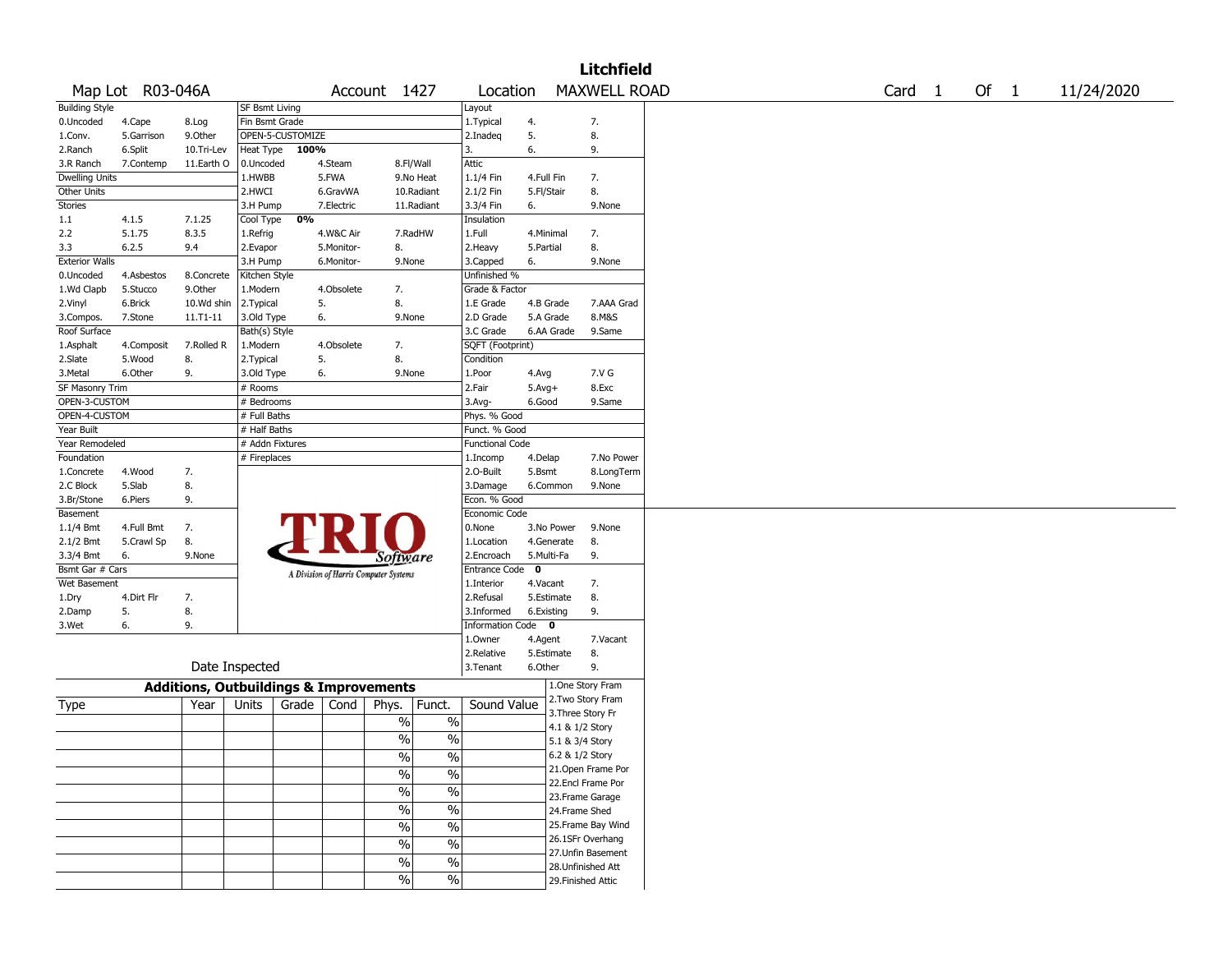| <b>Property Data</b><br><b>Assessment Record</b><br>DESCHENE, RENE<br>Total<br>DECHENE, DONALD<br>Neighborhood 225 West Road<br>Year<br>Land<br><b>Buildings</b><br>Exempt<br>PAUL DESCHENE<br>2007<br>$\boldsymbol{0}$<br>24,500<br>0<br>24,500<br>36 HIGH STREET<br>Tree Growth Year<br>$\mathbf 0$<br>2008<br>0<br>24,500<br>24,500<br>O<br>SABATTUS ME 04280<br>X Coordinate<br>0<br>$\boldsymbol{0}$<br>2009<br>14,700<br>0<br>14,700<br>$\mathbf 0$<br>Y Coordinate<br>B1497P748 B12790P289 B12795P291<br>Zone/Land Use<br><b>11 Residential</b><br><b>Previous Owner</b><br>$\mathbf 0$<br>2010<br>14,700<br>14,700<br>0<br>DESCHENE, ALBERT L ( HEIRS OF)<br>$\mathbf 0$<br>2011<br>14,700<br>0<br>14,700<br>11 DESCHENE AVE<br>Secondary Zone<br>$\mathbf 0$<br>2012<br>14,700<br>14,700<br>0<br>LISBON ME 04250<br>9<br>Topography 2 Rolling<br>$\boldsymbol{0}$<br>2013<br>14,700<br>14,700<br>0<br>Sale Date: 10/31/2017<br>$\mathbf 0$<br>2014<br>0<br>14,700<br>14,700<br>1.Level<br>4.Below St<br>7.Res Protec<br>2.Rolling<br>8.<br>5.Low<br>2015<br>14,700<br>0<br>14,700<br>0<br>3.Above St<br>9.<br>6.Swampy<br>$\mathbf 0$<br>14,700<br>2016<br>14,700<br>0<br>Utilities 9 None<br>9 None<br>$\boldsymbol{0}$<br>2017<br>14,700<br>0<br>14,700<br>1.Public<br>4.Dr Well<br>7.Cesspool<br>$\mathbf 0$<br>2018<br>14,700<br>0<br>14,700<br>2. Water<br>8.Lake/Pond<br>5.Dug Well<br>3.Sewer<br>6.Septic<br>9.None<br>$\mathbf 0$<br>2019<br>12,300<br>0<br>12,300<br>5 Right-Of-Way<br><b>Street</b><br>$\mathbf 0$<br>2020<br>12,300<br>0<br>12,300<br>1.Paved<br>4.Proposed<br>7.<br><b>Land Data</b><br>2.Semi Imp<br>5.R/O/W<br>8.<br><b>Effective</b><br><b>Front Foot</b><br><b>Influence</b><br><b>Influence</b><br>3.Gravel<br>9.None<br>6.<br><b>Type</b><br>Frontage<br><b>Depth</b><br><b>Factor</b><br>Code<br><b>Codes</b><br>0<br>$\overline{\frac{9}{6}}$<br>11.1-100<br>1.Unimproved<br>Inspection Witnessed By:<br>$\mathbf 0$<br>$\frac{9}{6}$<br>2.Excess Frtg<br>12.101-200<br>$\frac{9}{6}$<br>$13.201+$<br>3. Topography<br><b>Sale Data</b><br>$\frac{9}{6}$<br>4.Size/Shape<br>14.<br>Sale Date<br>10/31/2017<br>Date<br>Χ<br>15.<br>$\frac{9}{6}$<br>5.Access<br>$\frac{9}{6}$<br>6.Restriction<br>Price<br>No./Date<br>Description<br>Date Insp.<br>$\frac{9}{6}$<br>7. Right of Way<br>Sale Type<br>1 Land Only<br>8.View/Environ<br><b>Square Feet</b><br><b>Square Foot</b><br>4.MFG UNIT<br>7.<br>1.Land<br>9.Fract Share<br>$\frac{9}{6}$<br>8.<br>2.L & B<br>5.Other<br>16.Regular Lot<br><b>Acres</b><br>%<br>6.<br>9.<br>17.Secondary Lot<br>3.Building<br>30. Frontage 1<br>%<br>18.Excess Land<br>9 Unknown<br>31. Frontage 2<br>Financing<br>%<br>19.Condominium<br>32. Tillable<br>$\frac{9}{6}$<br>4.Seller<br>7.<br>1.Convent<br>20.Miscellaneous<br>Notes:<br>33.Tillable<br>2.FHA/VA<br>8.<br>%<br>5.Private<br>34.Softwood F&O<br>%<br>3.Assumed<br>6.Cash<br>9.Unknown<br>Combined with 46C in 1995 and priced as 46B/46C one parcel.<br>35. Mixed Wood F&O<br><b>Fract. Acre</b><br><b>Acreage/Sites</b><br>Validity<br><b>2 Related Parties</b><br>36.Hardwood F&O<br>21. Houselot (Frac<br>27<br>10.00<br>100<br>%<br>0<br>37.Softwood TG<br>1.Valid<br>4.Split<br>7.Renovate<br>22.Baselot(Fract)<br>$\overline{\mathfrak{o}}$<br>28<br>9.60<br>100<br>%<br>38. Mixed Wood TG<br>2.Related<br>8.Other<br>5.Partial<br>23.<br>%<br>9.<br>39.Hardwood TG<br>3.Distress<br>6.Exempt<br>Acres<br>$\frac{9}{6}$<br>40. Wasteland<br>24. Houselot<br>%<br>Verified<br><b>5 Public Record</b><br>41.Gravel Pit<br>25.Baselot<br>$\overline{\frac{9}{6}}$<br>4.Agent<br>7.Family<br>1.Buyer<br>42. Mobile Home Si<br>26.Rear 1<br>%<br>2.Seller<br>5.Pub Rec<br>8.Other<br>43.Camp Site<br>27.Rear 2<br>9.<br>3.Lender<br>6.MLS<br>44.Lot Improvemen<br>28. Rear 3<br><b>Total Acreage</b><br>19.60<br><b>Litchfield</b><br>45.Access Right<br>29. Rear 4<br>46.Golf Course | Map Lot R03-046C | Account 458 | Location | OFF WEST ROAD |  |  | Card <sub>1</sub> | Of 1 | 11/24/2020 |
|---------------------------------------------------------------------------------------------------------------------------------------------------------------------------------------------------------------------------------------------------------------------------------------------------------------------------------------------------------------------------------------------------------------------------------------------------------------------------------------------------------------------------------------------------------------------------------------------------------------------------------------------------------------------------------------------------------------------------------------------------------------------------------------------------------------------------------------------------------------------------------------------------------------------------------------------------------------------------------------------------------------------------------------------------------------------------------------------------------------------------------------------------------------------------------------------------------------------------------------------------------------------------------------------------------------------------------------------------------------------------------------------------------------------------------------------------------------------------------------------------------------------------------------------------------------------------------------------------------------------------------------------------------------------------------------------------------------------------------------------------------------------------------------------------------------------------------------------------------------------------------------------------------------------------------------------------------------------------------------------------------------------------------------------------------------------------------------------------------------------------------------------------------------------------------------------------------------------------------------------------------------------------------------------------------------------------------------------------------------------------------------------------------------------------------------------------------------------------------------------------------------------------------------------------------------------------------------------------------------------------------------------------------------------------------------------------------------------------------------------------------------------------------------------------------------------------------------------------------------------------------------------------------------------------------------------------------------------------------------------------------------------------------------------------------------------------------------------------------------------------------------------------------------------------------------------------------------------------------------------------------------------------------------------------------------------------------------------------------------------------------------------------------------------------------------------------------------------------------------------------------------------------------------------------------------------------------------------------------------------------------------------------------------------------------------------------------------------------------------------------------------------------------------------------------------------------------------------------------------------------------------------------------------------------------------|------------------|-------------|----------|---------------|--|--|-------------------|------|------------|
|                                                                                                                                                                                                                                                                                                                                                                                                                                                                                                                                                                                                                                                                                                                                                                                                                                                                                                                                                                                                                                                                                                                                                                                                                                                                                                                                                                                                                                                                                                                                                                                                                                                                                                                                                                                                                                                                                                                                                                                                                                                                                                                                                                                                                                                                                                                                                                                                                                                                                                                                                                                                                                                                                                                                                                                                                                                                                                                                                                                                                                                                                                                                                                                                                                                                                                                                                                                                                                                                                                                                                                                                                                                                                                                                                                                                                                                                                                                                       |                  |             |          |               |  |  |                   |      |            |
|                                                                                                                                                                                                                                                                                                                                                                                                                                                                                                                                                                                                                                                                                                                                                                                                                                                                                                                                                                                                                                                                                                                                                                                                                                                                                                                                                                                                                                                                                                                                                                                                                                                                                                                                                                                                                                                                                                                                                                                                                                                                                                                                                                                                                                                                                                                                                                                                                                                                                                                                                                                                                                                                                                                                                                                                                                                                                                                                                                                                                                                                                                                                                                                                                                                                                                                                                                                                                                                                                                                                                                                                                                                                                                                                                                                                                                                                                                                                       |                  |             |          |               |  |  |                   |      |            |
|                                                                                                                                                                                                                                                                                                                                                                                                                                                                                                                                                                                                                                                                                                                                                                                                                                                                                                                                                                                                                                                                                                                                                                                                                                                                                                                                                                                                                                                                                                                                                                                                                                                                                                                                                                                                                                                                                                                                                                                                                                                                                                                                                                                                                                                                                                                                                                                                                                                                                                                                                                                                                                                                                                                                                                                                                                                                                                                                                                                                                                                                                                                                                                                                                                                                                                                                                                                                                                                                                                                                                                                                                                                                                                                                                                                                                                                                                                                                       |                  |             |          |               |  |  |                   |      |            |
|                                                                                                                                                                                                                                                                                                                                                                                                                                                                                                                                                                                                                                                                                                                                                                                                                                                                                                                                                                                                                                                                                                                                                                                                                                                                                                                                                                                                                                                                                                                                                                                                                                                                                                                                                                                                                                                                                                                                                                                                                                                                                                                                                                                                                                                                                                                                                                                                                                                                                                                                                                                                                                                                                                                                                                                                                                                                                                                                                                                                                                                                                                                                                                                                                                                                                                                                                                                                                                                                                                                                                                                                                                                                                                                                                                                                                                                                                                                                       |                  |             |          |               |  |  |                   |      |            |
|                                                                                                                                                                                                                                                                                                                                                                                                                                                                                                                                                                                                                                                                                                                                                                                                                                                                                                                                                                                                                                                                                                                                                                                                                                                                                                                                                                                                                                                                                                                                                                                                                                                                                                                                                                                                                                                                                                                                                                                                                                                                                                                                                                                                                                                                                                                                                                                                                                                                                                                                                                                                                                                                                                                                                                                                                                                                                                                                                                                                                                                                                                                                                                                                                                                                                                                                                                                                                                                                                                                                                                                                                                                                                                                                                                                                                                                                                                                                       |                  |             |          |               |  |  |                   |      |            |
|                                                                                                                                                                                                                                                                                                                                                                                                                                                                                                                                                                                                                                                                                                                                                                                                                                                                                                                                                                                                                                                                                                                                                                                                                                                                                                                                                                                                                                                                                                                                                                                                                                                                                                                                                                                                                                                                                                                                                                                                                                                                                                                                                                                                                                                                                                                                                                                                                                                                                                                                                                                                                                                                                                                                                                                                                                                                                                                                                                                                                                                                                                                                                                                                                                                                                                                                                                                                                                                                                                                                                                                                                                                                                                                                                                                                                                                                                                                                       |                  |             |          |               |  |  |                   |      |            |
|                                                                                                                                                                                                                                                                                                                                                                                                                                                                                                                                                                                                                                                                                                                                                                                                                                                                                                                                                                                                                                                                                                                                                                                                                                                                                                                                                                                                                                                                                                                                                                                                                                                                                                                                                                                                                                                                                                                                                                                                                                                                                                                                                                                                                                                                                                                                                                                                                                                                                                                                                                                                                                                                                                                                                                                                                                                                                                                                                                                                                                                                                                                                                                                                                                                                                                                                                                                                                                                                                                                                                                                                                                                                                                                                                                                                                                                                                                                                       |                  |             |          |               |  |  |                   |      |            |
|                                                                                                                                                                                                                                                                                                                                                                                                                                                                                                                                                                                                                                                                                                                                                                                                                                                                                                                                                                                                                                                                                                                                                                                                                                                                                                                                                                                                                                                                                                                                                                                                                                                                                                                                                                                                                                                                                                                                                                                                                                                                                                                                                                                                                                                                                                                                                                                                                                                                                                                                                                                                                                                                                                                                                                                                                                                                                                                                                                                                                                                                                                                                                                                                                                                                                                                                                                                                                                                                                                                                                                                                                                                                                                                                                                                                                                                                                                                                       |                  |             |          |               |  |  |                   |      |            |
|                                                                                                                                                                                                                                                                                                                                                                                                                                                                                                                                                                                                                                                                                                                                                                                                                                                                                                                                                                                                                                                                                                                                                                                                                                                                                                                                                                                                                                                                                                                                                                                                                                                                                                                                                                                                                                                                                                                                                                                                                                                                                                                                                                                                                                                                                                                                                                                                                                                                                                                                                                                                                                                                                                                                                                                                                                                                                                                                                                                                                                                                                                                                                                                                                                                                                                                                                                                                                                                                                                                                                                                                                                                                                                                                                                                                                                                                                                                                       |                  |             |          |               |  |  |                   |      |            |
|                                                                                                                                                                                                                                                                                                                                                                                                                                                                                                                                                                                                                                                                                                                                                                                                                                                                                                                                                                                                                                                                                                                                                                                                                                                                                                                                                                                                                                                                                                                                                                                                                                                                                                                                                                                                                                                                                                                                                                                                                                                                                                                                                                                                                                                                                                                                                                                                                                                                                                                                                                                                                                                                                                                                                                                                                                                                                                                                                                                                                                                                                                                                                                                                                                                                                                                                                                                                                                                                                                                                                                                                                                                                                                                                                                                                                                                                                                                                       |                  |             |          |               |  |  |                   |      |            |
|                                                                                                                                                                                                                                                                                                                                                                                                                                                                                                                                                                                                                                                                                                                                                                                                                                                                                                                                                                                                                                                                                                                                                                                                                                                                                                                                                                                                                                                                                                                                                                                                                                                                                                                                                                                                                                                                                                                                                                                                                                                                                                                                                                                                                                                                                                                                                                                                                                                                                                                                                                                                                                                                                                                                                                                                                                                                                                                                                                                                                                                                                                                                                                                                                                                                                                                                                                                                                                                                                                                                                                                                                                                                                                                                                                                                                                                                                                                                       |                  |             |          |               |  |  |                   |      |            |
|                                                                                                                                                                                                                                                                                                                                                                                                                                                                                                                                                                                                                                                                                                                                                                                                                                                                                                                                                                                                                                                                                                                                                                                                                                                                                                                                                                                                                                                                                                                                                                                                                                                                                                                                                                                                                                                                                                                                                                                                                                                                                                                                                                                                                                                                                                                                                                                                                                                                                                                                                                                                                                                                                                                                                                                                                                                                                                                                                                                                                                                                                                                                                                                                                                                                                                                                                                                                                                                                                                                                                                                                                                                                                                                                                                                                                                                                                                                                       |                  |             |          |               |  |  |                   |      |            |
|                                                                                                                                                                                                                                                                                                                                                                                                                                                                                                                                                                                                                                                                                                                                                                                                                                                                                                                                                                                                                                                                                                                                                                                                                                                                                                                                                                                                                                                                                                                                                                                                                                                                                                                                                                                                                                                                                                                                                                                                                                                                                                                                                                                                                                                                                                                                                                                                                                                                                                                                                                                                                                                                                                                                                                                                                                                                                                                                                                                                                                                                                                                                                                                                                                                                                                                                                                                                                                                                                                                                                                                                                                                                                                                                                                                                                                                                                                                                       |                  |             |          |               |  |  |                   |      |            |
|                                                                                                                                                                                                                                                                                                                                                                                                                                                                                                                                                                                                                                                                                                                                                                                                                                                                                                                                                                                                                                                                                                                                                                                                                                                                                                                                                                                                                                                                                                                                                                                                                                                                                                                                                                                                                                                                                                                                                                                                                                                                                                                                                                                                                                                                                                                                                                                                                                                                                                                                                                                                                                                                                                                                                                                                                                                                                                                                                                                                                                                                                                                                                                                                                                                                                                                                                                                                                                                                                                                                                                                                                                                                                                                                                                                                                                                                                                                                       |                  |             |          |               |  |  |                   |      |            |
|                                                                                                                                                                                                                                                                                                                                                                                                                                                                                                                                                                                                                                                                                                                                                                                                                                                                                                                                                                                                                                                                                                                                                                                                                                                                                                                                                                                                                                                                                                                                                                                                                                                                                                                                                                                                                                                                                                                                                                                                                                                                                                                                                                                                                                                                                                                                                                                                                                                                                                                                                                                                                                                                                                                                                                                                                                                                                                                                                                                                                                                                                                                                                                                                                                                                                                                                                                                                                                                                                                                                                                                                                                                                                                                                                                                                                                                                                                                                       |                  |             |          |               |  |  |                   |      |            |
|                                                                                                                                                                                                                                                                                                                                                                                                                                                                                                                                                                                                                                                                                                                                                                                                                                                                                                                                                                                                                                                                                                                                                                                                                                                                                                                                                                                                                                                                                                                                                                                                                                                                                                                                                                                                                                                                                                                                                                                                                                                                                                                                                                                                                                                                                                                                                                                                                                                                                                                                                                                                                                                                                                                                                                                                                                                                                                                                                                                                                                                                                                                                                                                                                                                                                                                                                                                                                                                                                                                                                                                                                                                                                                                                                                                                                                                                                                                                       |                  |             |          |               |  |  |                   |      |            |
|                                                                                                                                                                                                                                                                                                                                                                                                                                                                                                                                                                                                                                                                                                                                                                                                                                                                                                                                                                                                                                                                                                                                                                                                                                                                                                                                                                                                                                                                                                                                                                                                                                                                                                                                                                                                                                                                                                                                                                                                                                                                                                                                                                                                                                                                                                                                                                                                                                                                                                                                                                                                                                                                                                                                                                                                                                                                                                                                                                                                                                                                                                                                                                                                                                                                                                                                                                                                                                                                                                                                                                                                                                                                                                                                                                                                                                                                                                                                       |                  |             |          |               |  |  |                   |      |            |
|                                                                                                                                                                                                                                                                                                                                                                                                                                                                                                                                                                                                                                                                                                                                                                                                                                                                                                                                                                                                                                                                                                                                                                                                                                                                                                                                                                                                                                                                                                                                                                                                                                                                                                                                                                                                                                                                                                                                                                                                                                                                                                                                                                                                                                                                                                                                                                                                                                                                                                                                                                                                                                                                                                                                                                                                                                                                                                                                                                                                                                                                                                                                                                                                                                                                                                                                                                                                                                                                                                                                                                                                                                                                                                                                                                                                                                                                                                                                       |                  |             |          |               |  |  |                   |      |            |
|                                                                                                                                                                                                                                                                                                                                                                                                                                                                                                                                                                                                                                                                                                                                                                                                                                                                                                                                                                                                                                                                                                                                                                                                                                                                                                                                                                                                                                                                                                                                                                                                                                                                                                                                                                                                                                                                                                                                                                                                                                                                                                                                                                                                                                                                                                                                                                                                                                                                                                                                                                                                                                                                                                                                                                                                                                                                                                                                                                                                                                                                                                                                                                                                                                                                                                                                                                                                                                                                                                                                                                                                                                                                                                                                                                                                                                                                                                                                       |                  |             |          |               |  |  |                   |      |            |
|                                                                                                                                                                                                                                                                                                                                                                                                                                                                                                                                                                                                                                                                                                                                                                                                                                                                                                                                                                                                                                                                                                                                                                                                                                                                                                                                                                                                                                                                                                                                                                                                                                                                                                                                                                                                                                                                                                                                                                                                                                                                                                                                                                                                                                                                                                                                                                                                                                                                                                                                                                                                                                                                                                                                                                                                                                                                                                                                                                                                                                                                                                                                                                                                                                                                                                                                                                                                                                                                                                                                                                                                                                                                                                                                                                                                                                                                                                                                       |                  |             |          |               |  |  |                   |      |            |
|                                                                                                                                                                                                                                                                                                                                                                                                                                                                                                                                                                                                                                                                                                                                                                                                                                                                                                                                                                                                                                                                                                                                                                                                                                                                                                                                                                                                                                                                                                                                                                                                                                                                                                                                                                                                                                                                                                                                                                                                                                                                                                                                                                                                                                                                                                                                                                                                                                                                                                                                                                                                                                                                                                                                                                                                                                                                                                                                                                                                                                                                                                                                                                                                                                                                                                                                                                                                                                                                                                                                                                                                                                                                                                                                                                                                                                                                                                                                       |                  |             |          |               |  |  |                   |      |            |
|                                                                                                                                                                                                                                                                                                                                                                                                                                                                                                                                                                                                                                                                                                                                                                                                                                                                                                                                                                                                                                                                                                                                                                                                                                                                                                                                                                                                                                                                                                                                                                                                                                                                                                                                                                                                                                                                                                                                                                                                                                                                                                                                                                                                                                                                                                                                                                                                                                                                                                                                                                                                                                                                                                                                                                                                                                                                                                                                                                                                                                                                                                                                                                                                                                                                                                                                                                                                                                                                                                                                                                                                                                                                                                                                                                                                                                                                                                                                       |                  |             |          |               |  |  |                   |      |            |
|                                                                                                                                                                                                                                                                                                                                                                                                                                                                                                                                                                                                                                                                                                                                                                                                                                                                                                                                                                                                                                                                                                                                                                                                                                                                                                                                                                                                                                                                                                                                                                                                                                                                                                                                                                                                                                                                                                                                                                                                                                                                                                                                                                                                                                                                                                                                                                                                                                                                                                                                                                                                                                                                                                                                                                                                                                                                                                                                                                                                                                                                                                                                                                                                                                                                                                                                                                                                                                                                                                                                                                                                                                                                                                                                                                                                                                                                                                                                       |                  |             |          |               |  |  |                   |      |            |
|                                                                                                                                                                                                                                                                                                                                                                                                                                                                                                                                                                                                                                                                                                                                                                                                                                                                                                                                                                                                                                                                                                                                                                                                                                                                                                                                                                                                                                                                                                                                                                                                                                                                                                                                                                                                                                                                                                                                                                                                                                                                                                                                                                                                                                                                                                                                                                                                                                                                                                                                                                                                                                                                                                                                                                                                                                                                                                                                                                                                                                                                                                                                                                                                                                                                                                                                                                                                                                                                                                                                                                                                                                                                                                                                                                                                                                                                                                                                       |                  |             |          |               |  |  |                   |      |            |
|                                                                                                                                                                                                                                                                                                                                                                                                                                                                                                                                                                                                                                                                                                                                                                                                                                                                                                                                                                                                                                                                                                                                                                                                                                                                                                                                                                                                                                                                                                                                                                                                                                                                                                                                                                                                                                                                                                                                                                                                                                                                                                                                                                                                                                                                                                                                                                                                                                                                                                                                                                                                                                                                                                                                                                                                                                                                                                                                                                                                                                                                                                                                                                                                                                                                                                                                                                                                                                                                                                                                                                                                                                                                                                                                                                                                                                                                                                                                       |                  |             |          |               |  |  |                   |      |            |
|                                                                                                                                                                                                                                                                                                                                                                                                                                                                                                                                                                                                                                                                                                                                                                                                                                                                                                                                                                                                                                                                                                                                                                                                                                                                                                                                                                                                                                                                                                                                                                                                                                                                                                                                                                                                                                                                                                                                                                                                                                                                                                                                                                                                                                                                                                                                                                                                                                                                                                                                                                                                                                                                                                                                                                                                                                                                                                                                                                                                                                                                                                                                                                                                                                                                                                                                                                                                                                                                                                                                                                                                                                                                                                                                                                                                                                                                                                                                       |                  |             |          |               |  |  |                   |      |            |
|                                                                                                                                                                                                                                                                                                                                                                                                                                                                                                                                                                                                                                                                                                                                                                                                                                                                                                                                                                                                                                                                                                                                                                                                                                                                                                                                                                                                                                                                                                                                                                                                                                                                                                                                                                                                                                                                                                                                                                                                                                                                                                                                                                                                                                                                                                                                                                                                                                                                                                                                                                                                                                                                                                                                                                                                                                                                                                                                                                                                                                                                                                                                                                                                                                                                                                                                                                                                                                                                                                                                                                                                                                                                                                                                                                                                                                                                                                                                       |                  |             |          |               |  |  |                   |      |            |
|                                                                                                                                                                                                                                                                                                                                                                                                                                                                                                                                                                                                                                                                                                                                                                                                                                                                                                                                                                                                                                                                                                                                                                                                                                                                                                                                                                                                                                                                                                                                                                                                                                                                                                                                                                                                                                                                                                                                                                                                                                                                                                                                                                                                                                                                                                                                                                                                                                                                                                                                                                                                                                                                                                                                                                                                                                                                                                                                                                                                                                                                                                                                                                                                                                                                                                                                                                                                                                                                                                                                                                                                                                                                                                                                                                                                                                                                                                                                       |                  |             |          |               |  |  |                   |      |            |
|                                                                                                                                                                                                                                                                                                                                                                                                                                                                                                                                                                                                                                                                                                                                                                                                                                                                                                                                                                                                                                                                                                                                                                                                                                                                                                                                                                                                                                                                                                                                                                                                                                                                                                                                                                                                                                                                                                                                                                                                                                                                                                                                                                                                                                                                                                                                                                                                                                                                                                                                                                                                                                                                                                                                                                                                                                                                                                                                                                                                                                                                                                                                                                                                                                                                                                                                                                                                                                                                                                                                                                                                                                                                                                                                                                                                                                                                                                                                       |                  |             |          |               |  |  |                   |      |            |
|                                                                                                                                                                                                                                                                                                                                                                                                                                                                                                                                                                                                                                                                                                                                                                                                                                                                                                                                                                                                                                                                                                                                                                                                                                                                                                                                                                                                                                                                                                                                                                                                                                                                                                                                                                                                                                                                                                                                                                                                                                                                                                                                                                                                                                                                                                                                                                                                                                                                                                                                                                                                                                                                                                                                                                                                                                                                                                                                                                                                                                                                                                                                                                                                                                                                                                                                                                                                                                                                                                                                                                                                                                                                                                                                                                                                                                                                                                                                       |                  |             |          |               |  |  |                   |      |            |
|                                                                                                                                                                                                                                                                                                                                                                                                                                                                                                                                                                                                                                                                                                                                                                                                                                                                                                                                                                                                                                                                                                                                                                                                                                                                                                                                                                                                                                                                                                                                                                                                                                                                                                                                                                                                                                                                                                                                                                                                                                                                                                                                                                                                                                                                                                                                                                                                                                                                                                                                                                                                                                                                                                                                                                                                                                                                                                                                                                                                                                                                                                                                                                                                                                                                                                                                                                                                                                                                                                                                                                                                                                                                                                                                                                                                                                                                                                                                       |                  |             |          |               |  |  |                   |      |            |
|                                                                                                                                                                                                                                                                                                                                                                                                                                                                                                                                                                                                                                                                                                                                                                                                                                                                                                                                                                                                                                                                                                                                                                                                                                                                                                                                                                                                                                                                                                                                                                                                                                                                                                                                                                                                                                                                                                                                                                                                                                                                                                                                                                                                                                                                                                                                                                                                                                                                                                                                                                                                                                                                                                                                                                                                                                                                                                                                                                                                                                                                                                                                                                                                                                                                                                                                                                                                                                                                                                                                                                                                                                                                                                                                                                                                                                                                                                                                       |                  |             |          |               |  |  |                   |      |            |
|                                                                                                                                                                                                                                                                                                                                                                                                                                                                                                                                                                                                                                                                                                                                                                                                                                                                                                                                                                                                                                                                                                                                                                                                                                                                                                                                                                                                                                                                                                                                                                                                                                                                                                                                                                                                                                                                                                                                                                                                                                                                                                                                                                                                                                                                                                                                                                                                                                                                                                                                                                                                                                                                                                                                                                                                                                                                                                                                                                                                                                                                                                                                                                                                                                                                                                                                                                                                                                                                                                                                                                                                                                                                                                                                                                                                                                                                                                                                       |                  |             |          |               |  |  |                   |      |            |
|                                                                                                                                                                                                                                                                                                                                                                                                                                                                                                                                                                                                                                                                                                                                                                                                                                                                                                                                                                                                                                                                                                                                                                                                                                                                                                                                                                                                                                                                                                                                                                                                                                                                                                                                                                                                                                                                                                                                                                                                                                                                                                                                                                                                                                                                                                                                                                                                                                                                                                                                                                                                                                                                                                                                                                                                                                                                                                                                                                                                                                                                                                                                                                                                                                                                                                                                                                                                                                                                                                                                                                                                                                                                                                                                                                                                                                                                                                                                       |                  |             |          |               |  |  |                   |      |            |
|                                                                                                                                                                                                                                                                                                                                                                                                                                                                                                                                                                                                                                                                                                                                                                                                                                                                                                                                                                                                                                                                                                                                                                                                                                                                                                                                                                                                                                                                                                                                                                                                                                                                                                                                                                                                                                                                                                                                                                                                                                                                                                                                                                                                                                                                                                                                                                                                                                                                                                                                                                                                                                                                                                                                                                                                                                                                                                                                                                                                                                                                                                                                                                                                                                                                                                                                                                                                                                                                                                                                                                                                                                                                                                                                                                                                                                                                                                                                       |                  |             |          |               |  |  |                   |      |            |
|                                                                                                                                                                                                                                                                                                                                                                                                                                                                                                                                                                                                                                                                                                                                                                                                                                                                                                                                                                                                                                                                                                                                                                                                                                                                                                                                                                                                                                                                                                                                                                                                                                                                                                                                                                                                                                                                                                                                                                                                                                                                                                                                                                                                                                                                                                                                                                                                                                                                                                                                                                                                                                                                                                                                                                                                                                                                                                                                                                                                                                                                                                                                                                                                                                                                                                                                                                                                                                                                                                                                                                                                                                                                                                                                                                                                                                                                                                                                       |                  |             |          |               |  |  |                   |      |            |
|                                                                                                                                                                                                                                                                                                                                                                                                                                                                                                                                                                                                                                                                                                                                                                                                                                                                                                                                                                                                                                                                                                                                                                                                                                                                                                                                                                                                                                                                                                                                                                                                                                                                                                                                                                                                                                                                                                                                                                                                                                                                                                                                                                                                                                                                                                                                                                                                                                                                                                                                                                                                                                                                                                                                                                                                                                                                                                                                                                                                                                                                                                                                                                                                                                                                                                                                                                                                                                                                                                                                                                                                                                                                                                                                                                                                                                                                                                                                       |                  |             |          |               |  |  |                   |      |            |
|                                                                                                                                                                                                                                                                                                                                                                                                                                                                                                                                                                                                                                                                                                                                                                                                                                                                                                                                                                                                                                                                                                                                                                                                                                                                                                                                                                                                                                                                                                                                                                                                                                                                                                                                                                                                                                                                                                                                                                                                                                                                                                                                                                                                                                                                                                                                                                                                                                                                                                                                                                                                                                                                                                                                                                                                                                                                                                                                                                                                                                                                                                                                                                                                                                                                                                                                                                                                                                                                                                                                                                                                                                                                                                                                                                                                                                                                                                                                       |                  |             |          |               |  |  |                   |      |            |
|                                                                                                                                                                                                                                                                                                                                                                                                                                                                                                                                                                                                                                                                                                                                                                                                                                                                                                                                                                                                                                                                                                                                                                                                                                                                                                                                                                                                                                                                                                                                                                                                                                                                                                                                                                                                                                                                                                                                                                                                                                                                                                                                                                                                                                                                                                                                                                                                                                                                                                                                                                                                                                                                                                                                                                                                                                                                                                                                                                                                                                                                                                                                                                                                                                                                                                                                                                                                                                                                                                                                                                                                                                                                                                                                                                                                                                                                                                                                       |                  |             |          |               |  |  |                   |      |            |
|                                                                                                                                                                                                                                                                                                                                                                                                                                                                                                                                                                                                                                                                                                                                                                                                                                                                                                                                                                                                                                                                                                                                                                                                                                                                                                                                                                                                                                                                                                                                                                                                                                                                                                                                                                                                                                                                                                                                                                                                                                                                                                                                                                                                                                                                                                                                                                                                                                                                                                                                                                                                                                                                                                                                                                                                                                                                                                                                                                                                                                                                                                                                                                                                                                                                                                                                                                                                                                                                                                                                                                                                                                                                                                                                                                                                                                                                                                                                       |                  |             |          |               |  |  |                   |      |            |
|                                                                                                                                                                                                                                                                                                                                                                                                                                                                                                                                                                                                                                                                                                                                                                                                                                                                                                                                                                                                                                                                                                                                                                                                                                                                                                                                                                                                                                                                                                                                                                                                                                                                                                                                                                                                                                                                                                                                                                                                                                                                                                                                                                                                                                                                                                                                                                                                                                                                                                                                                                                                                                                                                                                                                                                                                                                                                                                                                                                                                                                                                                                                                                                                                                                                                                                                                                                                                                                                                                                                                                                                                                                                                                                                                                                                                                                                                                                                       |                  |             |          |               |  |  |                   |      |            |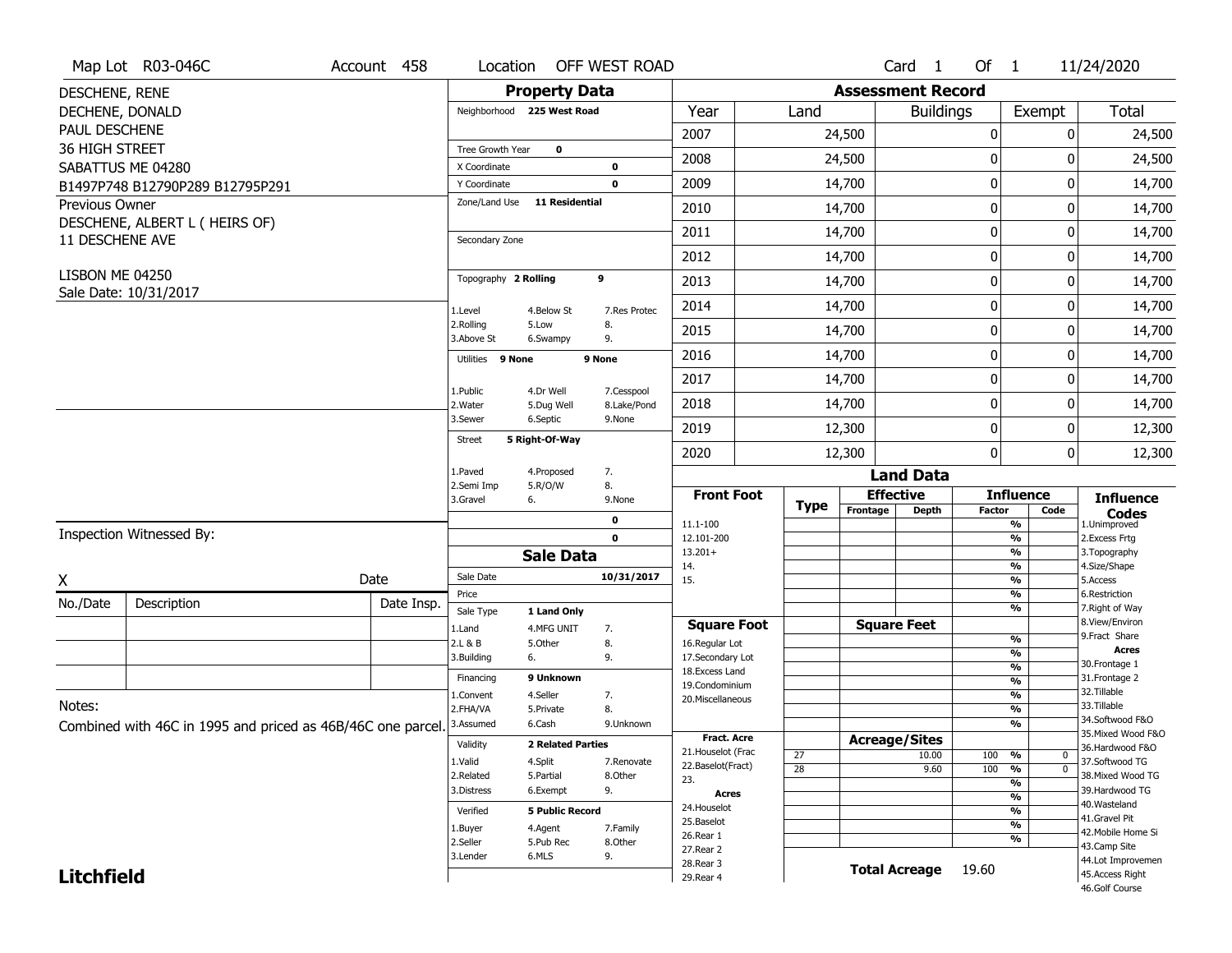|                        |                  |                                                   |                       |                  |            |                                       |                          |                        |            |                 | <b>Litchfield</b>  |                   |      |            |
|------------------------|------------------|---------------------------------------------------|-----------------------|------------------|------------|---------------------------------------|--------------------------|------------------------|------------|-----------------|--------------------|-------------------|------|------------|
|                        | Map Lot R03-046C |                                                   |                       |                  |            | Account 458                           |                          | Location               |            |                 | OFF WEST ROAD      | Card <sub>1</sub> | Of 1 | 11/24/2020 |
| <b>Building Style</b>  |                  |                                                   | <b>SF Bsmt Living</b> |                  |            |                                       |                          | Layout                 |            |                 |                    |                   |      |            |
| 0.Uncoded              | 4.Cape           | 8.Log                                             | Fin Bsmt Grade        |                  |            |                                       |                          | 1. Typical             | 4.         |                 | 7.                 |                   |      |            |
| 1.Conv.                | 5.Garrison       | 9.0ther                                           |                       | OPEN-5-CUSTOMIZE |            |                                       |                          | 2.Inadeq               | 5.         |                 | 8.                 |                   |      |            |
| 2.Ranch                | 6.Split          | 10.Tri-Lev                                        | Heat Type             | 100%             |            |                                       |                          | 3.                     | 6.         |                 | 9.                 |                   |      |            |
| 3.R Ranch              | 7.Contemp        | 11.Earth O                                        | 0.Uncoded             |                  | 4.Steam    | 8.Fl/Wall                             |                          | Attic                  |            |                 |                    |                   |      |            |
| <b>Dwelling Units</b>  |                  |                                                   | 1.HWBB                |                  | 5.FWA      | 9.No Heat                             |                          | 1.1/4 Fin              | 4.Full Fin |                 | 7.                 |                   |      |            |
| Other Units            |                  |                                                   | 2.HWCI                |                  | 6.GravWA   | 10.Radiant                            |                          | 2.1/2 Fin              | 5.Fl/Stair |                 | 8.                 |                   |      |            |
| Stories                |                  |                                                   | 3.H Pump              |                  | 7.Electric | 11.Radiant                            |                          | 3.3/4 Fin              | 6.         |                 | 9.None             |                   |      |            |
| 1.1                    | 4.1.5            | 7.1.25                                            | Cool Type             | 0%               |            |                                       |                          | Insulation             |            |                 |                    |                   |      |            |
| 2.2                    | 5.1.75           | 8.3.5                                             | 1.Refrig              |                  | 4.W&C Air  | 7.RadHW                               |                          | 1.Full                 | 4.Minimal  |                 | 7.                 |                   |      |            |
| 3.3                    | 6.2.5            | 9.4                                               | 2.Evapor              |                  | 5.Monitor- | 8.                                    |                          | 2. Heavy               | 5.Partial  |                 | 8.                 |                   |      |            |
| <b>Exterior Walls</b>  |                  |                                                   | 3.H Pump              |                  | 6.Monitor- | 9.None                                |                          | 3.Capped               | 6.         |                 | 9.None             |                   |      |            |
| 0.Uncoded              | 4.Asbestos       | 8.Concrete                                        | Kitchen Style         |                  |            |                                       |                          | Unfinished %           |            |                 |                    |                   |      |            |
| 1.Wd Clapb             | 5.Stucco         | 9.Other                                           | 1.Modern              |                  | 4.Obsolete | 7.                                    |                          | Grade & Factor         |            |                 |                    |                   |      |            |
| 2.Vinyl                | 6.Brick          | 10.Wd shin                                        | 2.Typical             | 5.               |            | 8.                                    |                          | 1.E Grade              |            | 4.B Grade       | 7.AAA Grad         |                   |      |            |
| 3.Compos.              | 7.Stone          | 11.T1-11                                          | 3.Old Type            | 6.               |            | 9.None                                |                          | 2.D Grade              | 5.A Grade  |                 | 8.M&S              |                   |      |            |
| Roof Surface           |                  |                                                   | Bath(s) Style         |                  |            |                                       |                          | 3.C Grade              |            | 6.AA Grade      | 9.Same             |                   |      |            |
| 1.Asphalt              | 4.Composit       | 7.Rolled R                                        | 1.Modern              |                  | 4.Obsolete | 7.                                    |                          | SQFT (Footprint)       |            |                 |                    |                   |      |            |
| 2.Slate                | 5.Wood           | 8.                                                | 2. Typical            | 5.               |            | 8.                                    |                          | Condition              |            |                 |                    |                   |      |            |
| 3.Metal                | 6.Other          | 9.                                                | 3.Old Type            | 6.               |            | 9.None                                |                          | 1.Poor                 | 4.Avg      |                 | 7.V G              |                   |      |            |
| <b>SF Masonry Trim</b> |                  |                                                   | # Rooms               |                  |            |                                       |                          | 2.Fair                 | $5.Avg+$   |                 | 8.Exc              |                   |      |            |
| OPEN-3-CUSTOM          |                  |                                                   | # Bedrooms            |                  |            |                                       |                          | 3.Avg-                 | 6.Good     |                 | 9.Same             |                   |      |            |
| OPEN-4-CUSTOM          |                  |                                                   | # Full Baths          |                  |            |                                       |                          | Phys. % Good           |            |                 |                    |                   |      |            |
| Year Built             |                  |                                                   | # Half Baths          |                  |            |                                       |                          | Funct. % Good          |            |                 |                    |                   |      |            |
| Year Remodeled         |                  |                                                   | # Addn Fixtures       |                  |            |                                       |                          | <b>Functional Code</b> |            |                 |                    |                   |      |            |
| Foundation             |                  |                                                   | # Fireplaces          |                  |            |                                       |                          | 1.Incomp               | 4.Delap    |                 | 7.No Power         |                   |      |            |
| 1.Concrete             | 4.Wood           | 7.                                                |                       |                  |            |                                       |                          | 2.0-Built              | 5.Bsmt     |                 | 8.LongTerm         |                   |      |            |
| 2.C Block              | 5.Slab           | 8.                                                |                       |                  |            |                                       |                          | 3.Damage               |            | 6.Common        | 9.None             |                   |      |            |
| 3.Br/Stone             | 6.Piers          | 9.                                                |                       |                  |            |                                       |                          | Econ. % Good           |            |                 |                    |                   |      |            |
| Basement               |                  |                                                   |                       |                  |            |                                       |                          | Economic Code          |            |                 |                    |                   |      |            |
| 1.1/4 Bmt              | 4.Full Bmt       | 7.                                                |                       |                  |            |                                       |                          | 0.None                 |            | 3.No Power      | 9.None             |                   |      |            |
| 2.1/2 Bmt              | 5.Crawl Sp       | 8.                                                |                       |                  |            |                                       |                          | 1.Location             |            | 4.Generate      | 8.                 |                   |      |            |
| 3.3/4 Bmt              | 6.               | 9.None                                            |                       |                  |            | <i>Software</i>                       |                          | 2.Encroach             | 5.Multi-Fa |                 | 9.                 |                   |      |            |
| Bsmt Gar # Cars        |                  |                                                   |                       |                  |            | A Division of Harris Computer Systems |                          | Entrance Code 0        |            |                 |                    |                   |      |            |
| Wet Basement           |                  |                                                   |                       |                  |            |                                       |                          | 1.Interior             | 4.Vacant   |                 | 7.                 |                   |      |            |
| 1.Dry                  | 4.Dirt Flr       | 7.                                                |                       |                  |            |                                       |                          | 2.Refusal              |            | 5.Estimate      | 8.                 |                   |      |            |
| 2.Damp                 | 5.               | 8.                                                |                       |                  |            |                                       |                          | 3.Informed             | 6.Existing |                 | 9.                 |                   |      |            |
| 3.Wet                  | 6.               | 9.                                                |                       |                  |            |                                       |                          | Information Code 0     |            |                 |                    |                   |      |            |
|                        |                  |                                                   |                       |                  |            |                                       |                          | 1.Owner                | 4.Agent    |                 | 7.Vacant           |                   |      |            |
|                        |                  |                                                   |                       |                  |            |                                       |                          | 2.Relative             |            | 5.Estimate      | 8.                 |                   |      |            |
|                        |                  | Date Inspected                                    |                       |                  |            |                                       |                          | 3. Tenant              | 6.Other    |                 | 9.                 |                   |      |            |
|                        |                  | <b>Additions, Outbuildings &amp; Improvements</b> |                       |                  |            |                                       |                          |                        |            |                 | 1.One Story Fram   |                   |      |            |
|                        |                  |                                                   |                       |                  |            |                                       |                          |                        |            |                 | 2.Two Story Fram   |                   |      |            |
| Type                   |                  | Year                                              | Units                 | Grade            | Cond       | Phys.                                 | Funct.                   | Sound Value            |            |                 | 3. Three Story Fr  |                   |      |            |
|                        |                  |                                                   |                       |                  |            | $\%$                                  | $\%$                     |                        |            | 4.1 & 1/2 Story |                    |                   |      |            |
|                        |                  |                                                   |                       |                  |            | $\%$                                  | $\frac{0}{0}$            |                        |            | 5.1 & 3/4 Story |                    |                   |      |            |
|                        |                  |                                                   |                       |                  |            | $\frac{0}{6}$                         | $\sqrt[6]{\ }$           |                        |            | 6.2 & 1/2 Story |                    |                   |      |            |
|                        |                  |                                                   |                       |                  |            |                                       | $\overline{\frac{0}{0}}$ |                        |            |                 | 21.Open Frame Por  |                   |      |            |
|                        |                  |                                                   |                       |                  |            | $\sqrt{2}$                            |                          |                        |            |                 | 22.Encl Frame Por  |                   |      |            |
|                        |                  |                                                   |                       |                  |            | $\frac{9}{6}$                         | $\frac{0}{6}$            |                        |            |                 | 23. Frame Garage   |                   |      |            |
|                        |                  |                                                   |                       |                  |            | $\overline{\frac{0}{0}}$              | $\frac{0}{6}$            |                        |            | 24.Frame Shed   |                    |                   |      |            |
|                        |                  |                                                   |                       |                  |            | $\overline{\frac{0}{0}}$              | $\overline{\frac{0}{0}}$ |                        |            |                 | 25. Frame Bay Wind |                   |      |            |
|                        |                  |                                                   |                       |                  |            |                                       |                          |                        |            |                 | 26.1SFr Overhang   |                   |      |            |
|                        |                  |                                                   |                       |                  |            | $\sqrt{6}$                            | $\overline{\frac{0}{0}}$ |                        |            |                 | 27.Unfin Basement  |                   |      |            |
|                        |                  |                                                   |                       |                  |            | $\frac{0}{6}$                         | $\frac{9}{6}$            |                        |            |                 | 28. Unfinished Att |                   |      |            |
|                        |                  |                                                   |                       |                  |            | $\sqrt{6}$                            | $\frac{9}{6}$            |                        |            |                 | 29. Finished Attic |                   |      |            |
|                        |                  |                                                   |                       |                  |            |                                       |                          |                        |            |                 |                    |                   |      |            |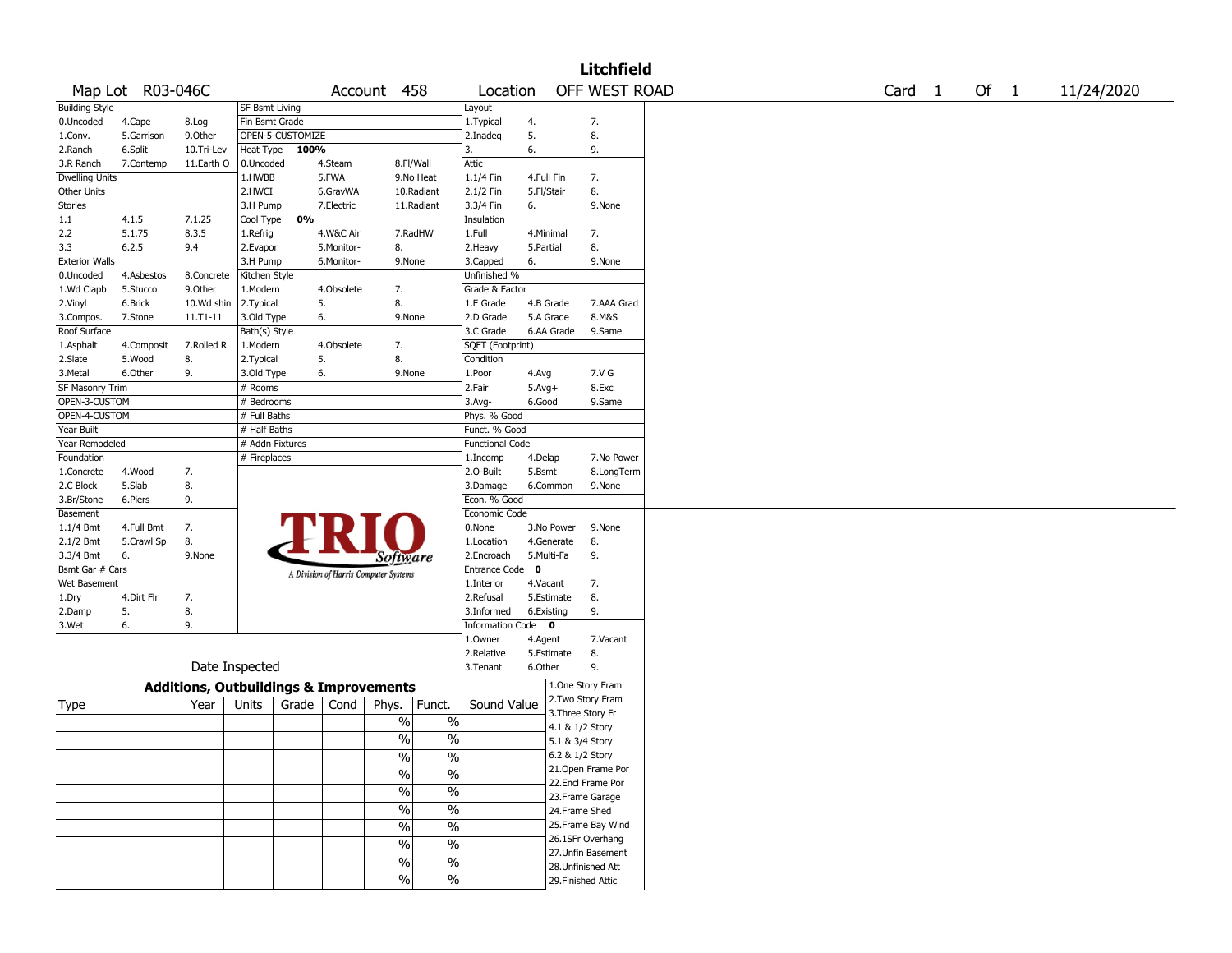| <b>Property Data</b><br><b>Assessment Record</b><br>LABERGE, CRYSTAL BRISSETTE<br>Neighborhood 28 Brissette Lane<br>Year<br>Land<br>Exempt<br>Total<br>LABERGE, ANDREW JOEL<br><b>Buildings</b><br>6129 SWAINSON STREET<br>2007<br>55,280<br>13,000<br>24,481<br>66,761<br>MILTON FL 32570<br>Tree Growth Year<br>$\mathbf 0$<br>2008<br>12,350<br>66,736<br>55,280<br>23,806<br>X Coordinate<br>0<br>2009<br>37,685<br>9,500<br>54,000<br>82,185<br>$\mathbf 0$<br>Y Coordinate<br>B13505P192<br><b>11 Residential</b><br>Zone/Land Use<br>Previous Owner<br>2010<br>85,656<br>54,000<br>41,656<br>10,000<br>BRISSETTE, DAVID<br>2011<br>45,535<br>89,535<br>54,000<br>10,000<br>27 BRISSETTE LANE<br>Secondary Zone<br>2012<br>54,000<br>45,535<br>10,000<br>89,535<br>LITCHFIELD ME 04350<br>Topography 2 Rolling<br>44,905<br>88,905<br>2013<br>54,000<br>10,000<br>Sale Date: 2/24/2020<br>2014<br>54,000<br>41,577<br>10,000<br>85,577<br>1.Level<br>7.Res Protec<br>4.Below St<br>2.Rolling<br>5.Low<br>8.<br>2015<br>54,000<br>41,046<br>85,046<br>10,000<br>3.Above St<br>9.<br>6.Swampy<br>2016<br>40,222<br>15,000<br>54,000<br>4 Drilled Well<br><b>6 Septic System</b><br>Utilities<br>2017<br>54,000<br>39,717<br>20,000<br>1.Public<br>4.Dr Well<br>7.Cesspool<br>2018<br>54,000<br>38,917<br>19,200<br>2. Water<br>8.Lake/Pond<br>5.Dug Well<br>3.Sewer<br>6.Septic<br>9.None<br>2019<br>37,200<br>20,000<br>64,600<br>1 Paved<br>Street<br>36,300<br>0<br>2020<br>64,600<br>7.<br>1.Paved<br>4.Proposed<br><b>Land Data</b><br>2.Semi Imp<br>5.R/O/W<br>8.<br><b>Effective</b><br><b>Influence</b><br><b>Front Foot</b><br><b>Influence</b><br>3.Gravel<br>6.<br>9.None<br><b>Type</b><br>Frontage<br><b>Depth</b><br><b>Factor</b><br>Code<br><b>Codes</b><br>$\mathbf 0$<br>11.1-100<br>%<br>1.Unimproved<br>Inspection Witnessed By:<br>$\frac{9}{6}$<br>$\mathbf 0$<br>12.101-200<br>2. Excess Frtg<br>$\frac{9}{6}$<br>$13.201+$<br>3. Topography<br><b>Sale Data</b><br>14.<br>%<br>4.Size/Shape<br>Sale Date<br>2/24/2020<br>Date<br>15.<br>$\frac{9}{6}$<br>5.Access<br>51,022<br>%<br>6.Restriction<br>Price<br>No./Date<br>Description<br>Date Insp.<br>%<br>7. Right of Way<br>Sale Type<br>2 Land & Buildings<br>8.View/Environ<br><b>Square Feet</b><br><b>Square Foot</b><br>7.<br>1.Land<br>4.MFG UNIT<br>9. Fract Share<br>$\frac{9}{6}$<br>2.L & B<br>5.Other<br>8.<br>16.Regular Lot<br><b>Acres</b><br>$\frac{9}{6}$<br>3.Building<br>6.<br>9.<br>17.Secondary Lot<br>30.Frontage 1<br>$\frac{9}{6}$<br>18. Excess Land<br>9 Unknown<br>31. Frontage 2<br>Financing<br>$\frac{9}{6}$<br>19.Condominium<br>32. Tillable<br>$\frac{9}{6}$<br>4.Seller<br>1.Convent<br>7.<br>20.Miscellaneous<br>33.Tillable<br>$\frac{9}{6}$<br>2.FHA/VA<br>8.<br>5.Private<br>34.Softwood F&O<br>$\overline{\frac{9}{6}}$<br>3.Assumed<br>6.Cash<br>9.Unknown<br>35. Mixed Wood F&O<br><b>Fract. Acre</b><br><b>Acreage/Sites</b><br>Validity<br><b>2 Related Parties</b><br>36.Hardwood F&O<br>21. Houselot (Frac<br>24<br>1.00<br>100<br>%<br>$\mathbf 0$<br>1.Valid<br>4.Split<br>37.Softwood TG<br>7.Renovate<br>22.Baselot(Fract)<br>$\overline{26}$<br>100<br>3.20<br>%<br>$\mathbf 0$<br>2.Related<br>5.Partial<br>38. Mixed Wood TG<br>8.Other<br>23.<br>$\frac{9}{6}$<br>44<br>1.50<br>100<br>$\mathbf 0$<br>6.Exempt<br>9.<br>39.Hardwood TG<br>3.Distress<br><b>Acres</b><br>$\frac{9}{6}$<br>40. Wasteland<br>24. Houselot<br><b>5 Public Record</b><br>%<br>Verified<br>41.Gravel Pit<br>25.Baselot<br>$\frac{9}{6}$<br>1.Buyer<br>4.Agent<br>7.Family<br>42. Mobile Home Si<br>26.Rear 1<br>%<br>2.Seller<br>5.Pub Rec<br>8.Other<br>43.Camp Site<br>27. Rear 2<br>6.MLS<br>9.<br>3.Lender<br>44.Lot Improvemen<br>28.Rear 3<br><b>Total Acreage</b><br>4.20<br><b>Litchfield</b><br>45.Access Right<br>29. Rear 4<br>46.Golf Course |        | Map Lot R03-047 | Account 212 | Location | 27 BRISSETTE LANE |  | Card 1 | Of $1$ | 11/24/2020 |
|-----------------------------------------------------------------------------------------------------------------------------------------------------------------------------------------------------------------------------------------------------------------------------------------------------------------------------------------------------------------------------------------------------------------------------------------------------------------------------------------------------------------------------------------------------------------------------------------------------------------------------------------------------------------------------------------------------------------------------------------------------------------------------------------------------------------------------------------------------------------------------------------------------------------------------------------------------------------------------------------------------------------------------------------------------------------------------------------------------------------------------------------------------------------------------------------------------------------------------------------------------------------------------------------------------------------------------------------------------------------------------------------------------------------------------------------------------------------------------------------------------------------------------------------------------------------------------------------------------------------------------------------------------------------------------------------------------------------------------------------------------------------------------------------------------------------------------------------------------------------------------------------------------------------------------------------------------------------------------------------------------------------------------------------------------------------------------------------------------------------------------------------------------------------------------------------------------------------------------------------------------------------------------------------------------------------------------------------------------------------------------------------------------------------------------------------------------------------------------------------------------------------------------------------------------------------------------------------------------------------------------------------------------------------------------------------------------------------------------------------------------------------------------------------------------------------------------------------------------------------------------------------------------------------------------------------------------------------------------------------------------------------------------------------------------------------------------------------------------------------------------------------------------------------------------------------------------------------------------------------------------------------------------------------------------------------------------------------------------------------------------------------------------------------------------------------------------------------------------------------------------------------------------------------------------------------------------------------------------------------------------------------------------------------------------------------------------------------------------------------------------------------------------------------------------------------------------------------------------------------------|--------|-----------------|-------------|----------|-------------------|--|--------|--------|------------|
|                                                                                                                                                                                                                                                                                                                                                                                                                                                                                                                                                                                                                                                                                                                                                                                                                                                                                                                                                                                                                                                                                                                                                                                                                                                                                                                                                                                                                                                                                                                                                                                                                                                                                                                                                                                                                                                                                                                                                                                                                                                                                                                                                                                                                                                                                                                                                                                                                                                                                                                                                                                                                                                                                                                                                                                                                                                                                                                                                                                                                                                                                                                                                                                                                                                                                                                                                                                                                                                                                                                                                                                                                                                                                                                                                                                                                                                                       |        |                 |             |          |                   |  |        |        |            |
|                                                                                                                                                                                                                                                                                                                                                                                                                                                                                                                                                                                                                                                                                                                                                                                                                                                                                                                                                                                                                                                                                                                                                                                                                                                                                                                                                                                                                                                                                                                                                                                                                                                                                                                                                                                                                                                                                                                                                                                                                                                                                                                                                                                                                                                                                                                                                                                                                                                                                                                                                                                                                                                                                                                                                                                                                                                                                                                                                                                                                                                                                                                                                                                                                                                                                                                                                                                                                                                                                                                                                                                                                                                                                                                                                                                                                                                                       |        |                 |             |          |                   |  |        |        |            |
|                                                                                                                                                                                                                                                                                                                                                                                                                                                                                                                                                                                                                                                                                                                                                                                                                                                                                                                                                                                                                                                                                                                                                                                                                                                                                                                                                                                                                                                                                                                                                                                                                                                                                                                                                                                                                                                                                                                                                                                                                                                                                                                                                                                                                                                                                                                                                                                                                                                                                                                                                                                                                                                                                                                                                                                                                                                                                                                                                                                                                                                                                                                                                                                                                                                                                                                                                                                                                                                                                                                                                                                                                                                                                                                                                                                                                                                                       |        |                 |             |          |                   |  |        |        |            |
|                                                                                                                                                                                                                                                                                                                                                                                                                                                                                                                                                                                                                                                                                                                                                                                                                                                                                                                                                                                                                                                                                                                                                                                                                                                                                                                                                                                                                                                                                                                                                                                                                                                                                                                                                                                                                                                                                                                                                                                                                                                                                                                                                                                                                                                                                                                                                                                                                                                                                                                                                                                                                                                                                                                                                                                                                                                                                                                                                                                                                                                                                                                                                                                                                                                                                                                                                                                                                                                                                                                                                                                                                                                                                                                                                                                                                                                                       |        |                 |             |          |                   |  |        |        |            |
|                                                                                                                                                                                                                                                                                                                                                                                                                                                                                                                                                                                                                                                                                                                                                                                                                                                                                                                                                                                                                                                                                                                                                                                                                                                                                                                                                                                                                                                                                                                                                                                                                                                                                                                                                                                                                                                                                                                                                                                                                                                                                                                                                                                                                                                                                                                                                                                                                                                                                                                                                                                                                                                                                                                                                                                                                                                                                                                                                                                                                                                                                                                                                                                                                                                                                                                                                                                                                                                                                                                                                                                                                                                                                                                                                                                                                                                                       |        |                 |             |          |                   |  |        |        |            |
|                                                                                                                                                                                                                                                                                                                                                                                                                                                                                                                                                                                                                                                                                                                                                                                                                                                                                                                                                                                                                                                                                                                                                                                                                                                                                                                                                                                                                                                                                                                                                                                                                                                                                                                                                                                                                                                                                                                                                                                                                                                                                                                                                                                                                                                                                                                                                                                                                                                                                                                                                                                                                                                                                                                                                                                                                                                                                                                                                                                                                                                                                                                                                                                                                                                                                                                                                                                                                                                                                                                                                                                                                                                                                                                                                                                                                                                                       |        |                 |             |          |                   |  |        |        |            |
|                                                                                                                                                                                                                                                                                                                                                                                                                                                                                                                                                                                                                                                                                                                                                                                                                                                                                                                                                                                                                                                                                                                                                                                                                                                                                                                                                                                                                                                                                                                                                                                                                                                                                                                                                                                                                                                                                                                                                                                                                                                                                                                                                                                                                                                                                                                                                                                                                                                                                                                                                                                                                                                                                                                                                                                                                                                                                                                                                                                                                                                                                                                                                                                                                                                                                                                                                                                                                                                                                                                                                                                                                                                                                                                                                                                                                                                                       |        |                 |             |          |                   |  |        |        |            |
|                                                                                                                                                                                                                                                                                                                                                                                                                                                                                                                                                                                                                                                                                                                                                                                                                                                                                                                                                                                                                                                                                                                                                                                                                                                                                                                                                                                                                                                                                                                                                                                                                                                                                                                                                                                                                                                                                                                                                                                                                                                                                                                                                                                                                                                                                                                                                                                                                                                                                                                                                                                                                                                                                                                                                                                                                                                                                                                                                                                                                                                                                                                                                                                                                                                                                                                                                                                                                                                                                                                                                                                                                                                                                                                                                                                                                                                                       |        |                 |             |          |                   |  |        |        |            |
|                                                                                                                                                                                                                                                                                                                                                                                                                                                                                                                                                                                                                                                                                                                                                                                                                                                                                                                                                                                                                                                                                                                                                                                                                                                                                                                                                                                                                                                                                                                                                                                                                                                                                                                                                                                                                                                                                                                                                                                                                                                                                                                                                                                                                                                                                                                                                                                                                                                                                                                                                                                                                                                                                                                                                                                                                                                                                                                                                                                                                                                                                                                                                                                                                                                                                                                                                                                                                                                                                                                                                                                                                                                                                                                                                                                                                                                                       |        |                 |             |          |                   |  |        |        |            |
|                                                                                                                                                                                                                                                                                                                                                                                                                                                                                                                                                                                                                                                                                                                                                                                                                                                                                                                                                                                                                                                                                                                                                                                                                                                                                                                                                                                                                                                                                                                                                                                                                                                                                                                                                                                                                                                                                                                                                                                                                                                                                                                                                                                                                                                                                                                                                                                                                                                                                                                                                                                                                                                                                                                                                                                                                                                                                                                                                                                                                                                                                                                                                                                                                                                                                                                                                                                                                                                                                                                                                                                                                                                                                                                                                                                                                                                                       |        |                 |             |          |                   |  |        |        |            |
|                                                                                                                                                                                                                                                                                                                                                                                                                                                                                                                                                                                                                                                                                                                                                                                                                                                                                                                                                                                                                                                                                                                                                                                                                                                                                                                                                                                                                                                                                                                                                                                                                                                                                                                                                                                                                                                                                                                                                                                                                                                                                                                                                                                                                                                                                                                                                                                                                                                                                                                                                                                                                                                                                                                                                                                                                                                                                                                                                                                                                                                                                                                                                                                                                                                                                                                                                                                                                                                                                                                                                                                                                                                                                                                                                                                                                                                                       |        |                 |             |          |                   |  |        |        |            |
| 79,222<br>73,717<br>73,717<br>81,800<br>100,900                                                                                                                                                                                                                                                                                                                                                                                                                                                                                                                                                                                                                                                                                                                                                                                                                                                                                                                                                                                                                                                                                                                                                                                                                                                                                                                                                                                                                                                                                                                                                                                                                                                                                                                                                                                                                                                                                                                                                                                                                                                                                                                                                                                                                                                                                                                                                                                                                                                                                                                                                                                                                                                                                                                                                                                                                                                                                                                                                                                                                                                                                                                                                                                                                                                                                                                                                                                                                                                                                                                                                                                                                                                                                                                                                                                                                       |        |                 |             |          |                   |  |        |        |            |
|                                                                                                                                                                                                                                                                                                                                                                                                                                                                                                                                                                                                                                                                                                                                                                                                                                                                                                                                                                                                                                                                                                                                                                                                                                                                                                                                                                                                                                                                                                                                                                                                                                                                                                                                                                                                                                                                                                                                                                                                                                                                                                                                                                                                                                                                                                                                                                                                                                                                                                                                                                                                                                                                                                                                                                                                                                                                                                                                                                                                                                                                                                                                                                                                                                                                                                                                                                                                                                                                                                                                                                                                                                                                                                                                                                                                                                                                       |        |                 |             |          |                   |  |        |        |            |
|                                                                                                                                                                                                                                                                                                                                                                                                                                                                                                                                                                                                                                                                                                                                                                                                                                                                                                                                                                                                                                                                                                                                                                                                                                                                                                                                                                                                                                                                                                                                                                                                                                                                                                                                                                                                                                                                                                                                                                                                                                                                                                                                                                                                                                                                                                                                                                                                                                                                                                                                                                                                                                                                                                                                                                                                                                                                                                                                                                                                                                                                                                                                                                                                                                                                                                                                                                                                                                                                                                                                                                                                                                                                                                                                                                                                                                                                       |        |                 |             |          |                   |  |        |        |            |
|                                                                                                                                                                                                                                                                                                                                                                                                                                                                                                                                                                                                                                                                                                                                                                                                                                                                                                                                                                                                                                                                                                                                                                                                                                                                                                                                                                                                                                                                                                                                                                                                                                                                                                                                                                                                                                                                                                                                                                                                                                                                                                                                                                                                                                                                                                                                                                                                                                                                                                                                                                                                                                                                                                                                                                                                                                                                                                                                                                                                                                                                                                                                                                                                                                                                                                                                                                                                                                                                                                                                                                                                                                                                                                                                                                                                                                                                       |        |                 |             |          |                   |  |        |        |            |
|                                                                                                                                                                                                                                                                                                                                                                                                                                                                                                                                                                                                                                                                                                                                                                                                                                                                                                                                                                                                                                                                                                                                                                                                                                                                                                                                                                                                                                                                                                                                                                                                                                                                                                                                                                                                                                                                                                                                                                                                                                                                                                                                                                                                                                                                                                                                                                                                                                                                                                                                                                                                                                                                                                                                                                                                                                                                                                                                                                                                                                                                                                                                                                                                                                                                                                                                                                                                                                                                                                                                                                                                                                                                                                                                                                                                                                                                       |        |                 |             |          |                   |  |        |        |            |
|                                                                                                                                                                                                                                                                                                                                                                                                                                                                                                                                                                                                                                                                                                                                                                                                                                                                                                                                                                                                                                                                                                                                                                                                                                                                                                                                                                                                                                                                                                                                                                                                                                                                                                                                                                                                                                                                                                                                                                                                                                                                                                                                                                                                                                                                                                                                                                                                                                                                                                                                                                                                                                                                                                                                                                                                                                                                                                                                                                                                                                                                                                                                                                                                                                                                                                                                                                                                                                                                                                                                                                                                                                                                                                                                                                                                                                                                       |        |                 |             |          |                   |  |        |        |            |
|                                                                                                                                                                                                                                                                                                                                                                                                                                                                                                                                                                                                                                                                                                                                                                                                                                                                                                                                                                                                                                                                                                                                                                                                                                                                                                                                                                                                                                                                                                                                                                                                                                                                                                                                                                                                                                                                                                                                                                                                                                                                                                                                                                                                                                                                                                                                                                                                                                                                                                                                                                                                                                                                                                                                                                                                                                                                                                                                                                                                                                                                                                                                                                                                                                                                                                                                                                                                                                                                                                                                                                                                                                                                                                                                                                                                                                                                       |        |                 |             |          |                   |  |        |        |            |
|                                                                                                                                                                                                                                                                                                                                                                                                                                                                                                                                                                                                                                                                                                                                                                                                                                                                                                                                                                                                                                                                                                                                                                                                                                                                                                                                                                                                                                                                                                                                                                                                                                                                                                                                                                                                                                                                                                                                                                                                                                                                                                                                                                                                                                                                                                                                                                                                                                                                                                                                                                                                                                                                                                                                                                                                                                                                                                                                                                                                                                                                                                                                                                                                                                                                                                                                                                                                                                                                                                                                                                                                                                                                                                                                                                                                                                                                       |        |                 |             |          |                   |  |        |        |            |
|                                                                                                                                                                                                                                                                                                                                                                                                                                                                                                                                                                                                                                                                                                                                                                                                                                                                                                                                                                                                                                                                                                                                                                                                                                                                                                                                                                                                                                                                                                                                                                                                                                                                                                                                                                                                                                                                                                                                                                                                                                                                                                                                                                                                                                                                                                                                                                                                                                                                                                                                                                                                                                                                                                                                                                                                                                                                                                                                                                                                                                                                                                                                                                                                                                                                                                                                                                                                                                                                                                                                                                                                                                                                                                                                                                                                                                                                       |        |                 |             |          |                   |  |        |        |            |
|                                                                                                                                                                                                                                                                                                                                                                                                                                                                                                                                                                                                                                                                                                                                                                                                                                                                                                                                                                                                                                                                                                                                                                                                                                                                                                                                                                                                                                                                                                                                                                                                                                                                                                                                                                                                                                                                                                                                                                                                                                                                                                                                                                                                                                                                                                                                                                                                                                                                                                                                                                                                                                                                                                                                                                                                                                                                                                                                                                                                                                                                                                                                                                                                                                                                                                                                                                                                                                                                                                                                                                                                                                                                                                                                                                                                                                                                       |        |                 |             |          |                   |  |        |        |            |
|                                                                                                                                                                                                                                                                                                                                                                                                                                                                                                                                                                                                                                                                                                                                                                                                                                                                                                                                                                                                                                                                                                                                                                                                                                                                                                                                                                                                                                                                                                                                                                                                                                                                                                                                                                                                                                                                                                                                                                                                                                                                                                                                                                                                                                                                                                                                                                                                                                                                                                                                                                                                                                                                                                                                                                                                                                                                                                                                                                                                                                                                                                                                                                                                                                                                                                                                                                                                                                                                                                                                                                                                                                                                                                                                                                                                                                                                       |        |                 |             |          |                   |  |        |        |            |
|                                                                                                                                                                                                                                                                                                                                                                                                                                                                                                                                                                                                                                                                                                                                                                                                                                                                                                                                                                                                                                                                                                                                                                                                                                                                                                                                                                                                                                                                                                                                                                                                                                                                                                                                                                                                                                                                                                                                                                                                                                                                                                                                                                                                                                                                                                                                                                                                                                                                                                                                                                                                                                                                                                                                                                                                                                                                                                                                                                                                                                                                                                                                                                                                                                                                                                                                                                                                                                                                                                                                                                                                                                                                                                                                                                                                                                                                       | X      |                 |             |          |                   |  |        |        |            |
|                                                                                                                                                                                                                                                                                                                                                                                                                                                                                                                                                                                                                                                                                                                                                                                                                                                                                                                                                                                                                                                                                                                                                                                                                                                                                                                                                                                                                                                                                                                                                                                                                                                                                                                                                                                                                                                                                                                                                                                                                                                                                                                                                                                                                                                                                                                                                                                                                                                                                                                                                                                                                                                                                                                                                                                                                                                                                                                                                                                                                                                                                                                                                                                                                                                                                                                                                                                                                                                                                                                                                                                                                                                                                                                                                                                                                                                                       |        |                 |             |          |                   |  |        |        |            |
|                                                                                                                                                                                                                                                                                                                                                                                                                                                                                                                                                                                                                                                                                                                                                                                                                                                                                                                                                                                                                                                                                                                                                                                                                                                                                                                                                                                                                                                                                                                                                                                                                                                                                                                                                                                                                                                                                                                                                                                                                                                                                                                                                                                                                                                                                                                                                                                                                                                                                                                                                                                                                                                                                                                                                                                                                                                                                                                                                                                                                                                                                                                                                                                                                                                                                                                                                                                                                                                                                                                                                                                                                                                                                                                                                                                                                                                                       |        |                 |             |          |                   |  |        |        |            |
|                                                                                                                                                                                                                                                                                                                                                                                                                                                                                                                                                                                                                                                                                                                                                                                                                                                                                                                                                                                                                                                                                                                                                                                                                                                                                                                                                                                                                                                                                                                                                                                                                                                                                                                                                                                                                                                                                                                                                                                                                                                                                                                                                                                                                                                                                                                                                                                                                                                                                                                                                                                                                                                                                                                                                                                                                                                                                                                                                                                                                                                                                                                                                                                                                                                                                                                                                                                                                                                                                                                                                                                                                                                                                                                                                                                                                                                                       |        |                 |             |          |                   |  |        |        |            |
|                                                                                                                                                                                                                                                                                                                                                                                                                                                                                                                                                                                                                                                                                                                                                                                                                                                                                                                                                                                                                                                                                                                                                                                                                                                                                                                                                                                                                                                                                                                                                                                                                                                                                                                                                                                                                                                                                                                                                                                                                                                                                                                                                                                                                                                                                                                                                                                                                                                                                                                                                                                                                                                                                                                                                                                                                                                                                                                                                                                                                                                                                                                                                                                                                                                                                                                                                                                                                                                                                                                                                                                                                                                                                                                                                                                                                                                                       |        |                 |             |          |                   |  |        |        |            |
|                                                                                                                                                                                                                                                                                                                                                                                                                                                                                                                                                                                                                                                                                                                                                                                                                                                                                                                                                                                                                                                                                                                                                                                                                                                                                                                                                                                                                                                                                                                                                                                                                                                                                                                                                                                                                                                                                                                                                                                                                                                                                                                                                                                                                                                                                                                                                                                                                                                                                                                                                                                                                                                                                                                                                                                                                                                                                                                                                                                                                                                                                                                                                                                                                                                                                                                                                                                                                                                                                                                                                                                                                                                                                                                                                                                                                                                                       |        |                 |             |          |                   |  |        |        |            |
|                                                                                                                                                                                                                                                                                                                                                                                                                                                                                                                                                                                                                                                                                                                                                                                                                                                                                                                                                                                                                                                                                                                                                                                                                                                                                                                                                                                                                                                                                                                                                                                                                                                                                                                                                                                                                                                                                                                                                                                                                                                                                                                                                                                                                                                                                                                                                                                                                                                                                                                                                                                                                                                                                                                                                                                                                                                                                                                                                                                                                                                                                                                                                                                                                                                                                                                                                                                                                                                                                                                                                                                                                                                                                                                                                                                                                                                                       |        |                 |             |          |                   |  |        |        |            |
|                                                                                                                                                                                                                                                                                                                                                                                                                                                                                                                                                                                                                                                                                                                                                                                                                                                                                                                                                                                                                                                                                                                                                                                                                                                                                                                                                                                                                                                                                                                                                                                                                                                                                                                                                                                                                                                                                                                                                                                                                                                                                                                                                                                                                                                                                                                                                                                                                                                                                                                                                                                                                                                                                                                                                                                                                                                                                                                                                                                                                                                                                                                                                                                                                                                                                                                                                                                                                                                                                                                                                                                                                                                                                                                                                                                                                                                                       | Notes: |                 |             |          |                   |  |        |        |            |
|                                                                                                                                                                                                                                                                                                                                                                                                                                                                                                                                                                                                                                                                                                                                                                                                                                                                                                                                                                                                                                                                                                                                                                                                                                                                                                                                                                                                                                                                                                                                                                                                                                                                                                                                                                                                                                                                                                                                                                                                                                                                                                                                                                                                                                                                                                                                                                                                                                                                                                                                                                                                                                                                                                                                                                                                                                                                                                                                                                                                                                                                                                                                                                                                                                                                                                                                                                                                                                                                                                                                                                                                                                                                                                                                                                                                                                                                       |        |                 |             |          |                   |  |        |        |            |
|                                                                                                                                                                                                                                                                                                                                                                                                                                                                                                                                                                                                                                                                                                                                                                                                                                                                                                                                                                                                                                                                                                                                                                                                                                                                                                                                                                                                                                                                                                                                                                                                                                                                                                                                                                                                                                                                                                                                                                                                                                                                                                                                                                                                                                                                                                                                                                                                                                                                                                                                                                                                                                                                                                                                                                                                                                                                                                                                                                                                                                                                                                                                                                                                                                                                                                                                                                                                                                                                                                                                                                                                                                                                                                                                                                                                                                                                       |        |                 |             |          |                   |  |        |        |            |
|                                                                                                                                                                                                                                                                                                                                                                                                                                                                                                                                                                                                                                                                                                                                                                                                                                                                                                                                                                                                                                                                                                                                                                                                                                                                                                                                                                                                                                                                                                                                                                                                                                                                                                                                                                                                                                                                                                                                                                                                                                                                                                                                                                                                                                                                                                                                                                                                                                                                                                                                                                                                                                                                                                                                                                                                                                                                                                                                                                                                                                                                                                                                                                                                                                                                                                                                                                                                                                                                                                                                                                                                                                                                                                                                                                                                                                                                       |        |                 |             |          |                   |  |        |        |            |
|                                                                                                                                                                                                                                                                                                                                                                                                                                                                                                                                                                                                                                                                                                                                                                                                                                                                                                                                                                                                                                                                                                                                                                                                                                                                                                                                                                                                                                                                                                                                                                                                                                                                                                                                                                                                                                                                                                                                                                                                                                                                                                                                                                                                                                                                                                                                                                                                                                                                                                                                                                                                                                                                                                                                                                                                                                                                                                                                                                                                                                                                                                                                                                                                                                                                                                                                                                                                                                                                                                                                                                                                                                                                                                                                                                                                                                                                       |        |                 |             |          |                   |  |        |        |            |
|                                                                                                                                                                                                                                                                                                                                                                                                                                                                                                                                                                                                                                                                                                                                                                                                                                                                                                                                                                                                                                                                                                                                                                                                                                                                                                                                                                                                                                                                                                                                                                                                                                                                                                                                                                                                                                                                                                                                                                                                                                                                                                                                                                                                                                                                                                                                                                                                                                                                                                                                                                                                                                                                                                                                                                                                                                                                                                                                                                                                                                                                                                                                                                                                                                                                                                                                                                                                                                                                                                                                                                                                                                                                                                                                                                                                                                                                       |        |                 |             |          |                   |  |        |        |            |
|                                                                                                                                                                                                                                                                                                                                                                                                                                                                                                                                                                                                                                                                                                                                                                                                                                                                                                                                                                                                                                                                                                                                                                                                                                                                                                                                                                                                                                                                                                                                                                                                                                                                                                                                                                                                                                                                                                                                                                                                                                                                                                                                                                                                                                                                                                                                                                                                                                                                                                                                                                                                                                                                                                                                                                                                                                                                                                                                                                                                                                                                                                                                                                                                                                                                                                                                                                                                                                                                                                                                                                                                                                                                                                                                                                                                                                                                       |        |                 |             |          |                   |  |        |        |            |
|                                                                                                                                                                                                                                                                                                                                                                                                                                                                                                                                                                                                                                                                                                                                                                                                                                                                                                                                                                                                                                                                                                                                                                                                                                                                                                                                                                                                                                                                                                                                                                                                                                                                                                                                                                                                                                                                                                                                                                                                                                                                                                                                                                                                                                                                                                                                                                                                                                                                                                                                                                                                                                                                                                                                                                                                                                                                                                                                                                                                                                                                                                                                                                                                                                                                                                                                                                                                                                                                                                                                                                                                                                                                                                                                                                                                                                                                       |        |                 |             |          |                   |  |        |        |            |
|                                                                                                                                                                                                                                                                                                                                                                                                                                                                                                                                                                                                                                                                                                                                                                                                                                                                                                                                                                                                                                                                                                                                                                                                                                                                                                                                                                                                                                                                                                                                                                                                                                                                                                                                                                                                                                                                                                                                                                                                                                                                                                                                                                                                                                                                                                                                                                                                                                                                                                                                                                                                                                                                                                                                                                                                                                                                                                                                                                                                                                                                                                                                                                                                                                                                                                                                                                                                                                                                                                                                                                                                                                                                                                                                                                                                                                                                       |        |                 |             |          |                   |  |        |        |            |
|                                                                                                                                                                                                                                                                                                                                                                                                                                                                                                                                                                                                                                                                                                                                                                                                                                                                                                                                                                                                                                                                                                                                                                                                                                                                                                                                                                                                                                                                                                                                                                                                                                                                                                                                                                                                                                                                                                                                                                                                                                                                                                                                                                                                                                                                                                                                                                                                                                                                                                                                                                                                                                                                                                                                                                                                                                                                                                                                                                                                                                                                                                                                                                                                                                                                                                                                                                                                                                                                                                                                                                                                                                                                                                                                                                                                                                                                       |        |                 |             |          |                   |  |        |        |            |
|                                                                                                                                                                                                                                                                                                                                                                                                                                                                                                                                                                                                                                                                                                                                                                                                                                                                                                                                                                                                                                                                                                                                                                                                                                                                                                                                                                                                                                                                                                                                                                                                                                                                                                                                                                                                                                                                                                                                                                                                                                                                                                                                                                                                                                                                                                                                                                                                                                                                                                                                                                                                                                                                                                                                                                                                                                                                                                                                                                                                                                                                                                                                                                                                                                                                                                                                                                                                                                                                                                                                                                                                                                                                                                                                                                                                                                                                       |        |                 |             |          |                   |  |        |        |            |
|                                                                                                                                                                                                                                                                                                                                                                                                                                                                                                                                                                                                                                                                                                                                                                                                                                                                                                                                                                                                                                                                                                                                                                                                                                                                                                                                                                                                                                                                                                                                                                                                                                                                                                                                                                                                                                                                                                                                                                                                                                                                                                                                                                                                                                                                                                                                                                                                                                                                                                                                                                                                                                                                                                                                                                                                                                                                                                                                                                                                                                                                                                                                                                                                                                                                                                                                                                                                                                                                                                                                                                                                                                                                                                                                                                                                                                                                       |        |                 |             |          |                   |  |        |        |            |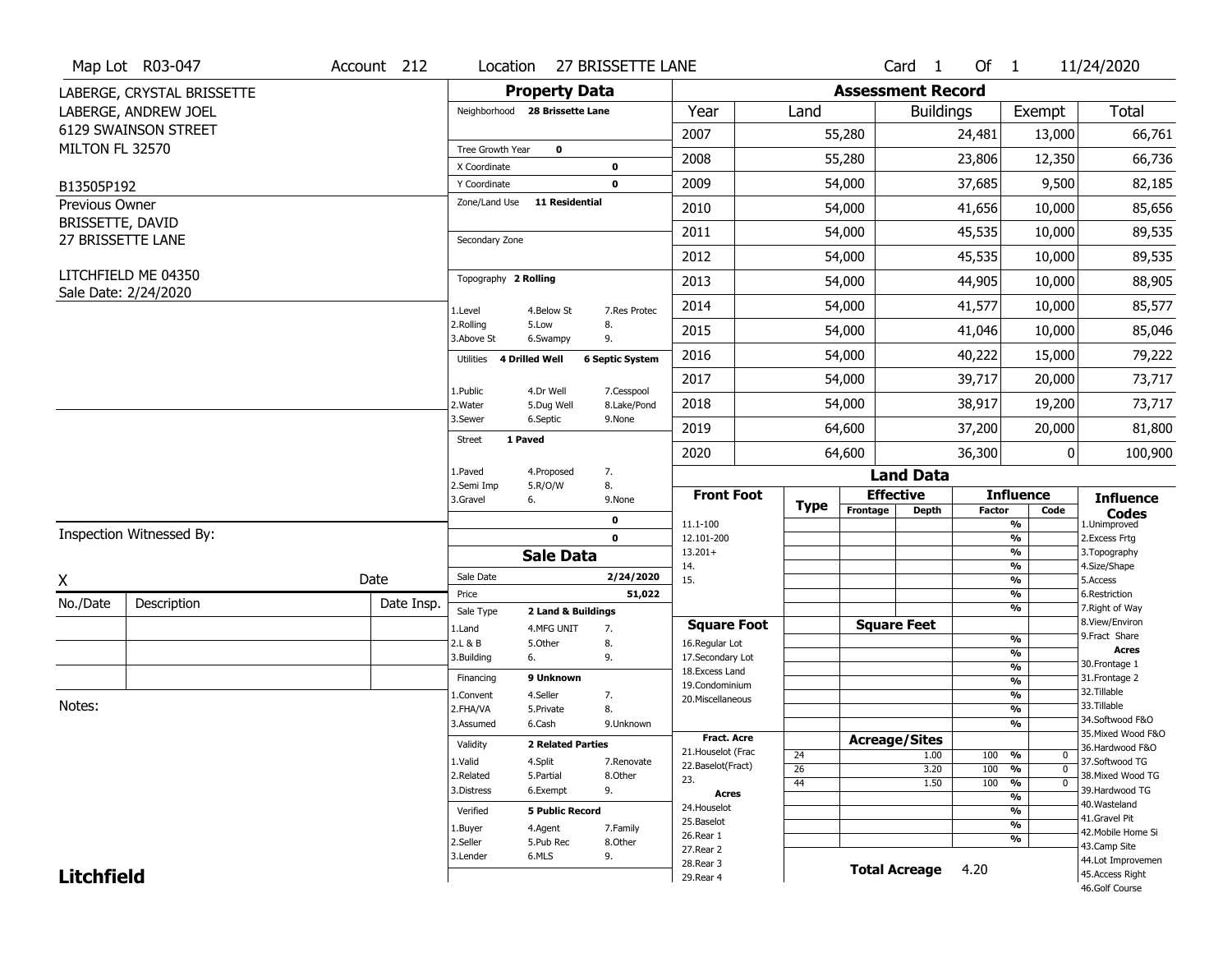|                       |                 |                                                   |                       |                          |             |                                       |                          |                             |            |                 | <b>Litchfield</b>                      |  |      |                                      |                  |      |                |              |                |  |            |  |
|-----------------------|-----------------|---------------------------------------------------|-----------------------|--------------------------|-------------|---------------------------------------|--------------------------|-----------------------------|------------|-----------------|----------------------------------------|--|------|--------------------------------------|------------------|------|----------------|--------------|----------------|--|------------|--|
|                       | Map Lot R03-047 |                                                   |                       |                          |             | Account 212                           |                          | Location                    |            |                 | 27 BRISSETTE LANE                      |  |      |                                      |                  | Card | $\overline{1}$ | Of           | $\overline{1}$ |  | 11/24/2020 |  |
| <b>Building Style</b> |                 |                                                   | <b>SF Bsmt Living</b> |                          |             |                                       |                          | Layout                      |            |                 |                                        |  |      |                                      |                  |      |                | Garage       |                |  |            |  |
| 0.Uncoded             | 4.Cape          | 8.Log                                             | Fin Bsmt Grade        |                          |             |                                       |                          | 1.Typical                   | 4.         |                 | 7.                                     |  |      |                                      |                  |      |                |              |                |  |            |  |
| 1.Conv.               | 5.Garrison      | 9.0ther                                           |                       | OPEN-5-CUSTOMIZE         |             |                                       |                          | 2.Inadeg                    | 5.         |                 | 8.                                     |  |      |                                      |                  |      |                |              |                |  |            |  |
| 2.Ranch               | 6.Split         | 10.Tri-Lev                                        | Heat Type             | 100%                     |             |                                       |                          |                             | 6.         |                 | 9.                                     |  |      |                                      |                  |      | 26.C           |              |                |  |            |  |
| 3.R Ranch             | 7.Contemp       | 11.Earth O                                        | 0.Uncoded             |                          | 4.Steam     |                                       | 8.Fl/Wall                | Attic                       |            |                 |                                        |  |      |                                      |                  |      |                |              |                |  |            |  |
| <b>Dwelling Units</b> |                 |                                                   | 1.HWBB                |                          | 5.FWA       |                                       | 9.No Heat                | 1.1/4 Fin                   | 4.Full Fin |                 | 7.                                     |  |      |                                      |                  |      |                |              |                |  |            |  |
| <b>Other Units</b>    |                 |                                                   | 2.HWCI                |                          | 6.GravWA    |                                       | 10.Radiant               | 2.1/2 Fin                   | 5.Fl/Stair |                 | 8.                                     |  |      |                                      |                  |      |                | $30.0^\circ$ |                |  |            |  |
| <b>Stories</b>        |                 |                                                   | 3.H Pump              |                          | 7.Electric  |                                       | 11.Radiant               | 3.3/4 Fin                   | 6.         |                 | 9.None                                 |  |      |                                      |                  |      |                |              |                |  |            |  |
| 1.1                   | 4.1.5           | 7.1.25                                            | Cool Type             | 0%                       |             |                                       |                          | Insulation                  |            |                 |                                        |  |      |                                      |                  |      |                |              |                |  |            |  |
| 2.2                   | 5.1.75          | 8.3.5                                             | 1.Refrig              |                          | 4.W&C Air   |                                       | 7.RadHW                  | 1.Full                      | 4.Minimal  |                 | 7.                                     |  |      |                                      |                  |      |                |              |                |  |            |  |
| 3.3                   | 6.2.5           | 9.4                                               | 2.Evapor              |                          | 5.Monitor-  | 8.                                    |                          | 2.Heavy                     | 5.Partial  |                 | 8.                                     |  |      |                                      |                  |      |                |              |                |  |            |  |
| <b>Exterior Walls</b> |                 |                                                   | 3.H Pump              |                          | 6.Monitor-  | 9.None                                |                          | 3.Capped                    | 6.         |                 | 9.None                                 |  |      |                                      |                  |      |                |              |                |  |            |  |
| 0.Uncoded             | 4.Asbestos      | 8.Concrete                                        | Kitchen Style         |                          |             |                                       |                          | Unfinished %                |            |                 |                                        |  |      | $\tilde{\epsilon}_{\sigma}^{\sigma}$ |                  |      |                |              |                |  |            |  |
| 1.Wd Clapb            | 5.Stucco        | 9.0ther                                           | 1.Modern              |                          | 4.Obsolete  | 7.                                    |                          | Grade & Factor              |            |                 |                                        |  |      |                                      |                  |      |                |              |                |  |            |  |
| 2.Vinyl               | 6.Brick         | 10.Wd shin                                        | 2.Typical             |                          | 5.          | 8.                                    |                          | 1.E Grade                   | 4.B Grade  |                 | 7.AAA Grad                             |  | 14.0 |                                      | 2002 Sylvan MH/S |      |                |              |                |  |            |  |
| 3.Compos.             | 7.Stone         | $11.71 - 11$                                      | 3.Old Type            |                          | 6.          | 9.None                                |                          | 2.D Grade                   | 5.A Grade  |                 | 8.M&S                                  |  |      |                                      |                  | 66.0 |                |              |                |  |            |  |
| Roof Surface          |                 |                                                   | Bath(s) Style         |                          |             |                                       |                          | 3.C Grade                   | 6.AA Grade |                 | 9.Same                                 |  |      |                                      |                  |      |                | WD.          |                |  |            |  |
| 1.Asphalt             | 4.Composit      | 7.Rolled R                                        | 1.Modern              |                          | 4.Obsolete  | 7.                                    |                          | SQFT (Footprint)            |            |                 |                                        |  |      |                                      |                  |      | $10.0^{\circ}$ |              |                |  |            |  |
| 2.Slate               | 5.Wood          | 8.                                                | 2. Typical            |                          | 5.          | 8.                                    |                          | Condition                   |            |                 |                                        |  |      |                                      |                  |      | $14.0^{\circ}$ |              |                |  |            |  |
| 3.Metal               | 6.Other         | 9.                                                | 3.Old Type            |                          | 6.          | 9.None                                |                          | 1.Poor                      | 4.Avg      |                 | 7.V G                                  |  |      |                                      |                  |      |                |              |                |  |            |  |
| SF Masonry Trim       |                 |                                                   | # Rooms               |                          |             |                                       |                          | 2.Fair                      | $5.Avg+$   |                 | 8.Exc                                  |  |      |                                      |                  |      |                |              |                |  |            |  |
| OPEN-3-CUSTOM         |                 |                                                   | $#$ Bedrooms          |                          |             |                                       |                          | 3.Avg-                      | 6.Good     |                 | 9.Same                                 |  |      |                                      |                  |      |                |              |                |  |            |  |
| OPEN-4-CUSTOM         |                 |                                                   | # Full Baths          |                          |             |                                       |                          | Phys. % Good                |            |                 |                                        |  |      |                                      |                  |      |                |              |                |  |            |  |
| Year Built            |                 |                                                   | # Half Baths          |                          |             |                                       |                          | Funct. % Good               |            |                 |                                        |  |      |                                      |                  |      |                |              |                |  |            |  |
| Year Remodeled        |                 |                                                   |                       | # Addn Fixtures          |             |                                       |                          | <b>Functional Code</b>      |            |                 |                                        |  |      |                                      |                  |      |                |              |                |  |            |  |
| Foundation            |                 |                                                   | # Fireplaces          |                          |             |                                       |                          | 1.Incomp                    | 4.Delap    |                 | 7.No Power                             |  |      |                                      |                  |      |                |              | Shec           |  |            |  |
| 1.Concrete            | 4.Wood          | 7.                                                |                       |                          |             |                                       |                          | 2.O-Built                   | 5.Bsmt     |                 | 8.LongTerm                             |  |      |                                      |                  |      |                |              | $14.0^\circ$   |  |            |  |
| 2.C Block             | 5.Slab          | 8.                                                |                       |                          |             |                                       |                          | 3.Damage                    | 6.Common   |                 | 9.None                                 |  |      |                                      |                  |      |                |              |                |  |            |  |
| 3.Br/Stone            | 6.Piers         | 9.                                                |                       |                          |             |                                       |                          | Econ. % Good                |            |                 |                                        |  |      |                                      |                  |      |                |              | 12.C           |  |            |  |
| <b>Basement</b>       |                 |                                                   |                       |                          |             |                                       |                          | Economic Code               |            |                 |                                        |  |      |                                      |                  |      |                |              |                |  |            |  |
| $1.1/4$ Bmt           | 4.Full Bmt      | 7.                                                |                       |                          |             |                                       |                          | 0.None                      | 3.No Power |                 | 9.None                                 |  |      |                                      |                  |      |                |              |                |  |            |  |
| 2.1/2 Bmt             | 5.Crawl Sp      | 8.                                                |                       |                          |             |                                       |                          | 1.Location                  | 4.Generate |                 | 8.                                     |  |      |                                      |                  |      |                |              |                |  |            |  |
| 3.3/4 Bmt             | 6.              | 9.None                                            |                       |                          |             | Software                              |                          | 2.Encroach                  | 5.Multi-Fa |                 | 9.                                     |  |      |                                      |                  |      |                |              |                |  |            |  |
| Bsmt Gar # Cars       |                 |                                                   |                       |                          |             | A Division of Harris Computer Systems |                          | Entrance Code 5 Estimated   |            |                 |                                        |  |      |                                      |                  |      |                |              |                |  |            |  |
| Wet Basement          |                 |                                                   |                       |                          |             |                                       |                          | 1.Interior                  | 4.Vacant   |                 | 7.                                     |  |      |                                      |                  |      |                |              |                |  |            |  |
| 1.Dry                 | 4.Dirt Flr      | 7.                                                |                       |                          |             |                                       |                          | 2.Refusal                   | 5.Estimate |                 | 8.                                     |  |      |                                      |                  |      |                |              |                |  |            |  |
| 2.Damp                | 5.              | 8.                                                |                       |                          |             |                                       |                          | 3.Informed                  | 6.Existing |                 | 9.                                     |  |      |                                      |                  |      |                |              |                |  |            |  |
| 3.Wet                 | 6.              | 9.                                                |                       |                          |             |                                       |                          | Information Code 5 Estimate |            |                 |                                        |  |      |                                      |                  |      |                |              |                |  |            |  |
|                       |                 |                                                   |                       |                          |             |                                       |                          | 1.0wner                     | 4.Agent    |                 | 7.Vacant                               |  |      |                                      |                  |      |                |              |                |  |            |  |
|                       |                 |                                                   |                       | Date Inspected 9/17/2018 |             |                                       |                          | 2.Relative                  | 5.Estimate |                 | 8.                                     |  |      |                                      |                  |      |                |              |                |  |            |  |
|                       |                 |                                                   |                       |                          |             |                                       |                          | 3.Tenant                    | 6.Other    |                 | 9.                                     |  |      |                                      |                  |      |                |              |                |  |            |  |
|                       |                 | <b>Additions, Outbuildings &amp; Improvements</b> |                       |                          |             |                                       |                          |                             |            |                 | 1.One Story Fram<br>2. Two Story Fram  |  |      |                                      |                  |      |                |              |                |  |            |  |
| Type                  |                 | Year                                              | Units                 | Grade                    | Cond        | Phys.   Funct.                        |                          | Sound Value                 |            |                 | 3. Three Story Fr                      |  |      |                                      |                  |      |                |              |                |  |            |  |
| 948 Sylvan            |                 | 2002 14x66                                        |                       | 3100                     | 4           | 0                                     | % 100 %                  |                             |            | 4.1 & 1/2 Story |                                        |  |      |                                      |                  |      |                |              |                |  |            |  |
| 101 Conc Slab         |                 | 2002 924                                          |                       | 3 100                    | 9           | 10                                    | % 0<br>$\%$              |                             |            | 5.1 & 3/4 Story |                                        |  |      |                                      |                  |      |                |              |                |  |            |  |
| 68 Wood Deck/s        |                 | $2002$ 140                                        |                       | $3100$ 9                 |             | 0                                     | $\%$ 0<br>$\frac{9}{6}$  |                             |            | 6.2 & 1/2 Story |                                        |  |      |                                      |                  |      |                |              |                |  |            |  |
| 68 Wood Deck/s        |                 | $2002$ 42                                         |                       | 3 100                    | $ 9\rangle$ | 10                                    | $\sqrt[6]{0}$<br>$\%$    |                             |            |                 | 21.Open Frame Por<br>22.Encl Frame Por |  |      |                                      |                  |      |                |              |                |  |            |  |
| 23 Frame Garage       |                 | 2004 780                                          |                       | 3 100                    | 4           | $\mathbf{0}$                          | $\sqrt{8 100}$ %         |                             |            |                 | 23. Frame Garage                       |  |      |                                      |                  |      |                |              |                |  |            |  |
| 24 Frame Shed         |                 | 0                                                 |                       |                          |             | %                                     |                          | $\frac{9}{6}$ 1,000         |            | 24.Frame Shed   |                                        |  |      |                                      |                  |      |                |              |                |  |            |  |
|                       |                 |                                                   |                       |                          |             | $\frac{0}{0}$                         | $\frac{0}{0}$            |                             |            |                 | 25.Frame Bay Wind                      |  |      |                                      |                  |      |                |              |                |  |            |  |
|                       |                 |                                                   |                       |                          |             |                                       |                          |                             |            |                 | 26.1SFr Overhang                       |  |      |                                      |                  |      |                |              |                |  |            |  |
|                       |                 |                                                   |                       |                          |             | $\%$                                  | $\%$                     |                             |            |                 | 27.Unfin Basement                      |  |      |                                      |                  |      |                |              |                |  |            |  |
|                       |                 |                                                   |                       |                          |             | $\%$                                  | $\overline{\frac{0}{6}}$ |                             |            |                 | 28.Unfinished Att                      |  |      |                                      |                  |      |                |              |                |  |            |  |
|                       |                 |                                                   |                       |                          |             | $\%$                                  | $\sqrt{6}$               |                             |            |                 | 29. Finished Attic                     |  |      |                                      |                  |      |                |              |                |  |            |  |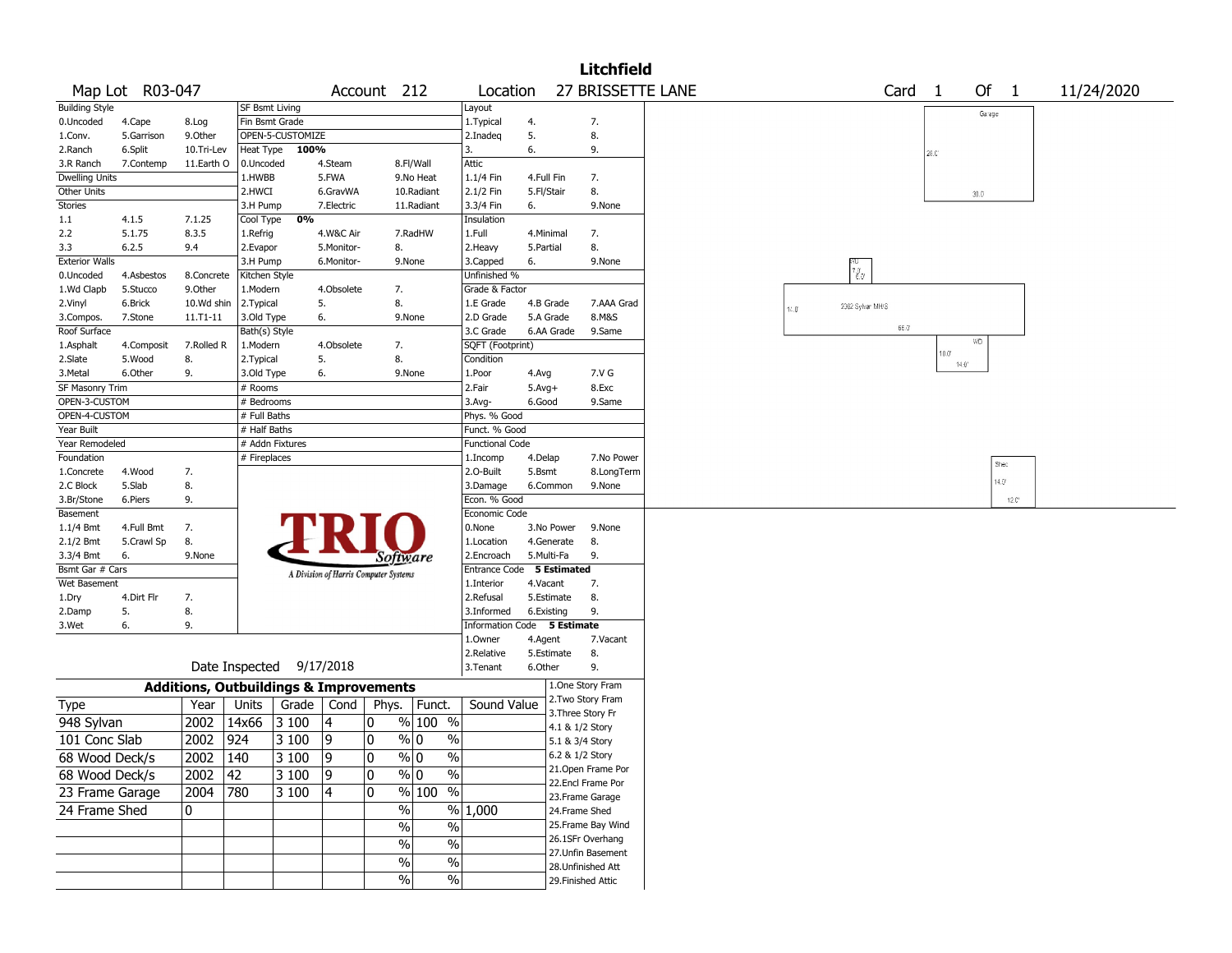|                   | Map Lot R03-048          | Account 1269 | Location                      |                                  | 216 MAXWELL ROAD          |                                         |             |                          | Card 1               | Of 1          |                                                    | 11/24/2020                            |
|-------------------|--------------------------|--------------|-------------------------------|----------------------------------|---------------------------|-----------------------------------------|-------------|--------------------------|----------------------|---------------|----------------------------------------------------|---------------------------------------|
| RICHARD, DORIS    |                          |              |                               | <b>Property Data</b>             |                           |                                         |             | <b>Assessment Record</b> |                      |               |                                                    |                                       |
|                   | RICHARD LAURENT R        |              | Neighborhood 133 Maxwell Road |                                  |                           | Year                                    | Land        |                          | <b>Buildings</b>     |               | Exempt                                             | Total                                 |
|                   | 204 MAXWELL ROAD         |              |                               |                                  |                           | 2007                                    |             | 49,280                   |                      | 105,807       | 19,000                                             | 136,087                               |
|                   | LITCHFIELD ME 04350      |              | Tree Growth Year              | $\mathbf 0$                      |                           | 2008                                    |             | 49,280                   |                      | 105,807       | 18,050                                             | 137,037                               |
| B6291P156         |                          |              | X Coordinate<br>Y Coordinate  |                                  | $\pmb{0}$<br>$\mathbf 0$  | 2009                                    |             | 48,000                   |                      | 101,684       | 15,200                                             | 134,484                               |
|                   |                          |              | Zone/Land Use                 | <b>11 Residential</b>            |                           | 2010                                    |             | 48,000                   |                      | 104,490       | 16,000                                             | 136,490                               |
|                   |                          |              |                               |                                  |                           |                                         |             |                          |                      |               |                                                    |                                       |
|                   |                          |              | Secondary Zone                |                                  |                           | 2011                                    |             | 48,000                   |                      | 125,893       | 16,000                                             | 157,893                               |
|                   |                          |              |                               |                                  |                           | 2012                                    |             | 48,000                   |                      | 125,893       | 16,000                                             | 157,893                               |
|                   |                          |              | Topography 2 Rolling          |                                  |                           | 2013                                    |             | 48,000                   |                      | 125,884       | 16,000                                             | 157,884                               |
|                   |                          |              | 1.Level                       | 4.Below St                       | 7.Res Protec              | 2014                                    |             | 48,000                   |                      | 124,269       | 16,000                                             | 156,269                               |
|                   |                          |              | 2.Rolling<br>3.Above St       | 5.Low<br>6.Swampy                | 8.<br>9.                  | 2015                                    |             | 48,000                   |                      | 124,261       | 16,000                                             | 156,261                               |
|                   |                          |              | Utilities 4 Drilled Well      |                                  | <b>6 Septic System</b>    | 2016                                    |             | 48,000                   |                      | 122,654       | 21,000                                             | 149,654                               |
|                   |                          |              |                               |                                  |                           | 2017                                    |             | 48,000                   |                      | 122,645       | 26,000                                             | 144,645                               |
|                   |                          |              | 1.Public<br>2. Water          | 4.Dr Well<br>5.Dug Well          | 7.Cesspool<br>8.Lake/Pond | 2018                                    |             | 48,000                   |                      | 121,029       | 24,960                                             | 144,069                               |
|                   |                          |              | 3.Sewer                       | 6.Septic                         | 9.None                    | 2019                                    |             | 54,600                   |                      | 111,200       | 26,000                                             | 139,800                               |
|                   |                          |              | 1 Paved<br><b>Street</b>      |                                  |                           | 2020                                    |             | 54,600                   |                      | 111,200       | 31,000                                             | 134,800                               |
|                   |                          |              | 1.Paved                       | 4.Proposed                       | 7.                        |                                         |             |                          | <b>Land Data</b>     |               |                                                    |                                       |
|                   |                          |              | 2.Semi Imp<br>3.Gravel<br>6.  | 5.R/O/W                          | 8.<br>9.None              | <b>Front Foot</b>                       |             | <b>Effective</b>         |                      |               | <b>Influence</b>                                   | <b>Influence</b>                      |
|                   |                          |              |                               |                                  | $\pmb{0}$                 | 11.1-100                                | <b>Type</b> | Frontage                 | <b>Depth</b>         | <b>Factor</b> | Code<br>%                                          | <b>Codes</b><br>1.Unimproved          |
|                   | Inspection Witnessed By: |              |                               |                                  | $\mathbf 0$               | 12.101-200                              |             |                          |                      |               | %                                                  | 2.Excess Frtg                         |
|                   |                          |              |                               | <b>Sale Data</b>                 |                           | $13.201+$<br>14.                        |             |                          |                      |               | %<br>%                                             | 3. Topography<br>4.Size/Shape         |
| χ                 |                          | Date         | Sale Date                     |                                  | 9/01/2000                 | 15.                                     |             |                          |                      |               | %                                                  | 5.Access                              |
| No./Date          | Description              | Date Insp.   | Price                         |                                  | 115,000                   |                                         |             |                          |                      |               | %<br>%                                             | 6.Restriction<br>7. Right of Way      |
|                   |                          |              | Sale Type<br>1.Land           | 2 Land & Buildings<br>4.MFG UNIT | 7.                        | <b>Square Foot</b>                      |             | <b>Square Feet</b>       |                      |               |                                                    | 8.View/Environ                        |
|                   |                          |              | 2.L & B                       | 5.Other                          | 8.                        | 16.Regular Lot                          |             |                          |                      |               | %                                                  | 9.Fract Share                         |
|                   |                          |              | 3.Building<br>6.              |                                  | 9.                        | 17.Secondary Lot                        |             |                          |                      |               | %<br>$\frac{9}{6}$                                 | <b>Acres</b><br>30.Frontage 1         |
|                   |                          |              | Financing                     | 9 Unknown                        |                           | 18. Excess Land<br>19.Condominium       |             |                          |                      |               | $\frac{9}{6}$                                      | 31. Frontage 2                        |
|                   |                          |              | 1.Convent                     | 4.Seller                         | 7.                        | 20.Miscellaneous                        |             |                          |                      |               | $\frac{9}{6}$                                      | 32.Tillable                           |
| Notes:            |                          |              | 2.FHA/VA                      | 5.Private                        | 8.                        |                                         |             |                          |                      |               | $\frac{9}{6}$                                      | 33.Tillable                           |
|                   |                          |              | 3.Assumed                     | 6.Cash                           | 9.Unknown                 |                                         |             |                          |                      |               | $\overline{\frac{9}{6}}$                           | 34.Softwood F&O<br>35. Mixed Wood F&O |
|                   |                          |              | Validity                      | 1 Arms Length Sale               |                           | <b>Fract. Acre</b>                      |             | <b>Acreage/Sites</b>     |                      |               |                                                    | 36.Hardwood F&O                       |
|                   |                          |              | 1.Valid                       | 4.Split                          | 7.Renovate                | 21. Houselot (Frac<br>22.Baselot(Fract) | 24          |                          | 1.00                 | 100           | %<br>0                                             | 37.Softwood TG                        |
|                   |                          |              | 2.Related                     | 5.Partial                        | 8.Other                   | 23.                                     | 26<br>44    |                          | 3.20<br>1.00         | 100<br>100    | $\frac{9}{6}$<br>$\mathbf 0$<br>$\frac{9}{6}$<br>0 | 38. Mixed Wood TG                     |
|                   |                          |              | 3.Distress                    | 6.Exempt                         | 9.                        | <b>Acres</b>                            |             |                          |                      |               | %                                                  | 39.Hardwood TG                        |
|                   |                          |              | Verified                      | <b>5 Public Record</b>           |                           | 24. Houselot                            |             |                          |                      |               | %                                                  | 40. Wasteland                         |
|                   |                          |              | 1.Buyer                       | 4.Agent                          | 7.Family                  | 25.Baselot                              |             |                          |                      |               | $\frac{9}{6}$                                      | 41.Gravel Pit<br>42. Mobile Home Si   |
|                   |                          |              | 2.Seller                      | 5.Pub Rec                        | 8.Other                   | 26.Rear 1                               |             |                          |                      |               | %                                                  | 43.Camp Site                          |
|                   |                          |              |                               |                                  |                           |                                         |             |                          |                      |               |                                                    |                                       |
|                   |                          |              | 3.Lender                      | 6.MLS                            | 9.                        | 27.Rear 2                               |             |                          |                      |               |                                                    |                                       |
| <b>Litchfield</b> |                          |              |                               |                                  |                           | 28. Rear 3<br>29. Rear 4                |             |                          | <b>Total Acreage</b> | 4.20          |                                                    | 44.Lot Improvemen<br>45.Access Right  |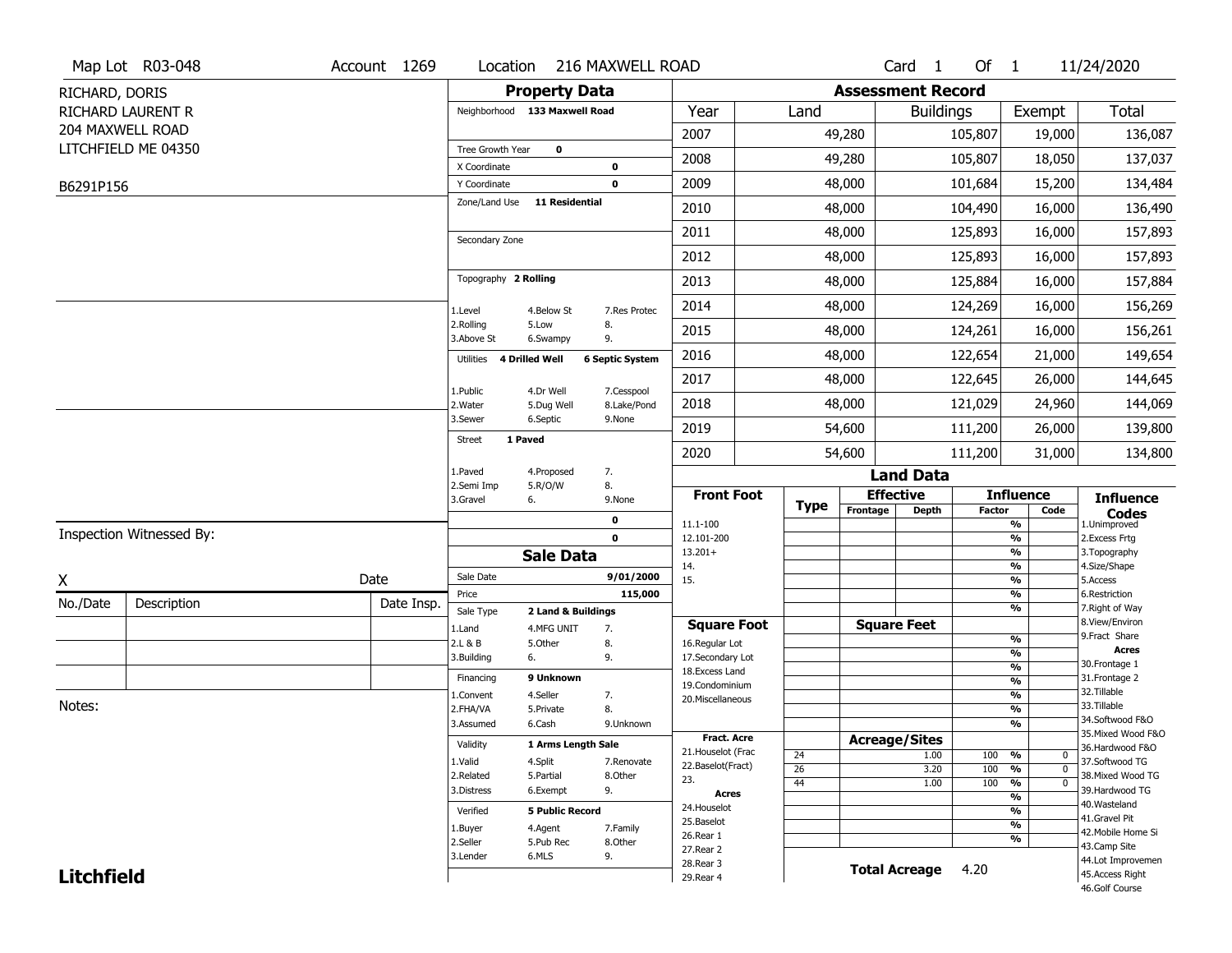|                                |                             |                                                   |                       |                          |                |                                       |                               |                                         |                   |                 | <b>Litchfield</b>                     |                               |                                                                                              |      |                   |                |                |        |            |
|--------------------------------|-----------------------------|---------------------------------------------------|-----------------------|--------------------------|----------------|---------------------------------------|-------------------------------|-----------------------------------------|-------------------|-----------------|---------------------------------------|-------------------------------|----------------------------------------------------------------------------------------------|------|-------------------|----------------|----------------|--------|------------|
|                                | Map Lot R03-048             |                                                   |                       |                          |                | Account 1269                          |                               | Location                                |                   |                 | 216 MAXWELL ROAD                      |                               |                                                                                              |      | Card <sub>1</sub> |                | Of 1           |        | 11/24/2020 |
| Building Style 2 Ranch         |                             |                                                   | SF Bsmt Living        |                          | 0              |                                       |                               | Layout 1 Typical                        |                   |                 |                                       |                               |                                                                                              |      |                   |                |                |        |            |
| 0.Uncoded                      | 4.Cape                      | 8.Log                                             | Fin Bsmt Grade        |                          | 0 <sub>0</sub> |                                       |                               | 1.Typical                               | 4.                |                 | 7.                                    |                               |                                                                                              |      |                   |                |                |        |            |
| 1.Conv.                        | 5.Garrison                  | 9.0ther                                           |                       | OPEN-5-CUSTOMIZE         | $\mathbf{o}$   |                                       |                               | 2.Inadeq                                | 5.                |                 | 8.                                    |                               |                                                                                              |      |                   |                |                |        |            |
| 2.Ranch                        | 6.Split                     | 10.Tri-Lev                                        | Heat Type             | 100%                     |                | 5 Forced Warm Air                     |                               | 3.                                      | 6.                |                 | 9.                                    |                               |                                                                                              |      |                   |                |                |        |            |
| 3.R Ranch                      | 7.Contemp                   | 11.Earth O                                        | 0.Uncoded             |                          | 4.Steam        |                                       | 8.Fl/Wall                     | Attic                                   | 9 None            |                 |                                       |                               |                                                                                              | 30.0 |                   | 1s(1/4)BFr     |                |        |            |
| Dwelling Units 1               |                             |                                                   | 1.HWBB                |                          | 5.FWA          |                                       | 9.No Heat                     | 1.1/4 Fin                               | 4.Full Fin        |                 | 7.                                    |                               |                                                                                              |      |                   |                |                |        |            |
| Other Units                    | $\mathbf 0$                 |                                                   | 2.HWCI                |                          | 6.GravWA       |                                       | 10.Radiant                    | 2.1/2 Fin                               | 5.Fl/Stair        |                 | 8.                                    |                               | $\begin{array}{c} \bigvee \{ \infty, \infty \\ \infty, \infty \\ \infty, \infty \end{array}$ |      |                   |                |                |        |            |
| Stories                        | 1 One Story<br>4.1.5        |                                                   | 3.H Pump              | 0%                       | 7.Electric     | 9 None                                | 11.Radiant                    | 3.3/4 Fin<br>Insulation                 | 6.<br>1 Full      |                 | 9.None                                |                               |                                                                                              |      |                   |                |                |        |            |
| 1.1<br>2.2                     | 5.1.75                      | 7.1.25<br>8.3.5                                   | Cool Type<br>1.Refrig |                          | 4.W&C Air      |                                       | 7.RadHW                       | 1.Full                                  | 4.Minimal         |                 | 7.                                    |                               |                                                                                              |      |                   |                | 48.0           |        |            |
| 3.3                            | 6.2.5                       | 9.4                                               | 2.Evapor              |                          | 5.Monitor-     | 8.                                    |                               | 2.Heavy                                 | 5.Partial         |                 | 8.                                    |                               |                                                                                              |      |                   |                |                |        |            |
| <b>Exterior Walls</b>          | 2 Vinyl                     |                                                   | 3.H Pump              |                          | 6.Monitor-     | 9.None                                |                               | 3.Capped                                | 6.                |                 | 9.None                                |                               |                                                                                              |      |                   |                |                |        |            |
| 0.Uncoded                      | 4.Asbestos                  | 8.Concrete                                        | Kitchen Style         |                          | 2 Typical      |                                       |                               | Unfinished %                            | 0%                |                 |                                       |                               |                                                                                              |      |                   |                |                |        |            |
| 1.Wd Clapb                     | 5.Stucco                    | 9.0ther                                           | 1.Modern              |                          | 4.Obsolete     | 7.                                    |                               | Grade & Factor                          |                   | 3 Average 95%   |                                       |                               |                                                                                              |      |                   |                |                |        |            |
| 2.Vinyl                        | 6.Brick                     | 10.Wd shin                                        | 2.Typical             |                          | 5.             | 8.                                    |                               | 1.E Grade                               | 4.B Grade         |                 | 7.AAA Grad                            |                               |                                                                                              |      |                   |                |                |        |            |
| 3.Compos.                      | 7.Stone                     | 11.T1-11                                          | 3.Old Type            |                          | 6.             | 9.None                                |                               | 2.D Grade                               | 5.A Grade         |                 | 8.M&S                                 |                               |                                                                                              |      |                   |                |                |        |            |
| Roof Surface                   | 1 Asphalt Shingles          |                                                   | Bath(s) Style         |                          |                | 2 Typical Bath(s)                     |                               | 3.C Grade                               |                   | 6.AA Grade      | 9.Same                                |                               |                                                                                              |      |                   |                |                |        |            |
| 1.Asphalt                      | 4.Composit                  | 7.Rolled R                                        | 1.Modern              |                          | 4.Obsolete     | 7.                                    |                               | SQFT (Footprint) 1440                   |                   |                 |                                       |                               |                                                                                              |      |                   |                |                |        |            |
| 2.Slate                        | 5.Wood                      | 8.                                                | 2. Typical            |                          | 5.             | 8.                                    |                               | Condition                               | 4 Average         |                 |                                       |                               |                                                                                              |      |                   |                |                |        |            |
| 3.Metal                        | 6.Other                     | 9.                                                | 3.Old Type            |                          | 6.             | 9.None                                |                               | 1.Poor                                  | 4.Avg             |                 | 7.V G                                 |                               |                                                                                              |      |                   |                |                |        |            |
| SF Masonry Trim 0              |                             |                                                   | # Rooms               |                          | 5              |                                       |                               | 2.Fair                                  | $5.$ Avg $+$      |                 | 8.Exc                                 |                               |                                                                                              |      |                   |                |                | Garage |            |
| OPEN-3-CUSTOM 0                |                             |                                                   | # Bedrooms            |                          | 3              |                                       |                               | 3.Avg-                                  | 6.Good            |                 | 9.Same                                |                               |                                                                                              |      |                   |                |                |        |            |
| OPEN-4-CUSTOM 0                |                             |                                                   | # Full Baths          |                          | $\mathbf{2}$   |                                       |                               | Phys. % Good                            |                   | 0%              |                                       |                               |                                                                                              |      |                   |                |                |        |            |
| Year Built<br>Year Remodeled 0 | 1978                        |                                                   | # Half Baths          | # Addn Fixtures          | $\bf o$        |                                       |                               | Funct. % Good<br><b>Functional Code</b> |                   | 100%            |                                       |                               |                                                                                              |      |                   | $24.0^{\circ}$ |                |        |            |
| Foundation                     | 1 Concrete                  |                                                   |                       |                          | $\bf{0}$<br>0  |                                       |                               | 1.Incomp                                |                   | 9 None          | 7.No Power                            |                               |                                                                                              |      |                   |                |                |        |            |
| 1.Concrete                     | 4.Wood                      | 7.                                                | # Fireplaces          |                          |                |                                       |                               | 2.O-Built                               | 4.Delap<br>5.Bsmt |                 | 8.LongTerm                            |                               |                                                                                              |      |                   |                |                |        |            |
| 2.C Block                      | 5.Slab                      | 8.                                                |                       |                          |                |                                       |                               | 3.Damage                                |                   | 6.Common        | 9.None                                |                               | Shed                                                                                         |      |                   |                | $32.0^{\circ}$ |        |            |
| 3.Br/Stone                     | 6.Piers                     | 9.                                                |                       |                          |                |                                       |                               | Econ. % Good                            | 100%              |                 |                                       | $8.0^\circ$<br>$18.0^{\circ}$ |                                                                                              |      |                   |                |                |        |            |
| Basement                       | 11/4 Basement               |                                                   |                       |                          |                |                                       |                               | Economic Code None                      |                   |                 |                                       |                               |                                                                                              |      |                   |                |                |        |            |
| 1.1/4 Bmt                      | 4.Full Bmt                  | 7.                                                |                       |                          |                |                                       |                               | 0.None                                  |                   | 3.No Power      | 9.None                                |                               |                                                                                              |      |                   |                |                |        |            |
| 2.1/2 Bmt                      | 5.Crawl Sp                  | 8.                                                |                       |                          |                |                                       |                               | 1.Location                              |                   | 4.Generate      | 8.                                    |                               |                                                                                              |      |                   |                |                |        |            |
| 3.3/4 Bmt                      | 6.                          | 9.None                                            |                       |                          |                | Software                              |                               | 2.Encroach                              | 5.Multi-Fa        |                 | 9.                                    |                               |                                                                                              |      |                   |                |                |        |            |
| Bsmt Gar # Cars 1              |                             |                                                   |                       |                          |                | A Division of Harris Computer Systems |                               | Entrance Code 1 Interior Inspect        |                   |                 |                                       |                               |                                                                                              |      |                   |                |                |        |            |
|                                | Wet Basement 1 Dry Basement |                                                   |                       |                          |                |                                       |                               | 1.Interior                              | 4.Vacant          |                 | 7.                                    |                               |                                                                                              |      |                   |                |                |        |            |
| 1.Dry                          | 4.Dirt Flr                  | 7.                                                |                       |                          |                |                                       |                               | 2.Refusal                               |                   | 5.Estimate      | 8.                                    |                               |                                                                                              |      |                   |                |                |        |            |
| 2.Damp                         | 5.                          | 8.                                                |                       |                          |                |                                       |                               | 3.Informed                              | 6.Existing        |                 | 9.                                    |                               |                                                                                              |      |                   |                |                |        |            |
| 3.Wet                          | 6.                          | 9.                                                |                       |                          |                |                                       |                               | Information Code 3 Tenant               |                   |                 |                                       |                               |                                                                                              |      |                   |                |                |        |            |
|                                |                             |                                                   |                       |                          |                |                                       |                               | 1.Owner                                 | 4.Agent           |                 | 7.Vacant                              |                               |                                                                                              |      |                   |                |                |        |            |
|                                |                             |                                                   |                       | Date Inspected 9/17/2018 |                |                                       |                               | 2.Relative                              |                   | 5.Estimate      | 8.                                    |                               |                                                                                              |      |                   |                |                |        |            |
|                                |                             |                                                   |                       |                          |                |                                       |                               | 3.Tenant                                | 6.Other           |                 | 9.                                    |                               |                                                                                              |      |                   |                |                |        |            |
|                                |                             | <b>Additions, Outbuildings &amp; Improvements</b> |                       |                          |                |                                       |                               |                                         |                   |                 | 1.One Story Fram<br>2. Two Story Fram |                               |                                                                                              |      |                   |                |                |        |            |
| Type                           |                             | Year                                              | Units                 |                          | Grade   Cond   | Phys.   Funct.                        |                               | Sound Value                             |                   |                 | 3. Three Story Fr                     |                               |                                                                                              |      |                   |                |                |        |            |
| 23 Frame Garage                |                             | 1978                                              | 768                   | 3 100                    | 14             | $\mathbf{0}$                          | $%100$ %                      |                                         |                   | 4.1 & 1/2 Story |                                       |                               |                                                                                              |      |                   |                |                |        |            |
| 24 Frame Shed                  |                             | 1                                                 |                       |                          |                | $\%$                                  |                               | % 500                                   |                   | 5.1 & 3/4 Story |                                       |                               |                                                                                              |      |                   |                |                |        |            |
| 68 Wood Deck/s                 |                             | 1978 64                                           |                       | 2 100                    | 2              | $\Omega$                              | $\sqrt{96}$ 100<br>$\sqrt{0}$ |                                         |                   | 6.2 & 1/2 Story |                                       |                               |                                                                                              |      |                   |                |                |        |            |
|                                |                             |                                                   |                       |                          |                |                                       | $\%$                          |                                         |                   |                 | 21. Open Frame Por                    |                               |                                                                                              |      |                   |                |                |        |            |
|                                |                             |                                                   |                       |                          |                | $\%$                                  |                               |                                         |                   |                 | 22.Encl Frame Por                     |                               |                                                                                              |      |                   |                |                |        |            |
|                                |                             |                                                   |                       |                          |                | $\sqrt{6}$                            | $\frac{1}{2}$                 |                                         |                   |                 | 23. Frame Garage                      |                               |                                                                                              |      |                   |                |                |        |            |
|                                |                             |                                                   |                       |                          |                | %                                     | $\overline{\frac{0}{6}}$      |                                         |                   | 24.Frame Shed   |                                       |                               |                                                                                              |      |                   |                |                |        |            |
|                                |                             |                                                   |                       |                          |                | $\%$                                  | $\overline{\frac{0}{6}}$      |                                         |                   |                 | 25. Frame Bay Wind                    |                               |                                                                                              |      |                   |                |                |        |            |
|                                |                             |                                                   |                       |                          |                | $\frac{0}{0}$                         | $\frac{0}{6}$                 |                                         |                   |                 | 26.1SFr Overhang                      |                               |                                                                                              |      |                   |                |                |        |            |
|                                |                             |                                                   |                       |                          |                | $\frac{0}{0}$                         | $\frac{1}{2}$                 |                                         |                   |                 | 27. Unfin Basement                    |                               |                                                                                              |      |                   |                |                |        |            |
|                                |                             |                                                   |                       |                          |                |                                       |                               |                                         |                   |                 | 28. Unfinished Att                    |                               |                                                                                              |      |                   |                |                |        |            |
|                                |                             |                                                   |                       |                          |                | %                                     | $\%$                          |                                         |                   |                 | 29. Finished Attic                    |                               |                                                                                              |      |                   |                |                |        |            |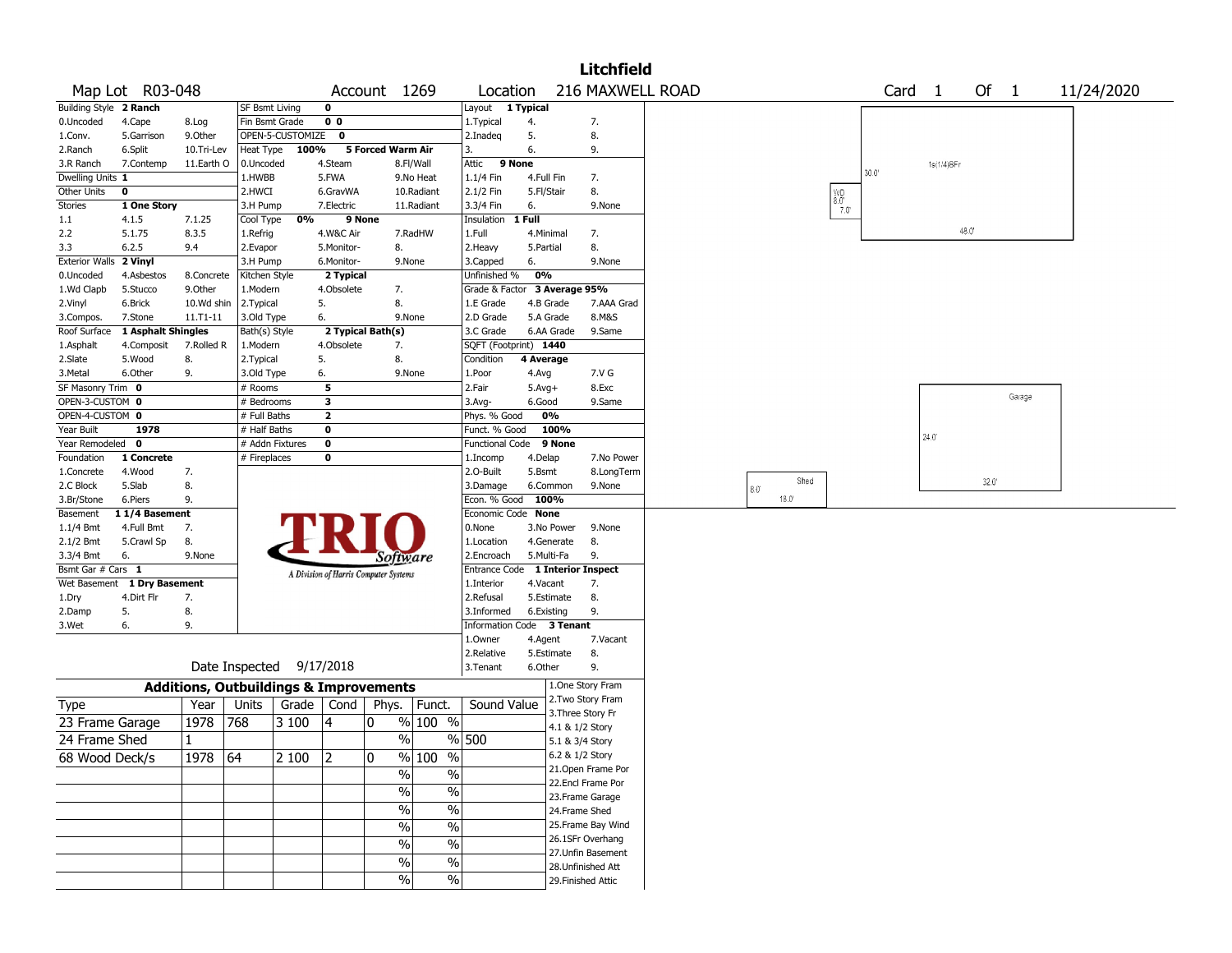|                   | Map Lot R03-049          | Account 464 | Location                      |                       | 222 MAXWELL ROAD       |                                     |                 |                          | Card <sub>1</sub>    | Of $1$        |                                           | 11/24/2020                          |
|-------------------|--------------------------|-------------|-------------------------------|-----------------------|------------------------|-------------------------------------|-----------------|--------------------------|----------------------|---------------|-------------------------------------------|-------------------------------------|
|                   | DESROCHERS, RAYMOND J    |             |                               | <b>Property Data</b>  |                        |                                     |                 | <b>Assessment Record</b> |                      |               |                                           |                                     |
| P O BOX 855       |                          |             | Neighborhood 133 Maxwell Road |                       |                        | Year                                | Land            |                          | <b>Buildings</b>     |               | Exempt                                    | Total                               |
|                   | SABATTUS ME 04280        |             |                               |                       |                        | 2007                                |                 | 38,470                   |                      | 12,976        | 13,000                                    | 38,446                              |
|                   |                          |             | Tree Growth Year              | $\pmb{0}$             |                        | 2008                                |                 | 38,470                   |                      | 12,373        | 12,350                                    | 38,493                              |
|                   |                          |             | X Coordinate<br>Y Coordinate  |                       | 0<br>$\mathbf 0$       | 2009                                |                 | 38,350                   |                      | 10,644        | 9,500                                     | 39,494                              |
| B3400P188         |                          |             | Zone/Land Use                 | <b>11 Residential</b> |                        | 2010                                |                 | 40,750                   |                      |               |                                           | 120,732                             |
|                   |                          |             |                               |                       |                        |                                     |                 |                          |                      | 89,982        | 10,000                                    |                                     |
|                   |                          |             | Secondary Zone                |                       |                        | 2011                                |                 | 40,750                   |                      | 87,068        | 10,000                                    | 117,818                             |
|                   |                          |             |                               |                       |                        | 2012                                |                 | 40,750                   |                      | 87,068        | 10,000                                    | 117,818                             |
|                   |                          |             | Topography 2 Rolling          |                       |                        | 2013                                |                 | 40,750                   |                      | 87,057        | 10,000                                    | 117,807                             |
|                   |                          |             | 1.Level                       | 4.Below St            | 7.Res Protec           | 2014                                |                 | 40,750                   |                      | 68,189        | 10,000                                    | 98,939                              |
|                   |                          |             | 2.Rolling<br>3.Above St       | 5.Low<br>6.Swampy     | 8.<br>9.               | 2015                                |                 | 40,750                   |                      | 66,768        | 10,000                                    | 97,518                              |
|                   |                          |             | Utilities 5 Dug Well          |                       | <b>6 Septic System</b> | 2016                                |                 | 40,750                   |                      | 65,382        | 15,000                                    | 91,132                              |
|                   |                          |             | 1.Public                      | 4.Dr Well             | 7.Cesspool             | 2017                                |                 | 40,750                   |                      | 64,131        | 20,000                                    | 84,881                              |
|                   |                          |             | 2. Water                      | 5.Dug Well            | 8.Lake/Pond            | 2018                                |                 | 40,750                   |                      | 62,870        | 19,200                                    | 84,420                              |
|                   |                          |             | 3.Sewer                       | 6.Septic              | 9.None                 | 2019                                |                 | 42,900                   |                      | 53,700        | 20,000                                    | 76,600                              |
|                   |                          |             | 1 Paved<br><b>Street</b>      |                       |                        | 2020                                |                 | 42,900                   |                      | 52,700        | 25,000                                    | 70,600                              |
|                   |                          |             | 1.Paved                       | 4.Proposed            | 7.                     |                                     |                 |                          | <b>Land Data</b>     |               |                                           |                                     |
|                   |                          |             | 2.Semi Imp<br>3.Gravel        | 5.R/O/W<br>6.         | 8.<br>9.None           | <b>Front Foot</b>                   | <b>Type</b>     |                          | <b>Effective</b>     |               | <b>Influence</b>                          | <b>Influence</b>                    |
|                   |                          |             |                               |                       | 0                      | 11.1-100                            |                 | Frontage                 | <b>Depth</b>         | <b>Factor</b> | Code<br>%                                 | <b>Codes</b><br>1.Unimproved        |
|                   | Inspection Witnessed By: |             |                               |                       | $\mathbf 0$            | 12.101-200                          |                 |                          |                      |               | %                                         | 2. Excess Frtg                      |
|                   |                          |             |                               | <b>Sale Data</b>      |                        | $13.201+$<br>14.                    |                 |                          |                      |               | %<br>%                                    | 3. Topography<br>4.Size/Shape       |
| X                 |                          | Date        | Sale Date                     |                       |                        | 15.                                 |                 |                          |                      |               | %                                         | 5.Access                            |
| No./Date          | Description              | Date Insp.  | Price<br>Sale Type            |                       |                        |                                     |                 |                          |                      |               | %<br>%                                    | 6.Restriction<br>7. Right of Way    |
|                   |                          |             | 1.Land                        | 4.MFG UNIT            | 7.                     | <b>Square Foot</b>                  |                 |                          | <b>Square Feet</b>   |               |                                           | 8.View/Environ                      |
|                   |                          |             | 2.L & B                       | 5.Other               | 8.                     | 16.Regular Lot                      |                 |                          |                      |               | %<br>%                                    | 9.Fract Share<br><b>Acres</b>       |
|                   |                          |             | 3.Building                    | 6.                    | 9.                     | 17.Secondary Lot<br>18. Excess Land |                 |                          |                      |               | $\frac{9}{6}$                             | 30.Frontage 1                       |
|                   |                          |             | Financing                     |                       |                        | 19.Condominium                      |                 |                          |                      |               | $\frac{9}{6}$                             | 31. Frontage 2                      |
| Notes:            |                          |             | 1.Convent                     | 4.Seller              | 7.                     | 20.Miscellaneous                    |                 |                          |                      |               | $\frac{9}{6}$                             | 32.Tillable<br>33.Tillable          |
|                   |                          |             | 2.FHA/VA                      | 5.Private             | 8.                     |                                     |                 |                          |                      |               | $\frac{9}{6}$<br>$\overline{\frac{9}{6}}$ | 34.Softwood F&O                     |
|                   |                          |             | 3.Assumed                     | 6.Cash                | 9.Unknown              | Fract. Acre                         |                 | <b>Acreage/Sites</b>     |                      |               |                                           | 35. Mixed Wood F&O                  |
|                   |                          |             | Validity                      |                       |                        | 21. Houselot (Frac                  | 24              |                          | 1.00                 | 100 %         | $\mathbf 0$                               | 36.Hardwood F&O                     |
|                   |                          |             | 1.Valid                       | 4.Split               | 7.Renovate             | 22.Baselot(Fract)                   | $\overline{26}$ |                          | 0.30                 | 100           | %<br>$\mathbf 0$                          | 37.Softwood TG                      |
|                   |                          |             | 2.Related<br>3.Distress       | 5.Partial             | 8.Other                | 23.                                 | 44              |                          | 1.00                 | 85            | $\frac{9}{6}$<br>$\mathbf 0$              | 38. Mixed Wood TG<br>39.Hardwood TG |
|                   |                          |             |                               | 6.Exempt              | 9.                     | <b>Acres</b>                        |                 |                          |                      |               | $\overline{\mathcal{C}_{\mathbf{0}}}$     | 40. Wasteland                       |
|                   |                          |             | Verified                      |                       |                        | 24. Houselot<br>25.Baselot          |                 |                          |                      |               | %                                         | 41.Gravel Pit                       |
|                   |                          |             | 1.Buyer                       | 4.Agent               | 7.Family               | 26.Rear 1                           |                 |                          |                      |               | $\frac{9}{6}$<br>%                        | 42. Mobile Home Si                  |
|                   |                          |             | 2.Seller                      | 5.Pub Rec             | 8.Other                | 27.Rear 2                           |                 |                          |                      |               |                                           | 43.Camp Site                        |
|                   |                          |             | 3.Lender                      | 6.MLS                 | 9.                     | 28. Rear 3                          |                 |                          | <b>Total Acreage</b> | 1.30          |                                           | 44.Lot Improvemen                   |
| <b>Litchfield</b> |                          |             |                               |                       |                        | 29. Rear 4                          |                 |                          |                      |               |                                           | 45.Access Right<br>46.Golf Course   |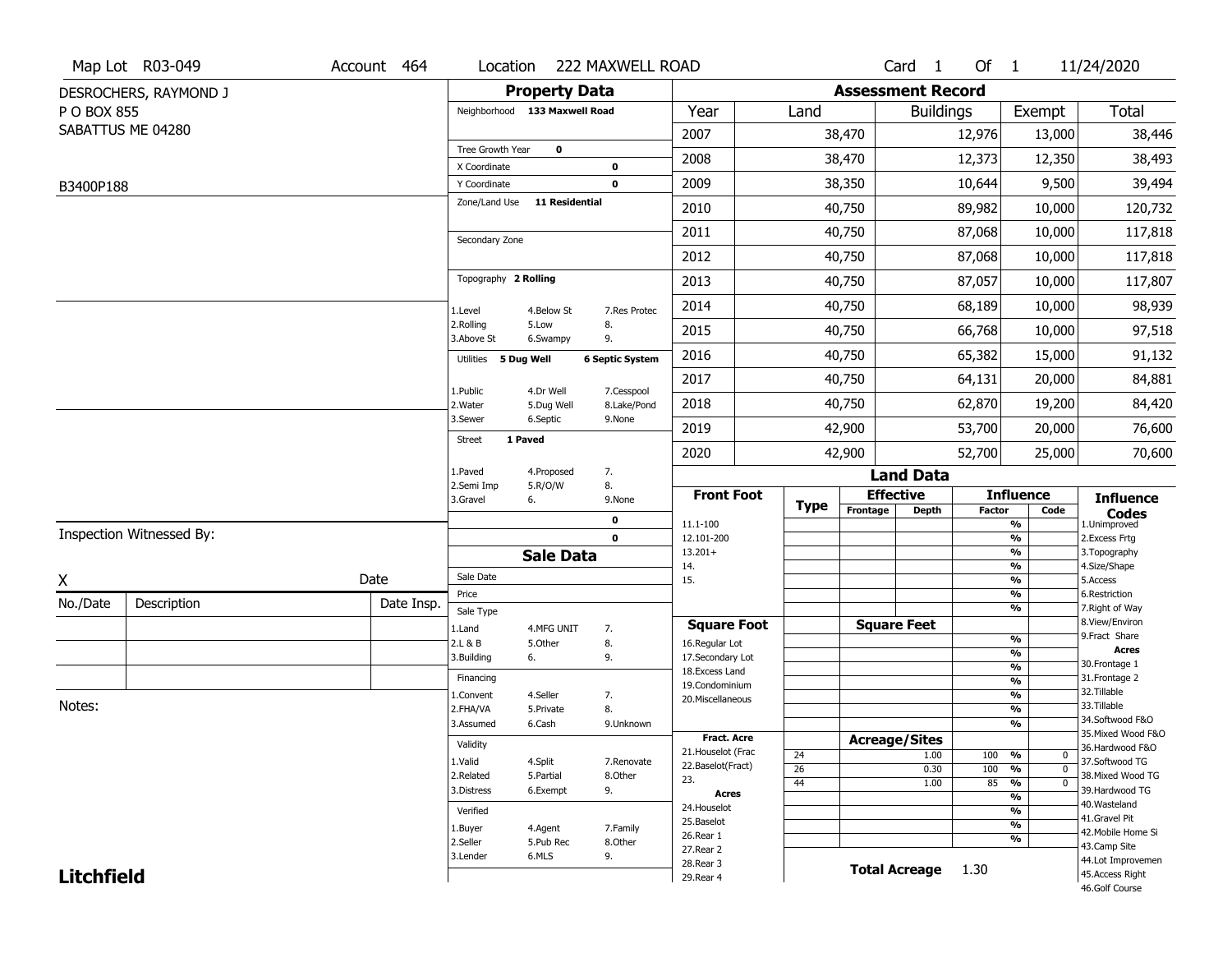|                       |                 |            |                       |                          |            |                                                   |            |                             |              |                 | <b>Litchfield</b>  |      |      |                   |              |                |            |
|-----------------------|-----------------|------------|-----------------------|--------------------------|------------|---------------------------------------------------|------------|-----------------------------|--------------|-----------------|--------------------|------|------|-------------------|--------------|----------------|------------|
|                       | Map Lot R03-049 |            |                       |                          |            | Account 464                                       |            | Location                    |              |                 | 222 MAXWELL ROAD   |      |      | Card <sub>1</sub> | Of $1$       |                | 11/24/2020 |
| <b>Building Style</b> |                 |            | <b>SF Bsmt Living</b> |                          |            |                                                   |            | Layout                      |              |                 |                    |      |      |                   |              |                |            |
| 0.Uncoded             | 4.Cape          | 8.Log      | Fin Bsmt Grade        |                          |            |                                                   |            | 1. Typical                  | 4.           |                 | 7.                 |      |      |                   | Shed<br>12.0 |                |            |
| 1.Conv.               | 5.Garrison      | 9.Other    |                       | OPEN-5-CUSTOMIZE         |            |                                                   |            | 2.Inadeg                    | 5.           |                 | 8.                 |      |      |                   |              |                |            |
| 2.Ranch               | 6.Split         | 10.Tri-Lev | Heat Type             | 100%                     |            |                                                   |            | 3.                          | 6.           |                 | 9.                 |      |      |                   |              | $16.0^{\circ}$ |            |
| 3.R Ranch             | 7.Contemp       | 11.Earth O | 0.Uncoded             |                          | 4.Steam    |                                                   | 8.Fl/Wall  | Attic                       |              |                 |                    |      |      |                   |              |                |            |
| <b>Dwelling Units</b> |                 |            | 1.HWBB                |                          | 5.FWA      |                                                   | 9.No Heat  | 1.1/4 Fin                   | 4.Full Fin   |                 | 7.                 |      |      |                   |              |                |            |
| <b>Other Units</b>    |                 |            | 2.HWCI                |                          | 6.GravWA   |                                                   | 10.Radiant | 2.1/2 Fin                   | 5.Fl/Stair   |                 | 8.                 |      |      |                   |              |                |            |
| Stories               |                 |            | 3.H Pump              |                          | 7.Electric |                                                   | 11.Radiant | 3.3/4 Fin                   | 6.           |                 | 9.None             |      |      |                   |              |                |            |
| 1.1                   | 4.1.5           | 7.1.25     | Cool Type             | 0%                       |            |                                                   |            | Insulation                  |              |                 |                    |      |      |                   |              |                |            |
| 2.2                   | 5.1.75          | 8.3.5      | 1.Refrig              |                          | 4.W&C Air  |                                                   | 7.RadHW    | 1.Full                      | 4.Minimal    |                 | 7.                 |      |      |                   |              |                |            |
| 3.3                   | 6.2.5           | 9.4        | 2.Evapor              |                          | 5.Monitor- | 8.                                                |            | 2.Heavy                     | 5.Partial    |                 | 8.                 |      |      |                   |              |                |            |
| <b>Exterior Walls</b> |                 |            | 3.H Pump              |                          | 6.Monitor- | 9.None                                            |            | 3.Capped                    | 6.           |                 | 9.None             |      |      |                   |              |                |            |
| 0.Uncoded             | 4.Asbestos      | 8.Concrete | Kitchen Style         |                          |            |                                                   |            | Unfinished %                |              |                 |                    |      |      |                   |              |                |            |
| 1.Wd Clapb            | 5.Stucco        | 9.0ther    | 1.Modern              |                          | 4.Obsolete | 7.                                                |            | Grade & Factor              |              |                 |                    |      |      |                   |              |                |            |
|                       | 6.Brick         | 10.Wd shin | 2.Typical             |                          | 5.         | 8.                                                |            | 1.E Grade                   | 4.B Grade    |                 | 7.AAA Grad         |      |      |                   |              |                |            |
| 2.Vinyl               |                 |            |                       |                          | 6.         |                                                   |            | 2.D Grade                   | 5.A Grade    |                 | 8.M&S              | 28.0 |      | D-Wide/S          |              |                |            |
| 3.Compos.             | 7.Stone         | 11.T1-11   | 3.Old Type            |                          |            | 9.None                                            |            |                             |              |                 |                    |      |      |                   |              |                |            |
| Roof Surface          |                 |            | Bath(s) Style         |                          |            |                                                   |            | 3.C Grade                   |              | 6.AA Grade      | 9.Same             |      |      |                   |              |                |            |
| 1.Asphalt             | 4.Composit      | 7.Rolled R | 1.Modern              |                          | 4.Obsolete | 7.                                                |            | SQFT (Footprint)            |              |                 |                    |      | 48.C |                   |              |                |            |
| 2.Slate               | 5.Wood          | 8.         | 2. Typical            |                          | 5.         | 8.                                                |            | Condition                   |              |                 |                    |      |      |                   |              |                |            |
| 3.Metal               | 6.Other         | 9.         | 3.Old Type            |                          | 6.         | 9.None                                            |            | 1.Poor                      | 4.Avg        |                 | 7.V G              |      |      |                   |              |                |            |
| SF Masonry Trim       |                 |            | # Rooms               |                          |            |                                                   |            | 2.Fair                      | $5.$ Avg $+$ |                 | 8.Exc              |      |      |                   |              |                |            |
| OPEN-3-CUSTOM         |                 |            | # Bedrooms            |                          |            |                                                   |            | $3.$ Avg-                   | 6.Good       |                 | 9.Same             |      |      |                   |              |                |            |
| OPEN-4-CUSTOM         |                 |            | # Full Baths          |                          |            |                                                   |            | Phys. % Good                |              |                 |                    |      |      |                   |              |                |            |
| Year Built            |                 |            | # Half Baths          |                          |            |                                                   |            | Funct. % Good               |              |                 |                    |      |      |                   |              |                |            |
| Year Remodeled        |                 |            | # Addn Fixtures       |                          |            |                                                   |            | <b>Functional Code</b>      |              |                 |                    |      |      |                   |              |                |            |
| Foundation            |                 |            | # Fireplaces          |                          |            |                                                   |            | 1.Incomp                    | 4.Delap      |                 | 7.No Power         |      |      |                   |              |                |            |
| 1.Concrete            | 4.Wood          | 7.         |                       |                          |            |                                                   |            | 2.O-Built                   | 5.Bsmt       |                 | 8.LongTerm         |      |      |                   |              | Shed           |            |
| 2.C Block             | 5.Slab          | 8.         |                       |                          |            |                                                   |            | 3.Damage                    |              | 6.Common        | 9.None             |      |      |                   | $8.0^\circ$  |                |            |
| 3.Br/Stone            | 6.Piers         | 9.         |                       |                          |            |                                                   |            | Econ. % Good                |              |                 |                    |      |      |                   |              | $10.0^{\circ}$ |            |
| Basement              |                 |            |                       |                          |            |                                                   |            | Economic Code               |              |                 |                    |      |      |                   |              |                |            |
| $1.1/4$ Bmt           | 4.Full Bmt      | 7.         |                       |                          |            |                                                   |            | 0.None                      |              | 3.No Power      | 9.None             |      |      |                   |              |                |            |
| 2.1/2 Bmt             | 5.Crawl Sp      | 8.         |                       |                          |            |                                                   |            | 1.Location                  |              | 4.Generate      | 8.                 |      |      |                   |              |                |            |
| 3.3/4 Bmt             | 6.              | 9.None     |                       |                          |            | Software                                          |            | 2.Encroach                  | 5.Multi-Fa   |                 | 9.                 |      |      |                   |              |                |            |
| Bsmt Gar # Cars       |                 |            |                       |                          |            | A Division of Harris Computer Systems             |            | Entrance Code 5 Estimated   |              |                 |                    |      |      |                   |              |                |            |
| Wet Basement          |                 |            |                       |                          |            |                                                   |            | 1.Interior                  | 4.Vacant     |                 | 7.                 |      |      |                   |              |                |            |
| 1.Dry                 | 4.Dirt Flr      | 7.         |                       |                          |            |                                                   |            | 2.Refusal                   |              | 5.Estimate      | 8.                 |      |      |                   |              |                |            |
| 2.Damp                | 5.              | 8.         |                       |                          |            |                                                   |            | 3.Informed                  | 6.Existing   |                 | 9.                 |      |      |                   |              |                |            |
| 3.Wet                 | 6.              | 9.         |                       |                          |            |                                                   |            | Information Code 5 Estimate |              |                 |                    |      |      |                   |              |                |            |
|                       |                 |            |                       |                          |            |                                                   |            | 1.Owner                     | 4.Agent      |                 | 7.Vacant           |      |      |                   |              |                |            |
|                       |                 |            |                       |                          |            |                                                   |            | 2.Relative                  |              | 5.Estimate      | 8.                 |      |      |                   |              |                |            |
|                       |                 |            |                       | Date Inspected 9/17/2018 |            |                                                   |            | 3. Tenant                   | 6.Other      |                 | 9.                 |      |      |                   |              |                |            |
|                       |                 |            |                       |                          |            | <b>Additions, Outbuildings &amp; Improvements</b> |            |                             |              |                 | 1.One Story Fram   |      |      |                   |              |                |            |
| Type                  |                 | Year       | Units                 | Grade                    | Cond       | Phys.   Funct.                                    |            | Sound Value                 |              |                 | 2. Two Story Fram  |      |      |                   |              |                |            |
| 991 Double wide       |                 | 2010       | 28x48                 | 3 100                    | 6          | 10                                                | $%100$ %   |                             |              |                 | 3. Three Story Fr  |      |      |                   |              |                |            |
| 101 Conc Slab         |                 | 2010       | 1344                  | 3 100                    | 4          | 0                                                 | $%100$ %   |                             |              | 4.1 & 1/2 Story |                    |      |      |                   |              |                |            |
|                       |                 |            |                       |                          |            |                                                   |            |                             |              | 5.1 & 3/4 Story |                    |      |      |                   |              |                |            |
| 24 Frame Shed         |                 | 0          |                       |                          |            | $\%$                                              |            | % 400                       |              | 6.2 & 1/2 Story | 21. Open Frame Por |      |      |                   |              |                |            |
| 24 Frame Shed         |                 | 10         |                       |                          |            | $\frac{1}{2}$                                     |            | % 500                       |              |                 | 22.Encl Frame Por  |      |      |                   |              |                |            |
|                       |                 |            |                       |                          |            | $\sqrt{6}$                                        | $\%$       |                             |              |                 | 23. Frame Garage   |      |      |                   |              |                |            |
|                       |                 |            |                       |                          |            | $\sqrt{6}$                                        | $\%$       |                             |              | 24.Frame Shed   |                    |      |      |                   |              |                |            |
|                       |                 |            |                       |                          |            | $\frac{1}{2}$                                     | $\%$       |                             |              |                 | 25. Frame Bay Wind |      |      |                   |              |                |            |
|                       |                 |            |                       |                          |            | $\frac{0}{6}$                                     | $\%$       |                             |              |                 | 26.1SFr Overhang   |      |      |                   |              |                |            |
|                       |                 |            |                       |                          |            |                                                   |            |                             |              |                 | 27. Unfin Basement |      |      |                   |              |                |            |
|                       |                 |            |                       |                          |            | $\frac{1}{2}$                                     | $\%$       |                             |              |                 | 28. Unfinished Att |      |      |                   |              |                |            |
|                       |                 |            |                       |                          |            | $\sqrt{6}$                                        | $\sqrt{6}$ |                             |              |                 | 29. Finished Attic |      |      |                   |              |                |            |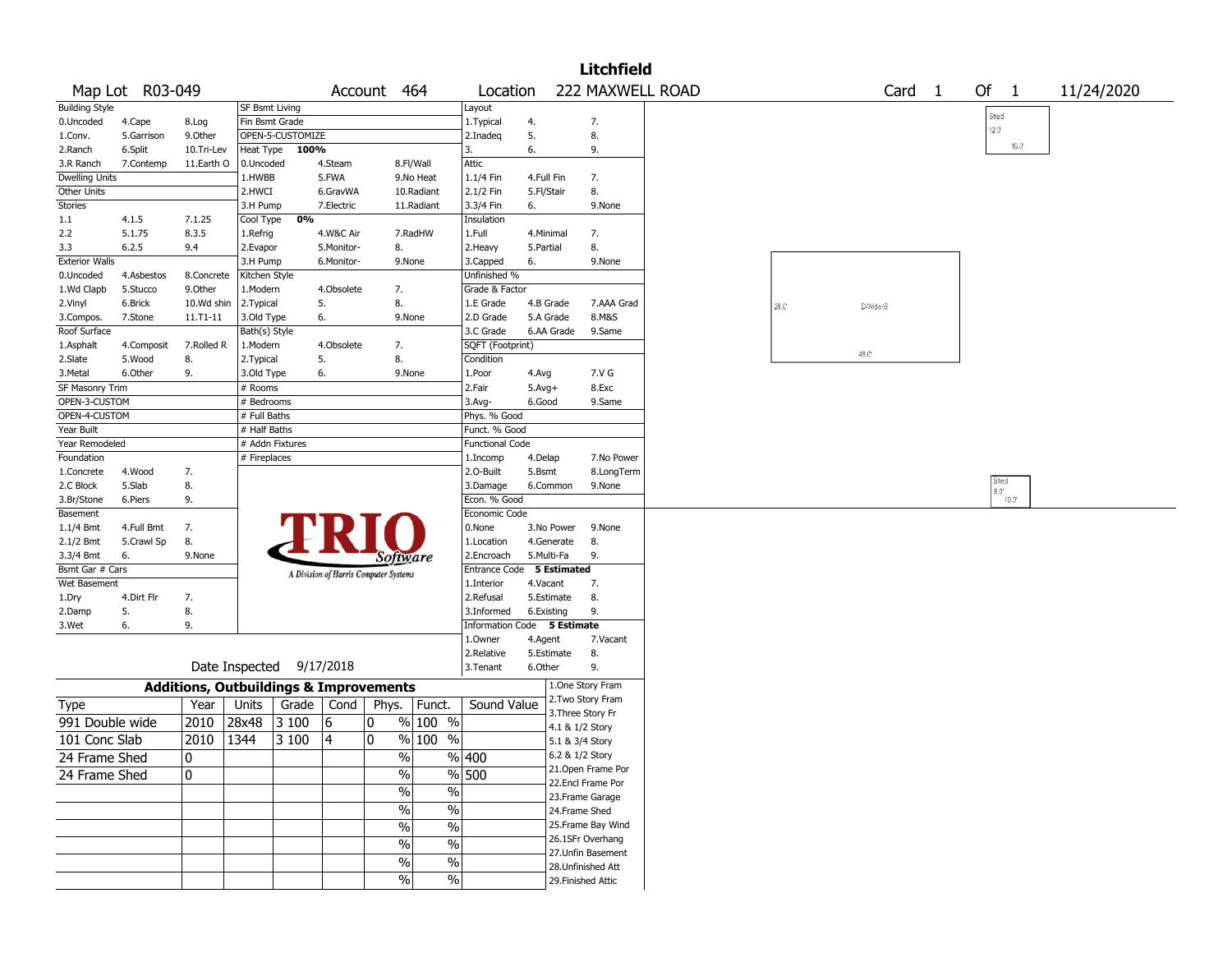|                   | Map Lot R03-050           | Account 1203 | Location                      |                       | 230 MAXWELL ROAD       |                                          |                       |                          | Card <sub>1</sub> | Of $1$        |                                | 11/24/2020                        |
|-------------------|---------------------------|--------------|-------------------------------|-----------------------|------------------------|------------------------------------------|-----------------------|--------------------------|-------------------|---------------|--------------------------------|-----------------------------------|
|                   | MCNELLY, DAVID (HEIRS OF) |              |                               | <b>Property Data</b>  |                        |                                          |                       | <b>Assessment Record</b> |                   |               |                                |                                   |
|                   | MCNELLY MONIQUE           |              | Neighborhood 133 Maxwell Road |                       |                        | Year                                     | Land                  |                          | <b>Buildings</b>  |               | Exempt                         | <b>Total</b>                      |
| P O BOX 376       |                           |              |                               |                       |                        | 2007                                     |                       | 38,470                   |                   | 132,934       | 13,000                         | 158,404                           |
|                   | SABATTUS ME 04280         |              | Tree Growth Year              | $\mathbf 0$           |                        | 2008                                     |                       | 38,470                   |                   | 132,934       | 12,350                         | 159,054                           |
|                   |                           |              | X Coordinate                  |                       | $\mathbf 0$            |                                          |                       |                          |                   |               |                                |                                   |
| B2668P256         |                           |              | Y Coordinate                  |                       | $\mathbf 0$            | 2009                                     |                       | 38,350                   |                   | 123,033       | 9,500                          | 151,883                           |
|                   |                           |              | Zone/Land Use                 | <b>11 Residential</b> |                        | 2010                                     |                       | 38,350                   |                   | 126,742       | 10,000                         | 155,092                           |
|                   |                           |              | Secondary Zone                |                       |                        | 2011                                     |                       | 38,350                   |                   | 101,157       | 10,000                         | 129,507                           |
|                   |                           |              |                               |                       |                        | 2012                                     |                       | 38,350                   |                   | 101,157       | 10,000                         | 129,507                           |
|                   |                           |              | Topography 2 Rolling          |                       |                        | 2013                                     |                       | 38,350                   |                   | 100,862       | 10,000                         | 129,212                           |
|                   |                           |              | 1.Level                       | 4.Below St            | 7.Res Protec           | 2014                                     |                       | 38,350                   |                   | 95,961        | 10,000                         | 124,311                           |
|                   |                           |              | 2.Rolling<br>3.Above St       | 5.Low<br>6.Swampy     | 8.<br>9.               | 2015                                     |                       | 38,350                   |                   | 94,608        | 10,000                         | 122,958                           |
|                   |                           |              | Utilities 5 Dug Well          |                       | <b>6 Septic System</b> | 2016                                     |                       | 38,350                   |                   | 93,347        | 15,000                         | 116,697                           |
|                   |                           |              | 1.Public                      | 4.Dr Well             | 7.Cesspool             | 2017                                     |                       | 38,350                   |                   | 92,064        | 20,000                         | 110,414                           |
|                   |                           |              | 2. Water                      | 5.Dug Well            | 8.Lake/Pond            | 2018                                     |                       | 38,350                   |                   | 90,867        | 19,200                         | 110,017                           |
|                   |                           |              | 3.Sewer                       | 6.Septic              | 9.None                 | 2019                                     |                       | 42,900                   |                   | 75,400        | 20,000                         | 98,300                            |
|                   |                           |              | <b>Street</b>                 | 1 Paved               |                        | 2020                                     |                       | 42,900                   |                   | 74,400        | 25,000                         | 92,300                            |
|                   |                           |              | 1.Paved                       | 4.Proposed            | 7.                     |                                          |                       |                          | <b>Land Data</b>  |               |                                |                                   |
|                   |                           |              | 2.Semi Imp<br>3.Gravel        | 5.R/O/W<br>6.         | 8.<br>9.None           | <b>Front Foot</b>                        | <b>Type</b>           | <b>Effective</b>         |                   |               | <b>Influence</b>               | <b>Influence</b>                  |
|                   |                           |              |                               |                       | $\mathbf 0$            | 11.1-100                                 |                       | Frontage                 | <b>Depth</b>      | <b>Factor</b> | Code<br>%                      | <b>Codes</b><br>1.Unimproved      |
|                   | Inspection Witnessed By:  |              |                               |                       | $\mathbf 0$            | 12.101-200                               |                       |                          |                   |               | $\frac{9}{6}$                  | 2.Excess Frtg                     |
|                   |                           |              |                               | <b>Sale Data</b>      |                        | $13.201+$<br>14.                         |                       |                          |                   |               | %<br>%                         | 3. Topography<br>4.Size/Shape     |
| X                 |                           | Date         | Sale Date                     |                       |                        | 15.                                      |                       |                          |                   |               | $\frac{9}{6}$                  | 5.Access                          |
| No./Date          | Description               | Date Insp.   | Price                         |                       |                        |                                          |                       |                          |                   |               | %<br>%                         | 6.Restriction<br>7. Right of Way  |
|                   |                           |              | Sale Type<br>1.Land           | 4.MFG UNIT            | 7.                     | <b>Square Foot</b>                       |                       | <b>Square Feet</b>       |                   |               |                                | 8.View/Environ                    |
|                   |                           |              | 2.L & B                       | 5.Other               | 8.                     | 16.Regular Lot                           |                       |                          |                   |               | $\frac{9}{6}$                  | 9.Fract Share                     |
|                   |                           |              | 3.Building                    | 6.                    | 9.                     | 17.Secondary Lot                         |                       |                          |                   |               | $\frac{9}{6}$<br>$\frac{9}{6}$ | <b>Acres</b><br>30. Frontage 1    |
|                   |                           |              | Financing                     |                       |                        | 18.Excess Land<br>19.Condominium         |                       |                          |                   |               | $\frac{9}{6}$                  | 31. Frontage 2                    |
|                   |                           |              | 1.Convent                     | 4.Seller              | 7.                     | 20.Miscellaneous                         |                       |                          |                   |               | $\frac{9}{6}$                  | 32. Tillable                      |
| Notes:            |                           |              | 2.FHA/VA                      | 5.Private             | 8.                     |                                          |                       |                          |                   |               | $\frac{9}{6}$                  | 33.Tillable<br>34.Softwood F&O    |
|                   |                           |              | 3.Assumed                     | 6.Cash                | 9.Unknown              |                                          |                       |                          |                   |               | $\frac{9}{6}$                  | 35. Mixed Wood F&O                |
|                   |                           |              | Validity                      |                       |                        | <b>Fract. Acre</b><br>21. Houselot (Frac |                       | <b>Acreage/Sites</b>     |                   |               |                                | 36.Hardwood F&O                   |
|                   |                           |              | 1.Valid                       | 4.Split               | 7.Renovate             | 22.Baselot(Fract)                        | 24<br>$\overline{26}$ |                          | 1.00<br>0.30      | 100<br>100    | %<br>0<br>%<br>$\mathbf 0$     | 37.Softwood TG                    |
|                   |                           |              | 2.Related                     | 5.Partial             | 8.Other                | 23.                                      | 44                    |                          | 1.00              | 85            | $\frac{9}{6}$<br>$\mathbf 0$   | 38. Mixed Wood TG                 |
|                   |                           |              | 3.Distress                    | 6.Exempt              | 9.                     | <b>Acres</b>                             |                       |                          |                   |               | $\frac{9}{6}$                  | 39.Hardwood TG                    |
|                   |                           |              | Verified                      |                       |                        | 24. Houselot                             |                       |                          |                   |               | $\frac{9}{6}$                  | 40. Wasteland<br>41.Gravel Pit    |
|                   |                           |              | 1.Buyer                       | 4.Agent               | 7.Family               | 25.Baselot<br>26.Rear 1                  |                       |                          |                   |               | $\frac{9}{6}$                  | 42. Mobile Home Si                |
|                   |                           |              | 2.Seller                      | 5.Pub Rec             | 8.0ther                | 27.Rear 2                                |                       |                          |                   |               | %                              | 43.Camp Site                      |
|                   |                           |              | 3.Lender                      | 6.MLS                 | 9.                     | 28. Rear 3                               |                       | <b>Total Acreage</b>     |                   | 1.30          |                                | 44.Lot Improvemen                 |
| <b>Litchfield</b> |                           |              |                               |                       |                        | 29. Rear 4                               |                       |                          |                   |               |                                | 45.Access Right<br>46.Golf Course |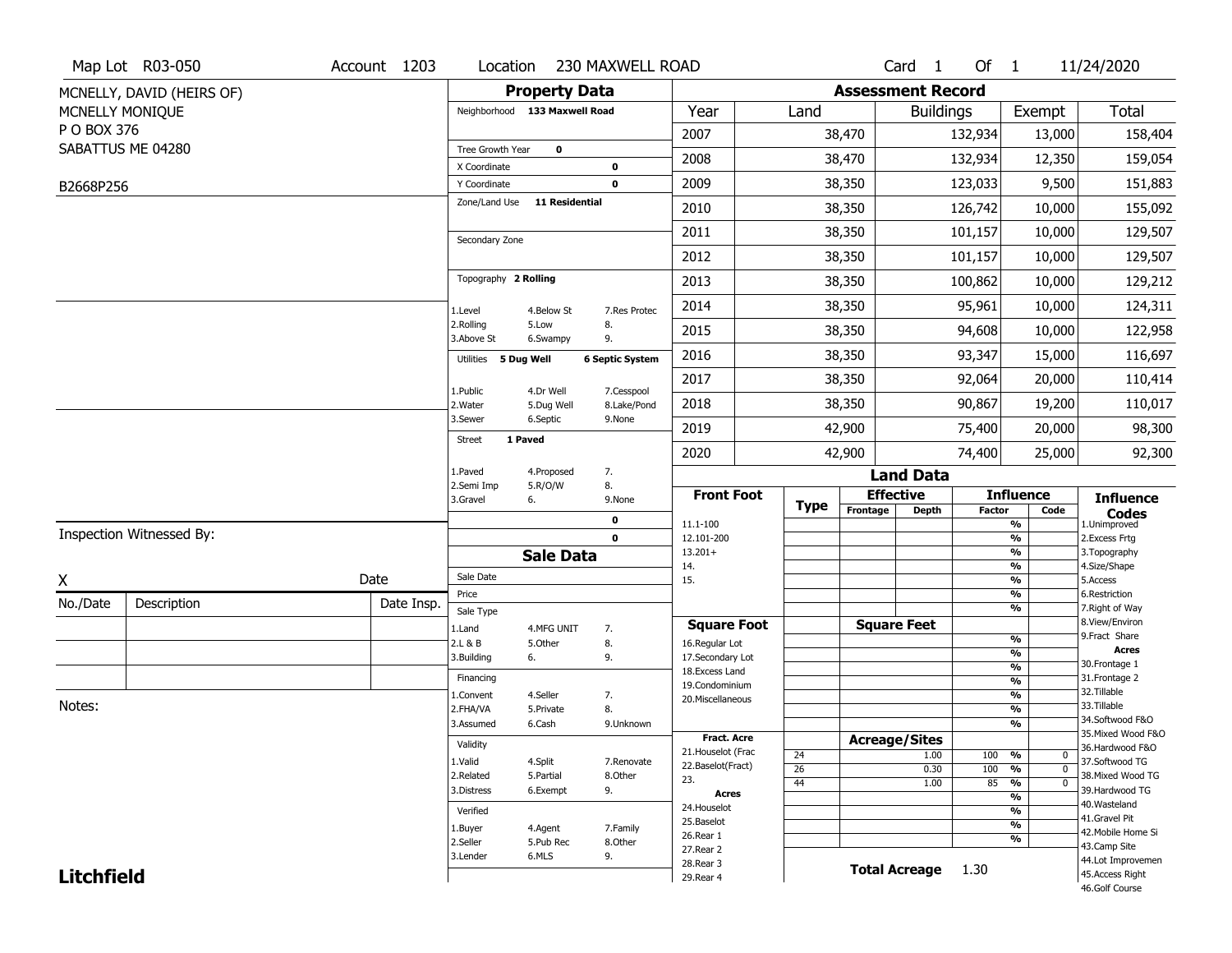|                        |                 |                                                   |                          |                  |            |                                       |                       |                           |            |                                      | <b>Litchfield</b> |                  |                                                                                           |                |                |                |                      |            |  |
|------------------------|-----------------|---------------------------------------------------|--------------------------|------------------|------------|---------------------------------------|-----------------------|---------------------------|------------|--------------------------------------|-------------------|------------------|-------------------------------------------------------------------------------------------|----------------|----------------|----------------|----------------------|------------|--|
|                        | Map Lot R03-050 |                                                   |                          |                  |            | Account 1203                          |                       | Location                  |            |                                      |                   | 230 MAXWELL ROAD |                                                                                           | Card           | $\overline{1}$ |                | Of $1$               | 11/24/2020 |  |
| <b>Building Style</b>  |                 |                                                   | SF Bsmt Living           |                  |            |                                       |                       | Layout                    |            |                                      |                   |                  |                                                                                           |                |                |                |                      |            |  |
| 0.Uncoded              | 4.Cape          | 8.Log                                             | Fin Bsmt Grade           |                  |            |                                       |                       | 1. Typical                | 4.         | 7.                                   |                   |                  | Shed<br>10.3                                                                              |                |                |                |                      |            |  |
| 1.Conv.                | 5.Garrison      | 9.Other                                           |                          | OPEN-5-CUSTOMIZE |            |                                       |                       | 2.Inadeq                  | 5.         | 8.                                   |                   |                  | $3.0^\circ$                                                                               |                |                |                |                      |            |  |
| 2.Ranch                | 6.Split         | 10.Tri-Lev                                        |                          | Heat Type 100%   |            |                                       |                       | 3.                        | 6.         | 9.                                   |                   |                  |                                                                                           | 32.0           |                |                |                      |            |  |
| 3.R Ranch              | 7.Contemp       | 11.Earth O                                        | 0.Uncoded                |                  | 4.Steam    |                                       | 8.Fl/Wall             | Attic                     |            |                                      |                   |                  |                                                                                           |                |                |                |                      |            |  |
| <b>Dwelling Units</b>  |                 |                                                   | 1.HWBB                   |                  | 5.FWA      |                                       | 9.No Heat             | 1.1/4 Fin                 | 4.Full Fin | 7.                                   |                   |                  |                                                                                           |                |                |                |                      |            |  |
| Other Units            |                 |                                                   | 2.HWCI                   |                  | 6.GravWA   |                                       | 10.Radiant            | 2.1/2 Fin                 | 5.Fl/Stair | 8.                                   |                   |                  |                                                                                           |                |                |                |                      |            |  |
| Stories                |                 |                                                   | 3.H Pump                 | 0%               | 7.Electric |                                       | 11.Radiant            | 3.3/4 Fin                 | 6.         |                                      | 9.None            |                  |                                                                                           | $16.0^{\circ}$ |                |                |                      |            |  |
| 1.1<br>2.2             | 4.1.5<br>5.1.75 | 7.1.25<br>8.3.5                                   | Cool Type<br>1.Refrig    |                  | 4.W&C Air  |                                       | 7.RadHW               | Insulation<br>1.Full      | 4.Minimal  | 7.                                   |                   |                  |                                                                                           |                |                |                | WD                   |            |  |
| 3.3                    | 6.2.5           | 9.4                                               | 2.Evapor                 |                  | 5.Monitor- | 8.                                    |                       | 2.Heavy                   | 5.Partial  | 8.                                   |                   |                  |                                                                                           |                | $5.0^{\circ}$  | $24.9^{30.0}$  |                      |            |  |
| <b>Exterior Walls</b>  |                 |                                                   | 3.H Pump                 |                  | 6.Monitor- |                                       | 9.None                | 3.Capped                  | 6.         |                                      | 9.None            |                  | $\begin{array}{c} {\rm Spec} \\ {\rm a}.{\mathbb C}^* \\ {\rm a}.{\mathbb G} \end{array}$ |                |                |                |                      |            |  |
| 0.Uncoded              | 4.Asbestos      | 8.Concrete                                        | Kitchen Style            |                  |            |                                       |                       | Unfinished %              |            |                                      |                   |                  |                                                                                           | 2004 D-Wide/S  |                |                |                      |            |  |
| 1.Wd Clapb             | 5.Stucco        | 9.Other                                           | 1.Modern                 |                  | 4.Obsolete | 7.                                    |                       | Grade & Factor            |            |                                      |                   |                  | 28.9                                                                                      |                |                |                | 33.C<br>$28.0^\circ$ |            |  |
| 2.Vinyl                | 6.Brick         | 10.Wd shin                                        | 2. Typical               |                  | 5.         | 8.                                    |                       | 1.E Grade                 | 4.B Grade  |                                      | 7.AAA Grad        |                  |                                                                                           |                |                |                |                      |            |  |
| 3.Compos.              | 7.Stone         | 11.T1-11                                          | 3.Old Type               |                  | 6.         | 9.None                                |                       | 2.D Grade                 | 5.A Grade  |                                      | 8.M&S             |                  |                                                                                           |                |                |                |                      |            |  |
| Roof Surface           |                 |                                                   | Bath(s) Style            |                  |            |                                       |                       | 3.C Grade                 | 6.AA Grade |                                      | 9.Same            |                  |                                                                                           | $60.0$         |                |                | $6.0^\circ$          |            |  |
| 1.Asphalt              | 4.Composit      | 7.Rolled R                                        | 1.Modern                 |                  | 4.Obsolete | 7.                                    |                       | SQFT (Footprint)          |            |                                      |                   |                  |                                                                                           |                |                |                |                      |            |  |
| 2.Slate                | 5.Wood          | 8.                                                | 2. Typical               |                  | 5.         | 8.                                    |                       | Condition                 |            |                                      |                   |                  |                                                                                           |                |                |                |                      |            |  |
| 3.Metal                | 6.Other         | 9.                                                | 3.Old Type               |                  | 6.         | 9.None                                |                       | 1.Poor                    | 4.Avg      |                                      | 7.V G             |                  |                                                                                           |                |                |                |                      |            |  |
| <b>SF Masonry Trim</b> |                 |                                                   | # Rooms                  |                  |            |                                       |                       | 2.Fair                    | $5.Avg+$   |                                      | 8.Exc             |                  |                                                                                           |                |                |                |                      |            |  |
| OPEN-3-CUSTOM          |                 |                                                   | # Bedrooms               |                  |            |                                       |                       | $3.$ Avg-                 | 6.Good     |                                      | 9.Same            |                  |                                                                                           |                |                |                |                      |            |  |
| OPEN-4-CUSTOM          |                 |                                                   | # Full Baths             |                  |            |                                       |                       | Phys. % Good              |            |                                      |                   |                  |                                                                                           |                |                | Garage         |                      |            |  |
| Year Built             |                 |                                                   | # Half Baths             |                  |            |                                       |                       | Funct. % Good             |            |                                      |                   |                  |                                                                                           |                |                |                |                      |            |  |
| Year Remodeled         |                 |                                                   | # Addn Fixtures          |                  |            |                                       |                       | <b>Functional Code</b>    |            |                                      |                   |                  |                                                                                           |                |                |                |                      |            |  |
| Foundation             |                 |                                                   | # Fireplaces             |                  |            |                                       |                       | 1.Incomp                  | 4.Delap    |                                      | 7.No Power        |                  |                                                                                           |                |                | $28.0^{\circ}$ |                      |            |  |
| 1.Concrete             | 4.Wood          | 7.                                                |                          |                  |            |                                       |                       | 2.O-Built                 | 5.Bsmt     |                                      | 8.LongTerm        |                  |                                                                                           |                |                |                |                      |            |  |
| 2.C Block              | 5.Slab          | 8.                                                |                          |                  |            |                                       |                       | 3.Damage<br>Econ. % Good  | 6.Common   |                                      | 9.None            |                  |                                                                                           |                |                |                |                      |            |  |
| 3.Br/Stone<br>Basement | 6.Piers         | 9.                                                |                          |                  |            |                                       |                       | Economic Code             |            |                                      |                   |                  |                                                                                           |                |                |                | $24.0^\circ$         |            |  |
| $1.1/4$ Bmt            | 4.Full Bmt      | 7.                                                |                          |                  |            |                                       |                       | 0.None                    | 3.No Power |                                      | 9.None            |                  |                                                                                           |                |                |                |                      |            |  |
| 2.1/2 Bmt              | 5.Crawl Sp      | 8.                                                |                          |                  |            |                                       |                       | 1.Location                | 4.Generate | 8.                                   |                   |                  |                                                                                           |                |                |                |                      |            |  |
| 3.3/4 Bmt              | 6.              | 9.None                                            |                          |                  |            | <i>Software</i>                       |                       | 2.Encroach                | 5.Multi-Fa | 9.                                   |                   |                  |                                                                                           |                |                |                |                      |            |  |
| Bsmt Gar # Cars        |                 |                                                   |                          |                  |            |                                       |                       | Entrance Code 5 Estimated |            |                                      |                   |                  |                                                                                           |                |                |                |                      |            |  |
| Wet Basement           |                 |                                                   |                          |                  |            | A Division of Harris Computer Systems |                       | 1.Interior                | 4.Vacant   | 7.                                   |                   |                  |                                                                                           |                |                |                |                      |            |  |
| 1.Dry                  | 4.Dirt Flr      | 7.                                                |                          |                  |            |                                       |                       | 2.Refusal                 | 5.Estimate | 8.                                   |                   |                  |                                                                                           |                |                |                |                      |            |  |
| 2.Damp                 | 5.              | 8.                                                |                          |                  |            |                                       |                       | 3.Informed                | 6.Existing | 9.                                   |                   |                  |                                                                                           |                |                |                |                      |            |  |
| 3.Wet                  | 6.              | 9.                                                |                          |                  |            |                                       |                       | <b>Information Code</b>   |            | 5 Estimate                           |                   |                  |                                                                                           |                |                |                |                      |            |  |
|                        |                 |                                                   |                          |                  |            |                                       |                       | 1.0wner                   | 4.Agent    |                                      | 7.Vacant          |                  |                                                                                           |                |                |                |                      |            |  |
|                        |                 |                                                   |                          |                  |            |                                       |                       | 2.Relative                | 5.Estimate | 8.                                   |                   |                  |                                                                                           |                |                |                |                      |            |  |
|                        |                 |                                                   | Date Inspected 9/17/2018 |                  |            |                                       |                       | 3.Tenant                  | 6.Other    | 9.                                   |                   |                  |                                                                                           |                |                |                |                      |            |  |
|                        |                 | <b>Additions, Outbuildings &amp; Improvements</b> |                          |                  |            |                                       |                       |                           |            | 1.One Story Fram                     |                   |                  |                                                                                           |                |                |                |                      |            |  |
| Type                   |                 | Year                                              | Units                    | Grade   Cond     |            | Phys.                                 | Funct.                | Sound Value               |            | 2. Two Story Fram                    |                   |                  |                                                                                           |                |                |                |                      |            |  |
| 991 Double wide        |                 | 2004                                              | 28x60                    | $\sqrt{3}100$    | 6          | 10                                    | % 100 %               |                           |            | 3. Three Story Fr<br>4.1 & 1/2 Story |                   |                  |                                                                                           |                |                |                |                      |            |  |
| 101 Conc Slab          |                 | 2004                                              | 1680                     | 3 100            | 4          | 0                                     | % 100 %               |                           |            | 5.1 & 3/4 Story                      |                   |                  |                                                                                           |                |                |                |                      |            |  |
| 68 Wood Deck/s         |                 | $\boxed{2004}$ 318                                |                          | 3100             | 4          | $\overline{\mathbf{0}}$               | $\frac{9}{6}$ 100 %   |                           |            | 6.2 & 1/2 Story                      |                   |                  |                                                                                           |                |                |                |                      |            |  |
|                        |                 |                                                   |                          |                  |            |                                       |                       |                           |            | 21.Open Frame Por                    |                   |                  |                                                                                           |                |                |                |                      |            |  |
| 24 Frame Shed          |                 | 10                                                |                          |                  |            | $\%$                                  |                       | % 400                     |            | 22.Encl Frame Por                    |                   |                  |                                                                                           |                |                |                |                      |            |  |
| 23 Frame Garage        |                 | 1995 672                                          |                          | 3 100            | 4          | 10                                    | % 100 %               |                           |            | 23. Frame Garage                     |                   |                  |                                                                                           |                |                |                |                      |            |  |
| 63 Pool IG             |                 | $1995$ 512                                        |                          | 3100             | 13         | 10                                    | $\frac{9}{6}$ 50<br>% |                           |            | 24.Frame Shed                        |                   |                  |                                                                                           |                |                |                |                      |            |  |
| 24 Frame Shed          |                 | 0                                                 |                          |                  |            | %                                     |                       | % 600                     |            | 25. Frame Bay Wind                   |                   |                  |                                                                                           |                |                |                |                      |            |  |
|                        |                 |                                                   |                          |                  |            | %                                     | $\sqrt{6}$            |                           |            | 26.1SFr Overhang                     |                   |                  |                                                                                           |                |                |                |                      |            |  |
|                        |                 |                                                   |                          |                  |            |                                       |                       |                           |            | 27. Unfin Basement                   |                   |                  |                                                                                           |                |                |                |                      |            |  |
|                        |                 |                                                   |                          |                  |            | $\sqrt{6}$                            | $\sqrt{6}$            |                           |            | 28. Unfinished Att                   |                   |                  |                                                                                           |                |                |                |                      |            |  |
|                        |                 |                                                   |                          |                  |            | $\sqrt{6}$                            | $\sqrt{6}$            |                           |            | 29. Finished Attic                   |                   |                  |                                                                                           |                |                |                |                      |            |  |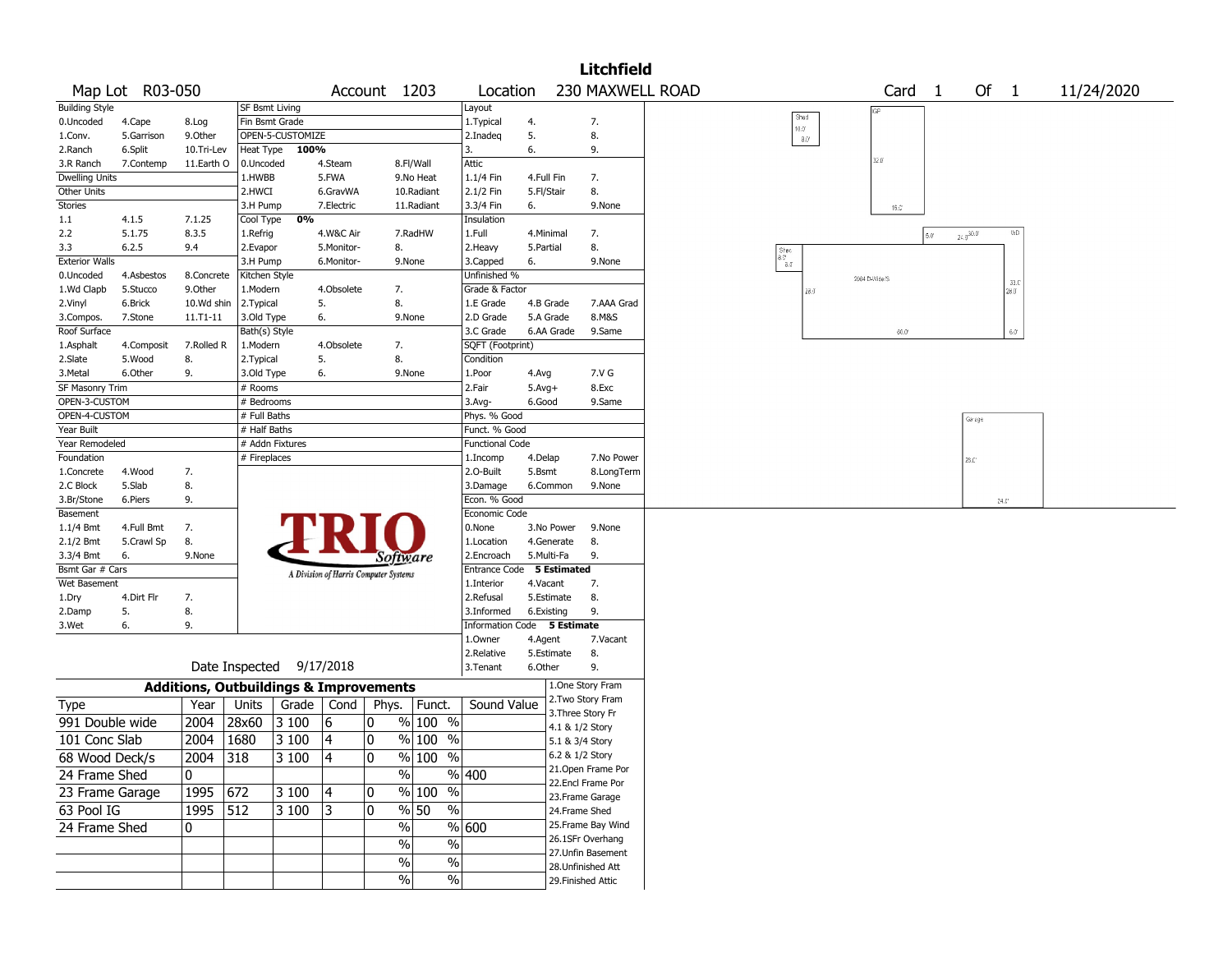|                   | Map Lot R03-051          | Account 367 | Location                      |                       | 236 MAXWELL ROAD           |                                    |             |                          | Card <sub>1</sub> | Of $1$        |                              | 11/24/2020                        |
|-------------------|--------------------------|-------------|-------------------------------|-----------------------|----------------------------|------------------------------------|-------------|--------------------------|-------------------|---------------|------------------------------|-----------------------------------|
| COOK, DALE JR     |                          |             |                               | <b>Property Data</b>  |                            |                                    |             | <b>Assessment Record</b> |                   |               |                              |                                   |
|                   | 236 MAXWELL ROAD         |             | Neighborhood 133 Maxwell Road |                       |                            | Year                               | Land        |                          | <b>Buildings</b>  |               | Exempt                       | Total                             |
|                   | LITCHFIELD ME 04350      |             |                               |                       |                            | 2007                               |             | 38,180                   |                   | 114,801       | 13,000                       | 139,981                           |
|                   |                          |             | Tree Growth Year              | $\mathbf 0$           |                            | 2008                               |             | 38,180                   |                   | 113,566       | 12,350                       | 139,396                           |
| B2893P170         |                          |             | X Coordinate<br>Y Coordinate  |                       | $\mathbf 0$<br>$\mathbf 0$ | 2009                               |             | 38,100                   |                   | 123,594       | 9,500                        | 152,194                           |
|                   |                          |             | Zone/Land Use                 | <b>11 Residential</b> |                            | 2010                               |             | 38,100                   |                   | 112,332       | 10,000                       | 140,432                           |
|                   |                          |             |                               |                       |                            | 2011                               |             | 40,500                   |                   | 97,036        | 10,000                       | 127,536                           |
|                   |                          |             | Secondary Zone                |                       |                            |                                    |             |                          |                   |               |                              |                                   |
|                   |                          |             |                               |                       |                            | 2012                               |             | 40,500                   |                   | 97,036        | 10,000                       | 127,536                           |
|                   |                          |             | Topography 2 Rolling          |                       |                            | 2013                               |             | 40,500                   |                   | 96,969        | 10,000                       | 127,469                           |
|                   |                          |             | 1.Level                       | 4.Below St            | 7.Res Protec               | 2014                               |             | 40,500                   |                   | 67,799        | 10,000                       | 98,299                            |
|                   |                          |             | 2.Rolling<br>3.Above St       | 5.Low<br>6.Swampy     | 8.<br>9.                   | 2015                               |             | 40,500                   |                   | 66,799        | 10,000                       | 97,299                            |
|                   |                          |             | Utilities 4 Drilled Well      |                       | <b>6 Septic System</b>     | 2016                               |             | 40,500                   |                   | 65,890        | 15,000                       | 91,390                            |
|                   |                          |             | 1.Public                      | 4.Dr Well             | 7.Cesspool                 | 2017                               |             | 40,500                   |                   | 64,937        | 20,000                       | 85,437                            |
|                   |                          |             | 2. Water                      | 5.Dug Well            | 8.Lake/Pond                | 2018                               |             | 40,500                   |                   | 64,071        | 19,200                       | 85,371                            |
|                   |                          |             | 3.Sewer                       | 6.Septic              | 9.None                     | 2019                               |             | 45,600                   |                   | 58,300        | 20,000                       | 83,900                            |
|                   |                          |             | 1 Paved<br><b>Street</b>      |                       |                            | 2020                               |             | 45,600                   |                   | 57,600        | 25,000                       | 78,200                            |
|                   |                          |             | 1.Paved                       | 4.Proposed            | 7.                         |                                    |             |                          | <b>Land Data</b>  |               |                              |                                   |
|                   |                          |             | 2.Semi Imp<br>3.Gravel        | 5.R/O/W<br>6.         | 8.<br>9.None               | <b>Front Foot</b>                  | <b>Type</b> | <b>Effective</b>         |                   |               | <b>Influence</b>             | <b>Influence</b>                  |
|                   |                          |             |                               |                       | $\pmb{0}$                  | 11.1-100                           |             | Frontage                 | <b>Depth</b>      | <b>Factor</b> | Code<br>%                    | <b>Codes</b><br>1.Unimproved      |
|                   | Inspection Witnessed By: |             |                               |                       | $\mathbf 0$                | 12.101-200                         |             |                          |                   |               | %                            | 2.Excess Frtg                     |
|                   |                          |             |                               | <b>Sale Data</b>      |                            | $13.201+$<br>14.                   |             |                          |                   |               | %<br>%                       | 3. Topography<br>4.Size/Shape     |
| χ                 |                          | Date        | Sale Date                     |                       |                            | 15.                                |             |                          |                   |               | %                            | 5.Access                          |
| No./Date          | Description              | Date Insp.  | Price<br>Sale Type            |                       |                            |                                    |             |                          |                   |               | %<br>%                       | 6.Restriction<br>7. Right of Way  |
|                   |                          |             | 1.Land                        | 4.MFG UNIT            | 7.                         | <b>Square Foot</b>                 |             | <b>Square Feet</b>       |                   |               |                              | 8.View/Environ                    |
|                   |                          |             | 2.L & B                       | 5.Other               | 8.                         | 16.Regular Lot                     |             |                          |                   |               | %                            | 9.Fract Share<br><b>Acres</b>     |
|                   |                          |             | 3.Building                    | 6.                    | 9.                         | 17.Secondary Lot<br>18.Excess Land |             |                          |                   |               | %<br>$\frac{9}{6}$           | 30.Frontage 1                     |
|                   |                          |             | Financing                     |                       |                            | 19.Condominium                     |             |                          |                   |               | $\frac{9}{6}$                | 31. Frontage 2                    |
|                   |                          |             | 1.Convent                     | 4.Seller              | 7.                         | 20.Miscellaneous                   |             |                          |                   |               | $\frac{9}{6}$                | 32.Tillable                       |
| Notes:            |                          |             | 2.FHA/VA                      | 5.Private             | 8.                         |                                    |             |                          |                   |               | $\frac{9}{6}$                | 33.Tillable<br>34.Softwood F&O    |
|                   |                          |             | 3.Assumed                     | 6.Cash                | 9.Unknown                  | Fract. Acre                        |             |                          |                   |               | $\overline{\frac{9}{6}}$     | 35. Mixed Wood F&O                |
|                   |                          |             | Validity                      |                       |                            | 21. Houselot (Frac                 | 24          | <b>Acreage/Sites</b>     | 1.00              | 100           | %<br>0                       | 36.Hardwood F&O                   |
|                   |                          |             | 1.Valid                       | 4.Split               | 7.Renovate                 | 22.Baselot(Fract)                  | 26          |                          | 0.20              | 100           | $\frac{9}{6}$<br>$\mathbf 0$ | 37.Softwood TG                    |
|                   |                          |             | 2.Related                     | 5.Partial             | 8.Other                    | 23.                                | 44          |                          | 1.00              | 100           | $\frac{9}{6}$<br>0           | 38. Mixed Wood TG                 |
|                   |                          |             | 3.Distress                    | 6.Exempt              | 9.                         | <b>Acres</b>                       |             |                          |                   |               | $\frac{9}{6}$                | 39.Hardwood TG<br>40. Wasteland   |
|                   |                          |             | Verified                      |                       |                            | 24. Houselot<br>25.Baselot         |             |                          |                   |               | %                            | 41.Gravel Pit                     |
|                   |                          |             | 1.Buyer                       | 4.Agent               | 7.Family                   | 26.Rear 1                          |             |                          |                   |               | $\frac{9}{6}$<br>%           | 42. Mobile Home Si                |
|                   |                          |             | 2.Seller                      | 5.Pub Rec             | 8.Other                    | 27.Rear 2                          |             |                          |                   |               |                              | 43.Camp Site                      |
|                   |                          |             | 3.Lender                      | 6.MLS                 | 9.                         | 28. Rear 3                         |             | <b>Total Acreage</b>     |                   | 1.20          |                              | 44.Lot Improvemen                 |
| <b>Litchfield</b> |                          |             |                               |                       |                            | 29. Rear 4                         |             |                          |                   |               |                              | 45.Access Right<br>46.Golf Course |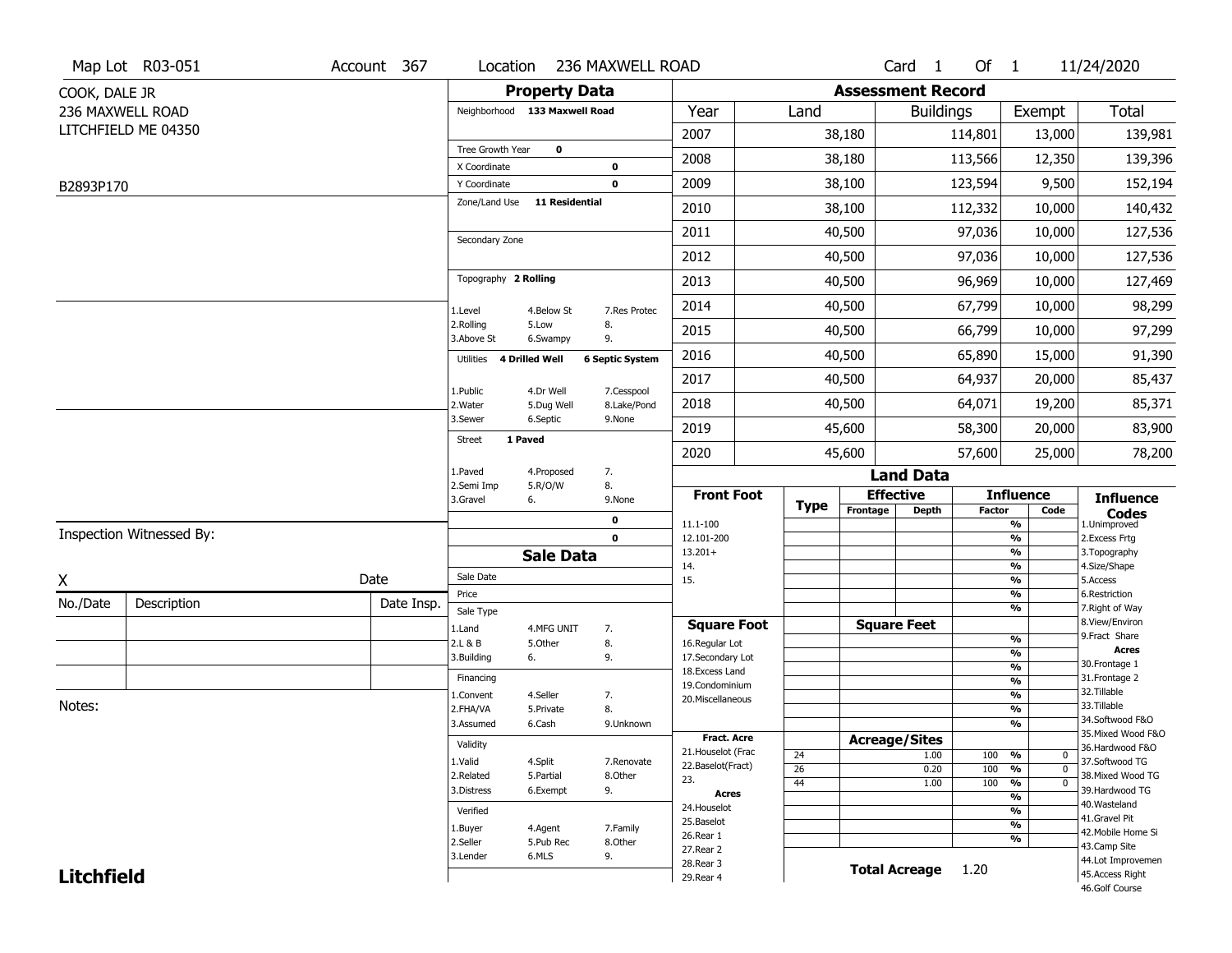|                       |                 |                   |                |                  |            |                                                   |                    |                                  |            |                 | <b>Litchfield</b>  |       |                |                   |                      |                |       |            |
|-----------------------|-----------------|-------------------|----------------|------------------|------------|---------------------------------------------------|--------------------|----------------------------------|------------|-----------------|--------------------|-------|----------------|-------------------|----------------------|----------------|-------|------------|
|                       | Map Lot R03-051 |                   |                |                  |            | Account 367                                       |                    | Location                         |            |                 | 236 MAXWELL ROAD   |       |                | Card <sub>1</sub> |                      | Of $1$         |       | 11/24/2020 |
| <b>Building Style</b> |                 |                   | SF Bsmt Living |                  |            |                                                   |                    | Layout                           |            |                 |                    |       | Shed           |                   |                      |                |       |            |
| 0.Uncoded             | 4.Cape          | 8.Log             |                | Fin Bsmt Grade   |            |                                                   |                    | 1. Typical                       | 4.         |                 | 7.                 |       | $0.0^{\circ}$  |                   |                      |                |       |            |
| 1.Conv.               | 5.Garrison      | 9.0ther           |                | OPEN-5-CUSTOMIZE |            |                                                   |                    | 2.Inadeq                         | 5.         |                 | 8.                 |       | $12.0^{\circ}$ | Shed              |                      |                |       |            |
| 2.Ranch               | 6.Split         | 10.Tri-Lev        | Heat Type      | 100%             |            |                                                   |                    | 3.                               | 6.         |                 | 9.                 |       |                | 10.0"             |                      |                |       |            |
| 3.R Ranch             | 7.Contemp       | 11.Earth O        | 0.Uncoded      |                  | 4.Steam    |                                                   | 8.Fl/Wall          | Attic                            |            |                 |                    |       |                | $12.0^{\circ}$    |                      |                |       |            |
| Dwelling Units        |                 |                   | 1.HWBB         |                  | 5.FWA      |                                                   | 9.No Heat          | $1.1/4$ Fin                      | 4.Full Fin |                 | 7.                 |       |                |                   |                      |                |       |            |
| Other Units           |                 |                   | 2.HWCI         |                  | 6.GravWA   |                                                   | 10.Radiant         | 2.1/2 Fin                        | 5.Fl/Stair |                 | 8.                 |       |                |                   |                      |                |       |            |
| Stories               |                 |                   | 3.H Pump       |                  | 7.Electric |                                                   | 11.Radiant         | 3.3/4 Fin                        | 6.         |                 | 9.None             |       |                |                   |                      |                |       |            |
| $1.1\,$               | 4.1.5           | 7.1.25            | Cool Type      | 0%               |            |                                                   |                    | Insulation                       |            |                 |                    |       |                |                   |                      | Garage         |       |            |
| 2.2                   | 5.1.75          | 8.3.5             | 1.Refrig       |                  | 4.W&C Air  |                                                   | 7.RadHW            | 1.Full                           | 4.Minimal  |                 | 7.                 |       |                |                   |                      |                |       |            |
| 3.3                   | 6.2.5           | 9.4               | 2.Evapor       |                  | 5.Monitor- | 8.                                                |                    | 2.Heavy                          | 5.Partial  |                 | 8.                 |       |                |                   |                      | $26.0^{\circ}$ |       |            |
| <b>Exterior Walls</b> |                 |                   | 3.H Pump       |                  | 6.Monitor- | 9.None                                            |                    | 3.Capped                         | 6.         |                 | 9.None             |       |                |                   |                      |                |       |            |
| 0.Uncoded             | 4.Asbestos      | 8.Concrete        | Kitchen Style  |                  |            |                                                   |                    | Unfinished %                     |            |                 |                    |       |                |                   |                      |                |       |            |
| 1.Wd Clapb            | 5.Stucco        | 9.0ther           | 1.Modern       |                  | 4.Obsolete | 7.                                                |                    | Grade & Factor                   |            |                 |                    |       |                |                   |                      |                |       |            |
| 2.Vinyl               | 6.Brick         | 10.Wd shin        | 2. Typical     |                  | 5.         | 8.                                                |                    | 1.E Grade                        | 4.B Grade  |                 | 7.AAA Grad         |       |                |                   |                      |                | 24.0' |            |
| 3.Compos.             | 7.Stone         | 11.T1-11          | 3.Old Type     |                  | 6.         | 9.None                                            |                    | 2.D Grade                        | 5.A Grade  |                 | 8.M&S              |       |                |                   |                      |                |       |            |
| Roof Surface          |                 |                   | Bath(s) Style  |                  |            |                                                   |                    | 3.C Grade                        |            | 6.AA Grade      | 9.Same             |       |                |                   |                      |                |       |            |
| 1.Asphalt             | 4.Composit      | 7.Rolled R        | 1.Modern       |                  | 4.Obsolete | 7.                                                |                    | SQFT (Footprint)                 |            |                 |                    |       |                |                   |                      |                |       |            |
| 2.Slate               | 5.Wood          | 8.                | 2. Typical     |                  | 5.         | 8.                                                |                    | Condition                        |            |                 |                    |       |                |                   |                      |                |       |            |
| 3.Metal               | 6.Other         | 9.                | 3.Old Type     |                  | 6.         | 9.None                                            |                    | $ 1$ . Poor                      | 4.Avg      |                 | 7.V G              |       |                |                   |                      |                |       |            |
| SF Masonry Trim       |                 |                   | # Rooms        |                  |            |                                                   |                    | 2.Fair                           | $5.Avg+$   |                 | 8.Exc              |       |                |                   |                      |                |       |            |
| OPEN-3-CUSTOM         |                 |                   | # Bedrooms     |                  |            |                                                   |                    | 3.Avg-                           | 6.Good     |                 | 9.Same             |       |                |                   |                      |                |       |            |
| OPEN-4-CUSTOM         |                 |                   | # Full Baths   |                  |            |                                                   |                    | Phys. % Good                     |            |                 |                    |       |                |                   |                      |                |       |            |
| Year Built            |                 |                   | # Half Baths   |                  |            |                                                   |                    | Funct. % Good                    |            |                 |                    |       |                |                   |                      |                |       |            |
| Year Remodeled        |                 |                   |                | # Addn Fixtures  |            |                                                   |                    | Functional Code                  |            |                 |                    | 28.C' | 2002 D-Wide/S  |                   | 8.0 WD               |                |       |            |
| Foundation            |                 |                   | # Fireplaces   |                  |            |                                                   |                    | 1.Incomp                         | 4.Delap    |                 | 7.No Power         |       |                |                   |                      |                |       |            |
| 1.Concrete            | 4.Wood          | 7.                |                |                  |            |                                                   |                    | 2.O-Built                        | 5.Bsmt     |                 | 8.LongTerm         |       |                |                   | 12.0<br>$16.0^\circ$ |                |       |            |
| 2.C Block             | 5.Slab          | 8.                |                |                  |            |                                                   |                    | 3.Damage                         | 6.Common   |                 | 9.None             |       |                |                   | 4.0                  |                |       |            |
| 3.Br/Stone            | 6.Piers         | 9.                |                |                  |            |                                                   |                    | Econ. % Good                     |            |                 |                    |       | 44.0           |                   | $4.0^\circ$          |                |       |            |
| Basement              |                 |                   |                |                  |            |                                                   |                    | Economic Code                    |            |                 |                    |       |                |                   |                      |                |       |            |
| 1.1/4 Bmt             | 4.Full Bmt      | 7.                |                |                  |            |                                                   |                    | 0.None                           |            | 3.No Power      | 9.None             |       |                |                   |                      |                |       |            |
| 2.1/2 Bmt             | 5.Crawl Sp      | 8.                |                |                  |            |                                                   |                    | 1.Location                       |            | 4.Generate      | 8.                 |       |                |                   |                      |                |       |            |
| 3.3/4 Bmt             | 6.              | 9.None            |                |                  |            | Software                                          |                    | 2.Encroach                       | 5.Multi-Fa |                 | 9.                 |       |                |                   |                      |                |       |            |
| Bsmt Gar # Cars       |                 |                   |                |                  |            | A Division of Harris Computer Systems             |                    | Entrance Code 1 Interior Inspect |            |                 |                    |       |                |                   |                      |                |       |            |
| Wet Basement          |                 |                   |                |                  |            |                                                   |                    | 1.Interior                       | 4.Vacant   |                 | 7.                 |       |                |                   |                      |                |       |            |
| 1.Dry                 | 4.Dirt Flr      | 7.                |                |                  |            |                                                   |                    | 2.Refusal                        | 5.Estimate |                 | 8.                 |       |                |                   |                      |                |       |            |
| 2.Damp                | 5.              | 8.                |                |                  |            |                                                   |                    | 3.Informed                       | 6.Existing |                 | 9.                 |       |                |                   |                      |                |       |            |
| 3.Wet                 | 6.              | 9.                |                |                  |            |                                                   |                    | Information                      | Code       | 3 Tenant        |                    |       |                |                   |                      |                |       |            |
|                       |                 |                   |                |                  |            |                                                   |                    | 1.Owner                          | 4.Agent    |                 | 7.Vacant           |       |                |                   |                      |                |       |            |
|                       |                 |                   |                |                  |            |                                                   |                    | 2.Relative                       | 5.Estimate |                 | 8.                 |       |                |                   |                      |                |       |            |
|                       |                 |                   | Date Inspected |                  | 9/14/2018  |                                                   |                    | 3.Tenant                         | 6.Other    |                 | 9.                 |       |                |                   |                      |                |       |            |
|                       |                 |                   |                |                  |            | <b>Additions, Outbuildings &amp; Improvements</b> |                    |                                  |            |                 | 1.One Story Fram   |       |                |                   |                      |                |       |            |
| Type                  |                 | Year              | Units          | Grade            | Cond       | Phys.                                             | Funct.             | Sound Value                      |            |                 | 2. Two Story Fram  |       |                |                   |                      |                |       |            |
| 991 Double wide       |                 | 2002              | 28x44          | 3 100            | 6          | 10                                                | $\sqrt[6]{}$ 100 % |                                  |            |                 | 3. Three Story Fr  |       |                |                   |                      |                |       |            |
|                       |                 |                   |                |                  |            |                                                   |                    |                                  |            | 4.1 & 1/2 Story |                    |       |                |                   |                      |                |       |            |
| 101 Conc Slab         |                 | $\overline{2002}$ | 1232           | 3 100            | 4          | 10                                                | % 100 %            |                                  |            | 5.1 & 3/4 Story |                    |       |                |                   |                      |                |       |            |
| 68 Wood Deck/s        |                 | 2002              | 112            | 3 100            | 4          | ١o                                                | % 100 %            |                                  |            | 6.2 & 1/2 Story |                    |       |                |                   |                      |                |       |            |
| 23 Frame Garage       |                 | 2002 624          |                | 3 100            | 4          | 10                                                | % 100 %            |                                  |            |                 | 21. Open Frame Por |       |                |                   |                      |                |       |            |
| 24 Frame Shed         |                 | 0                 |                |                  |            | %                                                 |                    | % 800                            |            |                 | 22.Encl Frame Por  |       |                |                   |                      |                |       |            |
|                       |                 |                   |                |                  |            |                                                   |                    |                                  |            |                 | 23.Frame Garage    |       |                |                   |                      |                |       |            |
| 24 Frame Shed         |                 | 0                 |                |                  |            | $\%$                                              |                    | % 800                            |            | 24.Frame Shed   |                    |       |                |                   |                      |                |       |            |
|                       |                 |                   |                |                  |            | $\frac{0}{0}$                                     | $\frac{1}{2}$      |                                  |            |                 | 25. Frame Bay Wind |       |                |                   |                      |                |       |            |
|                       |                 |                   |                |                  |            | $\frac{0}{0}$                                     | $\sqrt{6}$         |                                  |            |                 | 26.1SFr Overhang   |       |                |                   |                      |                |       |            |
|                       |                 |                   |                |                  |            | $\%$                                              | $\sqrt{6}$         |                                  |            |                 | 27.Unfin Basement  |       |                |                   |                      |                |       |            |
|                       |                 |                   |                |                  |            |                                                   |                    |                                  |            |                 | 28. Unfinished Att |       |                |                   |                      |                |       |            |
|                       |                 |                   |                |                  |            | $\%$                                              | $\sqrt{6}$         |                                  |            |                 | 29. Finished Attic |       |                |                   |                      |                |       |            |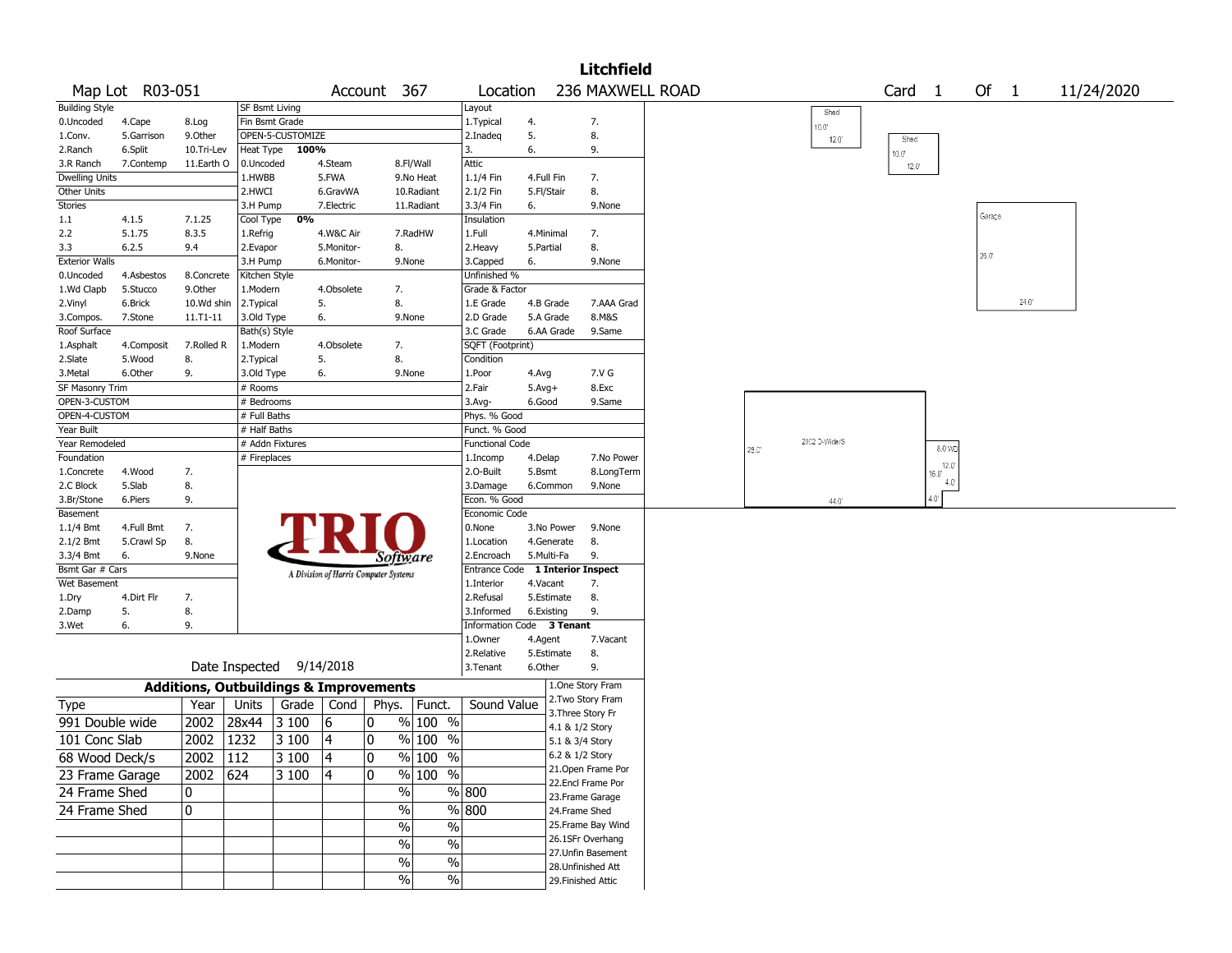|                   | Map Lot R03-052          | Account 81 | Location                           |                         | 242 MAXWELL ROAD             |                                         |                       |                          | Card <sub>1</sub>    | Of $1$        |                                                  | 11/24/2020                            |
|-------------------|--------------------------|------------|------------------------------------|-------------------------|------------------------------|-----------------------------------------|-----------------------|--------------------------|----------------------|---------------|--------------------------------------------------|---------------------------------------|
|                   | BARTLETT, DONALD         |            |                                    | <b>Property Data</b>    |                              |                                         |                       | <b>Assessment Record</b> |                      |               |                                                  |                                       |
|                   | 242 MAXWELL ROAD         |            | Neighborhood 133 Maxwell Road      |                         |                              | Year                                    | Land                  |                          | <b>Buildings</b>     |               | Exempt                                           | Total                                 |
|                   | LITCHFIELD ME 04350      |            |                                    |                         |                              | 2007                                    |                       | 38,122                   |                      | 68,394        | 13,000                                           | 93,516                                |
|                   |                          |            | Tree Growth Year                   | $\pmb{0}$               |                              | 2008                                    |                       | 38,122                   |                      | 68,345        | 12,350                                           | 94,117                                |
| B1969P165         |                          |            | X Coordinate<br>Y Coordinate       |                         | 0<br>$\mathbf 0$             | 2009                                    |                       | 38,050                   |                      | 65,582        | 9,500                                            | 94,132                                |
|                   |                          |            | Zone/Land Use                      | <b>11 Residential</b>   |                              | 2010                                    |                       | 38,050                   |                      | 64,317        | 10,000                                           | 92,367                                |
|                   |                          |            |                                    |                         |                              | 2011                                    |                       | 40,450                   |                      | 68,434        | 10,000                                           | 98,884                                |
|                   |                          |            | Secondary Zone                     |                         |                              | 2012                                    |                       | 40,450                   |                      | 68,434        | 10,000                                           | 98,884                                |
|                   |                          |            | Topography 2 Rolling               |                         |                              | 2013                                    |                       | 40,450                   |                      | 67,605        | 10,000                                           | 98,055                                |
|                   |                          |            |                                    | 4.Below St              | 7.Res Protec                 | 2014                                    |                       | 40,450                   |                      | 67,416        | 10,000                                           | 97,866                                |
|                   |                          |            | 1.Level<br>2.Rolling               | 5.Low                   | 8.                           | 2015                                    |                       | 40,450                   |                      | 67,399        | 10,000                                           | 97,849                                |
|                   |                          |            | 3.Above St<br>Utilities 5 Dug Well | 6.Swampy                | 9.<br><b>6 Septic System</b> | 2016                                    |                       | 40,450                   | 66,525               |               | 15,000                                           | 91,975                                |
|                   |                          |            |                                    |                         |                              | 2017                                    |                       | 40,450                   |                      | 66,383        | 20,000                                           | 86,833                                |
|                   |                          |            | 1.Public<br>2. Water               | 4.Dr Well<br>5.Dug Well | 7.Cesspool<br>8.Lake/Pond    | 2018                                    |                       | 40,450                   |                      | 66,319        | 19,200                                           | 87,569                                |
|                   |                          |            | 3.Sewer                            | 6.Septic                | 9.None                       | 2019                                    |                       | 42,500                   |                      | 104,800       | 20,000                                           | 127,300                               |
|                   |                          |            | 1 Paved<br><b>Street</b>           |                         |                              | 2020                                    |                       | 42,500                   |                      | 104,800       | 25,000                                           | 122,300                               |
|                   |                          |            | 1.Paved                            | 4.Proposed              | 7.                           |                                         |                       |                          | <b>Land Data</b>     |               |                                                  |                                       |
|                   |                          |            | 2.Semi Imp<br>3.Gravel<br>6.       | 5.R/O/W                 | 8.<br>9.None                 | <b>Front Foot</b>                       | <b>Type</b>           |                          | <b>Effective</b>     |               | <b>Influence</b>                                 | <b>Influence</b>                      |
|                   |                          |            |                                    |                         | 0                            | 11.1-100                                |                       | Frontage                 | <b>Depth</b>         | <b>Factor</b> | Code<br>%                                        | <b>Codes</b><br>1.Unimproved          |
|                   | Inspection Witnessed By: |            |                                    |                         | $\mathbf 0$                  | 12.101-200                              |                       |                          |                      |               | $\frac{9}{6}$                                    | 2. Excess Frtg                        |
|                   |                          |            |                                    | <b>Sale Data</b>        |                              | $13.201+$<br>14.                        |                       |                          |                      |               | %<br>%                                           | 3. Topography<br>4.Size/Shape         |
| X                 |                          | Date       | Sale Date                          |                         |                              | 15.                                     |                       |                          |                      |               | %                                                | 5.Access                              |
| No./Date          | Description              | Date Insp. | Price<br>Sale Type                 |                         |                              |                                         |                       |                          |                      |               | %<br>%                                           | 6.Restriction<br>7. Right of Way      |
|                   |                          |            | 1.Land                             | 4.MFG UNIT              | 7.                           | <b>Square Foot</b>                      |                       |                          | <b>Square Feet</b>   |               |                                                  | 8.View/Environ                        |
|                   |                          |            | 2.L & B                            | 5.Other                 | 8.                           | 16.Regular Lot                          |                       |                          |                      |               | %                                                | 9.Fract Share                         |
|                   |                          |            | 3.Building<br>6.                   |                         | 9.                           | 17.Secondary Lot                        |                       |                          |                      |               | $\frac{9}{6}$<br>$\frac{9}{6}$                   | <b>Acres</b><br>30.Frontage 1         |
|                   |                          |            | Financing                          |                         |                              | 18. Excess Land<br>19.Condominium       |                       |                          |                      |               | $\frac{9}{6}$                                    | 31. Frontage 2                        |
|                   |                          |            | 1.Convent                          | 4.Seller                | 7.                           | 20.Miscellaneous                        |                       |                          |                      |               | $\frac{9}{6}$                                    | 32.Tillable                           |
| Notes:            |                          |            | 2.FHA/VA                           | 5.Private               | 8.                           |                                         |                       |                          |                      |               | $\frac{9}{6}$                                    | 33.Tillable                           |
|                   |                          |            | 3.Assumed                          | 6.Cash                  | 9.Unknown                    |                                         |                       |                          |                      |               | $\overline{\frac{9}{6}}$                         | 34.Softwood F&O<br>35. Mixed Wood F&O |
|                   |                          |            | Validity                           |                         |                              | Fract. Acre                             |                       | <b>Acreage/Sites</b>     |                      |               |                                                  | 36.Hardwood F&O                       |
|                   |                          |            | 1.Valid                            | 4.Split                 | 7.Renovate                   | 21. Houselot (Frac<br>22.Baselot(Fract) | 24                    |                          | 1.00                 | 100 %         | $\mathbf 0$                                      | 37.Softwood TG                        |
|                   |                          |            | 2.Related                          | 5.Partial               | 8.Other                      | 23.                                     | $\overline{26}$<br>44 |                          | 0.18<br>1.00         | 100<br>85     | %<br>$\mathbf 0$<br>$\frac{9}{6}$<br>$\mathbf 0$ | 38. Mixed Wood TG                     |
|                   |                          |            | 3.Distress                         | 6.Exempt                | 9.                           | <b>Acres</b>                            |                       |                          |                      |               | $\overline{\mathcal{C}_{\mathbf{0}}}$            | 39.Hardwood TG                        |
|                   |                          | Verified   |                                    |                         | 24. Houselot                 |                                         |                       |                          |                      | %             | 40. Wasteland                                    |                                       |
|                   |                          |            | 1.Buyer                            | 4.Agent                 | 7.Family                     | 25.Baselot                              |                       |                          |                      |               | $\frac{9}{6}$                                    | 41.Gravel Pit<br>42. Mobile Home Si   |
|                   |                          |            | 2.Seller                           | 5.Pub Rec               | 8.Other                      | 26.Rear 1<br>27.Rear 2                  |                       |                          |                      |               | %                                                | 43.Camp Site                          |
|                   |                          |            | 3.Lender                           | 6.MLS                   | 9.                           | 28. Rear 3                              |                       |                          |                      |               |                                                  | 44.Lot Improvemen                     |
| <b>Litchfield</b> |                          |            |                                    |                         |                              | 29. Rear 4                              |                       |                          | <b>Total Acreage</b> | 1.18          |                                                  | 45.Access Right<br>46.Golf Course     |
|                   |                          |            |                                    |                         |                              |                                         |                       |                          |                      |               |                                                  |                                       |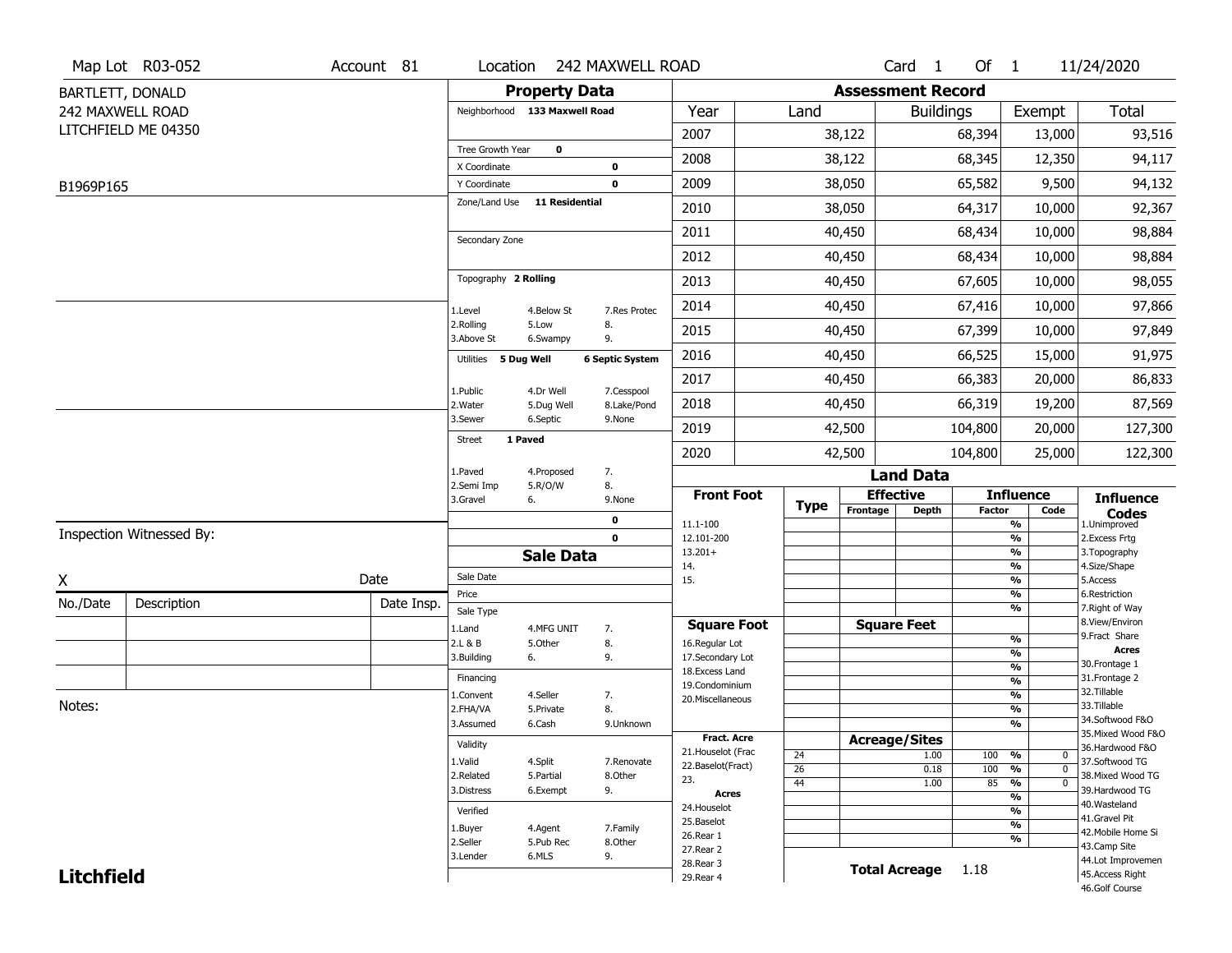|                        |                     |                       |                                                   |                  |                                       |             |                         |                                         |              |                        | <b>Litchfield</b>            |                               |                        |       |                |                |            |
|------------------------|---------------------|-----------------------|---------------------------------------------------|------------------|---------------------------------------|-------------|-------------------------|-----------------------------------------|--------------|------------------------|------------------------------|-------------------------------|------------------------|-------|----------------|----------------|------------|
|                        | Map Lot R03-052     |                       |                                                   |                  | Account 81                            |             |                         | Location                                |              |                        | 242 MAXWELL ROAD             |                               | Card 1                 |       | Of 1           |                | 11/24/2020 |
| Building Style 2 Ranch |                     |                       | <b>SF Bsmt Living</b>                             |                  | 0                                     |             |                         | Layout 1 Typical                        |              |                        |                              |                               |                        |       |                |                |            |
| 0.Uncoded              | 4.Cape              | 8.Log                 |                                                   | Fin Bsmt Grade   | 0 <sub>0</sub>                        |             |                         | 1. Typical                              | 4.           |                        | 7.                           |                               |                        |       |                |                |            |
| 1.Conv.                | 5.Garrison          | 9.Other               |                                                   | OPEN-5-CUSTOMIZE | $\mathbf{o}$                          |             |                         | 2.Inadeg                                | 5.           |                        | 8.                           |                               |                        |       |                |                |            |
| 2.Ranch                | 6.Split             | 10.Tri-Lev            | Heat Type                                         | 100%             |                                       | 3 Heat Pump |                         | 3.                                      | 6.           |                        | 9.                           |                               |                        |       |                |                |            |
| 3.R Ranch              | 7.Contemp           | 11.Earth O            | 0.Uncoded                                         |                  | 4.Steam                               |             | 8.Fl/Wall               | 9 None<br>Attic                         |              |                        |                              |                               | $\overline{11.0}$ WD   |       |                |                |            |
| Dwelling Units 1       |                     |                       | 1.HWBB                                            |                  | 5.FWA                                 |             | 9.No Heat               | 1.1/4 Fin                               |              | 4.Full Fin             | 7.                           | $40.0 - 188$ Fr               | 14.01                  |       |                |                |            |
| Other Units            | 0                   |                       | 2.HWCI                                            |                  | 6.GravWA                              |             | 10.Radiant              | 2.1/2 Fin                               | 5.Fl/Stair   |                        | 8.                           |                               | 11.0<br>$14.0^{\circ}$ |       |                |                |            |
| Stories                | 1 One Story         |                       | 3.H Pump                                          |                  | 7.Electric                            |             | 11.Radiant              | 3.3/4 Fin                               | 6.           |                        | 9.None                       |                               | 1sFr                   |       |                |                |            |
| $1.1\,$                | 4.1.5               | 7.1.25                | Cool Type                                         | 0%               | 9 None                                |             |                         | Insulation                              | 1 Full       |                        |                              |                               |                        |       |                |                |            |
| 2.2                    | 5.1.75              | 8.3.5                 | 1.Refrig                                          |                  | 4.W&C Air                             |             | 7.RadHW                 | 1.Full                                  | 4.Minimal    |                        | 7.                           |                               | $12.0^{\circ}$         |       |                |                |            |
| 3.3                    | 6.2.5               | 9.4                   | 2.Evapor                                          |                  | 5.Monitor-                            |             | 8.                      | 2. Heavy                                | 5.Partial    |                        | 8.                           | 24.0                          | 14.0                   |       |                |                |            |
| <b>Exterior Walls</b>  | 2 Vinyl             |                       | 3.H Pump                                          |                  | 6.Monitor-                            |             | 9.None                  | 3.Capped                                | 6.<br>0%     |                        | 9.None                       | $480$ $14.0$ $\frac{VD}{7.0}$ | 3.08 <sub>0</sub>      |       |                |                |            |
| 0.Uncoded              | 4.Asbestos          | 8.Concrete            | Kitchen Style                                     |                  | 2 Typical                             |             |                         | Unfinished %                            |              |                        |                              |                               |                        |       |                | Shed           |            |
| 1.Wd Clapb<br>2.Vinyl  | 5.Stucco<br>6.Brick | 9.Other<br>10.Wd shin | 1.Modern                                          |                  | 4.Obsolete<br>5.                      |             | 7.<br>8.                | Grade & Factor<br>1.E Grade             |              | 4.B Grade              | 3 Average 100%<br>7.AAA Grad |                               |                        |       |                |                |            |
| 3.Compos.              | 7.Stone             | 11.T1-11              | 2. Typical<br>3.Old Type                          |                  | 6.                                    |             | 9.None                  | 2.D Grade                               |              | 5.A Grade              | 8.M&S                        |                               |                        |       | $14.0^{\circ}$ |                |            |
| Roof Surface           | 1 Asphalt Shingles  |                       | Bath(s) Style                                     |                  | 2 Typical Bath(s)                     |             |                         | 3.C Grade                               |              | 6.AA Grade             | 9.Same                       |                               |                        |       |                | $14.0^{\circ}$ |            |
| 1.Asphalt              | 4.Composit          | 7.Rolled R            | 1.Modern                                          |                  | 4.Obsolete                            |             | 7.                      | SQFT (Footprint) 960                    |              |                        |                              |                               |                        |       |                |                |            |
| 2.Slate                | 5.Wood              | 8.                    | 2. Typical                                        |                  | 5.                                    |             | 8.                      | Condition                               |              | <b>5 Above Average</b> |                              |                               |                        |       |                |                |            |
| 3.Metal                | 6.Other             | 9.                    | 3.Old Type                                        |                  | 6.                                    |             | 9.None                  | 1.Poor                                  | 4.Avg        |                        | 7.V G                        |                               |                        |       | 14.0           |                |            |
| SF Masonry Trim 0      |                     |                       | # Rooms                                           |                  | 0                                     |             |                         | 2.Fair                                  | $5.$ Avg $+$ |                        | 8.Exc                        |                               |                        |       | 12.C'          |                |            |
| OPEN-3-CUSTOM 0        |                     |                       | # Bedrooms                                        |                  | 0                                     |             |                         | $3.$ Avg-                               | 6.Good       |                        | 9.Same                       |                               |                        |       |                | 24.0           |            |
| OPEN-4-CUSTOM 0        |                     |                       | # Full Baths                                      |                  | $\mathbf{1}$                          |             |                         | Phys. % Good                            |              | 0%                     |                              |                               |                        | 16.0  | Barr           |                |            |
| Year Built             | 1973                |                       | # Half Baths                                      |                  | 0                                     |             |                         | Funct. % Good                           |              | 100%                   |                              | Patio                         |                        | 12.C' |                |                |            |
| Year Remodeled 0       |                     |                       |                                                   | # Addn Fixtures  | 0                                     |             |                         | <b>Functional Code</b>                  |              | 9 None                 |                              |                               |                        |       | 30.0           |                |            |
| Foundation             | 1 Concrete          |                       | # Fireplaces                                      |                  | 0                                     |             |                         | 1.Incomp                                | 4.Delap      |                        | 7.No Power                   | 18.C <sup>*</sup>             |                        |       |                |                |            |
| 1.Concrete             | 4.Wood              | 7.                    |                                                   |                  |                                       |             |                         | 2.0-Built                               | 5.Bsmt       |                        | 8.LongTerm                   |                               |                        |       |                |                |            |
| 2.C Block              | 5.Slab              | 8.                    |                                                   |                  |                                       |             |                         | 3.Damage                                |              | 6.Common               | 9.None                       | $20.0^\circ$                  | Gazebo                 |       |                |                |            |
| 3.Br/Stone             | 6.Piers             | 9.                    |                                                   |                  |                                       |             |                         | Econ. % Good 100%                       |              |                        |                              |                               |                        |       |                |                |            |
| Basement               | 4 Full Basement     |                       |                                                   |                  |                                       |             |                         | Economic Code None                      |              |                        |                              |                               |                        |       |                |                |            |
| $1.1/4$ Bmt            | 4.Full Bmt          | 7.                    |                                                   |                  |                                       |             |                         | 0.None                                  |              | 3.No Power             | 9.None                       |                               |                        |       |                |                |            |
| 2.1/2 Bmt              | 5.Crawl Sp          | 8.                    |                                                   |                  |                                       |             |                         | 1.Location                              |              | 4.Generate             | 8.                           |                               |                        |       |                |                |            |
| 3.3/4 Bmt              | 6.                  | 9.None                |                                                   |                  |                                       |             | Software                | 2.Encroach                              |              | 5.Multi-Fa             | 9.                           |                               |                        |       |                |                |            |
| Bsmt Gar # Cars 0      |                     |                       |                                                   |                  | A Division of Harris Computer Systems |             |                         | Entrance Code                           |              |                        | 1 Interior Inspect           |                               |                        |       |                |                |            |
| Wet Basement           | 1 Dry Basement      |                       |                                                   |                  |                                       |             |                         | 1.Interior                              | 4.Vacant     |                        | 7.                           |                               |                        |       |                |                |            |
| 1.Dry                  | 4.Dirt Flr          | 7.                    |                                                   |                  |                                       |             |                         | 2.Refusal                               |              | 5.Estimate             | 8.                           |                               |                        |       |                |                |            |
| 2.Damp                 | 5.<br>6.            | 8.<br>9.              |                                                   |                  |                                       |             |                         | 3.Informed<br>Information Code 3 Tenant |              | 6.Existing             | 9.                           |                               |                        |       |                |                |            |
| 3.Wet                  |                     |                       |                                                   |                  |                                       |             |                         | 1.Owner                                 | 4.Agent      |                        | 7.Vacant                     |                               |                        |       |                |                |            |
|                        |                     |                       |                                                   |                  |                                       |             |                         | 2.Relative                              |              | 5.Estimate             | 8.                           |                               |                        |       |                |                |            |
|                        |                     |                       | Date Inspected                                    |                  | 9/14/2018                             |             |                         | 3. Tenant                               | 6.Other      |                        | 9.                           |                               |                        |       |                |                |            |
|                        |                     |                       | <b>Additions, Outbuildings &amp; Improvements</b> |                  |                                       |             |                         |                                         |              |                        | 1.One Story Fram             |                               |                        |       |                |                |            |
| Type                   |                     | Year                  | Units                                             | Grade   Cond     |                                       | Phys.       | Funct.                  | Sound Value                             |              |                        | 2. Two Story Fram            |                               |                        |       |                |                |            |
|                        |                     |                       |                                                   |                  |                                       |             |                         |                                         |              |                        | 3. Three Story Fr            |                               |                        |       |                |                |            |
| 1 One Story Frame      |                     | 0                     | 168                                               | O O              | 0                                     | 10          | $\%$<br>% 0             |                                         |              |                        | 4.1 & 1/2 Story              |                               |                        |       |                |                |            |
| 68 Wood Deck/s         |                     | 0                     | 192                                               | 0 <sub>0</sub>   | 0                                     | 0           | $\%$<br>% 0             |                                         |              |                        | 5.1 & 3/4 Story              |                               |                        |       |                |                |            |
| 68 Wood Deck/s         |                     | $\mathbf{0}$          | 80                                                | 00               | ۱o                                    | 0           | $\frac{9}{0}$<br>$\%$ 0 |                                         |              |                        | 6.2 & 1/2 Story              |                               |                        |       |                |                |            |
| 65 Sm Barn             |                     | 1989 528              |                                                   | 2 100            | $ 4\rangle$                           | 0           | % 100 %                 |                                         |              |                        | 21. Open Frame Por           |                               |                        |       |                |                |            |
|                        |                     |                       |                                                   |                  |                                       |             | $\sqrt{6}$              |                                         |              |                        | 22.Encl Frame Por            |                               |                        |       |                |                |            |
| 24 Frame Shed          |                     | 0                     |                                                   |                  |                                       |             |                         | % 2,000                                 |              |                        | 23. Frame Garage             |                               |                        |       |                |                |            |
| 60 Patio               |                     | 1973 360              |                                                   | 3 100            | 4                                     | 0           | % 100 %                 |                                         |              |                        | 24.Frame Shed                |                               |                        |       |                |                |            |
| 87 Gazebo              |                     | 0                     |                                                   |                  |                                       |             | $\%$                    | % 1,500                                 |              |                        | 25. Frame Bay Wind           |                               |                        |       |                |                |            |
|                        |                     |                       |                                                   |                  |                                       |             | $\frac{1}{2}$<br>$\%$   |                                         |              |                        | 26.1SFr Overhang             |                               |                        |       |                |                |            |
|                        |                     |                       |                                                   |                  |                                       |             | $\%$<br>$\%$            |                                         |              |                        | 27. Unfin Basement           |                               |                        |       |                |                |            |
|                        |                     |                       |                                                   |                  |                                       |             | $\%$<br>%               |                                         |              |                        | 28. Unfinished Att           |                               |                        |       |                |                |            |
|                        |                     |                       |                                                   |                  |                                       |             |                         |                                         |              |                        | 29. Finished Attic           |                               |                        |       |                |                |            |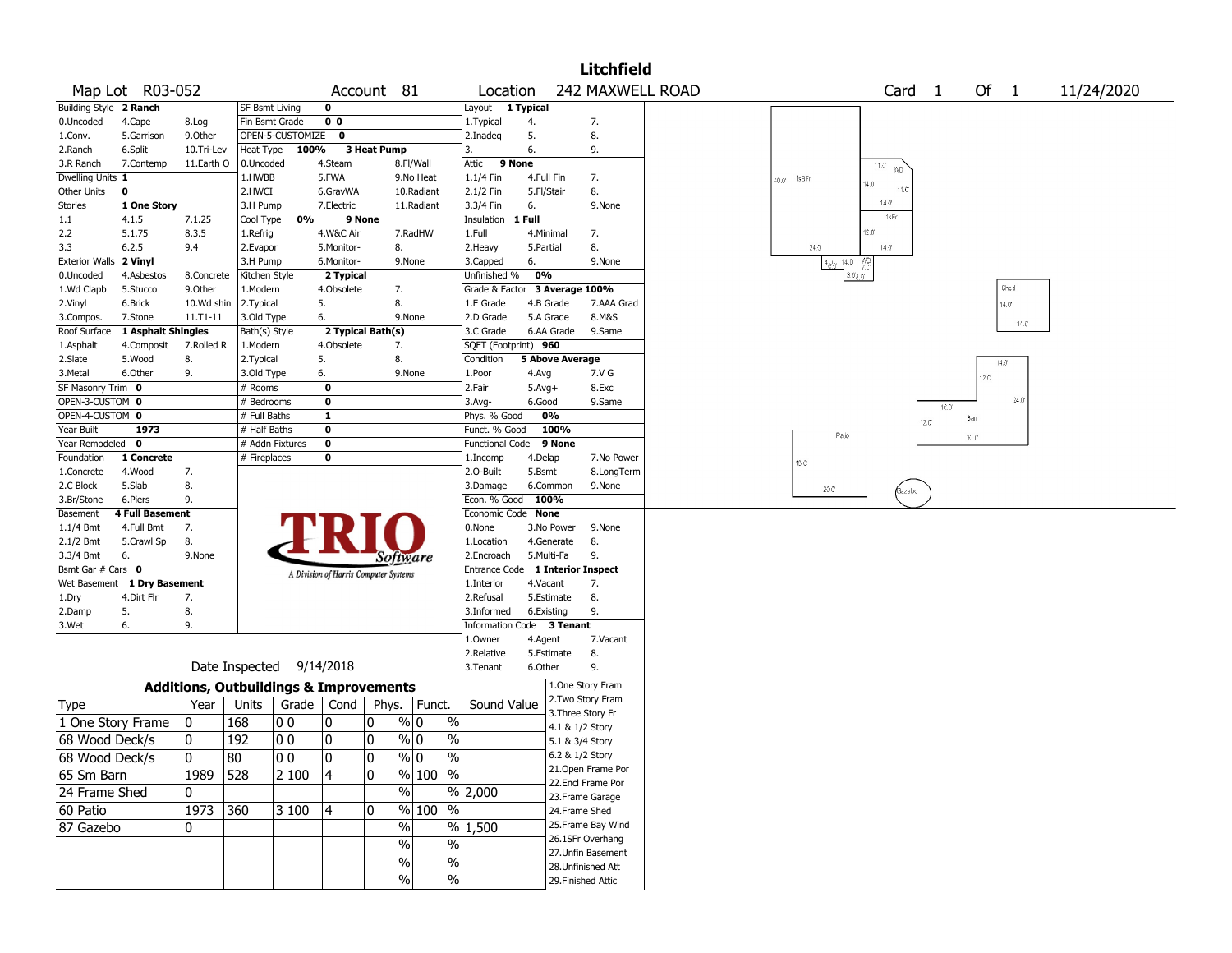|                        | Map Lot R03-053                                      | Account 180 | Location                     | <b>250 MAXWELL ROAD</b>       |                           |                                    |             |                          | Card <sub>1</sub>                | Of $1$        |                          | 11/24/2020                                                  |
|------------------------|------------------------------------------------------|-------------|------------------------------|-------------------------------|---------------------------|------------------------------------|-------------|--------------------------|----------------------------------|---------------|--------------------------|-------------------------------------------------------------|
| BOULEY, SUZAN          |                                                      |             |                              | <b>Property Data</b>          |                           |                                    |             | <b>Assessment Record</b> |                                  |               |                          |                                                             |
|                        | 250 MAXWELL ROAD                                     |             |                              | Neighborhood 133 Maxwell Road |                           | Year                               | Land        |                          | <b>Buildings</b>                 |               | Exempt                   | <b>Total</b>                                                |
|                        | LITCHFIELD ME 04350                                  |             |                              |                               |                           | 2007                               |             | 40,870                   |                                  | 94,480        | 13,000                   | 122,350                                                     |
|                        |                                                      |             | Tree Growth Year             | $\mathbf 0$                   |                           | 2008                               |             | 40,870                   |                                  | 94,480        | 12,350                   | 123,000                                                     |
| B13626P299             |                                                      |             | X Coordinate<br>Y Coordinate |                               | 0<br>$\mathbf 0$          | 2009                               |             | 40,750                   |                                  | 104,294       | 9,500                    | 135,544                                                     |
| Previous Owner         |                                                      |             | Zone/Land Use                | <b>11 Residential</b>         |                           | 2010                               |             | 40,750                   |                                  | 119,168       | 10,000                   | 149,918                                                     |
| <b>BOULEY, ROGER P</b> | 250 MAXWELL ROAD                                     |             | Secondary Zone               |                               |                           | 2011                               |             | 40,750                   |                                  | 145,188       | 10,000                   | 175,938                                                     |
|                        |                                                      |             |                              |                               |                           | 2012                               |             | 40,750                   |                                  | 145,188       | 16,000                   | 169,938                                                     |
|                        | LITCHFIELD ME 04350                                  |             | Topography 2 Rolling         |                               |                           | 2013                               |             | 40,750                   |                                  | 144,179       | 16,000                   | 168,929                                                     |
|                        | Sale Date: 7/10/2020                                 |             | 1.Level                      | 4.Below St                    | 7.Res Protec              | 2014                               |             | 40,750                   |                                  | 143,474       | 16,000                   | 168,224                                                     |
|                        |                                                      |             | 2.Rolling<br>3.Above St      | 5.Low<br>6.Swampy             | 8.<br>9.                  | 2015                               |             | 40,750                   |                                  | 143,231       | 16,000                   | 167,981                                                     |
|                        |                                                      |             | Utilities                    | 4 Drilled Well                | <b>6 Septic System</b>    | 2016                               |             | 40,750                   |                                  | 142,524       | 21,000                   | 162,274                                                     |
|                        |                                                      |             | 1.Public                     | 4.Dr Well                     |                           | 2017                               |             | 40,750                   |                                  | 141,516       | 26,000                   | 156,266                                                     |
|                        |                                                      |             | 2. Water                     | 5.Dug Well                    | 7.Cesspool<br>8.Lake/Pond | 2018                               |             | 40,750                   |                                  | 140,812       | 24,960                   | 156,602                                                     |
|                        |                                                      |             | 3.Sewer<br>Street            | 6.Septic<br>1 Paved           | 9.None                    | 2019                               |             | 45,900                   |                                  | 148,200       | 26,000                   | 168,100                                                     |
|                        |                                                      |             |                              |                               |                           | 2020                               |             | 45,900                   |                                  | 148,200       | 31,000                   | 163,100                                                     |
|                        |                                                      |             | 1.Paved<br>2.Semi Imp        | 4.Proposed<br>5.R/O/W         | 7.<br>8.                  |                                    |             |                          | <b>Land Data</b>                 |               |                          |                                                             |
|                        |                                                      |             | 3.Gravel                     | 6.                            | 9.None                    | <b>Front Foot</b>                  | <b>Type</b> | Frontage                 | <b>Effective</b><br><b>Depth</b> | <b>Factor</b> | <b>Influence</b><br>Code | <b>Influence</b>                                            |
|                        |                                                      |             |                              |                               | $\mathbf 0$               | 11.1-100                           |             |                          |                                  |               | $\frac{9}{6}$            | $\mathop{{\textbf{Codes}}}\limits_{\text{1.Uniformproved}}$ |
|                        | Inspection Witnessed By:                             |             |                              |                               |                           |                                    |             |                          |                                  |               |                          |                                                             |
|                        |                                                      |             |                              |                               | $\mathbf 0$               | 12.101-200                         |             |                          |                                  |               | $\frac{9}{6}$            | 2.Excess Frtg                                               |
|                        |                                                      |             |                              | <b>Sale Data</b>              |                           | $13.201+$<br>14.                   |             |                          |                                  |               | $\frac{9}{6}$<br>%       | 3. Topography<br>4.Size/Shape                               |
| X                      |                                                      | Date        | Sale Date                    |                               | 7/10/2020                 | 15.                                |             |                          |                                  |               | $\frac{9}{6}$            | 5.Access                                                    |
| No./Date               | Description                                          | Date Insp.  | Price                        |                               |                           |                                    |             |                          |                                  |               | %                        | 6.Restriction                                               |
|                        |                                                      |             | Sale Type                    | 2 Land & Buildings            |                           | <b>Square Foot</b>                 |             |                          | <b>Square Feet</b>               |               | %                        | 7. Right of Way<br>8.View/Environ                           |
|                        |                                                      |             | 1.Land<br>2.L & B            | 4.MFG UNIT<br>5.Other         | 7.<br>8.                  | 16.Regular Lot                     |             |                          |                                  |               | $\frac{9}{6}$            | 9. Fract Share                                              |
|                        |                                                      |             | 3.Building                   | 6.                            | 9.                        | 17.Secondary Lot                   |             |                          |                                  |               | %                        | <b>Acres</b>                                                |
|                        |                                                      |             | Financing                    | 9 Unknown                     |                           | 18.Excess Land                     |             |                          |                                  |               | %<br>%                   | 30. Frontage 1<br>31. Frontage 2                            |
|                        |                                                      |             | 1.Convent                    | 4.Seller                      | 7.                        | 19.Condominium<br>20.Miscellaneous |             |                          |                                  |               | %                        | 32.Tillable                                                 |
| Notes:                 |                                                      |             | 2.FHA/VA                     | 5.Private                     | 8.                        |                                    |             |                          |                                  |               | %                        | 33.Tillable                                                 |
|                        | ROGER BOULEY HOLD MORTGAGE OF SALE. LUKE             |             | 3.Assumed                    | 6.Cash                        | 9.Unknown                 |                                    |             |                          |                                  |               | %                        | 34.Softwood F&O                                             |
|                        | ARSENAULT DOES NOT OBTAIN                            |             | Validity                     | 8 Other Non Valid             |                           | <b>Fract. Acre</b>                 |             |                          | <b>Acreage/Sites</b>             |               |                          | 35. Mixed Wood F&O<br>36.Hardwood F&O                       |
|                        | LEGAL TITLE UNTIL THE PROPERTY IS PAID IN FULL. MFG  |             | 1.Valid                      | 4.Split                       | 7.Renovate                | 21. Houselot (Frac                 | 24          |                          | 1.00                             | 100           | %<br>0                   | 37.Softwood TG                                              |
|                        | UIT, ADDITIONS, SHEDS, GARAGE AND LAND. BILL OF SALE |             | 2.Related                    | 5.Partial                     | 8.Other                   | 22.Baselot(Fract)<br>23.           | 26          |                          | 0.30                             | 100           | %<br>$\mathbf 0$         | 38. Mixed Wood TG                                           |
| 12/3/05. ON FILE.      |                                                      |             | 3.Distress                   | 6.Exempt                      | 9.                        | <b>Acres</b>                       | 44          |                          | 1.00                             | 100           | %<br>$\Omega$            | 39.Hardwood TG                                              |
|                        |                                                      |             | Verified                     | <b>5 Public Record</b>        |                           | 24. Houselot                       |             |                          |                                  |               | %<br>%                   | 40. Wasteland                                               |
|                        |                                                      |             | 1.Buyer                      | 4.Agent                       | 7.Family                  | 25.Baselot                         |             |                          |                                  |               | %                        | 41.Gravel Pit                                               |
|                        |                                                      |             | 2.Seller                     | 5.Pub Rec                     | 8.Other                   | 26.Rear 1                          |             |                          |                                  |               | %                        | 42. Mobile Home Si<br>43.Camp Site                          |
|                        |                                                      |             | 3.Lender                     | 6.MLS                         | 9.                        | 27. Rear 2                         |             |                          |                                  |               |                          | 44.Lot Improvemen                                           |
| <b>Litchfield</b>      |                                                      |             |                              |                               |                           | 28. Rear 3<br>29. Rear 4           |             |                          | <b>Total Acreage</b>             | 1.30          |                          | 45.Access Right<br>46.Golf Course                           |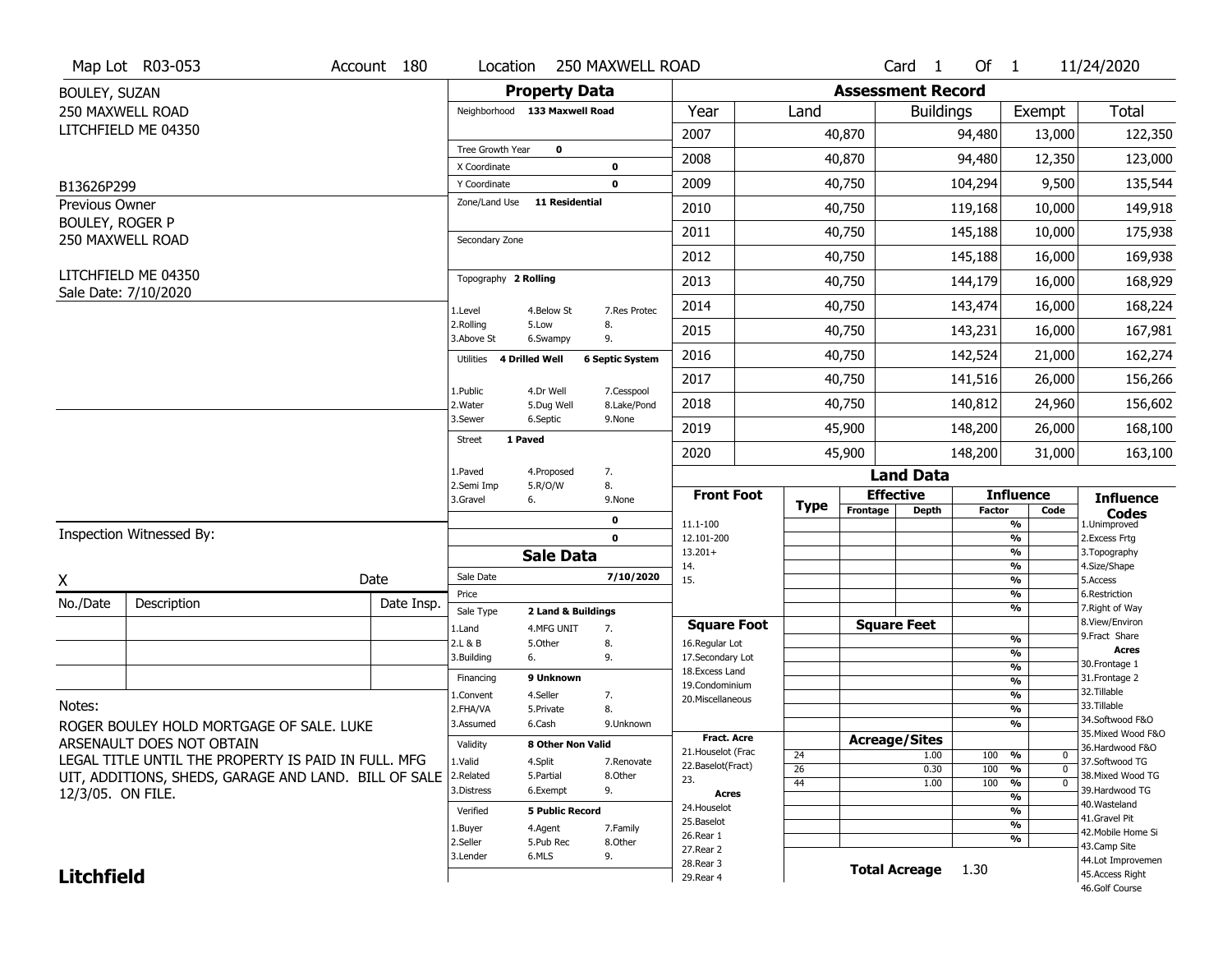|                       |                               |                                                   |                          |                  |                                       |                   |                                              |                              |                                    |                 | <b>Litchfield</b>                      |      |                |                                        |                   |                       |            |  |
|-----------------------|-------------------------------|---------------------------------------------------|--------------------------|------------------|---------------------------------------|-------------------|----------------------------------------------|------------------------------|------------------------------------|-----------------|----------------------------------------|------|----------------|----------------------------------------|-------------------|-----------------------|------------|--|
|                       | Map Lot R03-053               |                                                   |                          |                  |                                       | Account 180       |                                              | Location                     |                                    |                 | 250 MAXWELL ROAD                       |      |                | Card <sub>1</sub>                      |                   | Of $1$                | 11/24/2020 |  |
|                       | Building Style 3 Raised Ranch |                                                   | SF Bsmt Living           |                  | 0                                     |                   |                                              | Layout                       | $\overline{\phantom{a}}$ 1 Typical |                 |                                        |      |                | 1sFr                                   |                   |                       |            |  |
| 0.Uncoded             | 4.Cape                        | 8.Log                                             | Fin Bsmt Grade           |                  | 0 <sub>0</sub>                        |                   |                                              | 1. Typical                   | 4.                                 |                 | 7.                                     |      | WD             |                                        |                   |                       |            |  |
| 1.Conv.               | 5.Garrison                    | 9.0ther                                           |                          | OPEN-5-CUSTOMIZE | $\mathbf 0$                           |                   |                                              | 2.Inadeq                     | 5.                                 |                 | 8.                                     |      | 16.C'          | $20.0^{\circ}$                         |                   |                       |            |  |
| 2.Ranch               | 6.Split                       | 10.Tri-Lev                                        | Heat Type                | 100%             |                                       | 8 Floor/Wall Unit |                                              |                              | 6.                                 |                 | 9.                                     |      |                |                                        |                   |                       |            |  |
| 3.R Ranch             | 7.Contemp                     | 11.Earth O                                        | 0.Uncoded                |                  | 4.Steam                               |                   | 8.Fl/Wall                                    | Attic                        | 9 None                             |                 |                                        |      | $10.0^{\circ}$ |                                        |                   |                       |            |  |
| Dwelling Units 1      |                               |                                                   | 1.HWBB                   |                  | 5.FWA                                 |                   | 9.No Heat                                    | 1.1/4 Fin                    | 4.Full Fin                         |                 | 7.                                     |      |                | 16.0                                   |                   |                       |            |  |
| Other Units           | 0                             |                                                   | 2.HWCI                   |                  | 6.GravWA                              |                   | 10.Radiant                                   | 2.1/2 Fin                    | 5.Fl/Stair                         |                 | 8.                                     |      |                |                                        |                   |                       |            |  |
| Stories               | 1 One Story                   |                                                   | 3.H Pump                 |                  | 7.Electric                            |                   | 11.Radiant                                   | 3.3/4 Fin                    | 6.                                 |                 | 9.None                                 |      |                |                                        |                   |                       |            |  |
| 1.1                   | 4.1.5                         | 7.1.25                                            | Cool Type                | 0%               | 9 None                                |                   |                                              | Insulation                   | 1 Full                             |                 |                                        | 23.0 | 1sBFr          |                                        |                   |                       |            |  |
| 2.2                   | 5.1.75                        | 8.3.5                                             | 1.Refrig                 |                  | 4.W&C Air                             |                   | 7.RadHW                                      | 1.Full                       | 4.Minimal                          |                 | 7.                                     |      |                |                                        |                   |                       |            |  |
| 3.3                   | 6.2.5                         | 9.4                                               | 2.Evapor                 |                  | 5.Monitor-                            | 8.                |                                              | 2. Heavy                     | 5.Partial                          |                 | 8.                                     |      |                |                                        |                   | $6.0^{+10.0^{\circ}}$ |            |  |
| <b>Exterior Walls</b> | 2 Vinyl                       |                                                   | 3.H Pump                 |                  | 6.Monitor-                            |                   | 9.None                                       | 3.Capped                     | 6.                                 |                 | 9.None                                 |      | $-0.0$         |                                        | ۹۵۰ میلا          |                       |            |  |
| 0.Uncoded             | 4.Asbestos                    | 8.Concrete                                        | Kitchen Style            |                  | 2 Typical                             |                   |                                              | Unfinished %                 | 0%                                 |                 |                                        |      | 20.C           | $1.0^{\circ}$ X $14.0^{\circ}$<br>1sCH |                   | 22.C                  |            |  |
| 1.Wd Clapb            | 5.Stucco                      | 9.0ther                                           | 1.Modern                 |                  | 4.Obsolete                            | 7.                |                                              | Grade & Factor 3 Average 95% |                                    |                 |                                        |      |                | $4.3^{\circ}$                          | 1sFr              |                       |            |  |
| 2.Vinyl               | 6.Brick                       | 10.Wd shin                                        | 2. Typical               |                  | 5.                                    | 8.                |                                              | 1.E Grade                    | 4.B Grade                          |                 | 7.AAA Grad                             |      |                |                                        |                   |                       |            |  |
| 3.Compos.             | 7.Stone                       | 11.T1-11                                          | 3.Old Type               |                  | 6.                                    |                   | 9.None                                       | 2.D Grade                    | 5.A Grade                          |                 | 8.M&S                                  |      |                |                                        | 33.C              |                       |            |  |
| Roof Surface          | 1 Asphalt Shingles            |                                                   | Bath(s) Style            |                  |                                       | 2 Typical Bath(s) |                                              | 3.C Grade                    |                                    | 6.AA Grade      | 9.Same                                 |      |                |                                        |                   |                       |            |  |
| 1.Asphalt             | 4.Composit                    | 7.Rolled R                                        | 1.Modern                 |                  | 4.Obsolete                            | 7.                |                                              | SQFT (Footprint) 920         |                                    |                 |                                        |      |                |                                        |                   |                       |            |  |
| 2.Slate               | 5.Wood                        | 8.                                                | 2. Typical               |                  | 5.                                    | 8.                |                                              | Condition                    | 6 Good                             |                 |                                        |      |                |                                        | 8.C               | Shed                  |            |  |
| 3.Metal               | 6.Other                       | 9.                                                | 3.Old Type               |                  | 6.                                    |                   | 9.None                                       | 1.Poor                       | 4.Avg                              |                 | 7.V G                                  |      |                |                                        |                   | 24.0                  |            |  |
| SF Masonry Trim 0     |                               |                                                   | # Rooms                  |                  | 6                                     |                   |                                              | 2.Fair                       | $5.Avg+$                           |                 | 8.Exc                                  |      |                |                                        |                   | Garage                |            |  |
| OPEN-3-CUSTOM 0       |                               |                                                   | # Bedrooms               |                  | 4                                     |                   |                                              | 3.Avg-                       | 6.Good                             |                 | 9.Same                                 |      |                |                                        |                   |                       |            |  |
| OPEN-4-CUSTOM 0       |                               |                                                   | # Full Baths             |                  | 1                                     |                   |                                              | Phys. % Good                 |                                    | 0%              |                                        |      |                |                                        | 24.C <sup>*</sup> |                       |            |  |
| Year Built            | 1974                          |                                                   | # Half Baths             |                  | $\bf{0}$                              |                   |                                              | Funct. % Good                |                                    | 100%            |                                        |      |                |                                        |                   |                       |            |  |
| Year Remodeled        | 1996                          |                                                   | # Addn Fixtures          |                  | $\bf o$                               |                   |                                              | Functional Code              |                                    | 9 None          |                                        |      |                |                                        |                   |                       |            |  |
| Foundation            | 1 Concrete                    |                                                   | # Fireplaces             |                  | 0                                     |                   |                                              | 1.Incomp                     | 4.Delap                            |                 | 7.No Power                             |      |                |                                        |                   | $24.0^{\circ}$        |            |  |
| 1.Concrete            | 4.Wood                        | 7.                                                |                          |                  |                                       |                   |                                              | 2.0-Built                    | 5.Bsmt                             |                 | 8.LongTerm                             |      |                |                                        |                   | Canopy                |            |  |
| 2.C Block             | 5.Slab                        | 8.                                                |                          |                  |                                       |                   |                                              | 3.Damage                     | 6.Common                           |                 | 9.None                                 |      |                |                                        | $12.0^{\circ}$    |                       |            |  |
| 3.Br/Stone            | 6.Piers                       | 9.                                                |                          |                  |                                       |                   |                                              | Econ. % Good 100%            |                                    |                 |                                        |      |                |                                        |                   | $24.0^{\circ}$        |            |  |
| Basement              | <b>4 Full Basement</b>        |                                                   |                          |                  |                                       |                   |                                              | Economic Code None           |                                    |                 |                                        |      |                |                                        |                   |                       |            |  |
| $1.1/4$ Bmt           | 4.Full Bmt                    | 7.                                                |                          |                  |                                       |                   |                                              | 0.None                       |                                    | 3.No Power      | 9.None                                 |      |                |                                        |                   |                       |            |  |
| 2.1/2 Bmt             | 5.Crawl Sp                    | 8.                                                |                          |                  |                                       |                   |                                              | 1.Location                   |                                    | 4.Generate      | 8.                                     |      |                |                                        |                   |                       |            |  |
| 3.3/4 Bmt             | 6.                            | 9.None                                            |                          |                  |                                       | Software          |                                              | 2.Encroach                   | 5.Multi-Fa                         |                 | 9.                                     |      |                |                                        |                   |                       |            |  |
| Bsmt Gar # Cars 1     |                               |                                                   |                          |                  | A Division of Harris Computer Systems |                   |                                              | Entrance Code                |                                    |                 | <b>1 Interior Inspect</b>              |      |                |                                        |                   |                       |            |  |
| Wet Basement          | 1 Dry Basement                |                                                   |                          |                  |                                       |                   |                                              | 1.Interior                   | 4.Vacant                           |                 | 7.                                     |      |                |                                        |                   |                       |            |  |
| 1.Dry                 | 4.Dirt Flr                    | 7.                                                |                          |                  |                                       |                   |                                              | 2.Refusal                    |                                    | 5.Estimate      | 8.                                     |      |                |                                        |                   |                       |            |  |
| 2.Damp                | 5.                            | 8.                                                |                          |                  |                                       |                   |                                              | 3.Informed                   | 6.Existing                         |                 | 9.                                     |      |                |                                        |                   |                       |            |  |
| 3.Wet                 | 6.                            | 9.                                                |                          |                  |                                       |                   |                                              | Information                  |                                    | Code 3 Tenant   |                                        |      |                |                                        |                   |                       |            |  |
|                       |                               |                                                   |                          |                  |                                       |                   |                                              | 1.Owner                      | 4.Agent                            |                 | 7.Vacant                               |      |                |                                        |                   |                       |            |  |
|                       |                               |                                                   |                          |                  |                                       |                   |                                              | 2.Relative                   |                                    | 5.Estimate      | 8.                                     |      |                |                                        |                   |                       |            |  |
|                       |                               |                                                   | Date Inspected 9/14/2018 |                  |                                       |                   |                                              | 3.Tenant                     | 6.Other                            |                 | 9.                                     |      |                |                                        |                   |                       |            |  |
|                       |                               | <b>Additions, Outbuildings &amp; Improvements</b> |                          |                  |                                       |                   |                                              |                              |                                    |                 | 1.One Story Fram                       |      |                |                                        |                   |                       |            |  |
| Type                  |                               | Year                                              | Units                    |                  | Grade   Cond                          |                   | Phys.   Funct.                               | Sound Value                  |                                    |                 | 2.Two Story Fram                       |      |                |                                        |                   |                       |            |  |
| 26 1SFr Overhang      |                               | 0                                                 | 20                       | O O              | 0                                     | $\mathbf{0}$      | $\frac{9}{0}$ 0<br>$\frac{0}{0}$             |                              |                                    |                 | 3. Three Story Fr                      |      |                |                                        |                   |                       |            |  |
| 26 1SFr Overhang      |                               | 0                                                 | 14                       | 00               | 0                                     | 0                 | $\frac{9}{0}$ 0<br>$\%$                      |                              |                                    | 4.1 & 1/2 Story |                                        |      |                |                                        |                   |                       |            |  |
|                       |                               |                                                   |                          |                  |                                       |                   |                                              |                              |                                    | 5.1 & 3/4 Story |                                        |      |                |                                        |                   |                       |            |  |
| 1 One Story Frame     |                               | 1988                                              | 560                      | 3 100            | 14                                    | $\Omega$          | $\sqrt{96}$ 100<br>$\frac{0}{6}$             |                              |                                    | 6.2 & 1/2 Story |                                        |      |                |                                        |                   |                       |            |  |
| 1 One Story Frame     |                               | 2009                                              | 320                      | 2 1 1 0          | 4                                     | 0                 | % 100 %                                      |                              |                                    |                 | 21.Open Frame Por<br>22.Encl Frame Por |      |                |                                        |                   |                       |            |  |
| 68 Wood Deck/s        |                               | 0                                                 | 160                      | 00               | 0                                     | 0                 | $\sqrt[6]{0}$<br>$\sqrt[6]{\ }$              |                              |                                    |                 | 23. Frame Garage                       |      |                |                                        |                   |                       |            |  |
| 23 Frame Garage       |                               | 1996                                              | 576                      | 3 100            | 4                                     | 0                 | $\frac{9}{6}$ 100 %                          |                              |                                    | 24.Frame Shed   |                                        |      |                |                                        |                   |                       |            |  |
| 24 Frame Shed         |                               | 1996                                              | 192                      | 1 100            | 4                                     | 0                 | $\frac{9}{6}$ 75<br>$\%$                     |                              |                                    |                 | 25. Frame Bay Wind                     |      |                |                                        |                   |                       |            |  |
|                       |                               |                                                   |                          |                  |                                       |                   | $\frac{9}{6}$ 75<br>$\overline{\frac{0}{0}}$ |                              |                                    |                 | 26.1SFr Overhang                       |      |                |                                        |                   |                       |            |  |
| 61 Canopy/s           |                               | 1996                                              | 288                      | 1 100            | 4                                     | 0                 |                                              |                              |                                    |                 | 27. Unfin Basement                     |      |                |                                        |                   |                       |            |  |
|                       |                               |                                                   |                          |                  |                                       | $\%$              | %                                            |                              |                                    |                 | 28.Unfinished Att                      |      |                |                                        |                   |                       |            |  |
|                       |                               |                                                   |                          |                  |                                       | $\sqrt{6}$        | $\sqrt{6}$                                   |                              |                                    |                 | 29. Finished Attic                     |      |                |                                        |                   |                       |            |  |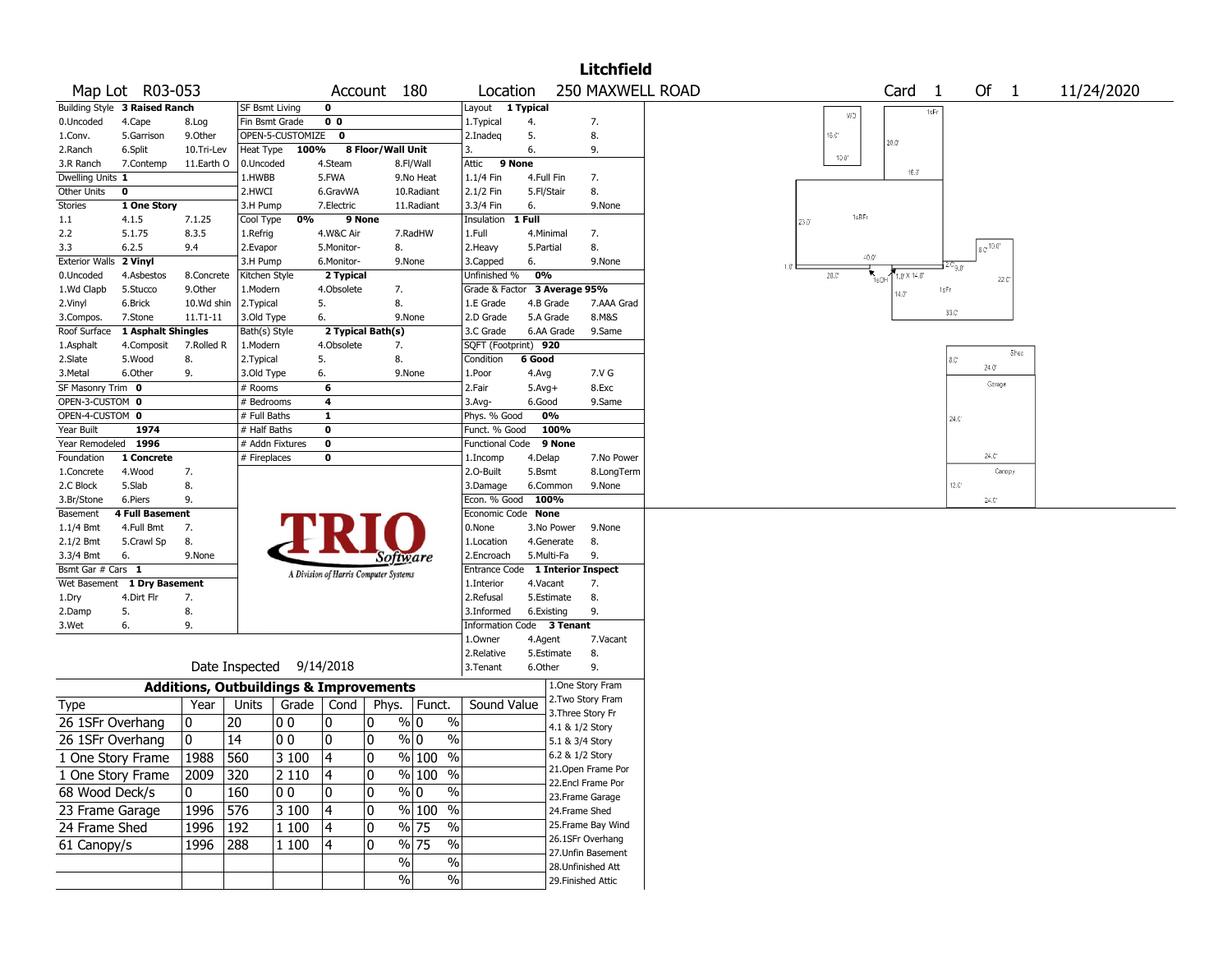|                   | Map Lot R03-054          | Account 214 |                               | Location 254 MAXWELL ROAD                            |                                    |                 |                          | Card <sub>1</sub>  | Of 1              |                                | 11/24/2020                          |
|-------------------|--------------------------|-------------|-------------------------------|------------------------------------------------------|------------------------------------|-----------------|--------------------------|--------------------|-------------------|--------------------------------|-------------------------------------|
| BERUBE, MARC G    |                          |             |                               | <b>Property Data</b>                                 |                                    |                 | <b>Assessment Record</b> |                    |                   |                                |                                     |
| 254 MAXWELL RD    |                          |             | Neighborhood 133 Maxwell Road |                                                      | Year                               | Land            |                          | <b>Buildings</b>   |                   | Exempt                         | Total                               |
|                   | LITCHFIELD ME 04350      |             |                               |                                                      | 2007                               |                 | 37,890                   |                    | 70,645            | 13,000                         | 95,535                              |
|                   |                          |             | Tree Growth Year              | $\mathbf 0$                                          | 2008                               |                 | 37,890                   |                    | 70,632            | 12,350                         | 96,172                              |
|                   |                          |             | X Coordinate                  | 0                                                    |                                    |                 |                          |                    |                   |                                |                                     |
|                   | B7823P74 B10592P348      |             | Y Coordinate<br>Zone/Land Use | $\mathbf 0$<br><b>11 Residential</b>                 | 2009                               |                 | 37,850                   |                    | 86,607            | 9,500                          | 114,957                             |
|                   |                          |             |                               |                                                      | 2010                               |                 | 37,850                   |                    | 69,133            | 10,000                         | 96,983                              |
|                   |                          |             | Secondary Zone                |                                                      | 2011                               |                 | 37,850                   |                    | 82,664            | 10,000                         | 110,514                             |
|                   |                          |             |                               |                                                      | 2012                               |                 | 37,850                   |                    | 82,664            | 10,000                         | 110,514                             |
|                   |                          |             | Topography 2 Rolling          |                                                      | 2013                               |                 | 37,850                   |                    | 81,663            | 10,000                         | 109,513                             |
|                   |                          |             | 1.Level                       | 4.Below St<br>7.Res Protec                           | 2014                               |                 | 37,850                   |                    | 81,657            | 10,000                         | 109,507                             |
|                   |                          |             | 2.Rolling<br>3.Above St       | 5.Low<br>8.<br>6.Swampy<br>9.                        | 2015                               |                 | 37,850                   |                    | 80,663            | 10,000                         | 108,513                             |
|                   |                          |             | Utilities 4 Drilled Well      | <b>6 Septic System</b>                               | 2016                               |                 | 37,850                   | 80,648             |                   | 15,000                         | 103,498                             |
|                   |                          |             |                               |                                                      | 2017                               |                 | 37,850                   |                    | 79,647            | 20,000                         | 97,497                              |
|                   |                          |             | 1.Public<br>2. Water          | 4.Dr Well<br>7.Cesspool<br>8.Lake/Pond<br>5.Dug Well | 2018                               |                 | 37,850                   |                    | 79,641            | 19,200                         | 98,291                              |
|                   |                          |             | 3.Sewer                       | 6.Septic<br>9.None                                   | 2019                               |                 | 45,300                   |                    | 20,000            | 121,900                        |                                     |
|                   |                          |             | 1 Paved<br>Street             |                                                      | 2020                               |                 | 45,300                   |                    | 96,600            | 25,000                         | 116,900                             |
|                   |                          |             | 1.Paved                       | 7.<br>4.Proposed                                     |                                    |                 |                          | <b>Land Data</b>   |                   |                                |                                     |
|                   |                          |             | 2.Semi Imp<br>3.Gravel<br>6.  | 5.R/O/W<br>8.<br>9.None                              | <b>Front Foot</b>                  |                 | <b>Effective</b>         |                    |                   | <b>Influence</b>               | <b>Influence</b>                    |
|                   |                          |             |                               | $\mathbf 0$                                          | 11.1-100                           | Type            | Frontage                 | <b>Depth</b>       | <b>Factor</b>     | Code<br>$\frac{9}{6}$          | <b>Codes</b><br>1.Unimproved        |
|                   | Inspection Witnessed By: |             |                               | $\mathbf 0$                                          | 12.101-200                         |                 |                          |                    |                   | $\frac{9}{6}$                  | 2.Excess Frtg                       |
|                   |                          |             |                               | <b>Sale Data</b>                                     | $13.201+$<br>14.                   |                 |                          |                    |                   | $\frac{9}{6}$<br>$\frac{9}{6}$ | 3. Topography<br>4.Size/Shape       |
| X                 |                          | Date        | Sale Date                     | 1/30/2004                                            | 15.                                |                 |                          |                    |                   | $\frac{9}{6}$                  | 5.Access                            |
| No./Date          | Description              | Date Insp.  | Price                         | 60,570                                               |                                    |                 |                          |                    |                   | %<br>$\frac{9}{6}$             | 6.Restriction<br>7. Right of Way    |
|                   |                          |             | Sale Type                     | 2 Land & Buildings                                   | <b>Square Foot</b>                 |                 |                          | <b>Square Feet</b> |                   |                                | 8.View/Environ                      |
|                   |                          |             | 1.Land<br>2.L & B             | 4.MFG UNIT<br>7.<br>5.Other<br>8.                    | 16.Regular Lot                     |                 |                          |                    |                   | $\frac{9}{6}$                  | 9.Fract Share                       |
|                   |                          |             | 3.Building<br>6.              | 9.                                                   | 17.Secondary Lot                   |                 |                          |                    |                   | %                              | <b>Acres</b><br>30. Frontage 1      |
|                   |                          |             | Financing                     | 9 Unknown                                            | 18.Excess Land                     |                 |                          |                    |                   | %<br>$\frac{9}{6}$             | 31. Frontage 2                      |
|                   |                          |             | 1.Convent                     | 4.Seller<br>7.                                       | 19.Condominium<br>20.Miscellaneous |                 |                          |                    |                   | %                              | 32.Tillable                         |
| Notes:            |                          |             | 2.FHA/VA                      | 8.<br>5.Private                                      |                                    |                 |                          |                    |                   | %                              | 33.Tillable                         |
|                   |                          |             | 3.Assumed                     | 6.Cash<br>9.Unknown                                  |                                    |                 |                          |                    |                   | %                              | 34.Softwood F&O                     |
|                   |                          |             | Validity                      | <b>2 Related Parties</b>                             | <b>Fract. Acre</b>                 |                 | <b>Acreage/Sites</b>     |                    |                   |                                | 35. Mixed Wood F&O                  |
|                   |                          |             |                               |                                                      | 21. Houselot (Frac                 | 24              |                          | 1.00               | 100 %             | 0                              | 36.Hardwood F&O                     |
|                   |                          |             | 1.Valid<br>2.Related          | 4.Split<br>7.Renovate<br>5.Partial<br>8.Other        | 22.Baselot(Fract)                  | $\overline{26}$ |                          | 0.10               | 100               | %<br>$\mathbf{0}$              | 37.Softwood TG<br>38. Mixed Wood TG |
|                   |                          | 3.Distress  | 9.<br>6.Exempt                | 23.                                                  | 44                                 |                 | 1.00                     | 100                | %<br>$\mathbf{0}$ | 39.Hardwood TG                 |                                     |
|                   |                          |             |                               | <b>Acres</b><br>24. Houselot                         |                                    |                 |                          |                    | $\frac{9}{6}$     | 40. Wasteland                  |                                     |
|                   |                          |             | Verified                      | 2 Seller                                             | 25.Baselot                         |                 |                          |                    |                   | $\frac{9}{6}$<br>$\frac{9}{6}$ | 41.Gravel Pit                       |
|                   |                          |             | 1.Buyer                       | 4.Agent<br>7.Family                                  | 26.Rear 1                          |                 |                          |                    |                   | $\frac{9}{6}$                  | 42. Mobile Home Si                  |
|                   |                          |             | 2.Seller                      | 5.Pub Rec<br>8.Other                                 | 27. Rear 2                         |                 |                          |                    |                   |                                | 43.Camp Site                        |
|                   |                          |             | 3.Lender                      | 6.MLS<br>9.                                          | 28. Rear 3                         |                 |                          | Total Acreage 1.10 |                   |                                | 44.Lot Improvemen                   |
| <b>Litchfield</b> |                          |             |                               |                                                      | 29. Rear 4                         |                 |                          |                    |                   |                                | 45.Access Right<br>46.Golf Course   |